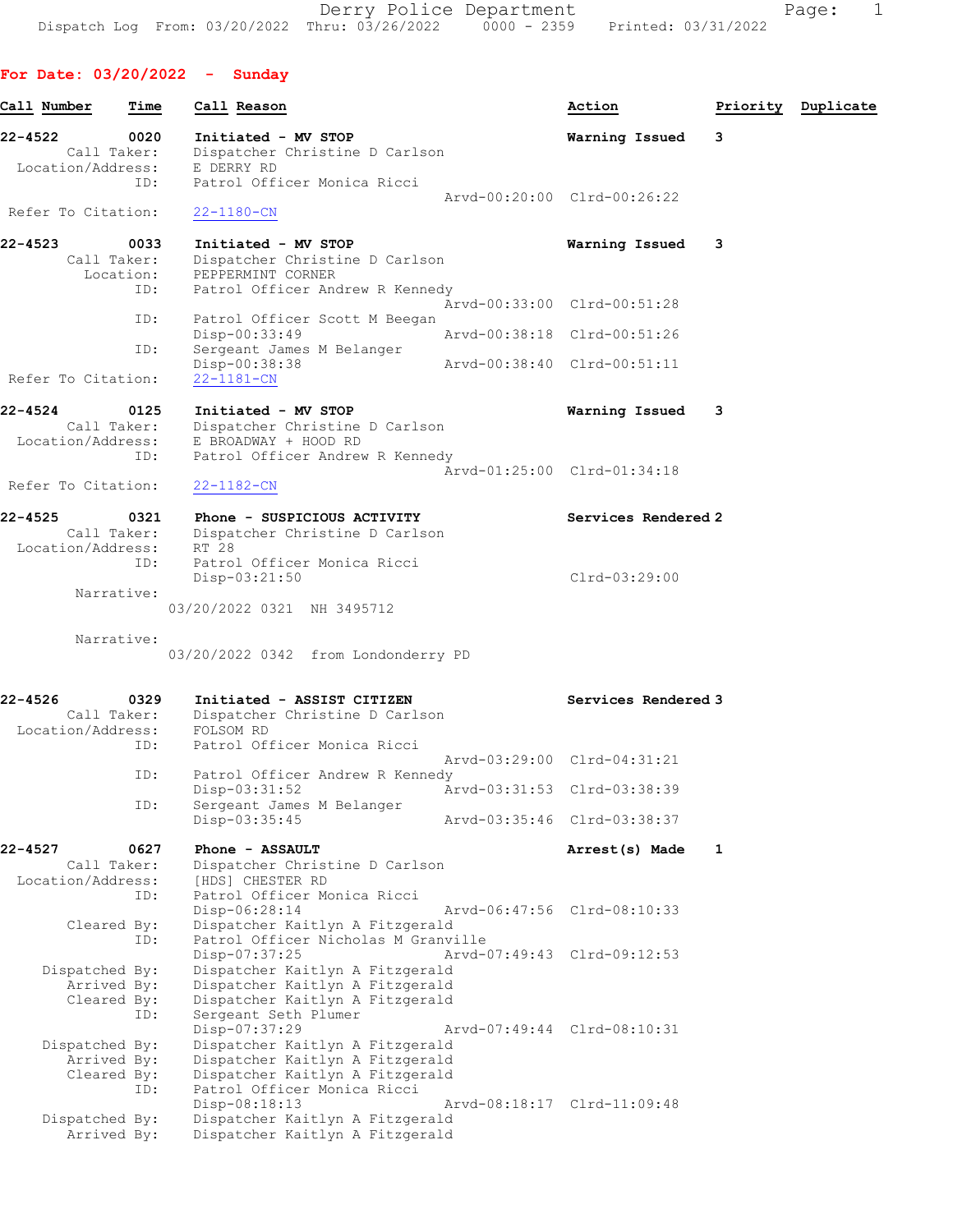Derry Police Department Page: 2 Dispatch Log From: 03/20/2022 Thru: 03/26/2022 0000 - 2359 Printed: 03/31/2022 Cleared By: Dispatcher Kaitlyn A Fitzgerald ID: Patrol Officer Nicholas M Granville<br>Disp-09:41:00 Arvd- Disp-09:41:00 Arvd-09:41:03 Clrd-11:09:44 Dispatched By: Dispatcher Kaitlyn A Fitzgerald Arrived By: Dispatcher Kaitlyn A Fitzgerald Cleared By: Dispatcher Kaitlyn A Fitzgerald ID: Detective Victoria M Kidd<br>Disp-09:41:07 Disp-09:41:07 Arvd-09:41:09 Clrd-10:02:08 Dispatched By: Dispatcher Kaitlyn A Fitzgerald Arrived By: Dispatcher Kaitlyn A Fitzgerald Cleared By: Dispatcher Kaitlyn A Fitzgerald Narrative: 03/20/2022 0754 ONE IN CUSTODY Narrative: 03/20/2022 0803 309 TRANSPORTING ONE TO DPDHQ S/M 12546.2 Narrative: 03/20/2022 0811 309 OFF AT DPDHQ E/M 12549.5 Narrative: 03/20/2022 0830 BC MENCIS NOTIFIED AND RESPONDING Narrative: 03/20/2022 0831 SUBJECT IDENTIFIED AS: JEFFREY MORGAN 171 CHESTER RD DERRY, NH DOB: 03/09/1985 CHARGED WITH DV SIMPLE ASSULT X4 Narrative: 03/20/2022 0851 SUBJECT IN CELL 3 Narrative: 03/20/2022 0957 PER BC MENCIS, SUBJECT BEING HELD ON PREVENTATIVE DETENTION Narrative: 03/20/2022 1001 309 TRANSPORTING ONE TO RCHOC S/M 12551.2 Narrative: 03/20/2022 1031 309 OFF AT RCHOC E/M 12572.8 Narrative: 03/20/2022 1044 SUBJECT RELEASED TO RCHOC Refer To Arrest: 22-270-AR 22-4528 0906 Phone - DOWN WIRE Services Rendered 2 Call Taker: Dispatcher Kaitlyn A Fitzgerald Location/Address: ISLAND POND RD + FEATHERBED LN ID: Patrol Officer Blake A Martineau<br>Disp-09:11:58 Art Disp-09:11:58 Arvd-09:21:08 Clrd-09:22:11 22-4529 0909 Initiated - MV STOP Warning Issued 3 Call Taker: Dispatcher Kaitlyn A Fitzgerald Location/Address: E DERRY RD + PINE ISLE DR ID: Patrol Officer Sara R Joyce Arvd-09:09:00 Clrd-09:13:42<br>22-1183-CN Refer To Citation: 22-4530 0925 Initiated - SUBPOENA DELIVERY Not Served 1 Call Taker: Dispatcher Kaitlyn A Fitzgerald Location/Address: FAIRWAY DR ID: Patrol Officer Charles L Doherty Arvd-09:25:00 Clrd-09:32:28 22-4531 0932 Initiated - SUBPOENA DELIVERY Not Served 1 Call Taker: Dispatcher Kaitlyn A Fitzgerald Location/Address: FAIRWAY DR ID: Patrol Officer Charles L Doherty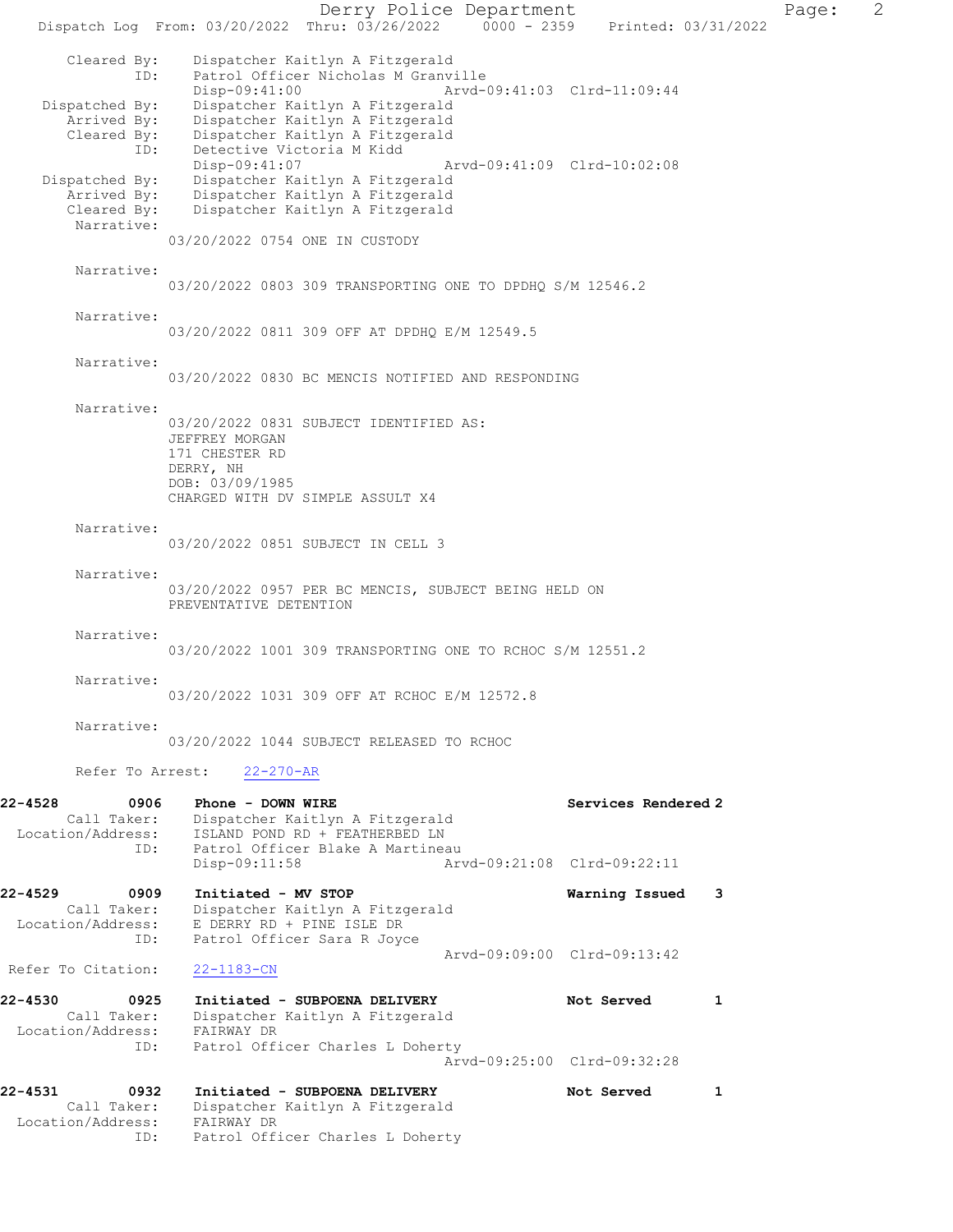Arvd-09:32:00 Clrd-09:38:35

 Call Taker: Dispatcher Kaitlyn A Fitzgerald Location/Address: N MAIN ST ID: Patrol Officer Sara R Joyce Arvd-09:33:00 Clrd-09:40:21 Refer To Citation: 22-1184-CN 22-4533 0941 Initiated - MV STOP Warning Issued 3 Call Taker: Dispatcher Kaitlyn A Fitzgerald Location/Address: S MAIN ST + FAIRWAY DR ID: Patrol Officer Charles L Doherty Arvd-09:41:00 Clrd-09:46:21 Refer To Citation: 22-1185-CN

22-4532 0933 Initiated - MV STOP Warning Issued 3

22-4534 0952 Initiated - MV STOP Summons Issued 3 Call Taker: Dispatcher Kaitlyn A Fitzgerald Location/Address: E BROADWAY ID: Patrol Officer Charles L Doherty Arvd-09:52:00 Clrd-10:04:47 Refer To Citation: 22-816-003019

22-4535 0953 Phone - WELFARE CHECK Services Rendered 2 Call Taker: Dispatcher Kaitlyn A Fitzgerald Location/Address: FROST RD ID: Patrol Officer Blake A Martineau Disp-10:03:59 Arvd-10:11:14 Clrd-10:25:43 Refer To Field Int:  $22-944-FI$ 

| $22 - 4536$       | 1008        | Phone - ALARM, BURGLAR           | False Alarm                 |  |
|-------------------|-------------|----------------------------------|-----------------------------|--|
|                   | Call Taker: | Dispatcher Kaitlyn A Fitzgerald  |                             |  |
| Location/Address: |             | [DY 1564] HILLSIDE AVE           |                             |  |
|                   | ID:         | Patrol Officer Sara R Joyce      |                             |  |
|                   |             | Disp-10:10:15                    | Arvd-10:17:39 Clrd-10:23:03 |  |
|                   | ID:         | Patrol Officer Charles L Doherty |                             |  |
|                   |             | Disp-10:10:21                    | Arvd-10:16:54 Clrd-10:22:59 |  |
|                   | Narrative:  |                                  |                             |  |

03/20/2022 1017 KEYHOLDER ON SCENE

Refer To Field Int: 22-940-FI

| 22-4537<br>1035                                            | Initiated - FOLLOW-UP                                                                                                 | No Action Required                            |                | $\overline{2}$ |
|------------------------------------------------------------|-----------------------------------------------------------------------------------------------------------------------|-----------------------------------------------|----------------|----------------|
| Call Taker:<br>Location/Address: MUNICIPAL DR              | Dispatcher Kaitlyn A Fitzgerald                                                                                       |                                               |                |                |
| ID:                                                        | Patrol Officer Sara R Joyce                                                                                           | Arvd-10:35:00 Clrd-10:37:58                   |                |                |
| 22-4538<br>1059<br>Call Taker:<br>Location/Address:<br>ID: | Initiated - ATTEMPTED PAPER SERVICE<br>Dispatcher Kaitlyn A Fitzgerald<br>TSIENNETO RD<br>Patrol Officer Sara R Joyce | Not Served                                    | $\overline{2}$ |                |
| ID:                                                        | Patrol Officer Charles L Doherty<br>Arvd-11:02:21 Clrd-11:15:36<br>$Disp-11:02:03$                                    | Aryd-10:59:00 Clrd-11:15:39                   |                |                |
| $22 - 4539$<br>1119<br>Call Taker:                         | Initiated - ATTEMPTED PAPER SERVICE                                                                                   | Not Served                                    | $\overline{2}$ |                |
| Location/Address:<br>ID:                                   | Dispatcher Kaitlyn A Fitzgerald<br>HILDA AVE<br>Patrol Officer Sara R Joyce                                           |                                               |                |                |
| ID:                                                        | Patrol Officer Charles L Doherty                                                                                      | Aryd-11:19:00 Clrd-11:32:14                   |                |                |
| $22 - 4540$<br>1125                                        | Disp-11:19:15<br>Initiated - MV STOP                                                                                  | Arvd-11:24:06 Clrd-11:32:18<br>Warning Issued | 3              |                |
| Call Taker:<br>Location/Address:<br>ID:                    | Dispatcher Kaitlyn A Fitzgerald<br>SOUTH AVE<br>Patrol Officer Blake A Martineau                                      |                                               |                |                |
| Refer To Citation:                                         | $22 - 1186 - CN$                                                                                                      | Arvd-11:25:00 Clrd-11:29:26                   |                |                |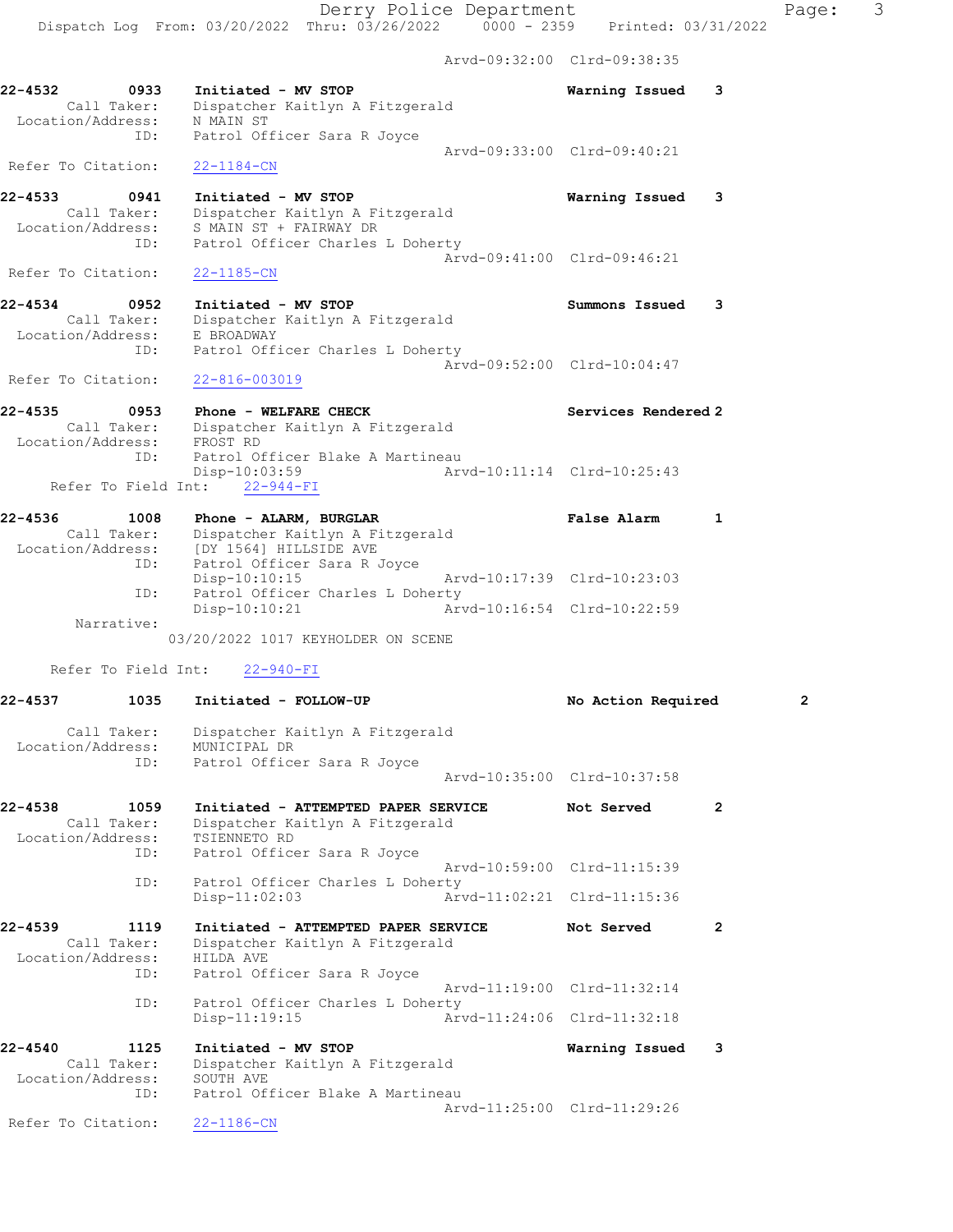22-4541 1126 Phone - ANIMAL COMPLAINT Netter Matter Mediated 1 Call Taker: Dispatcher Kaitlyn A Fitzgerald Location/Address: HILDA AVE ID: Patrol Officer Charles L Doherty Disp-11:33:11 Clrd-11:33:34 ID: Patrol Officer Sara R Joyce Disp-11:33:27 Arvd-11:33:30 Clrd-11:33:36 22-4542 1129 Initiated - WARRANT ARREST Arrest(s) Made 2 Call Taker: Dispatcher Kaitlyn A Fitzgerald Location/Address: MUNICIPAL DR ID: Detective Victoria M Kidd Arvd-11:29:00 Clrd-12:04:56 Narrative: 03/20/2022 1147 SUBJECT IN LOBBY A DERRY ARREST WARRANT Narrative: 03/20/2022 1148 SUBJECT IDENIFIED AS: MICHAEL BONTAITES 57 TSIENNETO RD DERRY, NH DOB: 10/25/1969 CHARGED WITH SIMPLE ASSULT; MUTUAL COMBAT Narrative: 03/20/2022 1158 SUBJECT RELEASED ON A SUMMONS. COURT DATE 5/12/22. Refer To Arrest: 22-271-AR 22-4543 1133 Phone - ATTEMPTED PAPER SERVICE Not Served 2 Call Taker: Dispatcher Kaitlyn A Fitzgerald Location/Address: LARAWAY CT ID: Patrol Officer Charles L Doherty Disp-11:34:29 Arvd-11:42:39 Clrd-11:55:00 ID: Patrol Officer Sara R Joyce Disp-11:34:32 Arvd-11:42:41 Clrd-11:55:02 22-4544 1137 Initiated - ROAD HAZARD Removed Hazard 2 Call Taker: Dispatcher Kaitlyn A Fitzgerald Location/Address: ENGLISH RANGE RD + HILDA AVE ID: Sergeant Seth Plumer Arvd-11:37:00 Clrd-11:38:49 22-4545 1214 Phone - DISTURBANCE Services Rendered 1 Call Taker: Dispatcher Kaitlyn A Fitzgerald Location/Address: FAIRWAY DR ID: Patrol Officer Blake A Martineau Disp-12:17:14 Arvd-12:23:34 Clrd-12:33:09 ID: Patrol Officer Charles L Doherty Disp-12:17:16 Arvd-12:21:40 Clrd-12:33:07 22-4546 1239 Initiated - ASSIST CITIZEN ADVICE GIVEN 3 Call Taker: Dispatcher Kaitlyn A Fitzgerald Location/Address: [DY 2] MUNICIPAL DR ID: Detective Victoria M Kidd Arvd-12:39:00 Clrd-12:39:28 Refer To Field Int: 22-931-FI 22-4547 1322 Initiated - WARRANT ARREST Arrest(s) Made 2 Call Taker: Dispatcher Kaitlyn A Fitzgerald Location/Address: MUNICIPAL DR ID: Detective Victoria M Kidd Arvd-13:22:00 Clrd-15:35:19 Cleared By: Dispatcher Christina L Power ID: Patrol Officer Samuel J Troy Disp-15:29:03 Arvd-15:29:04 Clrd-15:35:20 Dispatched By: Dispatcher Christina L Power Arrived By: Dispatcher Christina L Power Cleared By: Dispatcher Christina L Power Narrative: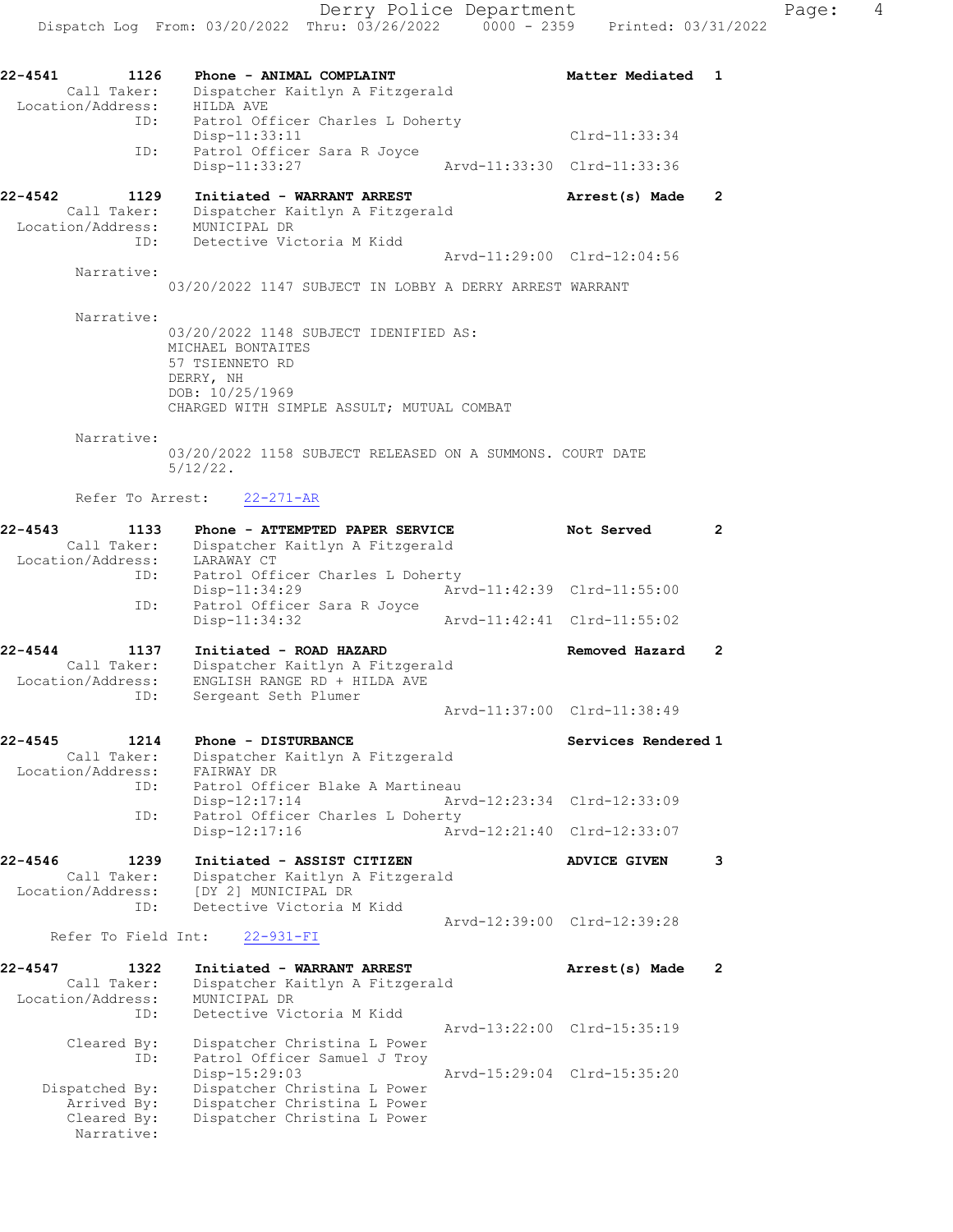Derry Police Department Page: 5 Dispatch Log From: 03/20/2022 Thru: 03/26/2022 0000 - 2359 Printed: 03/31/2022 03/20/2022 1337 SUBJECT IN LOBBY ARRESTED ON A DERRY WARRANT Narrative: 03/20/2022 1343 BC MENCIS NOTIFIED AND RESPONDING Narrative: 03/20/2022 1346 SUBJECT IDENTIFIED AS: JENNIFER MCALLISTER 5 LARAWAY CT #3B DERRY, NH DOB: 1/18/1998 CHARGED WITH DV SIMPLE ASSULT 2X Narrative: 03/20/2022 1353 SUBJECT IN CELL 1 Narrative: 03/20/2022 1521 released on \$1000 PR bail with a court date of 5/12 Narrative: 03/20/2022 1528 transporting back to Laraway Ct s/m 24152.6 Narrative: 03/20/2022 1530 e/m 24153.1, off with a keep the peace Refer To Arrest: 22-272-AR 22-4548 1333 Phone - ANIMAL COMPLAINT No Action Required 1 Call Taker: Dispatcher Kaitlyn A Fitzgerald Location/Address: HILDA AVE ID: Patrol Officer Sara R Joyce Disp-13:39:26 Arvd-13:50:37 Clrd-14:29:58 Narrative: 03/20/2022 1357 TRANPORTING DOG TO POUND Narrative: 03/20/2022 1437 ALL 4 PAWS NOTIFIED Refer To Incident: 22-460-OF 22-4549 1408 Phone - Wildlife Complaint Number 2 Services Rendered 2 Call Taker: Dispatcher Kaitlyn A Fitzgerald Location/Address: COBURN RD ID: Patrol Officer Charles L Doherty Disp-14:09:36 Arvd-14:18:58 Clrd-14:24:58 22-4550 1425 Initiated - MV STOP Warning Issued 3 Call Taker: Dispatcher Kaitlyn A Fitzgerald Location/Address: PEABODY RD ANX ID: Patrol Officer Charles L Doherty Arvd-14:25:00 Clrd-14:27:13 ID: Patrol Officer Charles L Doherty<br>Disp-14:29:14 Arv Disp-14:29:14 Arvd-14:29:16 Clrd-14:32:59 Refer To Citation: 22-1187-CN 22-4551 1425 Phone - SUSPICIOUS ACTIVITY Gone on Arrival 2 Call Taker: Dispatcher Kaitlyn A Fitzgerald Location/Address: RICHARDSON DR + DAMREN RD ID: Patrol Officer Sara R Joyce Disp-14:34:06 Arvd-14:47:26 Clrd-14:55:20<br>ID: Patrol Officer Charles L Doherty Patrol Officer Charles L Doherty<br>Disp-14:34:56 Art -14:34:56 Arvd-14:42:42 Clrd-14:55:19<br>22-932-FI Refer To Field Int: 22-4552 1426 Initiated - ERRATIC OPERATION Gone on Arrival 2 Call Taker: Dispatcher Kaitlyn A Fitzgerald Location/Address: ROCKINGHAM RD ID: Patrol Officer Blake A Martineau Arvd-14:26:00 Clrd-14:32:01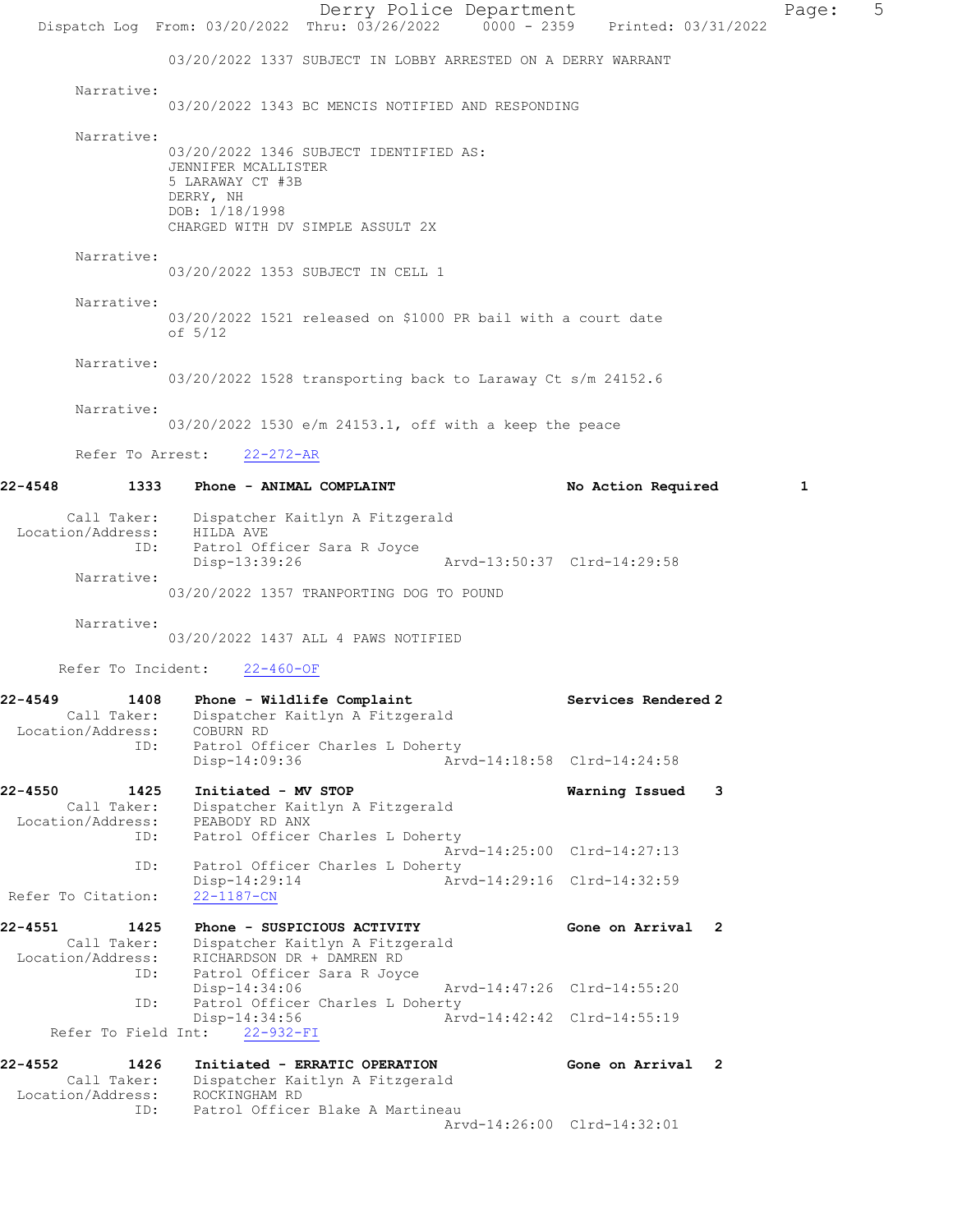|                   |                                   | Dispatch Log From: 03/20/2022 Thru: 03/26/2022           | $0000 - 2359$ | Printed: 03/31/2022         |   |
|-------------------|-----------------------------------|----------------------------------------------------------|---------------|-----------------------------|---|
| 22-4553           | 1450<br>Call Taker:               | Phone - WELFARE CHECK<br>Dispatcher Kaitlyn A Fitzgerald |               | Report Taken<br>2           |   |
| Location/Address: |                                   | ELM ST                                                   |               |                             |   |
|                   | ID:                               | Patrol Officer Casey J Noyes                             |               |                             |   |
|                   |                                   | Disp-15:04:01                                            |               | Aryd-15:04:16 Clrd-15:28:53 |   |
|                   | Dispatched By:                    | Dispatcher Christina L Power                             |               |                             |   |
|                   | Arrived By:                       | Dispatcher Christina L Power                             |               |                             |   |
|                   | Cleared By:                       | Dispatcher Christina L Power                             |               |                             |   |
|                   | ID:                               | Patrol Officer Joshua W Morse                            |               |                             |   |
|                   |                                   | Disp-15:04:06                                            |               | Arvd-15:04:17 Clrd-15:28:51 |   |
|                   | Dispatched By:                    | Dispatcher Christina L Power                             |               |                             |   |
|                   | Arrived By:                       | Dispatcher Christina L Power                             |               |                             |   |
|                   | Cleared By:                       | Dispatcher Christina L Power                             |               |                             |   |
|                   | ID:                               | Patrol Officer Ryan M Panaro                             |               |                             |   |
|                   |                                   | Disp-15:04:10                                            |               | Arvd-15:07:30 Clrd-15:28:54 |   |
|                   | Dispatched By:                    | Dispatcher Christina L Power                             |               |                             |   |
|                   | Arrived By:                       | Dispatcher Christina L Power                             |               |                             |   |
|                   | Cleared By:                       | Dispatcher Christina L Power                             |               |                             |   |
|                   | ID:                               | Sergeant Jeffrey M Dawe                                  |               |                             |   |
|                   |                                   | $Disp-15:04:13$                                          |               | Arvd-15:04:18 Clrd-15:28:50 |   |
|                   | Dispatched By:                    | Dispatcher Christina L Power                             |               |                             |   |
|                   | Arrived By:                       | Dispatcher Christina L Power                             |               |                             |   |
|                   | Cleared By:<br>Refer To Incident: | Dispatcher Christina L Power                             |               |                             |   |
|                   |                                   | $22 - 461 - OF$                                          |               |                             |   |
| 22-4554           | 1453                              | Phone - DISPERSE A GROUP                                 |               | Services Rendered 2         |   |
|                   | Call Taker:                       | Dispatcher Kaitlyn A Fitzgerald                          |               |                             |   |
| Location/Address: |                                   | BUTTONWOOD DR                                            |               |                             |   |
|                   | ID:                               | Patrol Officer Nathan S Lavoie                           |               |                             |   |
|                   |                                   | $Disp-15:14:16$                                          |               | Arvd-15:21:04 Clrd-15:25:32 |   |
|                   | Dispatched By:                    | Dispatcher Christina L Power                             |               |                             |   |
|                   | Arrived By:                       | Dispatcher Christina L Power                             |               |                             |   |
|                   | Cleared By:                       | Dispatcher Christina L Power                             |               |                             |   |
|                   | Narrative:                        |                                                          |               |                             |   |
|                   |                                   | kids playing hockey in the street.                       |               |                             |   |
|                   |                                   |                                                          |               |                             |   |
|                   | Narrative:                        |                                                          |               |                             |   |
|                   |                                   | moving it to their property                              |               |                             |   |
|                   |                                   |                                                          |               |                             |   |
| 22-4555           | 1537                              | Initiated - FOLLOW-UP                                    |               | Transported to Hospital     | 2 |
|                   | Call Taker:                       | Dispatcher Christina L Power                             |               |                             |   |
| Location/Address: |                                   | ELM ST                                                   |               |                             |   |
|                   | ID:                               | Sergeant Jeffrey M Dawe                                  |               |                             |   |
|                   |                                   |                                                          |               | Arvd-15:37:00 Clrd-16:23:56 |   |
|                   | ID:                               | Patrol Officer Joshua W Morse                            |               |                             |   |
|                   |                                   | Disp-15:40:50                                            |               | Arvd-15:40:56 Clrd-16:23:57 |   |
|                   | Narrative:                        |                                                          |               |                             |   |
|                   |                                   | 03/20/2022 1547 transporting to PMC s/m 12607.0          |               |                             |   |
|                   |                                   |                                                          |               |                             |   |
|                   | Narrative:                        |                                                          |               |                             |   |

03/20/2022 1550 off at PMC e/m 12608.4

| 22-4556           | 1611        | Initiated - MV STOP          | Warning Issued 3            |  |
|-------------------|-------------|------------------------------|-----------------------------|--|
|                   | Call Taker: | Dispatcher Christina L Power |                             |  |
| Location/Address: |             | ROCKINGHAM RD                |                             |  |
|                   | ID:         | Patrol Officer Casey J Noyes |                             |  |
|                   |             |                              | Aryd-16:11:00 Clrd-16:15:59 |  |

Refer To Citation: 22-1188-CN

| 22-4557           | 1612        | Phone - MV CHECK               | Gone on Arrival 1           |  |
|-------------------|-------------|--------------------------------|-----------------------------|--|
|                   | Call Taker: | Dispatcher Christina L Power   |                             |  |
| Location/Address: |             | EMERALD DR                     |                             |  |
|                   | ID:         | Patrol Officer Nathan S Lavoie |                             |  |
|                   |             | Disp-16:12:20                  | Arvd-16:14:59 Clrd-16:26:01 |  |
|                   | Narrative:  |                                |                             |  |
|                   |             | white honds sccord             |                             |  |

white honda accord

22-4558 1615 Initiated - FOLLOW-UP Cleared 2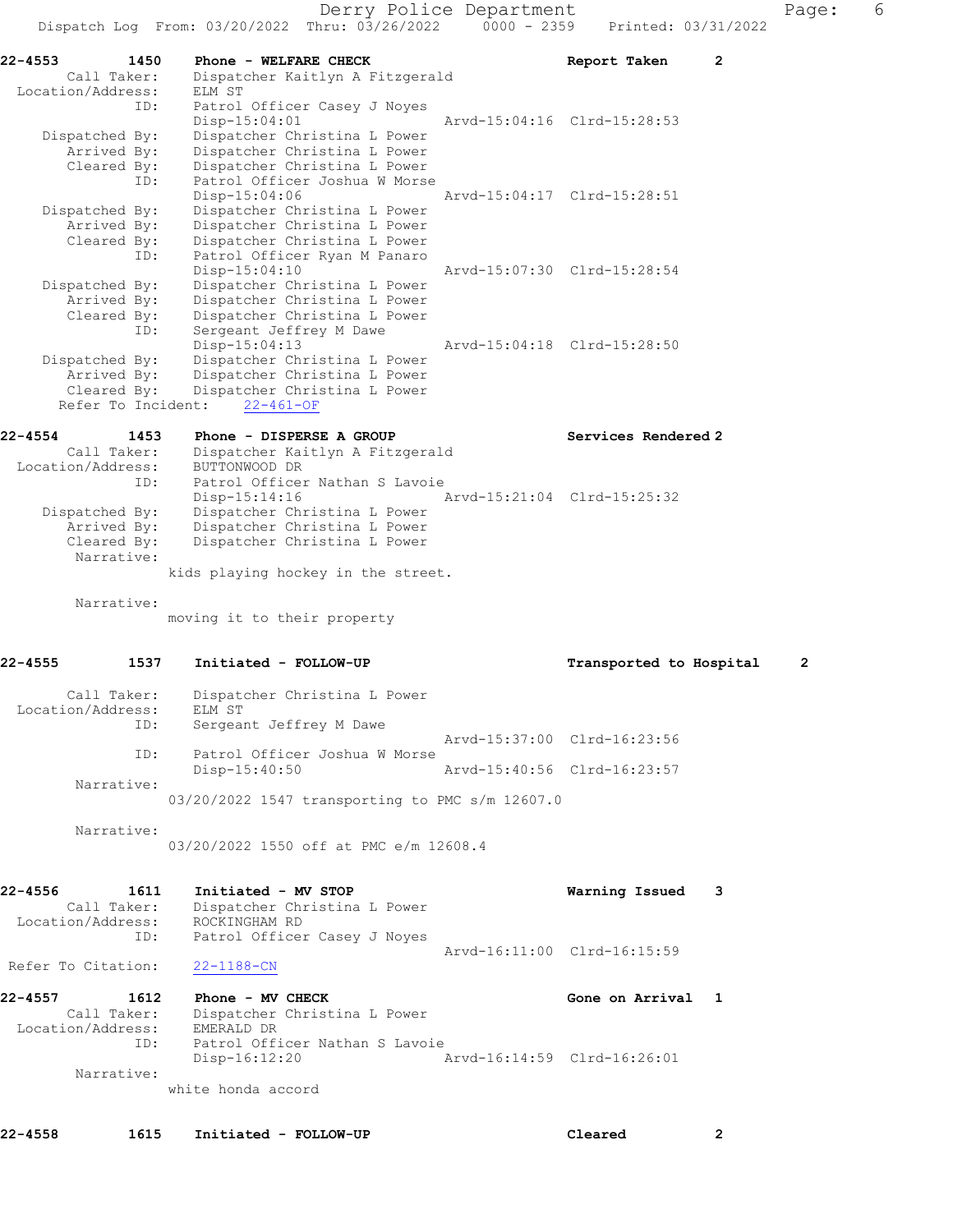|                              |                                                 | Dispatch Log From: 03/20/2022 Thru: 03/26/2022 0000 - 2359 Printed: 03/31/2022                                | Derry Police Department |                             |   | Page: | 7 |
|------------------------------|-------------------------------------------------|---------------------------------------------------------------------------------------------------------------|-------------------------|-----------------------------|---|-------|---|
|                              | Call Taker:                                     | Dispatcher Christina L Power<br>Location/Address: ASHLEIGH DR<br>ID: Patrol Officer Samuel J Troy             |                         | Arvd-16:15:00 Clrd-16:20:42 |   |       |   |
| 22-4559                      | 1647                                            | Initiated - MV STOP<br>Call Taker: Dispatcher Christina L Power<br>Location/Address: BIRCH ST                 |                         | Warning Issued              | 3 |       |   |
| Refer To Citation:           | ID:                                             | Patrol Officer Joshua W Morse<br>22-1189-CN                                                                   |                         | Arvd-16:47:00 Clrd-16:52:42 |   |       |   |
| 22-4560                      | 1658<br>Call Taker:                             | Initiated - PED CHECK<br>Dispatcher Christina L Power                                                         |                         | Summons Issued              | 2 |       |   |
|                              | Location/Address:<br>ID:                        | SOUTH AVE<br>Patrol Officer Ryan M Panaro                                                                     |                         | Arvd-16:58:00 Clrd-17:15:01 |   |       |   |
|                              | ID:                                             | Patrol Officer Joshua W Morse<br>Disp-17:04:26<br>Refer To Summons: 22-274-AR                                 |                         | Arvd-17:07:14 Clrd-17:15:02 |   |       |   |
| 22-4561                      | 1750                                            | Initiated - SUBPOENA DELIVERY<br>Call Taker: Dispatcher Christina L Power                                     |                         | Not Served                  | 1 |       |   |
|                              | ID:                                             | Location/Address: E BROADWAY<br>Patrol Officer Joshua W Morse                                                 |                         | Arvd-17:50:00 Clrd-17:53:17 |   |       |   |
| 22-4562                      | 1758<br>Location/Address:                       | Radio - SUBPOENA DELIVERY<br>Call Taker: Patrol Officer Charles L Doherty<br>MILLS FARM CIR                   |                         | Not Served                  | 1 |       |   |
|                              | ID:                                             | Patrol Officer Joshua W Morse<br>$Disp-17:59:03$                                                              |                         | Arvd-17:59:05 Clrd-18:03:18 |   |       |   |
| 22-4563<br>Location/Address: | 1827<br>Call Taker:<br>ID:                      | Initiated - MV STOP<br>Dispatcher Christina L Power<br>OLD CHESTER RD<br>Patrol Officer Nathan S Lavoie       |                         | Warning Issued              | 3 |       |   |
| Refer To Citation:           |                                                 | $22 - 1191 - CN$                                                                                              |                         | Arvd-18:27:00 Clrd-18:36:21 |   |       |   |
| 22-4564<br>Location/Address: | 1827<br>Call Taker:<br>ID:                      | Initiated - MV STOP<br>Dispatcher Christina L Power<br>E BROADWAY<br>Patrol Officer Joshua W Morse            |                         | Warning Issued              | 3 |       |   |
| Refer To Citation:           |                                                 | $22 - 1190 - CN$                                                                                              |                         | Arvd-18:27:00 Clrd-18:33:16 |   |       |   |
| 22-4565<br>Location/Address: | 1828<br>Call Taker:                             | Phone - OHRV COMPLAINT<br>Patrol Officer Charles L Doherty<br>WARNER HILL RD                                  |                         | Gone on Arrival 1           |   |       |   |
|                              | ID:<br>Arrived By:<br>Cleared By:<br>Narrative: | Patrol Officer Casey J Noyes<br>Disp-18:31:03<br>Dispatcher Christina L Power<br>Dispatcher Christina L Power |                         | Arvd-18:40:02 Clrd-18:44:24 |   |       |   |
|                              |                                                 | ATVs in parking lot making a lot of noise                                                                     |                         |                             |   |       |   |
| 22-4566                      | 1844                                            | Phone - MEDICAL EMERGENCY                                                                                     |                         | Transported to Hospital     |   | 1     |   |
| Location/Address:            | Call Taker:<br>ID:                              | Dispatcher Christina L Power<br>LAWRENCE RD<br>Patrol Officer Casey J Noyes<br>$Disp-18:45:05$                |                         | Arvd-18:49:56 Clrd-19:16:10 |   |       |   |
|                              | ID:<br>ID:                                      | Patrol Officer Ryan M Panaro<br>Disp-18:45:09<br>Sergeant Jeffrey M Dawe                                      |                         | Arvd-18:51:19 Clrd-19:16:12 |   |       |   |
|                              | Narrative:                                      | $Disp-18:52:31$<br>transported to PMC via DFD                                                                 |                         | Arvd-18:52:43 Clrd-19:16:13 |   |       |   |
|                              | Refer To Field Int:                             | $22 - 933 - FI$                                                                                               |                         |                             |   |       |   |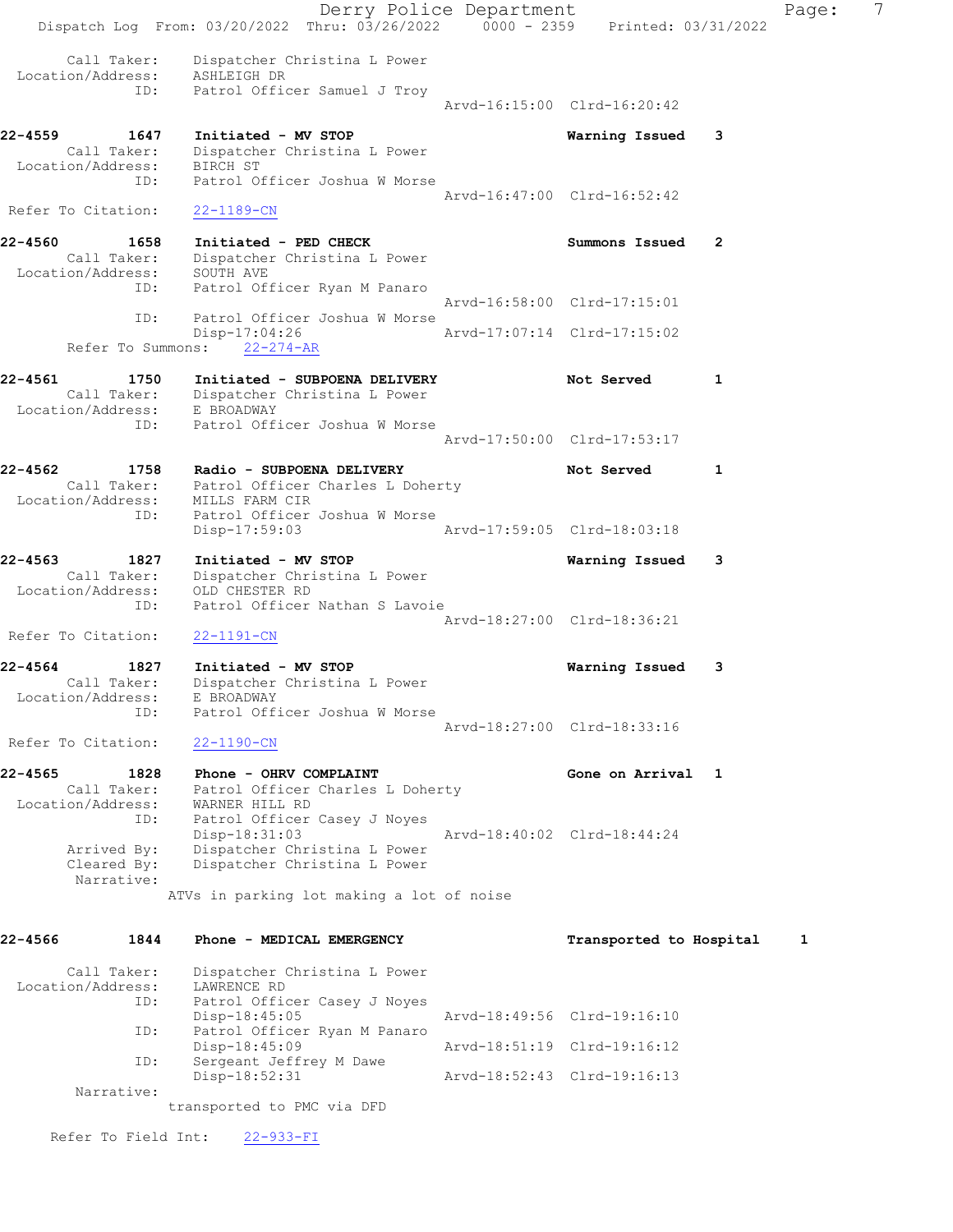ID: Patrol Officer Charles L Doherty Disp-18:47:02 Arvd-18:47:05 Clrd-18:47:07 Narrative:

ERO served at 1820 hours

| 22-4568 | 1932                                            | Initiated - FOLLOW-UP                                                                                                                   | Cleared                     | $\overline{2}$ |
|---------|-------------------------------------------------|-----------------------------------------------------------------------------------------------------------------------------------------|-----------------------------|----------------|
|         | Call Taker:                                     | Lieutenant Michael T Muncey<br>Location/Address: BOWERS RD<br>ID: Patrol Officer Joshua W Morse                                         | Arvd-19:32:00 Clrd-19:37:45 |                |
|         | Cleared By:                                     | Dispatcher Christina L Power                                                                                                            |                             |                |
| 22-4569 | 1934<br>Call Taker:                             | Phone - ROAD HAZARD<br>Dispatcher Christina L Power<br>Location/Address: TSIENNETO RD + SCENIC DR<br>ID: Patrol Officer Nathan S Lavoie | Removed Hazard              | 2              |
|         | Narrative:                                      | Disp-19:35:54<br>lg bird on the side of the road                                                                                        | Arvd-19:39:30 Clrd-19:39:32 |                |
| 22-4570 | 1938<br>Call Taker:<br>Location/Address:<br>ID: | Initiated - MV STOP<br>Dispatcher Christina L Power<br>CRYSTAL AVE<br>Patrol Officer Ryan M Panaro                                      | Warning Issued              | 3              |
|         |                                                 |                                                                                                                                         | Arvd-19:38:00 Clrd-19:44:22 |                |
| 22-4571 | 2017                                            | Initiated - MV STOP                                                                                                                     | Summons Issued              | 3              |

 Call Taker: Dispatcher Christina L Power Location/Address: OLD CHESTER RD ID: Patrol Officer Nathan S Lavoie Arvd-20:17:00 Clrd-20:25:42 Refer To Citation: 22-816-000009

22-4572 2028 Initiated - MV STOP Warning Issued 3 Call Taker: Dispatcher Christina L Power Location/Address: BIRCH ST ID: Patrol Officer Joshua W Morse Arvd-20:28:00 Clrd-20:47:11

Refer To Citation: 22-1192-CN

### 22-4573 2310 Phone - ATTEMPTED SUICIDE Transported to Hospital 2

 Call Taker: Dispatcher Jonathon S Pickering Location/Address: VILLAGE BROOK LN ID: Patrol Officer Michael Carnazzo Disp-23:10:51 Arvd-23:17:16 Clrd-03/21/2022 @ 00:15:55 ID: Patrol Officer Andrew R Kennedy<br>Disp-23:10:51 Ar Disp-23:10:51 <br>
D: Sergeant Patrick H Dawson <br>
D: Sergeant Patrick H Dawson .<br>Sergeant Patrick H Dawson<br>Disp-23:10:52 Disp-23:10:52 Arvd-23:17:15 Clrd-03/21/2022 @ 00:15:56 Narrative:

03/20/2022 2317 male subject locked in a bedroom

Narrative:

03/20/2022 2319 contact made with subject

Narrative:

03/20/2022 2339 234 has one as an IEA

Narrative:

03/20/2022 2341 234 transporting to PMC s/m: 62862.3

Narrative:

03/20/2022 2350 234 off at PMC e/m: 62867.2

Refer To P/C: 22-275-AR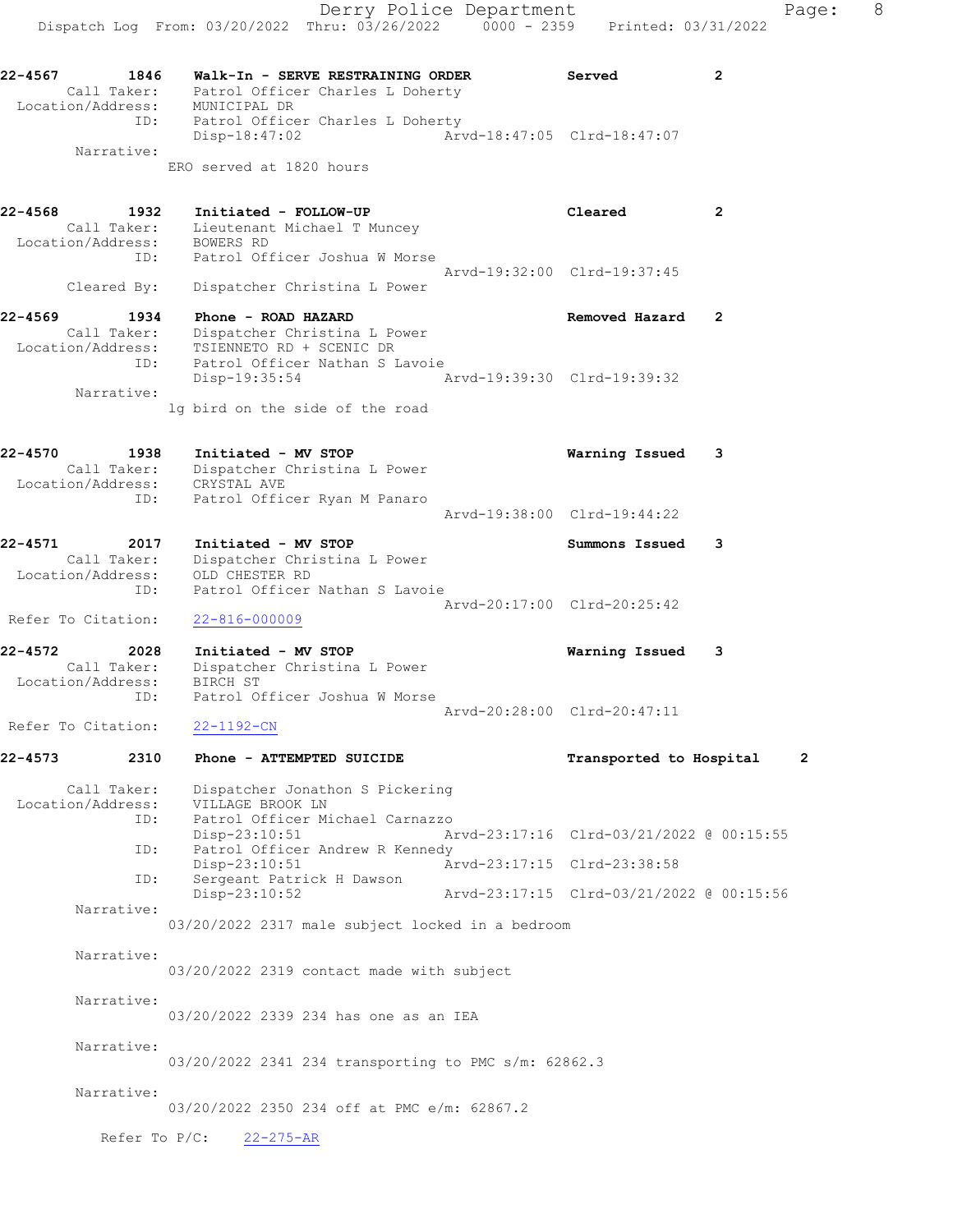For Date: 03/21/2022 - Monday

22-4574 0001 Initiated - MV CHECK Vehicle checked 1 Call Taker: Dispatcher Jonathon S Pickering Location/Address: E BROADWAY ID: Patrol Officer Andrew R Kennedy Arvd-00:01:00 Clrd-00:11:05 ID: Patrol Officer Monica Ricci Disp-00:06:14 Arvd-00:06:15 Clrd-00:11:04 22-4575 0028 Initiated - PROPERTY CHECK No Action Required 2 Call Taker: Dispatcher Jonathon S Pickering Location/Address: ROLLINS ST ID: Patrol Officer Monica Ricci Arvd-00:28:00 Clrd-00:38:44 22-4576 0038 Initiated - PROPERTY CHECK Services Rendered 2 Call Taker: Dispatcher Jonathon S Pickering Location/Address: HUMPHREY RD ID: Sergeant Patrick H Dawson Arvd-00:38:00 Clrd-00:38:59 22-4577 0040 Initiated - PROPERTY CHECK No Action Required 2 Call Taker: Dispatcher Jonathon S Pickering Location/Address: PIERCE AVE ID: Patrol Officer Andrew R Kennedy Arvd-00:40:00 Clrd-00:40:58 22-4578 0046 Initiated - MV STOP Warning Issued 3 Call Taker: Dispatcher Jonathon S Pickering Location/Address: S MAIN ST + FAIRWAY DR ID: Patrol Officer Andrew R Kennedy Arvd-00:46:00 Clrd-00:52:31 Refer To Citation: 22-1194-CN 22-4579 0222 Phone - TRANSPORT Services Rendered 3 Call Taker: Dispatcher Jonathon S Pickering Location/Address: [DY 997] PARKLAND DR ID: Patrol Officer Michael Carnazzo Disp-02:25:37 Arvd-02:25:38 Clrd-02:34:58 Narrative: 03/21/2022 0225 234 transporting subject to Village Brook Ln s/m: 72885.4 Narrative: 03/21/2022 0234 clear the transport e/m: 72889.3 22-4580 0434 Phone - MISSING PERSON Services Rendered 1 Call Taker: Dispatcher Jonathon S Pickering Location/Address: [DY 2584] FORDWAY ST<br>ID: Patrol Officer Monica<br>Disp-04:35:08 Patrol Officer Monica Ricci Disp-04:35:08 Arvd-04:38:42 Clrd-04:52:45 ID: Patrol Officer Andrew R Kennedy<br>Disp-04:35:09 Arv Disp-04:35:09 Arvd-04:38:41 Clrd-04:52:43 Narrative: 03/21/2022 0444 off with subject in the hallway Narrative: 03/21/2022 0452 returned home to spouse, no issues found Refer To Field Int: 22-934-FI 22-4581 0447 Phone - NEIGHBORHOOD DISPUTE Report Taken 2 Call Taker: Dispatcher Jonathon S Pickering Location/Address: FOREST RIDGE RD ID: Patrol Officer Monica Ricci Disp-04:52:51 Arvd-04:55:19 Clrd-05:40:46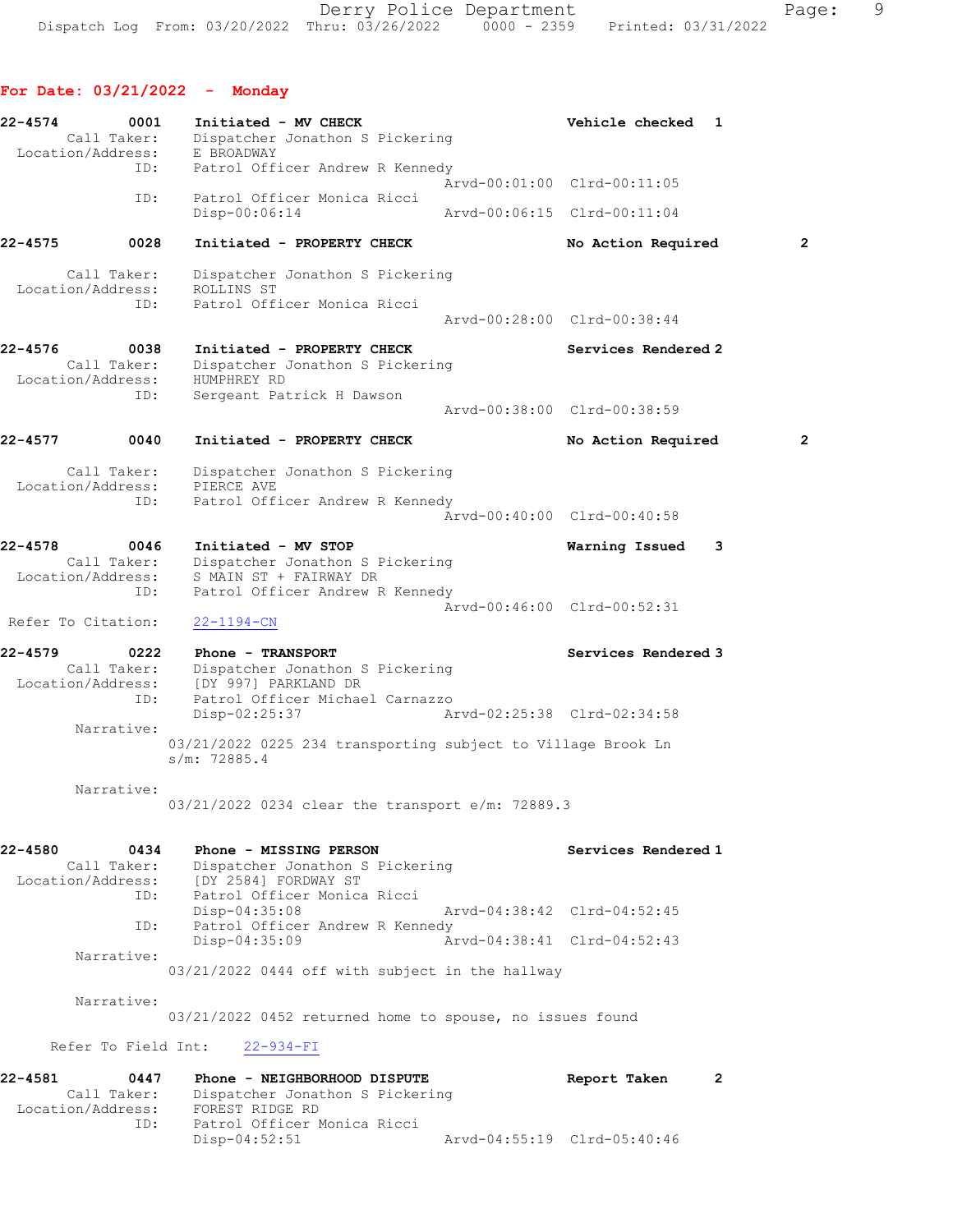Derry Police Department Fage: 10 Dispatch Log From: 03/20/2022 Thru: 03/26/2022 0000 - 2359 Printed: 03/31/2022 ID: Patrol Officer Andrew R Kennedy Disp-04:52:51 Arvd-04:55:20 Clrd-05:40:47<br>ID: Patrol Officer Michael Carnazzo Patrol Officer Michael Carnazzo<br>Disp-04:56:09 Ar Disp-04:56:09 Arvd-04:56:10 Clrd-05:40:48 Refer To Incident: 22-462-OF 22-4582 0540 Initiated - PED CHECK SENT ON THEIR WAY 2 Call Taker: Dispatcher Jonathon S Pickering Location/Address: FOREST RIDGE RD ID: Patrol Officer Monica Ricci Arvd-05:40:00 Clrd-05:44:17 ID: Sergeant Patrick H Dawson Disp-05:41:02 Arvd-05:41:02 Clrd-05:44:16 22-4583 0550 Initiated - FOLLOW-UP Services Rendered 2 Call Taker: Dispatcher Jonathon S Pickering Location/Address: BIRCH ST ID: Patrol Officer Monica Ricci Arvd-05:50:00 Clrd-05:57:13 22-4584 0658 Initiated - MV STOP Warning Issued 3 Call Taker: Dispatcher Kaitlyn A Fitzgerald Location/Address: WINDHAM RD ID: Patrol Officer Melissa M Houde Arvd-06:58:00 Clrd-07:02:42 Refer To Citation: 22-1195-CN 22-4585 0706 Initiated - MV STOP Warning Issued 3 Call Taker: Dispatcher Kaitlyn A Fitzgerald Location/Address: WINDHAM RD + LILAC CT ID: Patrol Officer Melissa M Houde Arvd-07:06:00 Clrd-07:10:16 Refer To Citation: 22-1196-CN 22-4586 0711 Initiated - MV STOP Warning Issued 3 Call Taker: Dispatcher Kaitlyn A Fitzgerald Location/Address: WINDHAM RD + WILLOW ST ID: Patrol Officer Melissa M Houde Arvd-07:11:00 Clrd-07:15:29 Refer To Citation: 22-1197-CN 22-4588 0712 Other - MV REPO Vehicle Towed 1 Call Taker: Dispatcher Kaitlyn A Fitzgerald Location/Address: FAIRWAY DR ID: Dispatcher Kaitlyn A Fitzgerald Disp-07:15:11 Arvd-07:15:13 Clrd-07:15:14 Narrative: 03/21/2022 0714 2004 CHEVY MALIBU, OWNER NOT AWARE 22-4587 0713 Initiated - FOLLOW-UP No Action Required 2 Call Taker: Dispatcher Kaitlyn A Fitzgerald Location/Address: BIRCH ST ID: Patrol Officer Sara R Joyce Arvd-07:13:00 Clrd-07:25:29 22-4589 0717 Initiated - PROPERTY CHECK Services Rendered 2 Call Taker: Dispatcher Kaitlyn A Fitzgerald Location/Address: FORDWAY ST ID: Patrol Officer Nicholas M Granville Arvd-07:17:00 Clrd-07:26:34 22-4590 0746 Initiated - MV STOP Warning Issued 3 Call Taker: Dispatcher Kaitlyn A Fitzgerald Location/Address: OLD CHESTER RD ID: Patrol Officer Melissa M Houde Arvd-07:46:00 Clrd-07:49:27 Refer To Citation: 22-1198-CN 22-4591 0756 Initiated - MV STOP Warning Issued 3 Call Taker: Dispatcher Kaitlyn A Fitzgerald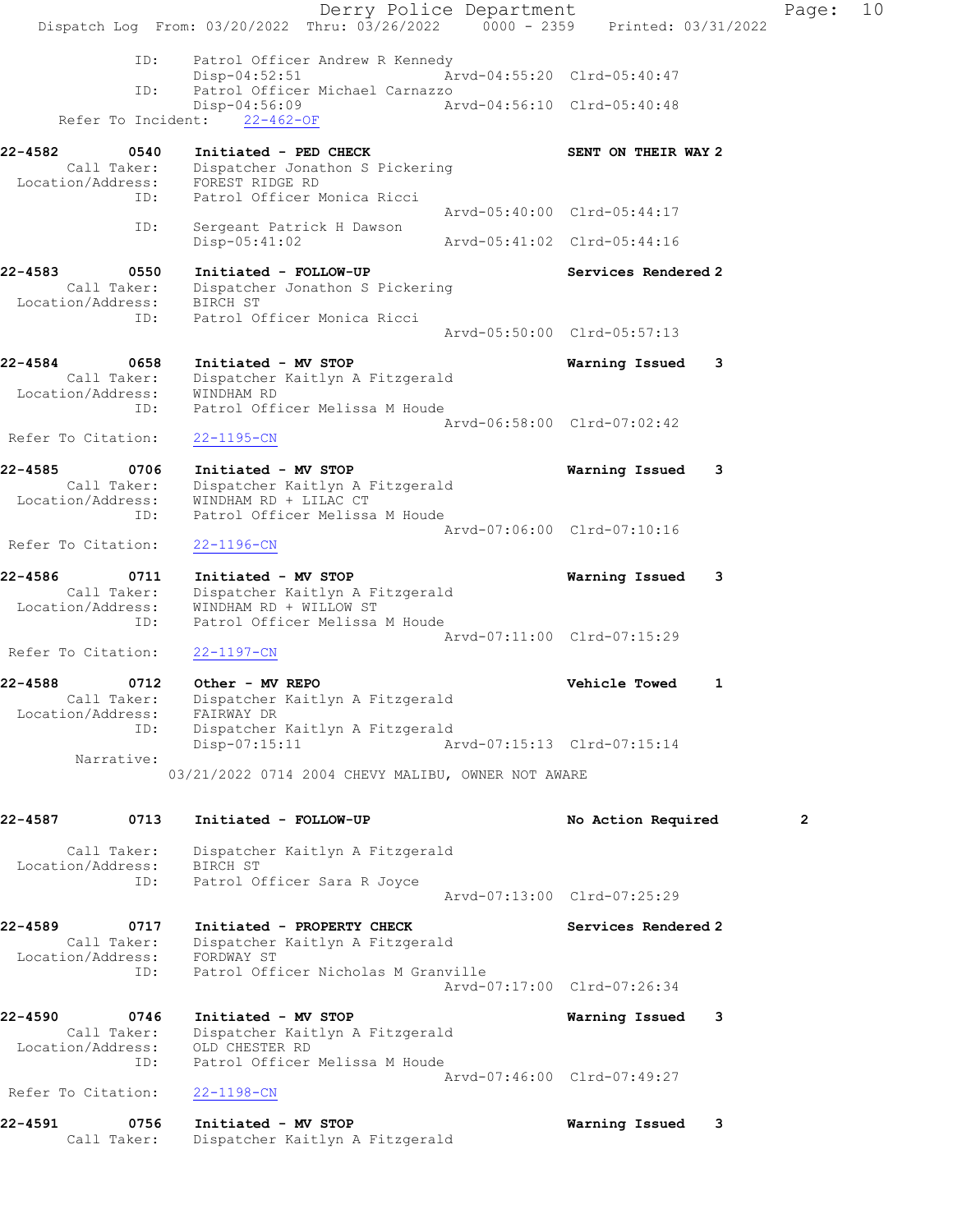Derry Police Department Fage: 11 Dispatch Log From: 03/20/2022 Thru: 03/26/2022 0000 - 2359 Printed: 03/31/2022 Location/Address: OLD CHESTER RD ID: Patrol Officer Melissa M Houde Arvd-07:56:00 Clrd-08:00:22 Refer To Citation: 22-1199-CN 22-4592 0808 Initiated - MV STOP Summons Issued 3 Call Taker: Dispatcher Kaitlyn A Fitzgerald Location/Address: CRYSTAL AVE ID: Patrol Officer Melissa M Houde Arvd-08:08:00 Clrd-08:13:03 Refer To Citation: 22-816-007010 22-4593 0825 Initiated - MV STOP Warning Issued 3 Call Taker: Dispatcher Kaitlyn A Fitzgerald Location/Address: WINDHAM RD ID: Patrol Officer Melissa M Houde Arvd-08:25:00 Clrd-08:28:59 Refer To Citation: 22-1200-CN 22-4594 0828 Initiated - MV STOP Warning Issued 3 Call Taker: Dispatcher Kaitlyn A Fitzgerald Location/Address: CHESTER RD + THORNTON ST ID: Patrol Officer Sara R Joyce Arvd-08:28:00 Clrd-08:33:14 Refer To Citation: 22-1201-CN 22-4595 0829 Initiated - MV STOP Warning Issued 3 Call Taker: Dispatcher Kaitlyn A Fitzgerald Location/Address: WINDHAM RD ID: Patrol Officer Melissa M Houde Arvd-08:29:00 Clrd-08:35:11 Refer To Citation: 22-1202-CN 22-4596 0840 Phone - DELIVER A MESSAGE Message Delivered 1 Call Taker: Dispatcher Kaitlyn A Fitzgerald Location/Address: MEADOWBROOK RD ID: Patrol Officer Brendan S Holden Disp-08:45:48 Arvd-08:54:05 Clrd-09:01:54 22-4597 0841 Initiated - FOLLOW-UP No Action Required 2 Call Taker: Dispatcher Kaitlyn A Fitzgerald Location/Address: COURTHOUSE LN ID: Patrol Officer Nicholas M Granville Arvd-08:41:00 Clrd-08:52:20 22-4598 0842 Phone - SUSPICIOUS ACTIVITY Report Taken 2 Call Taker: Dispatcher Kaitlyn A Fitzgerald Location/Address: PEABODY RD ID: Patrol Officer Sara R Joyce Disp-08:50:36 Arvd-08:52:43 Clrd-09:25:39 ID: Sergeant Seth Plumer Disp-08:56:10 Arvd-08:56:11 Clrd-09:25:41 Refer To Incident: 22-463-OF 22-4599 0852 Initiated - MV STOP No Action Required 3 Call Taker: Dispatcher Kaitlyn A Fitzgerald Location/Address: OLD CHESTER RD ID: Patrol Officer Melissa M Houde Arvd-08:52:00 Clrd-08:53:29 22-4600 0935 Initiated - MV STOP Warning Issued 3 Call Taker: Dispatcher Kaitlyn A Fitzgerald Location/Address: CRYSTAL AVE ID: Patrol Officer Sara R Joyce Arvd-09:35:00 Clrd-09:40:42 Refer To Citation: 22-1203-CN 22-4601 0945 Initiated - MV STOP Warning Issued 3 Call Taker: Dispatcher Kaitlyn A Fitzgerald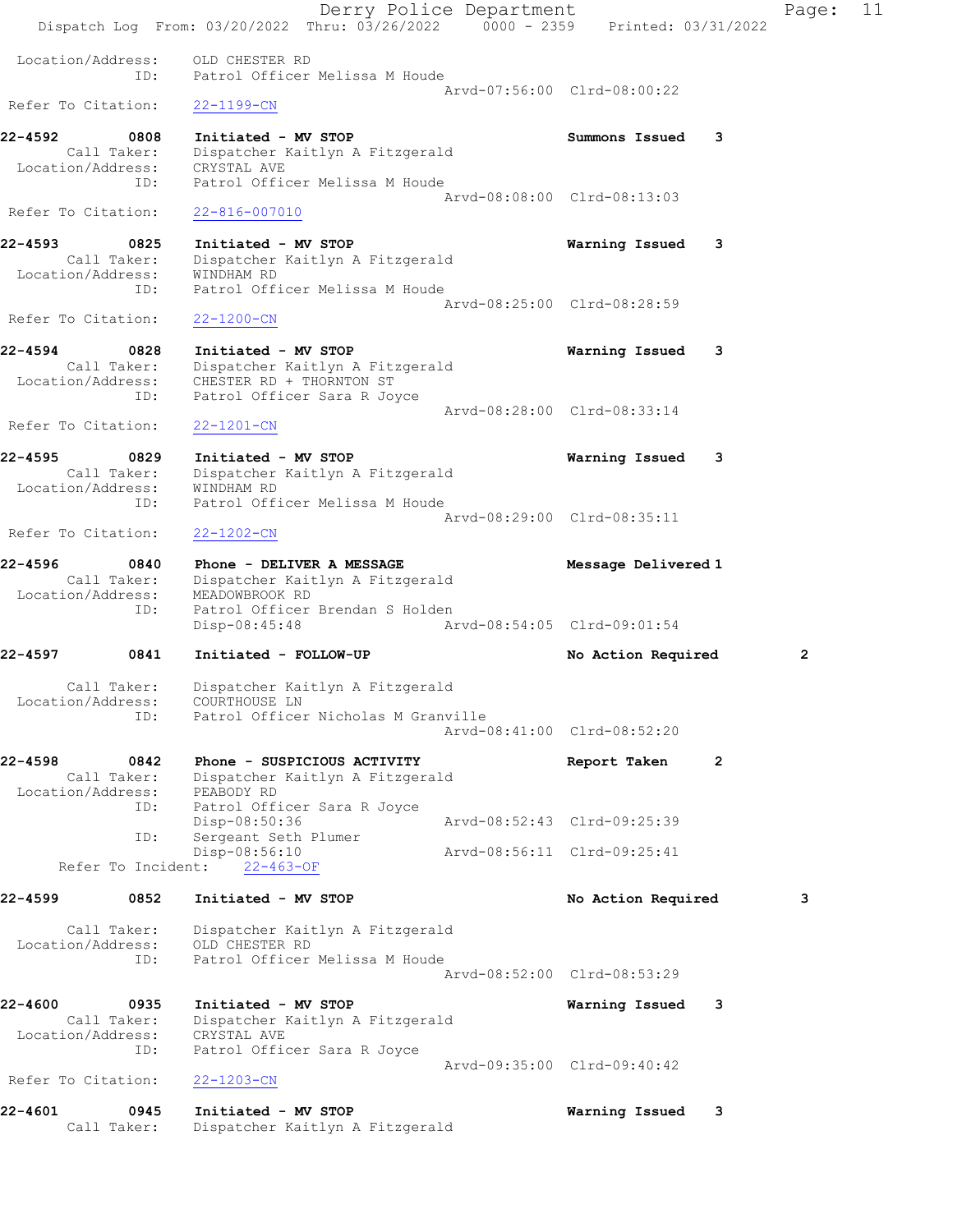Derry Police Department Fage: 12 Dispatch Log From: 03/20/2022 Thru: 03/26/2022 0000 - 2359 Printed: 03/31/2022 Location/Address: MANCHESTER RD ID: Patrol Officer Sara R Joyce Arvd-09:45:00 Clrd-09:47:55 Refer To Citation: 22-1205-CN 22-4602 0947 Initiated - MV STOP Warning Issued 3 Call Taker: Dispatcher Kaitlyn A Fitzgerald Location/Address: WINDHAM RD + BOWERS RD ID: Patrol Officer Melissa M Houde Arvd-09:47:00 Clrd-09:49:48 Refer To Citation: 22-1204-CN 22-4603 0949 Initiated - FOLLOW-UP No Action Required 2 Call Taker: Dispatcher Kaitlyn A Fitzgerald Location/Address: ASHLEIGH DR ID: Patrol Officer Scott M Beegan Arvd-09:49:00 Clrd-10:03:50 22-4604 0954 Initiated - PAPER SERVICE Served 3 Call Taker: Dispatcher Kaitlyn A Fitzgerald Location/Address: MANNING ST ID: Patrol Officer Nicholas M Granville Arvd-09:54:00 Clrd-09:59:05 22-4605 0958 Initiated - SEXUAL OFFENDER REGISTRATION Services Rendered 1 Call Taker: Dispatcher Kaitlyn A Fitzgerald Location/Address: MUNICIPAL DR ID: Patrol Officer Cody Johnson Arvd-09:58:00 Clrd-10:04:09 22-4606 1016 Initiated - JUVENILE OFFENSES Report Taken 2 Call Taker: Dispatcher Kaitlyn A Fitzgerald Location/Address: PINKERTON ST ID: Patrol Officer Brian J Landry Arvd-10:16:00 Clrd-10:16:26 Refer To Field Int: 22-943-FI 22-4607 1020 Phone - MV LOCKOUT Report Taken 2 Call Taker: Dispatcher Kaitlyn A Fitzgerald Location/Address: TSIENNETO RD ID: Patrol Officer Brendan S Holden Disp-10:20:59 Arvd-10:22:55 Clrd-10:55:15 Narrative: 03/21/2022 1021 ASSIST DFD Narrative: 03/21/2022 1023 OFF WITH NH 4923270 Refer To Incident: 22-464-OF 22-4608 1021 Initiated - MV STOP Warning Issued 3 Call Taker: Dispatcher Kaitlyn A Fitzgerald Location/Address: WINDHAM RD ID: Patrol Officer Melissa M Houde Arvd-10:21:00 Clrd-10:24:21 Refer To Citation: 22-1206-CN 22-4609 1029 Initiated - FOLLOW-UP No Action Required 2 Call Taker: Dispatcher Kaitlyn A Fitzgerald Location/Address: FAIRWAY DR ID: Patrol Officer Sara R Joyce Arvd-10:29:00 Clrd-10:52:41 22-4610 1036 Phone - ERRATIC OPERATION Could Not Locate 2 Call Taker: Dispatcher Kaitlyn A Fitzgerald Location/Address: GOODHUE RD ID: Patrol Officer Blake A Martineau<br>Disp-10:38:37 Art Arvd-10:42:53 Clrd-10:42:55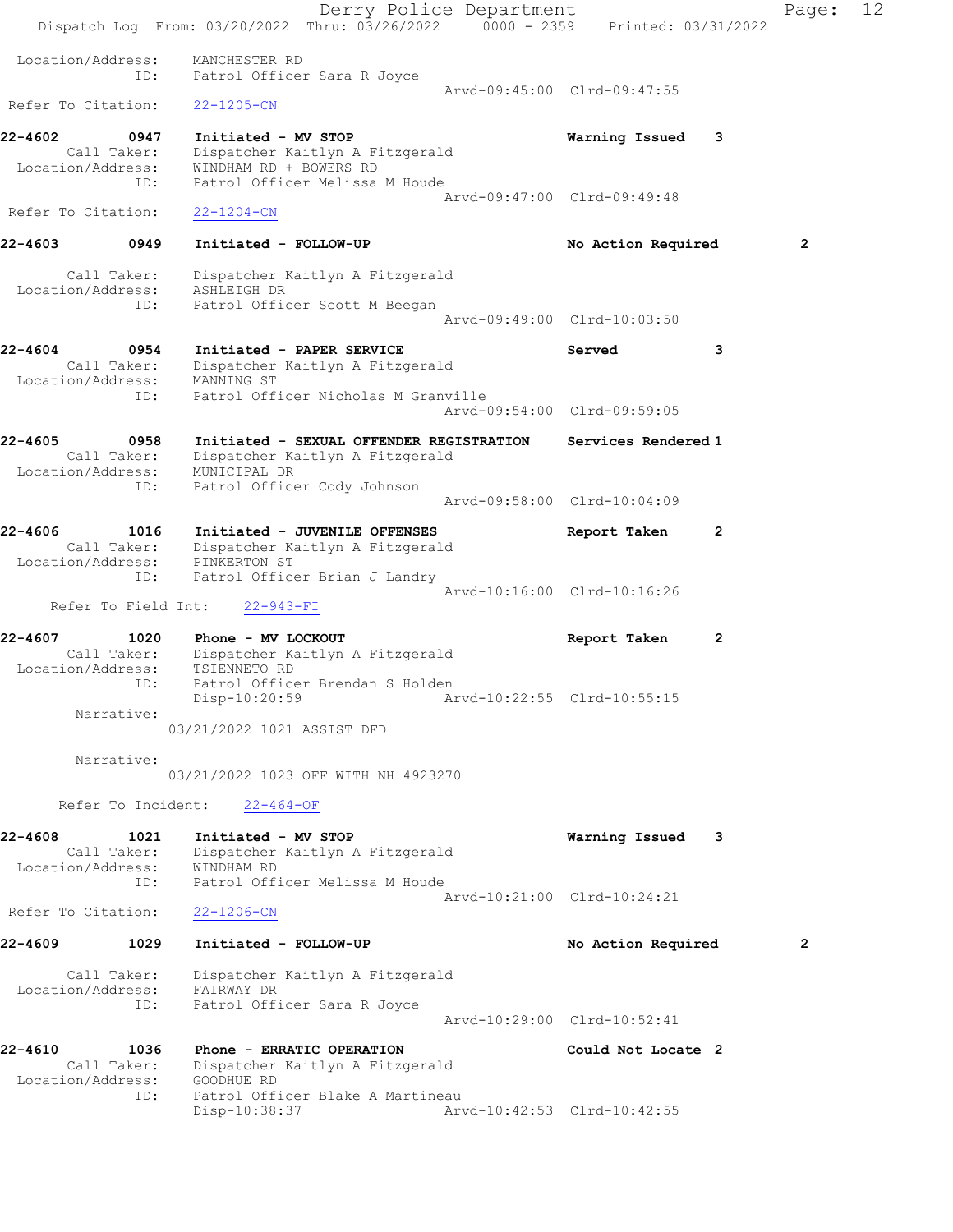Derry Police Department Fage: 13 Dispatch Log From: 03/20/2022 Thru: 03/26/2022 0000 - 2359 Printed: 03/31/2022 22-4611 1046 Initiated - MV STOP Warning Issued 3 Call Taker: Dispatcher Kaitlyn A Fitzgerald Location/Address: CRYSTAL AVE ID: Patrol Officer Melissa M Houde Arvd-10:46:00 Clrd-10:47:45 22-4612 1052 Initiated - MV STOP Warning Issued 3 Call Taker: Dispatcher Kaitlyn A Fitzgerald Location/Address: N MAIN ST ID: Patrol Officer Sara R Joyce Arvd-10:52:00 Clrd-10:55:21 Refer To Citation: 22-1207-CN 22-4613 1103 Initiated - MV STOP Warning Issued 3 Call Taker: Dispatcher Kaitlyn A Fitzgerald Location/Address: RT 111 ID: Patrol Officer Blake A Martineau Arvd-11:03:00 Clrd-11:09:29 Refer To Citation: 22-1208-CN 22-4614 1109 Phone - WELFARE CHECK CHECT Cancelled Prior to Arrival 2 Call Taker: Dispatcher Kaitlyn A Fitzgerald Location/Address: E BROADWAY 22-4615 1112 Initiated - MV STOP Warning Issued 3 Call Taker: Dispatcher Kaitlyn A Fitzgerald Location/Address: RT 111 ID: Patrol Officer Blake A Martineau Arvd-11:12:00 Clrd-11:16:20 Refer To Citation: 22-1209-CN 22-4616 1118 Initiated - MV STOP Warning Issued 3 Call Taker: Dispatcher Kaitlyn A Fitzgerald Location/Address: RT 111 ID: Patrol Officer Blake A Martineau Arvd-11:18:00 Clrd-11:22:27 Refer To Citation: 22-1210-CN 22-4617 1127 Initiated - FOLLOW-UP No Action Required 2 Call Taker: Dispatcher Kaitlyn A Fitzgerald Location/Address: TRANSFER LN ID: Patrol Officer Scott M Beegan Arvd-11:27:00 Clrd-11:39:18 22-4618 1149 Initiated - FOLLOW-UP No Action Required 2 Call Taker: Dispatcher Kaitlyn A Fitzgerald Location/Address: CHESTER RD ID: Patrol Officer Nicholas M Granville Arvd-11:49:00 Clrd-13:00:18 22-4619 1208 Initiated - MV STOP Warning Issued 3 Call Taker: Dispatcher Kaitlyn A Fitzgerald Location/Address: ASHLEIGH DR ID: Patrol Officer Sara R Joyce Arvd-12:08:00 Clrd-12:14:07 Refer To Citation: 22-1211-CN 22-4620 1214 Initiated - MV STOP Warning Issued 3 Call Taker: Dispatcher Kaitlyn A Fitzgerald Location/Address: CHESTER RD ID: Patrol Officer Scott M Beegan Arvd-12:14:00 Clrd-12:18:36<br>22-1212-CN Refer To Citation: 22-4621 1216 Initiated - FOLLOW-UP Cleared 2 Call Taker: Dispatcher Kaitlyn A Fitzgerald Location/Address: [DY 146] ASHLEIGH DR

ID: Patrol Officer Cody Johnson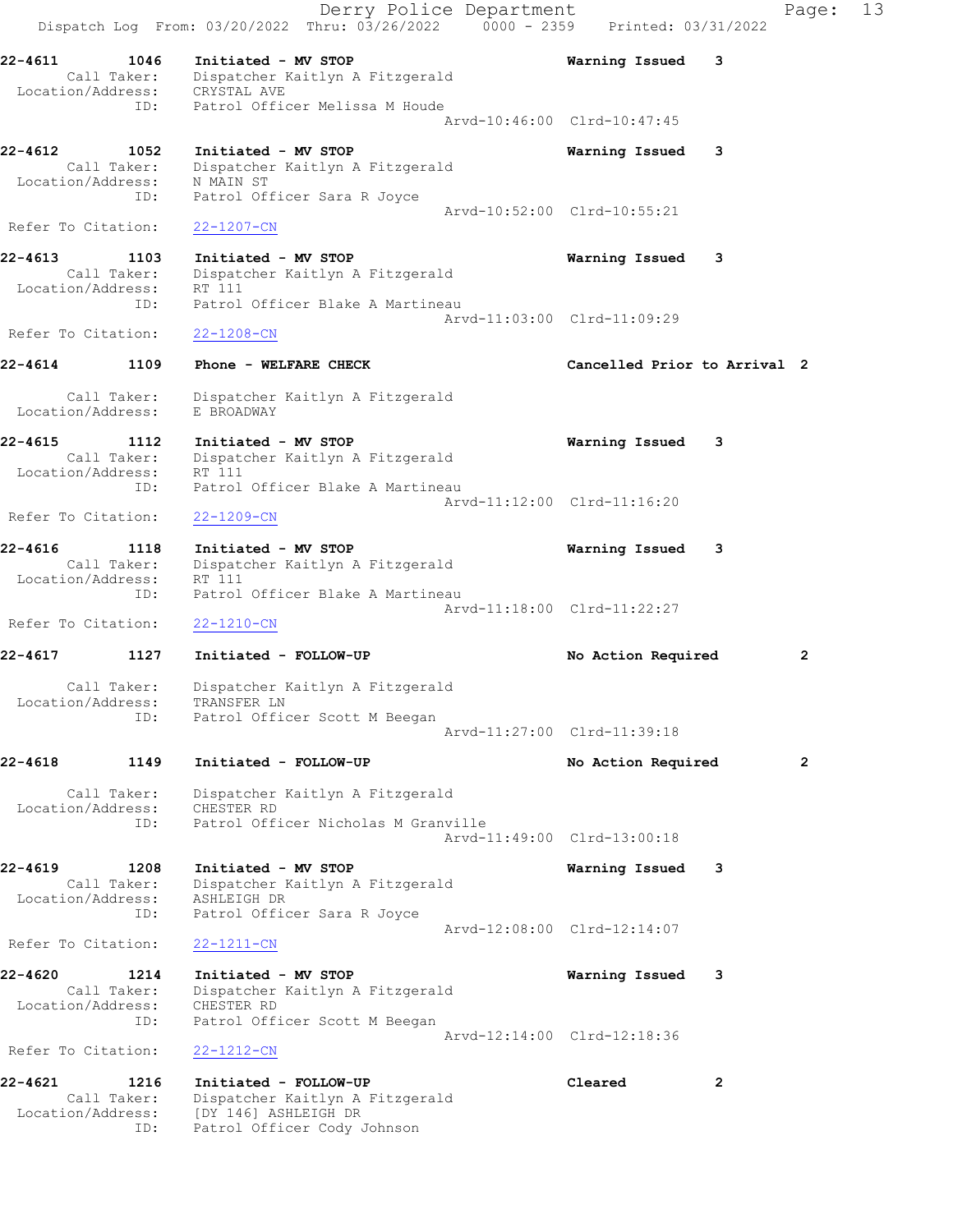Arvd-12:16:00 Clrd-12:36:39 22-4622 1227 Initiated - THEFT Report Taken 2 Call Taker: Dispatcher Kaitlyn A Fitzgerald Location/Address: [DY 2] MUNICIPAL DR ID: Patrol Officer Sara R Joyce Arvd-12:27:00 Clrd-12:59:42 Narrative: 03/21/2022 1302 PURSE Refer To Incident: 22-465-OF 22-4623 1236 Initiated - MV STOP Warning Issued 3 Call Taker: Dispatcher Kaitlyn A Fitzgerald Location/Address: MANCHESTER RD ID: Patrol Officer Scott M Beegan Arvd-12:36:00 Clrd-12:41:18 Refer To Citation: 22-1213-CN 22-4624 1257 Initiated - MV STOP Warning Issued 3 Call Taker: Dispatcher Kaitlyn A Fitzgerald Location/Address: CRYSTAL AVE ID: Patrol Officer Scott M Beegan Arvd-12:57:00 Clrd-13:02:03 Refer To Citation: 22-1214-CN 22-4625 1315 Initiated - MV STOP Warning Issued 3 Call Taker: Dispatcher Kaitlyn A Fitzgerald Location/Address: BYPASS 28 ID: Patrol Officer Brendan S Holden Arvd-13:15:00 Clrd-13:19:03 Refer To Citation: 22-1215-CN 22-4626 1321 Initiated - FOLLOW-UP No Action Required 2 Call Taker: Dispatcher Kaitlyn A Fitzgerald Location/Address: MUNICIPAL DR ID: Patrol Officer Nicholas M Granville Arvd-13:21:00 Clrd-14:53:12 22-4627 1321 Initiated - FOLLOW-UP No Action Required 2 Call Taker: Dispatcher Kaitlyn A Fitzgerald Location/Address: MUNICIPAL DR ID: Patrol Officer Scott M Beegan Arvd-13:21:00 Clrd-14:13:04 22-4629 1325 Initiated - CRIMINAL THREAT Report Taken 2 Call Taker: Dispatcher Kaitlyn A Fitzgerald Location/Address: PINKERTON ST ID: Patrol Officer James M McClafferty Arvd-13:25:00 Clrd-14:27:49 ID: Sergeant Seth Plumer Disp-13:29:59 Arvd-13:30:01 Clrd-14:27:41 Refer To Incident: 22-466-OF 22-4628 1327 Initiated - MV STOP Warning Issued 3 Call Taker: Patrol Officer Brendan S Holden Location/Address: N MAIN ST ID: Patrol Officer Brendan S Holden Arvd-13:27:25 Clrd-13:30:17 Cleared By: Dispatcher Kaitlyn A Fitzgerald Refer To Citation: 22-1216-CN 22-4630 1333 Phone - MV CHECK Vehicle checked 1 Call Taker: Dispatcher Kaitlyn A Fitzgerald Location/Address: ROCKINGHAM RD ID: Patrol Officer Blake A Martineau Disp-13:34:59 Arvd-13:37:47 Clrd-14:40:13 Refer To Field Int: 22-1044-FI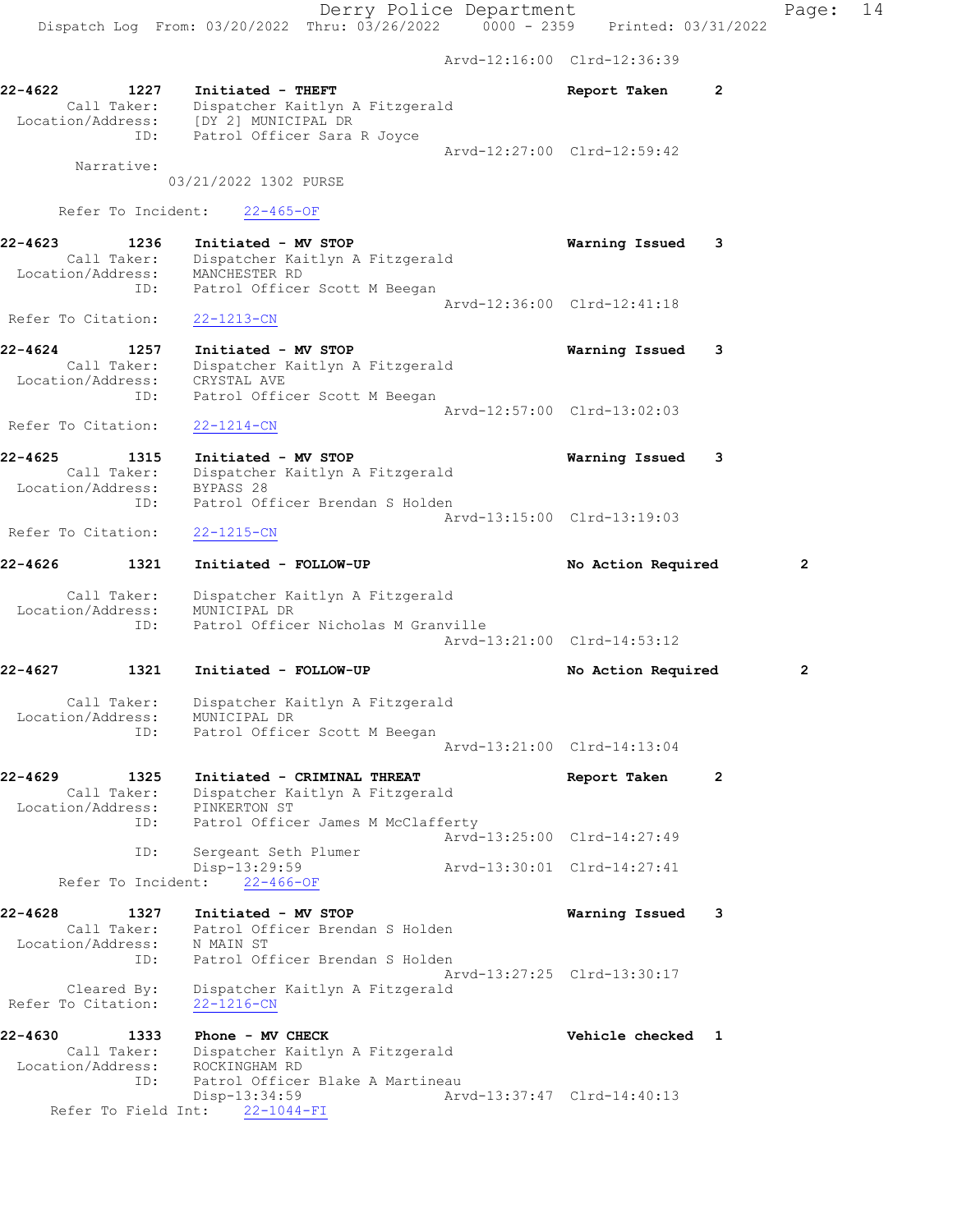Derry Police Department Fage: 15 Dispatch Log From:  $03/20/2022$  Thru:  $03/26/2022$  0000 - 2359 Printed: 03/31/2022 22-4631 1401 Initiated - FOLLOW-UP No Action Required 2 Call Taker: Dispatcher Kaitlyn A Fitzgerald Location/Address: TSIENNETO RD ID: Patrol Officer Sara R Joyce Arvd-14:01:00 Clrd-14:20:00 22-4632 1417 Phone - SUSPICIOUS ACTIVITY TRANSPORTED 2 Call Taker: Dispatcher Kaitlyn A Fitzgerald Location/Address: PIERCE AVE ID: Patrol Officer Scott M Beegan Disp-14:20:41 Arvd-14:23:55 Clrd-15:19:23 Cleared By: Dispatcher Jess W Arcand ID: Patrol Officer Blake A Martineau Disp-14:40:23 Arvd-14:40:37 Clrd-14:52:02 ID: Sergeant Seth Plumer Disp-14:40:26 Arvd-14:40:35 Clrd-14:52:08 Narrative: 03/21/2022 1440 225 ON A PED CHECK Narrative: 03/21/2022 1455 719 TRANSPORTING ONE TO INDIAN ROCK ROAD S/M 41721.6 Narrative: 03/21/2022 1508 OFF AT INDIAN ROCK RD EM 41728.9 22-4633 1422 Initiated - MV STOP Warning Issued 3 Call Taker: Dispatcher Kaitlyn A Fitzgerald Location/Address: SOUTH AVE + FORDWAY ST ID: Patrol Officer Sara R Joyce Arvd-14:22:00 Clrd-14:29:38 Refer To Citation: 22-1217-CN 22-4634 1450 Phone - ATTEMPT TO LOCATE Cancelled Prior to Arrival 2 Call Taker: Dispatcher Kaitlyn A Fitzgerald Location/Address: PARKLAND DR Narrative: 03/21/2022 1519 SUBJECT LOCATED PRIOR TO ARRIVAL 22-4635 1527 Initiated - MV STOP Warning Issued 3 Call Taker: Dispatcher Jess W Arcand Location/Address: E BROADWAY ID: Patrol Officer Joshua W Morse Arvd-15:27:00 Clrd-15:32:02 Refer To Citation: 22-1218-CN 22-4636 1530 Initiated - DISABLED MV Services Rendered 3 Call Taker: Dispatcher Jess W Arcand Location/Address: RT 28 + KILREA RD ID: Patrol Officer Casey J Noyes Arvd-15:30:00 Clrd-15:56:28 22-4637 1538 Initiated - MV STOP Summons Issued 3 Call Taker: Dispatcher Jess W Arcand Location/Address: CEMETERY RD ID: Patrol Officer Melissa M Houde Arvd-15:38:00 Clrd-15:48:09 Refer To Citation: 22-816-000010 22-4638 1549 Initiated - SUBPOENA DELIVERY 1 Not Served 1 Call Taker: Dispatcher Jess W Arcand Location/Address: ELM ST ID: Patrol Officer Joshua W Morse Arvd-15:49:00 Clrd-15:57:34 22-4639 1604 Initiated - MV STOP Summons Issued 3 Call Taker: Dispatcher Jess W Arcand Location/Address: N HIGH ST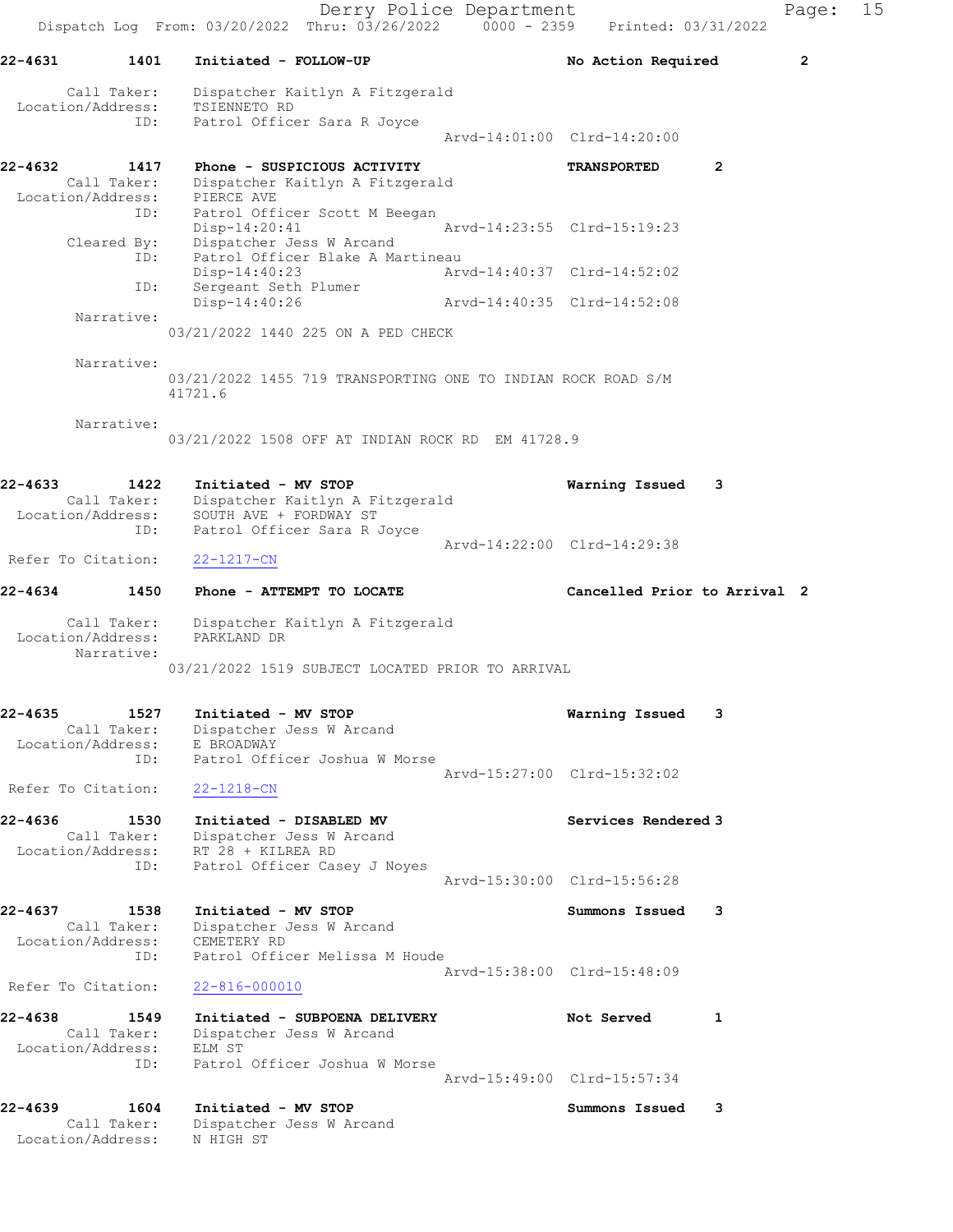|                    |                                                 | Dispatch Log From: 03/20/2022 Thru: 03/26/2022 0000 - 2359 Printed: 03/31/2022                                                               | Derry Police Department |                                                            | Page:          | 16 |
|--------------------|-------------------------------------------------|----------------------------------------------------------------------------------------------------------------------------------------------|-------------------------|------------------------------------------------------------|----------------|----|
|                    | ID:                                             | Patrol Officer Joshua W Morse                                                                                                                |                         |                                                            |                |    |
| Refer To Citation: |                                                 | $22 - 816 - 005003$                                                                                                                          |                         | Arvd-16:04:00 Clrd-16:11:01                                |                |    |
| 22-4640            | 1609                                            | Initiated - FOLLOW-UP                                                                                                                        |                         | No Action Required                                         | $\mathbf{2}$   |    |
|                    | Call Taker:<br>Location/Address:<br>ID:         | Dispatcher Jess W Arcand<br>PINKERTON ST<br>Patrol Officer James M McClafferty                                                               |                         |                                                            |                |    |
|                    | ID:                                             | Patrol Officer Melissa M Houde<br>$Disp-16:10:07$                                                                                            |                         | Arvd-16:09:00 Clrd-17:04:00<br>Arvd-16:13:01 Clrd-16:50:06 |                |    |
| 22-4641            | 1614<br>Call Taker:<br>Location/Address:<br>ID: | Initiated - PED CHECK<br>Dispatcher Jess W Arcand<br>KENDALL POND RD + WINDHAM RD<br>Patrol Officer Casey J Noyes                            |                         | Services Rendered 2                                        |                |    |
|                    |                                                 |                                                                                                                                              |                         | Arvd-16:14:00 Clrd-16:24:24                                |                |    |
| 22-4642            | 1625<br>Call Taker:<br>Location/Address:        | Phone - MISSING PERSON<br>Dispatcher Jess W Arcand<br>GULF RD                                                                                |                         | Services Rendered 1                                        |                |    |
|                    | ID:<br>ID:                                      | Patrol Officer Casey J Noyes<br>$Disp-16:25:23$<br>Patrol Officer Joshua W Morse                                                             |                         | Arvd-16:29:01 Clrd-16:59:34                                |                |    |
|                    | ID:                                             | Disp-16:25:31<br>Patrol Officer Scott M Beegan                                                                                               |                         | Arvd-16:33:03 Clrd-16:33:16                                |                |    |
|                    | ID:                                             | Disp-16:25:34<br>Patrol Officer Ryan M Panaro                                                                                                |                         | Arvd-16:29:30 Clrd-16:33:19                                |                |    |
|                    | ID:                                             | Disp-16:26:50<br>Patrol Officer Cody Johnson                                                                                                 |                         | $Clrd-16:32:32$                                            |                |    |
|                    | ID:                                             | $Disp-16:28:49$<br>Detective Peter A Houlis                                                                                                  |                         | $Clrd-16:32:42$                                            |                |    |
|                    | ID:                                             | Disp-16:28:55<br>Sergeant Jeffrey M Dawe                                                                                                     |                         | Clrd-16:32:37                                              |                |    |
|                    |                                                 | Disp-16:30:50<br>Refer To Field Int: 22-945-FI                                                                                               |                         | Arvd-16:38:31 Clrd-16:59:32                                |                |    |
| $22 - 4643$        | 1647<br>Call Taker:                             | 911 - SUSPICIOUS ACTIVITY<br>Dispatcher Jess W Arcand                                                                                        |                         | <b>ADVICE GIVEN</b>                                        | 2              |    |
| Location/Address:  | ID:                                             | FAIRWAY DR<br>Patrol Officer Nathan S Lavoie<br>Disp-16:50:25<br>Refer To Field Int: 22-968-FI                                               |                         | Arvd-16:57:09 Clrd-17:15:03                                |                |    |
| 22-4644            |                                                 | 1648 Initiated - IDENTITY THEFT<br>Call Taker: Detective Victoria M Kidd<br>Location/Address: BROOKVIEW DR                                   |                         | Report Taken                                               | $\overline{2}$ |    |
|                    | ID:<br>Refer To Incident:                       | Detective Victoria M Kidd<br>22-467-OF                                                                                                       |                         | Arvd-16:48:00 Clrd-17:18:05                                |                |    |
| 22-4645            | 1655<br>Location/Address: GAYLE DR<br>ID:       | Initiated - SUBPOENA DELIVERY<br>Call Taker: Dispatcher Jess W Arcand<br>Patrol Officer Joshua W Morse                                       |                         | Served                                                     | 1              |    |
|                    |                                                 |                                                                                                                                              |                         | Arvd-16:55:00 Clrd-16:59:08                                |                |    |
| $22 - 4646$        | ID:                                             | 1718 Initiated - FINGERPRINTS<br>Call Taker: Detective Victoria M Kidd<br>Location/Address: [DY 2] MUNICIPAL DR<br>Detective Victoria M Kidd |                         | Services Rendered 3                                        |                |    |
|                    |                                                 | Cleared By: Dispatcher Jess W Arcand<br>Refer To Field Int: 22-947-FI                                                                        |                         | Arvd-17:18:00 Clrd-17:34:58                                |                |    |
| 22-4647            | 1733<br>Location/Address: ELM ST<br>ID:         | Initiated - SUBPOENA DELIVERY<br>Call Taker: Dispatcher Jess W Arcand<br>Patrol Officer Joshua W Morse                                       |                         | Served                                                     | 1              |    |
|                    |                                                 |                                                                                                                                              |                         | Arvd-17:33:00 Clrd-17:39:58                                |                |    |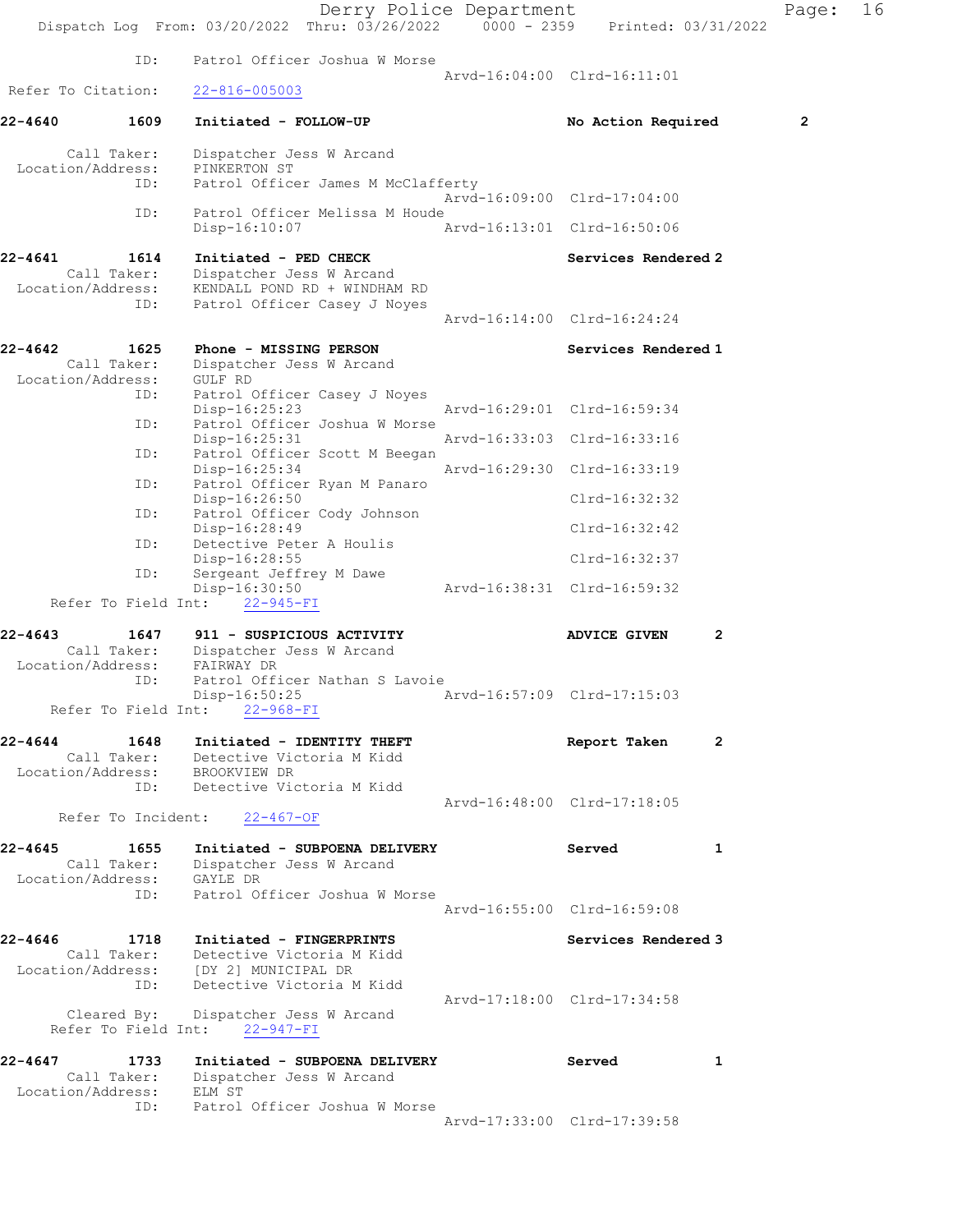|                              |                                          | Dispatch Log From: 03/20/2022 Thru: 03/26/2022 0000 - 2359 Printed: 03/31/2022                                                                    | Derry Police Department |                             |                | Page:        | 17 |
|------------------------------|------------------------------------------|---------------------------------------------------------------------------------------------------------------------------------------------------|-------------------------|-----------------------------|----------------|--------------|----|
| $22 - 4648$                  | 1746<br>Call Taker:<br>Location/Address: | Initiated - MV STOP<br>Dispatcher Jess W Arcand<br>N HIGH ST                                                                                      |                         | Warning Issued              | 3              |              |    |
|                              | ID:                                      | Patrol Officer Nathan S Lavoie                                                                                                                    |                         | Arvd-17:46:00 Clrd-17:52:55 |                |              |    |
| Refer To Citation:           |                                          | $22 - 1219 - CN$                                                                                                                                  |                         |                             |                |              |    |
| 22-4649<br>Location/Address: | 1753<br>Call Taker:<br>ID:               | Initiated - MV STOP<br>Dispatcher Jess W Arcand<br>N HIGH ST<br>Patrol Officer Nathan S Lavoie                                                    |                         | Warning Issued              | 3              |              |    |
| Refer To Citation:           |                                          | $22 - 1220 - CN$                                                                                                                                  |                         | Arvd-17:53:00 Clrd-18:16:17 |                |              |    |
|                              |                                          |                                                                                                                                                   |                         |                             |                |              |    |
| 22-4650                      | 1805<br>Call Taker:<br>ID:               | Initiated - Community Relations<br>Dispatcher Jess W Arcand<br>Location/Address: ROLLINS ST<br>Patrol Officer Collin Kennedy                      |                         | Services Rendered 2         |                |              |    |
|                              |                                          |                                                                                                                                                   |                         | Arvd-18:05:00 Clrd-18:49:06 |                |              |    |
| 22-4651                      | 1806<br>Call Taker:<br>Location/Address: | Initiated - SERVE RESTRAINING ORDER<br>Dispatcher Jess W Arcand<br>W BROADWAY                                                                     |                         | Not Served                  | 2              |              |    |
|                              | ID:                                      | Patrol Officer Joshua W Morse                                                                                                                     |                         | Arvd-18:06:00 Clrd-18:18:19 |                |              |    |
|                              | ID:                                      | Sergeant Jeffrey M Dawe<br>Disp-18:06:40                                                                                                          |                         | Arvd-18:08:27 Clrd-18:18:20 |                |              |    |
| 22-4652                      | 1816                                     | Initiated - MV STOP                                                                                                                               |                         | Warning Issued              | 3              |              |    |
| Location/Address:            | Call Taker:<br>ID:                       | Dispatcher Jess W Arcand<br>N HIGH ST<br>Patrol Officer Nathan S Lavoie                                                                           |                         |                             |                |              |    |
| Refer To Citation:           |                                          | $22 - 1222 - CN$                                                                                                                                  |                         | Arvd-18:16:00 Clrd-18:26:14 |                |              |    |
| 22-4653                      | 1907                                     | Walk-In - Loose Dog Complaint                                                                                                                     |                         | Services Rendered 2         |                |              |    |
|                              | Call Taker:<br>Location/Address:<br>ID:  | Dispatcher Jess W Arcand<br>MUNICIPAL DR<br>Patrol Officer Robert Corwin<br>Disp-19:07:45                                                         |                         | Arvd-19:07:48 Clrd-19:29:31 |                |              |    |
|                              |                                          | Refer To Field Int: 22-946-FI                                                                                                                     |                         |                             |                |              |    |
| 22-4654                      | 1932                                     | Initiated - SUSPICIOUS ACTIVITY<br>Call Taker: Patrol Officer Robert Corwin<br>Location/Address: E DERRY RD<br>ID: Patrol Officer Melissa M Houde |                         | Report Taken                | $\overline{2}$ |              |    |
|                              | Refer To Incident:                       |                                                                                                                                                   |                         | Arvd-19:32:00 Clrd-19:33:23 |                |              |    |
|                              |                                          | $22 - 468 - OF$                                                                                                                                   |                         |                             |                |              |    |
| $22 - 4655$                  | 1945                                     | Initiated - MV STOP<br>Call Taker: Patrol Officer Robert Corwin<br>Location/Address: SCOBIE POND RD                                               |                         | Warning Issued              | - 3            |              |    |
|                              | ID:<br>Cleared By:                       | Patrol Officer Nathan S Lavoie<br>Dispatcher Jess W Arcand                                                                                        |                         | Arvd-19:45:00 Clrd-19:52:34 |                |              |    |
| Refer To Citation:           |                                          | 22-1223-CN                                                                                                                                        |                         |                             |                |              |    |
| 22-4656                      | 1951                                     | Initiated - MV STOP                                                                                                                               |                         | No Action Required          |                | 3            |    |
|                              | Call Taker:<br>Location/Address:         | Patrol Officer Robert Corwin<br>RT 28                                                                                                             |                         |                             |                |              |    |
|                              | ID:                                      | Patrol Officer Casey J Noyes                                                                                                                      |                         | Arvd-19:51:00 Clrd-19:55:17 |                |              |    |
|                              | Cleared By:                              | Dispatcher Jess W Arcand                                                                                                                          |                         |                             |                |              |    |
| 22-4657                      | 2006                                     | Initiated - FOLLOW-UP                                                                                                                             |                         | No Action Required          |                | $\mathbf{2}$ |    |
|                              | Call Taker:                              | Dispatcher Jess W Arcand<br>Location/Address: MUNICIPAL DR                                                                                        |                         |                             |                |              |    |
|                              | ID:                                      | Patrol Officer Joshua W Morse                                                                                                                     |                         |                             |                |              |    |
|                              |                                          |                                                                                                                                                   |                         | Arvd-20:06:00 Clrd-20:43:23 |                |              |    |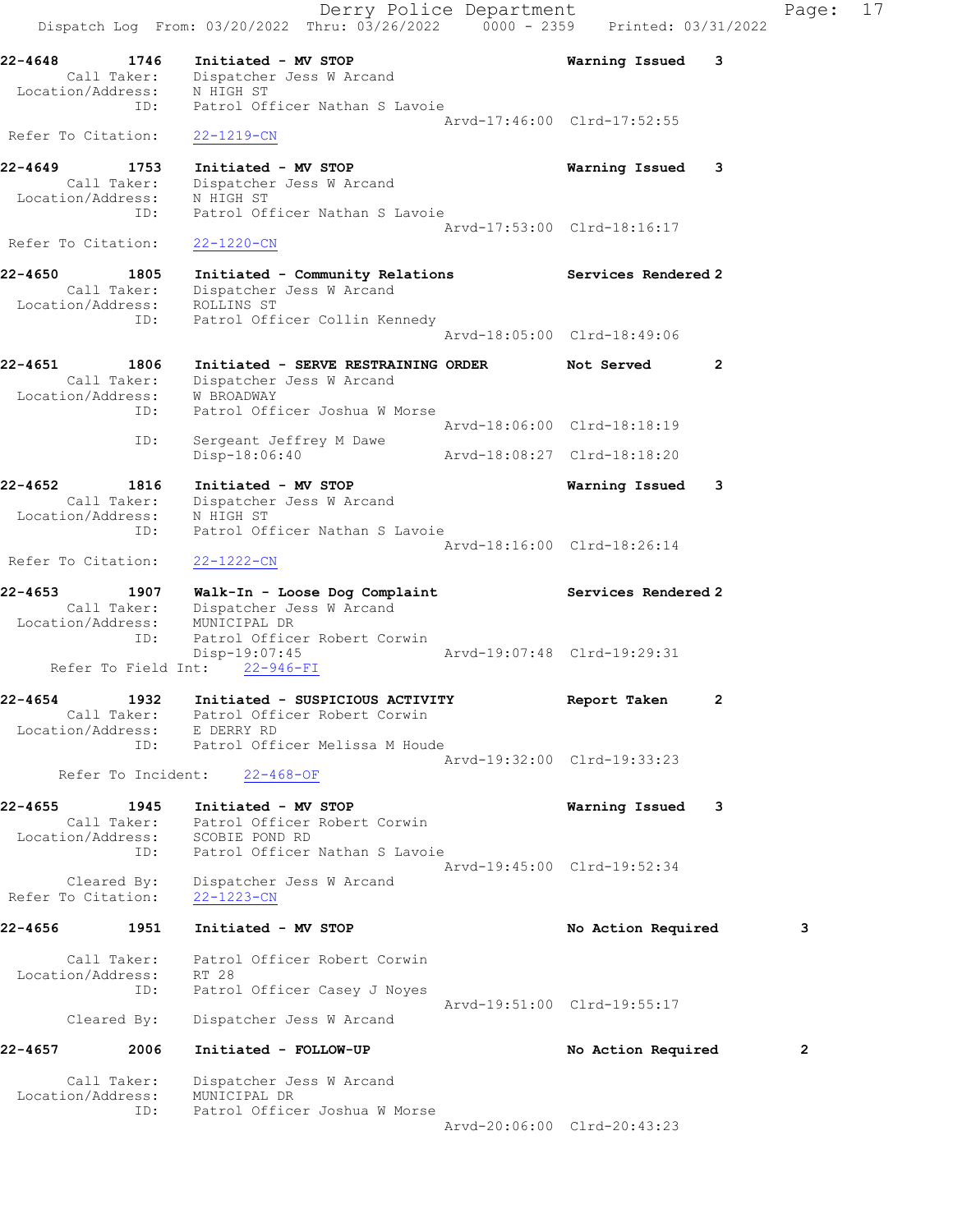22-4658 2034 Initiated - FOLLOW-UP No Action Required 2 Call Taker: Dispatcher Jess W Arcand Location/Address: WINDHAM DEPOT RD ID: Detective Scott A Tompkins Arvd-20:34:00 Clrd-20:41:59 ID: Detective Sergeant Ryan O'Rourke Disp-20:35:00 Arvd-20:35:02 Clrd-20:41:57 22-4659 2044 Initiated - FOLLOW-UP No Action Required 2 Call Taker: Dispatcher Jess W Arcand Location/Address: MUNICIPAL DR ID: Patrol Officer Melissa M Houde Arvd-20:44:00 Clrd-21:05:58 22-4660 2105 Initiated - MV STOP Warning Issued 3 Call Taker: Dispatcher Jess W Arcand Location/Address: CRYSTAL AVE ID: Patrol Officer Collin Kennedy Arvd-21:05:00 Clrd-21:14:22 Refer To Citation: 22-1224-CN 22-4661 2127 Initiated - MV STOP Warning Issued 3 Call Taker: Lieutenant Shawn P O'Donaghue Location/Address: PINKERTON ST + PEABODY RD ID: Patrol Officer Collin Kennedy Arvd-21:27:00 Clrd-21:33:13 Cleared By: Dispatcher Jess W Arcand Refer To Citation: 22-1225-CN 22-4662 2127 Phone - PARKING COMPLAINT COMERTY Vehicle Moved 1 Call Taker: Dispatcher Jess W Arcand Location/Address: TSIENNETO RD ID: Patrol Officer Nathan S Lavoie<br>Disp-21:28:38 Disp-21:28:38 Arvd-21:30:41 Clrd-21:47:45 Cleared By: Patrol Officer Robert Corwin 22-4663 2143 Initiated - MV STOP Summons Issued 3 Call Taker: Dispatcher Jess W Arcand Location/Address: LINLEW DR ID: Patrol Officer Melissa M Houde Arvd-21:43:00 Clrd-21:50:22 Refer To Citation: 22-816-000011 22-4664 2151 Initiated - MV STOP Warning Issued 3 Call Taker: Dispatcher Jess W Arcand Location/Address: E BROADWAY ID: Patrol Officer Joshua W Morse Arvd-21:51:00 Clrd-21:55:28 Refer To Citation: 22-1226-CN 22-4665 2238 Initiated - MV STOP Warning Issued 3 Call Taker: Dispatcher Jonathon S Pickering Location/Address: PINKERTON ST ID: Patrol Officer Collin Kennedy Arvd-22:38:34 Clrd-22:49:03 ID: Patrol Officer Nathan S Lavoie Disp-22:42:37 Arvd-22:42:39 Clrd-22:49:02 Refer To Citation: 22-1227-CN 22-4666 2320 Initiated - MV STOP Warning Issued 3 Call Taker: Dispatcher Jonathon S Pickering Location/Address: FORDWAY EXT ID: Patrol Officer Michael Carnazzo Arvd-23:20:00 Clrd-23:36:11 Refer To Citation: 22-1228-CN 22-4667 2340 Initiated - PROPERTY CHECK No Action Required 2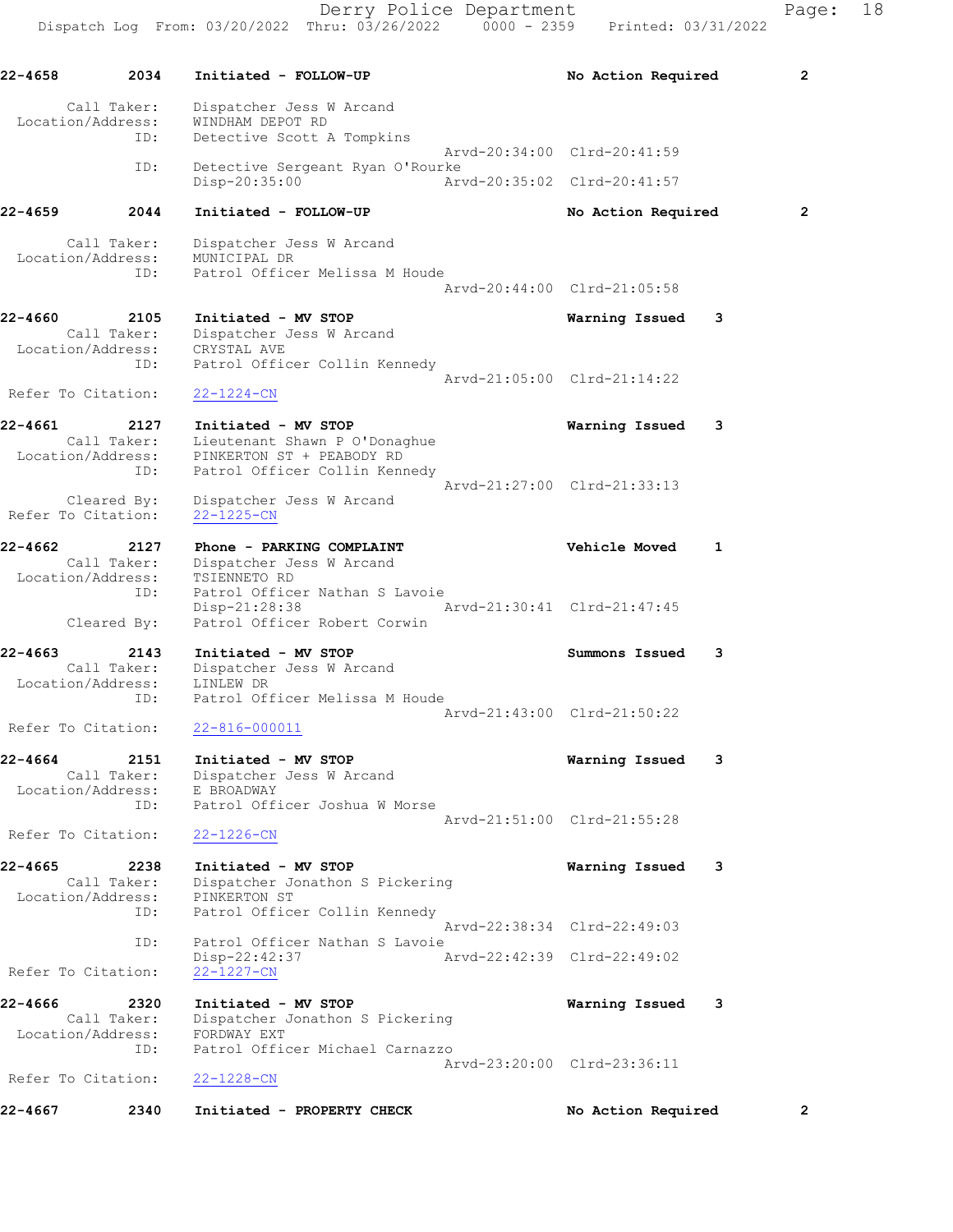Derry Police Department Fage: 19 Dispatch Log From:  $03/20/2022$  Thru:  $03/26/2022$  0000 - 2359 Printed: 03/31/2022 Call Taker: Dispatcher Jonathon S Pickering Location/Address: PIERCE AVE ID: Patrol Officer Michael Carnazzo Arvd-23:40:00 Clrd-23:48:51 22-4668 2348 Initiated - PROPERTY CHECK No Action Required 2 Call Taker: Dispatcher Jonathon S Pickering Location/Address: HUMPHREY RD ID: Patrol Officer Nikita Tomnyuk Arvd-23:48:00 Clrd-03/22/2022 @ 00:10:14 For Date: 03/22/2022 - Tuesday 22-4669 0010 Initiated - PROPERTY CHECK Services Rendered 2 Call Taker: Dispatcher Jonathon S Pickering Location/Address: [DY 3352] ROCKINGHAM RD ID: Sergeant Patrick H Dawson Arvd-00:10:00 Clrd-00:10:29 22-4670 0104 Phone - PROWLING Report Taken 2 Call Taker: Patrol Officer Robert Corwin Location/Address: TSIENNETO RD ID: Patrol Officer Monica Ricci Disp-01:05:56 Arvd-01:08:09 Clrd-01:25:30 Arrived By: Dispatcher Jonathon S Pickering Cleared By: Dispatcher Jonathon S Pickering ID: Patrol Officer Collin Kennedy Disp-01:05:58 Arvd-01:09:32 Clrd-01:13:48 Arrived By: Dispatcher Jonathon S Pickering

03/22/2022 0125 subject trying to open front door, unable to

Arvd-01:46:00 Clrd-01:46:50

22-4672 0154 Phone - FOUND/LOST PROPERTY Services Rendered 3 Call Taker: Dispatcher Jonathon S Pickering Location/Address: BRADFORD ST + EDGEWOOD ST ID: Patrol Officer Nikita Tomnyuk Disp-01:54:37 Arvd-01:57:55 Clrd-02:10:31 Refer To Incident: 22-470-OF

22-4671 0146 Initiated - PROPERTY CHECK Services Rendered 2

Cleared By: Dispatcher Jonathon S Pickering

ID: Patrol Officer Michael Carnazzo

Call Taker: Dispatcher Jonathon S Pickering

locate Refer To Incident: 22-469-OF

Narrative:

Location/Address: ROLLINS ST

22-4673 0302 Phone - MEDICAL EMERGENCY Transported to Hospital 1 Call Taker: Dispatcher Jonathon S Pickering Location/Address: GRANDVIEW AVE<br>ID: Patrol Officer Patrol Officer Monica Ricci Disp-03:03:08 Arvd-03:08:16 Clrd-04:18:54 ID: Patrol Officer Nikita Tomnyuk Disp-03:03:09 Arvd-03:08:17 Clrd-04:18:55 ID: Patrol Officer Michael Carnazzo<br>Disp-03:17:45 Arvd-03:17:46 Clrd-04:18:55 Disp-03:17:45 Arvd-03:17:46 Clrd-04:18:55 ID: Sergeant Patrick H Dawson Disp-03:42:36 Arvd-03:42:37 Clrd-04:18:53 ID: Sergeand 1.<br>Disp-03:42:36<br>Narrative: 03/22/2022 0326 one in custody for IEA Narrative: 03/22/2022 0338 429 transporting to PMC s/m: 54999.0 Narrative: 03/22/2022 0343 429 off at PMC e/m: 55001.8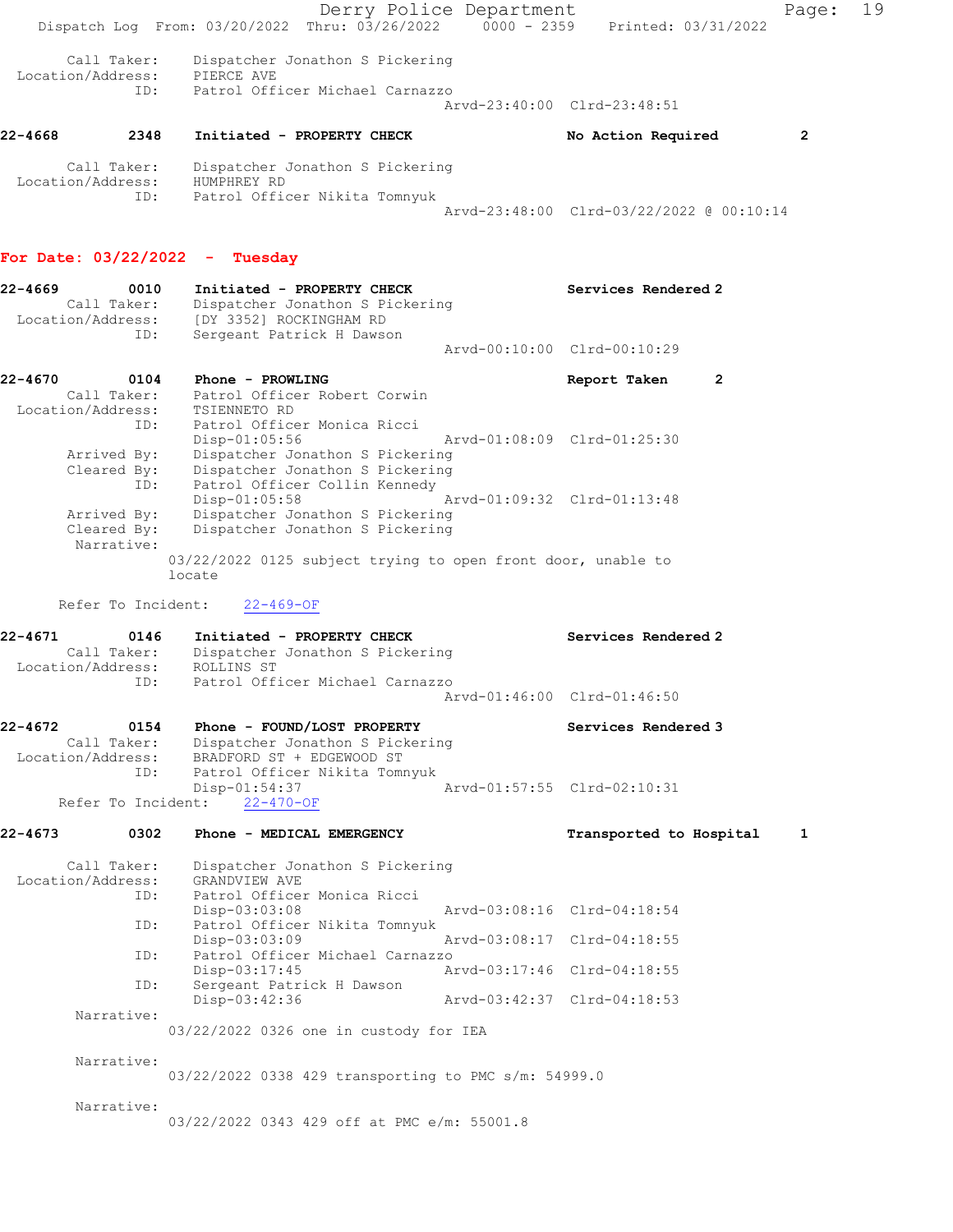| 22-4674           | 0433        | Phone - DISTURBANCE             | Services Rendered 1         |
|-------------------|-------------|---------------------------------|-----------------------------|
|                   | Call Taker: | Dispatcher Jonathon S Pickering |                             |
| Location/Address: |             | [DY 997] PARKLAND DR            |                             |
|                   | ID:         | Patrol Officer Nikita Tomnyuk   |                             |
|                   |             | Disp-04:33:34                   | Arvd-04:35:55 Clrd-05:00:20 |
|                   | ID:         | Patrol Officer Monica Ricci     |                             |
|                   |             | Disp-04:33:35                   | Arvd-04:37:32 Clrd-05:00:19 |
|                   | Narrative:  |                                 |                             |
|                   |             |                                 |                             |

03/22/2022 0500 out of control patient, calmed down

## Refer To Field Int: 22-997-FI

| 22-4675 | 0500              | Phone - MV CHECK                |  |                             | ADVICE GIVEN |  |
|---------|-------------------|---------------------------------|--|-----------------------------|--------------|--|
|         | Call Taker:       | Dispatcher Jonathon S Pickering |  |                             |              |  |
|         | Location/Address: | [DY 586] E BROADWAY             |  |                             |              |  |
|         | ID:               | Patrol Officer Nikita Tomnyuk   |  |                             |              |  |
|         |                   | Disp-05:00:50                   |  | Arvd-05:00:53 Clrd-05:28:21 |              |  |
|         |                   | Refer To Field Int: 22-996-FI   |  |                             |              |  |

| 22-4676<br>0653   | Phone - DOMESTIC DISTURBANCE                                              | Report Taken                |  |
|-------------------|---------------------------------------------------------------------------|-----------------------------|--|
| Call Taker:       | Dispatcher Kaitlyn A Fitzgerald                                           |                             |  |
| Location/Address: | ISLAND POND RD                                                            |                             |  |
| ID:               | Patrol Officer Nicholas M Granville                                       |                             |  |
|                   | Disp-06:53:30                                                             | Arvd-07:06:54 Clrd-07:46:33 |  |
| ID:               | Patrol Officer Blake A Martineau                                          |                             |  |
|                   | Disp-06:57:14                                                             | Aryd-07:06:55 Clrd-07:46:30 |  |
| ID:               | Sergeant Seth Plumer                                                      |                             |  |
|                   | Disp-07:09:29                                                             | Aryd-07:15:36 Clrd-07:46:32 |  |
| Dispatched By:    | Dispatcher Jess W Arcand                                                  |                             |  |
| ID:               | Patrol Officer Brendan S Holden                                           |                             |  |
|                   | $Disp-07:11:42$                                                           | Arvd-07:12:26 Clrd-07:46:34 |  |
| Narrative:        |                                                                           |                             |  |
|                   | 03/22/2022 0714 ON A PED CHECK AT PMC. ONE JUVENILE IN<br>CUSTODY FOR IEA |                             |  |

| 22-4677 | 0738              | Phone - CRIMINAL THREAT         | Report Taken                |  |
|---------|-------------------|---------------------------------|-----------------------------|--|
|         | Call Taker:       | Dispatcher Kaitlyn A Fitzgerald |                             |  |
|         | Location/Address: | LARAWAY CT                      |                             |  |
|         | ID:               | Patrol Officer Sara R Joyce     |                             |  |
|         |                   | Disp-07:40:54                   | Arvd-07:44:30 Clrd-08:11:52 |  |
|         |                   | Refer To Incident: 22-471-OF    |                             |  |

#### 22-4678 0750 Initiated - MV STOP Warning Issued 3 Call Taker: Dispatcher Kaitlyn A Fitzgerald Location/Address: CRYSTAL AVE ID: Sergeant Seth Plumer Arvd-07:50:00 Clrd-07:57:08

Refer To Citation: 22-1229-CN

```
22-4679 0826 Initiated - MV CHECK Vehicle checked 1 
 Call Taker: Dispatcher Kaitlyn A Fitzgerald
 Location/Address: ROCKINGHAM RD
            ID: Patrol Officer Blake A Martineau
                                   Arvd-08:26:00 Clrd-08:34:19
```

```
22-4680 0850 Initiated - ASSIST CITIZEN ADVICE GIVEN 3 
 Call Taker: Dispatcher Kaitlyn A Fitzgerald
 Location/Address: MUNICIPAL DR
            ID: Patrol Officer Sara R Joyce
                                         Arvd-08:50:00 Clrd-08:51:23
```
Refer To Field Int: 22-957-FI

# 22-4681 0854 Initiated - FOLLOW-UP No Action Required 2

| Location/Address: | Call Taker: Dispatcher Kaitlyn A Fitzgerald<br>MANNING ST |  |
|-------------------|-----------------------------------------------------------|--|
| TD:               | Patrol Officer Blake A Martineau                          |  |
|                   | Aryd-08:54:00 Clrd-08:56:28                               |  |

| 0856 | 22-4682 | Served | Initiated - PAPER SERVICE |
|------|---------|--------|---------------------------|
|------|---------|--------|---------------------------|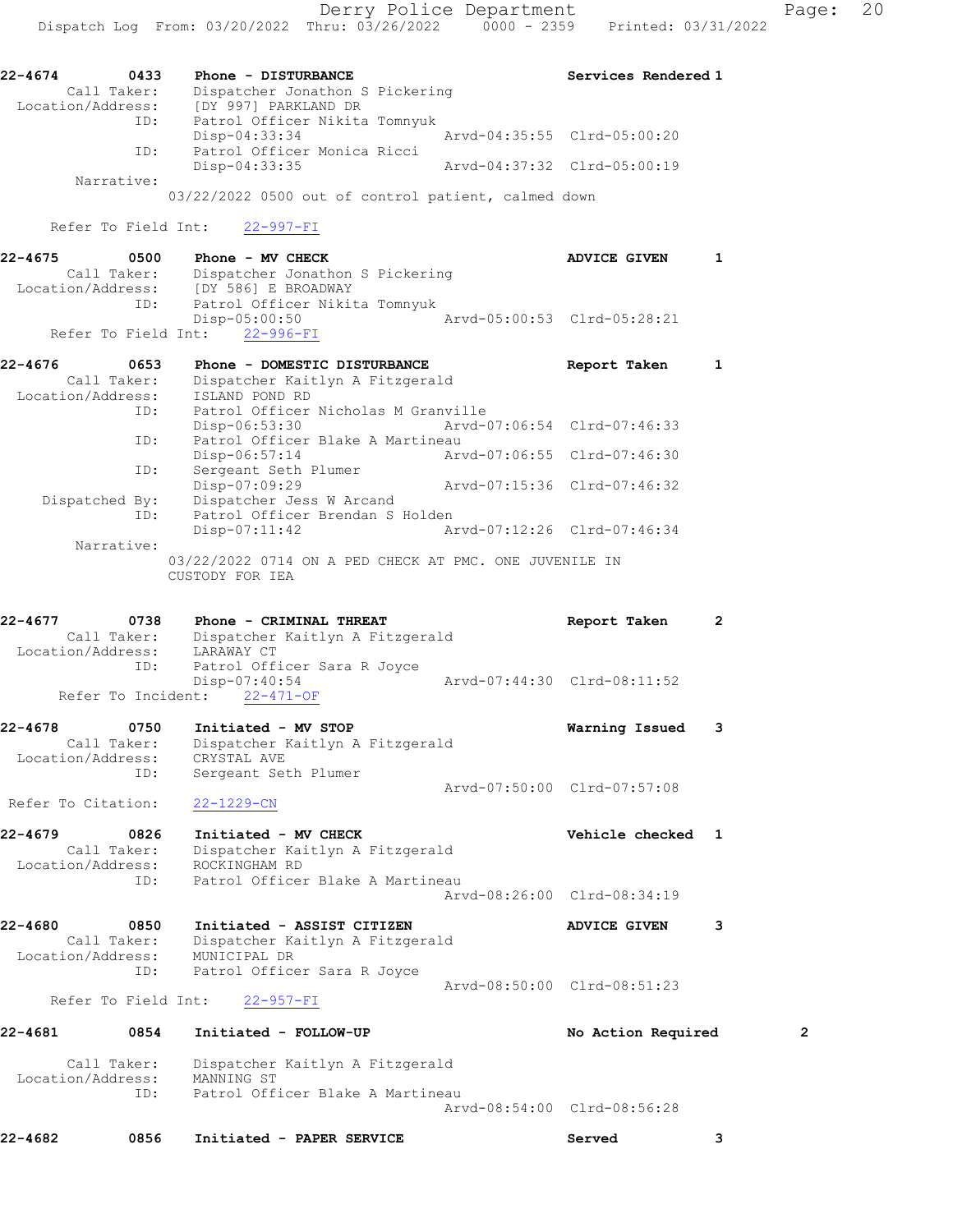Derry Police Department Fage: 21 Dispatch Log From: 03/20/2022 Thru: 03/26/2022 0000 - 2359 Printed: 03/31/2022 Call Taker: Dispatcher Kaitlyn A Fitzgerald Location/Address: PINKERTON ST ID: Patrol Officer Blake A Martineau Arvd-08:56:00 Clrd-09:11:03 22-4683 0916 Initiated - FOLLOW-UP No Action Required 2 Call Taker: Dispatcher Kaitlyn A Fitzgerald Location/Address: CHESTER RD ID: Patrol Officer Nicholas M Granville Arvd-09:16:00 Clrd-09:25:27 22-4684 0919 Radio - FOLLOW-UP **No Action Required** 2 Call Taker: Dispatcher Kaitlyn A Fitzgerald Location/Address: LARAWAY CT ID: Patrol Officer Sara R Joyce Disp-09:24:47 Arvd-09:24:52 Clrd-09:27:50 Dispatched By: Dispatcher Jess W Arcand Arrived By: Dispatcher Jess W Arcand 22-4685 0927 Phone - DRUG VIOLATION Services Rendered 2 Call Taker: Dispatcher Kaitlyn A Fitzgerald Location/Address: HOOD RD ID: Patrol Officer Blake A Martineau Disp-09:29:49 Arvd-09:32:06 Clrd-10:43:08 22-4686 0933 Initiated - PAPER SERVICE Not Served 3 Call Taker: Dispatcher Kaitlyn A Fitzgerald Location/Address: N MAIN ST ID: Patrol Officer Sara R Joyce Arvd-09:33:00 Clrd-09:37:19 22-4687 0937 Phone - Loose Dog Complaint Services Rendered 2 Call Taker: Dispatcher Kaitlyn A Fitzgerald Location/Address: SCENIC DR ID: Patrol Officer Brendan S Holden Disp-09:39:21 Arvd-09:44:07 Clrd-10:02:45 Narrative: 03/22/2022 0943 RAT TERRIER Narrative: 03/22/2022 1002 RETURNED TO OWNER Refer To Field Int: 22-1027-FI 22-4688 0954 Initiated - SEX OFFENSES Report Taken 1 Call Taker: Dispatcher Kaitlyn A Fitzgerald Location/Address: BROOK ST ID: Patrol Officer Brian J Landry Arvd-09:54:00 Clrd-09:55:10 Refer To Incident: 22-472-OF 22-4689 1027 Initiated - MV STOP Warning Issued 3 Call Taker: Dispatcher Kaitlyn A Fitzgerald Location/Address: S MAIN ST ID: Patrol Officer Sara R Joyce Arvd-10:27:00 Clrd-10:33:16 Cleared By: Dispatcher Jess W Arcand Refer To Citation: 22-1230-CN 22-4690 1043 Initiated - FOLLOW-UP No Action Required 2 Call Taker: Dispatcher Kaitlyn A Fitzgerald Location/Address: BEAVER RD ID: Patrol Officer Blake A Martineau Arvd-10:43:00 Clrd-10:57:54 Refer To Field Int: 22-948-FI 22-4691 1055 Initiated - MV STOP Warning Issued 3 Call Taker: Dispatcher Kaitlyn A Fitzgerald Location/Address: N HIGH ST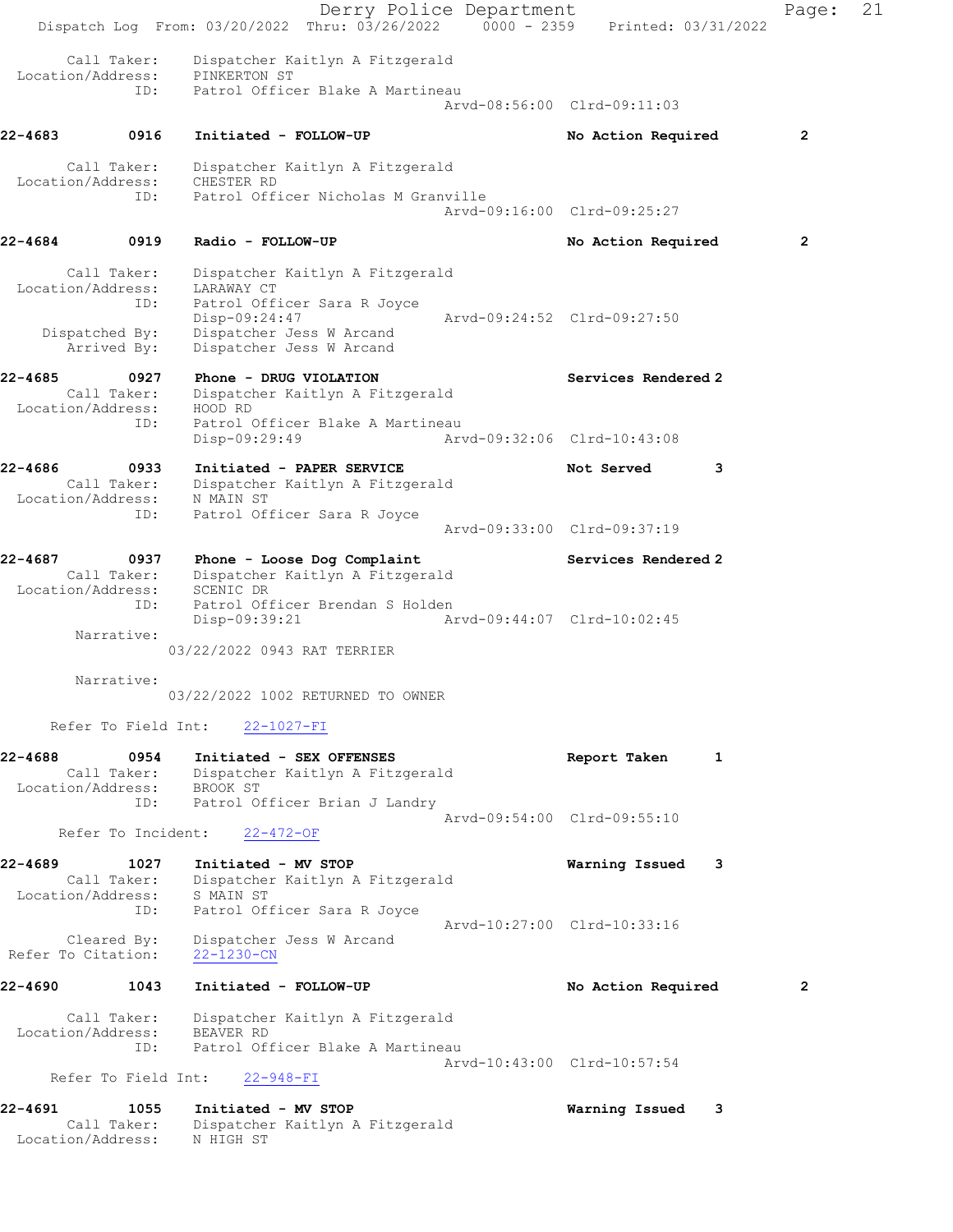|                                     | Dispatch Log From: 03/20/2022 Thru: 03/26/2022 0000 - 2359 Printed: 03/31/2022 | Derry Police Department |                             |     | Page:        | 22 |
|-------------------------------------|--------------------------------------------------------------------------------|-------------------------|-----------------------------|-----|--------------|----|
| ID:                                 | Patrol Officer Scott M Beegan                                                  |                         |                             |     |              |    |
| Refer To Citation:                  | $22 - 1232 - CN$                                                               |                         | Arvd-10:55:00 Clrd-11:02:56 |     |              |    |
| 22-4692<br>1055                     | Initiated - MV STOP                                                            |                         | Warning Issued              | - 3 |              |    |
| Call Taker:                         | Dispatcher Kaitlyn A Fitzgerald                                                |                         |                             |     |              |    |
| Location/Address: E BROADWAY<br>ID: | Patrol Officer Sara R Joyce                                                    |                         |                             |     |              |    |
| Refer To Citation:                  | $22 - 1231 - CN$                                                               |                         | Arvd-10:55:00 Clrd-10:59:48 |     |              |    |
|                                     |                                                                                |                         |                             |     |              |    |
| 1124<br>22-4693                     | Initiated - MV STOP                                                            |                         | No Action Required          |     | 3            |    |
| Call Taker:<br>Location/Address:    | Dispatcher Kaitlyn A Fitzgerald<br>CRYSTAL AVE                                 |                         |                             |     |              |    |
| ID:                                 | Patrol Officer Sara R Joyce                                                    |                         |                             |     |              |    |
|                                     |                                                                                |                         | Arvd-11:24:00 Clrd-11:25:35 |     |              |    |
| 22-4694<br>1139                     | Initiated - MV STOP                                                            |                         | Warning Issued              | 3   |              |    |
| Call Taker:                         | Dispatcher Kaitlyn A Fitzgerald                                                |                         |                             |     |              |    |
| Location/Address:<br>ID:            | TSIENNETO RD<br>Patrol Officer Brendan S Holden                                |                         |                             |     |              |    |
|                                     |                                                                                |                         | Arvd-11:39:00 Clrd-11:46:20 |     |              |    |
| Refer To Citation:                  | 22-1234-CN                                                                     |                         |                             |     |              |    |
| 22-4695<br>1141                     | Phone - SEX OFFENSES                                                           |                         | Report Taken                | 1   |              |    |
| Location/Address: DUBEAU DR         | Call Taker: Dispatcher Kaitlyn A Fitzgerald                                    |                         |                             |     |              |    |
| ID:                                 | Patrol Officer Scott M Beegan                                                  |                         |                             |     |              |    |
|                                     | $Disp-11:42:38$<br>Refer To Incident: 22-473-OF                                |                         | Arvd-11:42:49 Clrd-11:44:40 |     |              |    |
|                                     |                                                                                |                         |                             |     |              |    |
| 22-4696<br>1142<br>Call Taker:      | Initiated - MV STOP<br>Dispatcher Kaitlyn A Fitzgerald                         |                         | Warning Issued              | -3  |              |    |
| Location/Address:                   | CHESTER RD                                                                     |                         |                             |     |              |    |
| ID:                                 | Patrol Officer Sara R Joyce                                                    |                         | Arvd-11:42:00 Clrd-11:45:41 |     |              |    |
| Refer To Citation:                  | $22 - 1233 - CN$                                                               |                         |                             |     |              |    |
| 22-4697<br>1209                     | Phone - FIRE, BRUSH                                                            |                         | Services Rendered 1         |     |              |    |
| Call Taker:                         | Dispatcher Kaitlyn A Fitzgerald                                                |                         |                             |     |              |    |
| Location/Address:<br>ID:            | STRAWBERRY HILL RD<br>Patrol Officer Nicholas M Granville                      |                         |                             |     |              |    |
|                                     | $Disp-12:10:28$                                                                |                         | Arvd-12:17:22 Clrd-12:50:36 |     |              |    |
| 22-4698<br>1215                     | Phone - DELIVER A MESSAGE                                                      |                         | Not Served                  | 1   |              |    |
| Call Taker:<br>Location/Address:    | Dispatcher Kaitlyn A Fitzgerald<br>FRANKLIN ST EXT                             |                         |                             |     |              |    |
| ID:                                 | Patrol Officer Sara R Joyce                                                    |                         |                             |     |              |    |
| Narrative:                          | Disp-12:35:26                                                                  |                         | Arvd-12:38:38 Clrd-12:48:05 |     |              |    |
|                                     | 03/22/2022 1252 NEGATIVE CONTACT, NOTE LEFT.                                   |                         |                             |     |              |    |
|                                     |                                                                                |                         |                             |     |              |    |
| 22-4699<br>1255                     | Initiated - SERVE RESTRAINING ORDER                                            |                         | Served                      | 2   |              |    |
| Call Taker:                         | Detective Victoria M Kidd<br>Location/Address: [DY 2] MUNICIPAL DR             |                         |                             |     |              |    |
| ID:                                 | Detective Victoria M Kidd                                                      |                         |                             |     |              |    |
|                                     |                                                                                |                         | Arvd-12:55:00 Clrd-13:00:25 |     |              |    |
| 22-4700<br>1319                     | Initiated - FOLLOW-UP                                                          |                         | No Action Required          |     | $\mathbf{2}$ |    |
| Call Taker:                         | Dispatcher Kaitlyn A Fitzgerald                                                |                         |                             |     |              |    |
| Location/Address:<br>ID:            | [DY 279] DUBEAU DR<br>Detective Kimberly M Bouse                               |                         |                             |     |              |    |
|                                     |                                                                                |                         | Arvd-13:19:00 Clrd-13:59:11 |     |              |    |
| 22-4701<br>1327                     | Phone - VIN CHECK                                                              |                         | Services Rendered 3         |     |              |    |
| Call Taker:                         | Dispatcher Kaitlyn A Fitzgerald                                                |                         |                             |     |              |    |
| Location/Address:<br>ID:            | [DY 2194] WENTWORTH LN<br>Patrol Officer Sara R Joyce                          |                         |                             |     |              |    |
|                                     |                                                                                |                         |                             |     |              |    |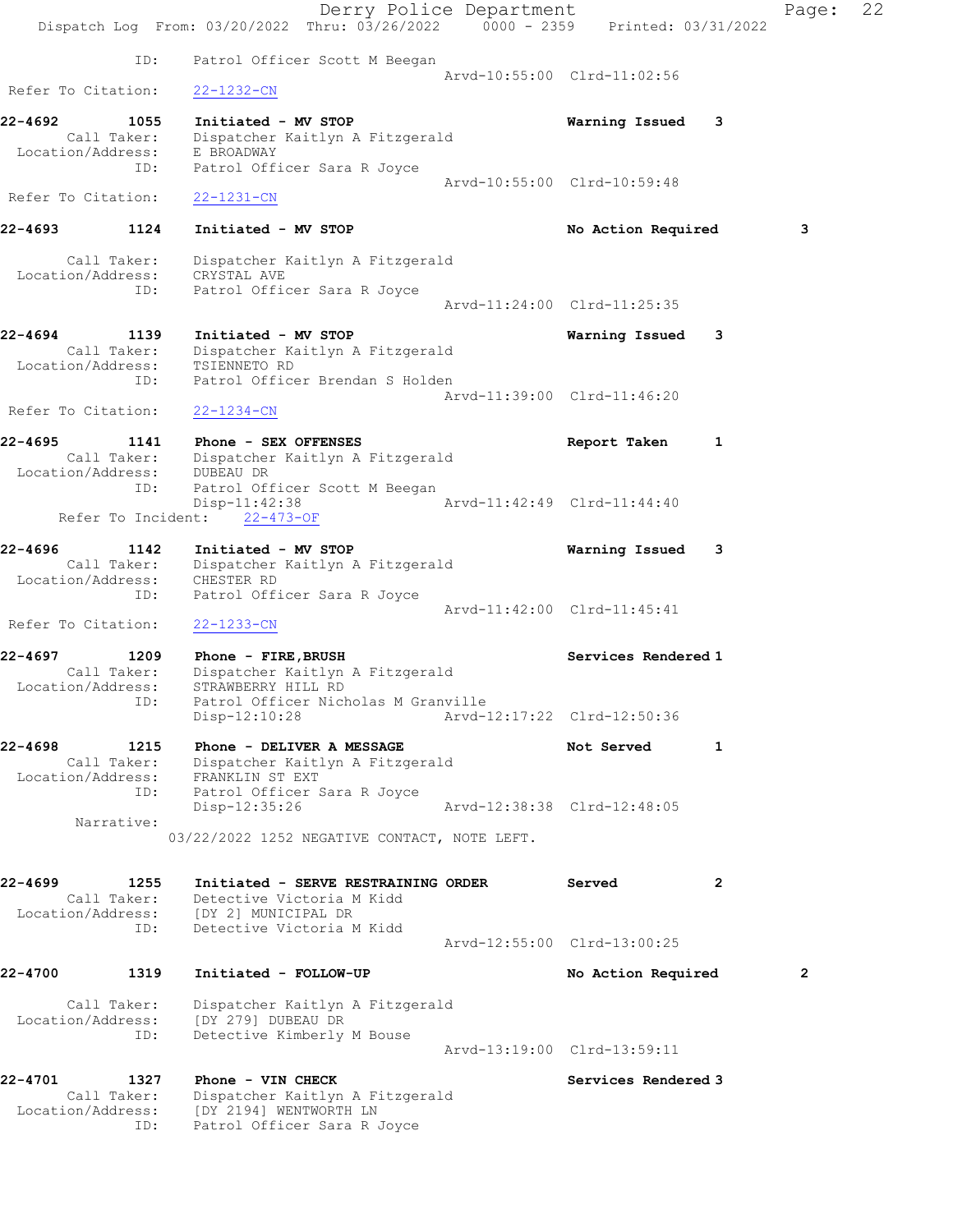Derry Police Department Fage: 23 Dispatch Log From: 03/20/2022 Thru: 03/26/2022 0000 - 2359 Printed: 03/31/2022 Disp-13:28:38 Arvd-13:35:13 Clrd-13:48:39 22-4702 1343 Initiated - FOLLOW-UP No Action Required 2 Call Taker: Dispatcher Kaitlyn A Fitzgerald Location/Address: [DY 2] MUNICIPAL DR ID: Patrol Officer Brendan S Holden Arvd-13:43:00 Clrd-14:34:10 22-4703 1348 Initiated - PROPERTY CHECK Services Rendered 2 Call Taker: Dispatcher Kaitlyn A Fitzgerald Location/Address: FORDWAY ST ID: Patrol Officer Blake A Martineau Arvd-13:48:00 Clrd-13:53:14 22-4704 1351 Phone - DOMESTIC DISTURBANCE Report Taken 1 Call Taker: Dispatcher Kaitlyn A Fitzgerald Location/Address: FAIRWAY DR ID: Patrol Officer Sara R Joyce<br>Disp-13:54:20 Disp-13:54:20 Arvd-13:59:06 Clrd-14:30:11 ID: Patrol Officer Scott M Beegan Disp-13:54:24 Arvd-13:59:10 Clrd-14:14:22 ID: Sergeant Seth Plumer Disp-13:54:30 Arvd-14:03:59 Clrd-14:25:26 Refer To Incident: 22-474-OF 22-4705 1354 Initiated - SEXUAL OFFENDER REGISTRATION Services Rendered 1 Call Taker: Dispatcher Kaitlyn A Fitzgerald Location/Address: MUNICIPAL DR ID: Detective Daniel J McCarthy Arvd-13:54:00 Clrd-14:17:16 22-4706 1416 Initiated - FOLLOW-UP Cleared 2 Call Taker: Detective Victoria M Kidd Location/Address: [DY 2] MUNICIPAL DR ID: Detective Victoria M Kidd Arvd-14:16:00 Clrd-15:13:48 22-4707 1417 Walk-In - SEXUAL OFFENDER REGISTRATION Services Rendered 1 Call Taker: Dispatcher Kaitlyn A Fitzgerald Location/Address: MUNICIPAL DR ID: Detective Kevin G Ruppel Disp-14:18:43 Arvd-14:19:26 Clrd-14:34:57 22-4708 1418 Initiated - DEPARTMENT INFO Services Rendered 3 Call Taker: Dispatcher Kaitlyn A Fitzgerald Location/Address: PINKERTON ST ID: Patrol Officer Brian J Landry Arvd-14:18:00 Clrd-14:19:17 Refer To Field Int: 22-950-FI 22-4709 1432 Phone - MISSING PERSON 1 Transported to Hospital 1 Call Taker: Dispatcher Kaitlyn A Fitzgerald Location/Address: WARNER HILL RD ID: Patrol Officer Nicholas M Granville Disp-14:34:49 Arvd-14:35:14 Clrd-14:35:18 ID: Patrol Officer Scott M Beegan<br>Disp-14:34:54 Disp-14:34:54 Arvd-14:46:28 Clrd-15:36:12 Cleared By: Patrol Officer Kevin L Davies<br>ID: Patrol Officer Brian J Landry ID: Patrol Officer Brian J Landry Disp-14:38:49 Arvd-14:39:08 Clrd-14:49:53 Disp-14:38:49<br>ID: Sergeant Seth Plumer<br>Disp 14:29:59 Disp-14:38:58 Arvd-14:39:06 Clrd-15:17:03 Cleared By: Patrol Officer Kevin L Davies ID: Patrol Officer Blake A Martineau Disp-14:52:24 Arvd-14:52:28 Clrd-15:16:56 Cleared By: Patrol Officer Kevin L Davies Narrative: 03/22/2022 1503 325 off with subject at mcdonald's.

Narrative: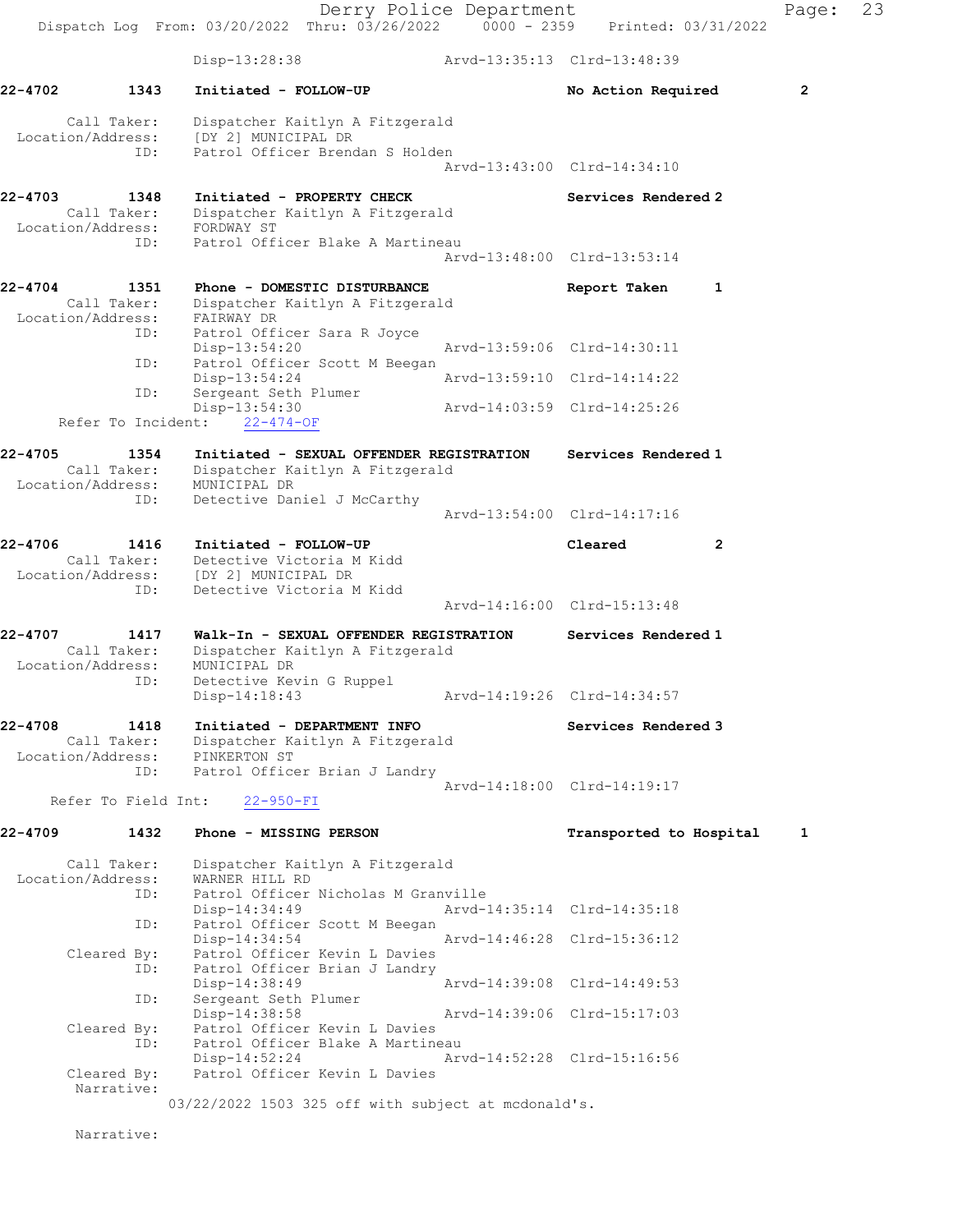Derry Police Department Page: 24 Dispatch Log From: 03/20/2022 Thru: 03/26/2022 0000 - 2359 Printed: 03/31/2022 03/22/2022 1508 719 off at mcdonald's with juvenile's parent Narrative: 03/22/2022 1515 719 providing courtesy transport to pmc s/m: 41861.2 Narrative: 03/22/2022 1520 719 off at pmc e/m: 41862.5 Refer To Arrest: 22-280-AR 22-4710 1437 Radio - PED CHECK Arrest(s) Made 2 Call Taker: Dispatcher Kaitlyn A Fitzgerald Location/Address: CRYSTAL AVE ID: Patrol Officer Sara R Joyce Disp-14:38:08 Arvd-14:40:07 Clrd-15:21:46 Cleared By: Patrol Officer Kevin L Davies ID: Patrol Officer Blake A Martineau Disp-14:38:12 Arvd-14:43:41 Clrd-14:45:36 Disp-14:30:12<br>ID: Captain Vernon L Thomas<br>Disp-14:38:23 Disp-14:38:23 Arvd-14:38:27 Clrd-15:02:25 Cleared By: Patrol Officer Kevin L Davies Narrative: 03/22/2022 1508 parents on scene for juveniles Refer To Arrest: 22-278-AR 22-4711 1445 Initiated - FOLLOW-UP No Action Required 2 Call Taker: Dispatcher Kaitlyn A Fitzgerald Location/Address: CRYSTAL AVE ID: Patrol Officer Blake A Martineau Arvd-14:45:00 Clrd-14:52:16 22-4712 1513 Initiated - WARRANT ARREST **Arrest(s)** Made 2 Call Taker: Detective Victoria M Kidd Location/Address: [DY 2] MUNICIPAL DR ID: Detective Victoria M Kidd Arvd-15:13:00 Clrd-15:35:49 Narrative: 03/22/2022 1532 Subject release to a parent. Refer To Arrest: 22-279-AR 22-4713 1527 Phone - SUSPICIOUS ACTIVITY Cleared 2 Call Taker: Patrol Officer Kevin L Davies Location/Address: [DY 1454] MANCHESTER RD ID: Patrol Officer Nathan S Lavoie Disp-15:28:47<br>ID: Patrol Officer Melissa M Hou Patrol Officer Melissa M Houde Disp-15:28:50 Arvd-15:36:57 Clrd-15:49:19 ID: Sergeant Jeffrey M Dawe Disp-15:37:02 Arvd-15:38:34 Clrd-15:49:23 Refer To Field Int: 22-951-FI 22-4714 1614 Initiated - FOUND/LOST PROPERTY Item(s) Returned 3 Call Taker: Detective Victoria M Kidd Location/Address: [DY 2] MUNICIPAL DR ID: Detective Victoria M Kidd Arvd-16:14:00 Clrd-16:17:33 Refer To Field Int: 22-959-FI 22-4715 1709 Initiated - ASSIST CITIZEN ADVICE GIVEN 3 Call Taker: Detective Victoria M Kidd Location/Address: [DY 2] MUNICIPAL DR ID: Detective Victoria M Kidd Arvd-17:09:00 Clrd-17:10:42 Refer To Field Int: 22-958-FI 22-4716 1735 Radio - MV STOP Warning Issued 3 Call Taker: Patrol Officer Kevin L Davies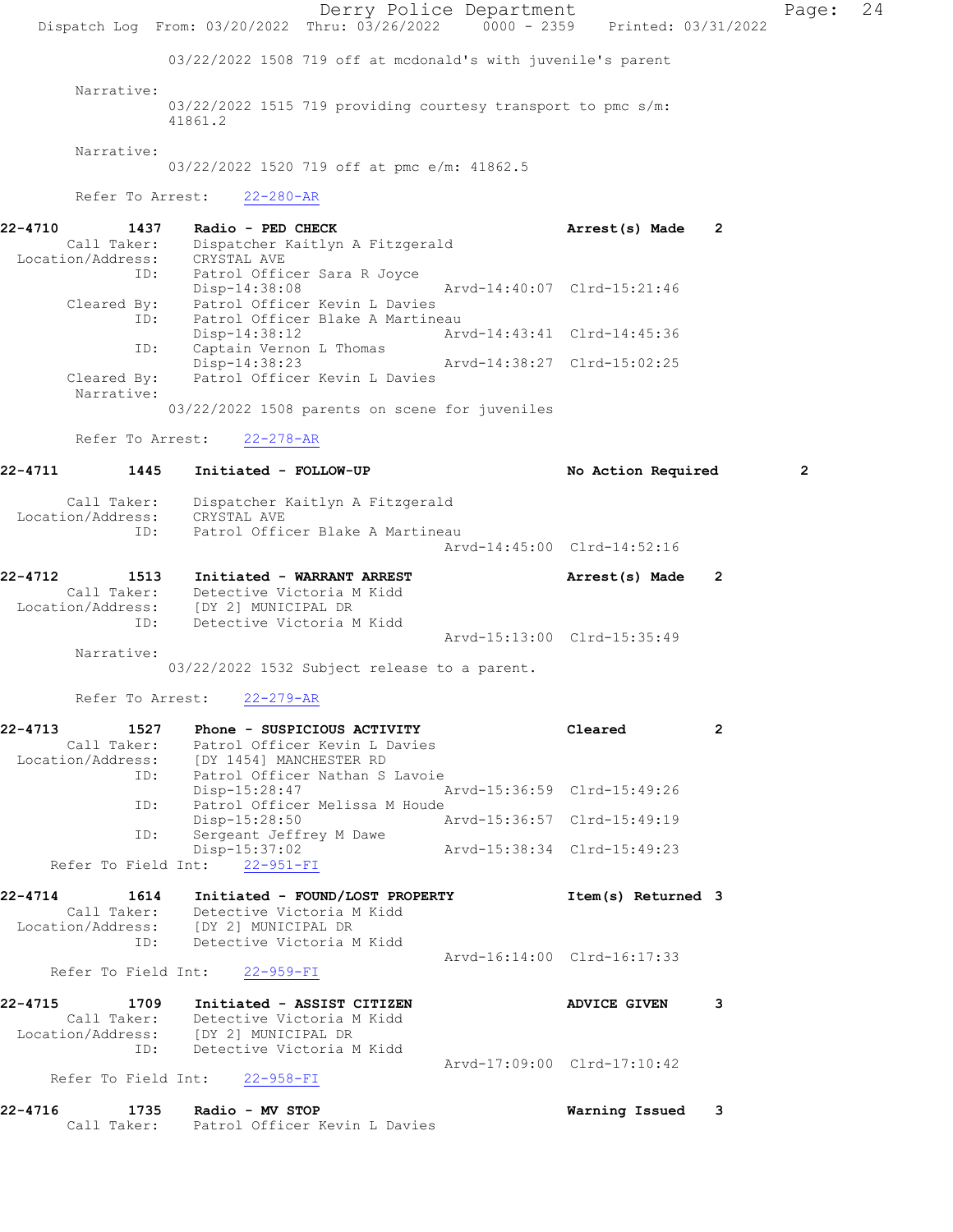Derry Police Department Fage: 25 Dispatch Log From: 03/20/2022 Thru: 03/26/2022 0000 - 2359 Printed: 03/31/2022 Location/Address: RT 28 ID: Patrol Officer Michael P Accorto Disp-17:35:37 Arvd-17:35:39 Clrd-17:39:38 Refer To Citation: 22-1235-CN 22-4717 1735 Radio - MV STOP Warning Issued 3 Call Taker: Patrol Officer Kevin L Davies Location/Address: FORDWAY EXT ID: Patrol Officer Casey J Noyes Disp-17:36:02 Refer To Citation: 22-1236-CN 22-4718 1742 Phone - WARRANT ARREST Arrest(s) Made 2 Call Taker: Patrol Officer Kevin L Davies Location/Address: [DY 2] MUNICIPAL DR ID: Patrol Officer Robert Corwin Disp-17:43:19 Arvd-17:43:21 Clrd-18:03:42 Narrative: 03/22/2022 1809 juvenile booked and processed on juvenile petition Refer To Arrest: 22-281-AR 22-4719 1744 Radio - MV STOP Warning Issued 3 Call Taker: Patrol Officer Kevin L Davies Location/Address: [DY 3316] KENDALL POND RD ID: Patrol Officer Michael P Accorto Disp-17:44:46 Arvd-17:44:51 Clrd-17:51:17 Refer To Citation: 22-1237-CN 22-4720 1756 Walk-In - ASSIST CITIZEN ADVICE GIVEN 3 Call Taker: Patrol Officer Kevin L Davies Location/Address: [DY 2] MUNICIPAL DR ID: Patrol Officer Casey J Noyes Disp-17:57:09 Arvd-18:03:23 Clrd-18:14:28 22-4721 1757 Radio - MV STOP Warning Issued 3 Call Taker: Patrol Officer Kevin L Davies Location/Address: LANE RD ID: Patrol Officer Collin Kennedy Disp-17:58:07 Arvd-17:58:09 Clrd-18:06:21 Refer To Citation: 22-1238-CN 22-4722 1805 Phone - WELFARE CHECK TRANSPORTED Transported to Hospital 2 Call Taker: Patrol Officer Kevin L Davies Location/Address: PEABODY RD ID: Patrol Officer Nathan S Lavoie Disp-18:07:45 Arvd-18:11:24 Clrd-18:16:12 ID: Patrol Officer Collin Kennedy Disp-18:07:49 Arvd-18:12:38 Clrd-18:13:53 ID: Sergeant Jeffrey M Dawe Disp-18:08:48 Arvd-18:12:32 Clrd-18:13:50 Narrative: 03/22/2022 1811 DFD on scene Refer To Field Int: 22-952-FI 22-4723 1823 Phone - SUSPICIOUS ACTIVITY Could Not Locate 2 Call Taker: Patrol Officer Kevin L Davies Location/Address: WALNUT HILL RD ID: Patrol Officer Melissa M Houde Disp-18:24:46 Arvd-18:32:47 Clrd-18:34:44 Narrative: loud bang that shook residence 22-4724 1823 Initiated - PAPER SERVICE 3 Call Taker: Patrol Officer Robert Corwin Location/Address: [DY 1637] MILLS FARM CIR ID: Patrol Officer Casey J Noyes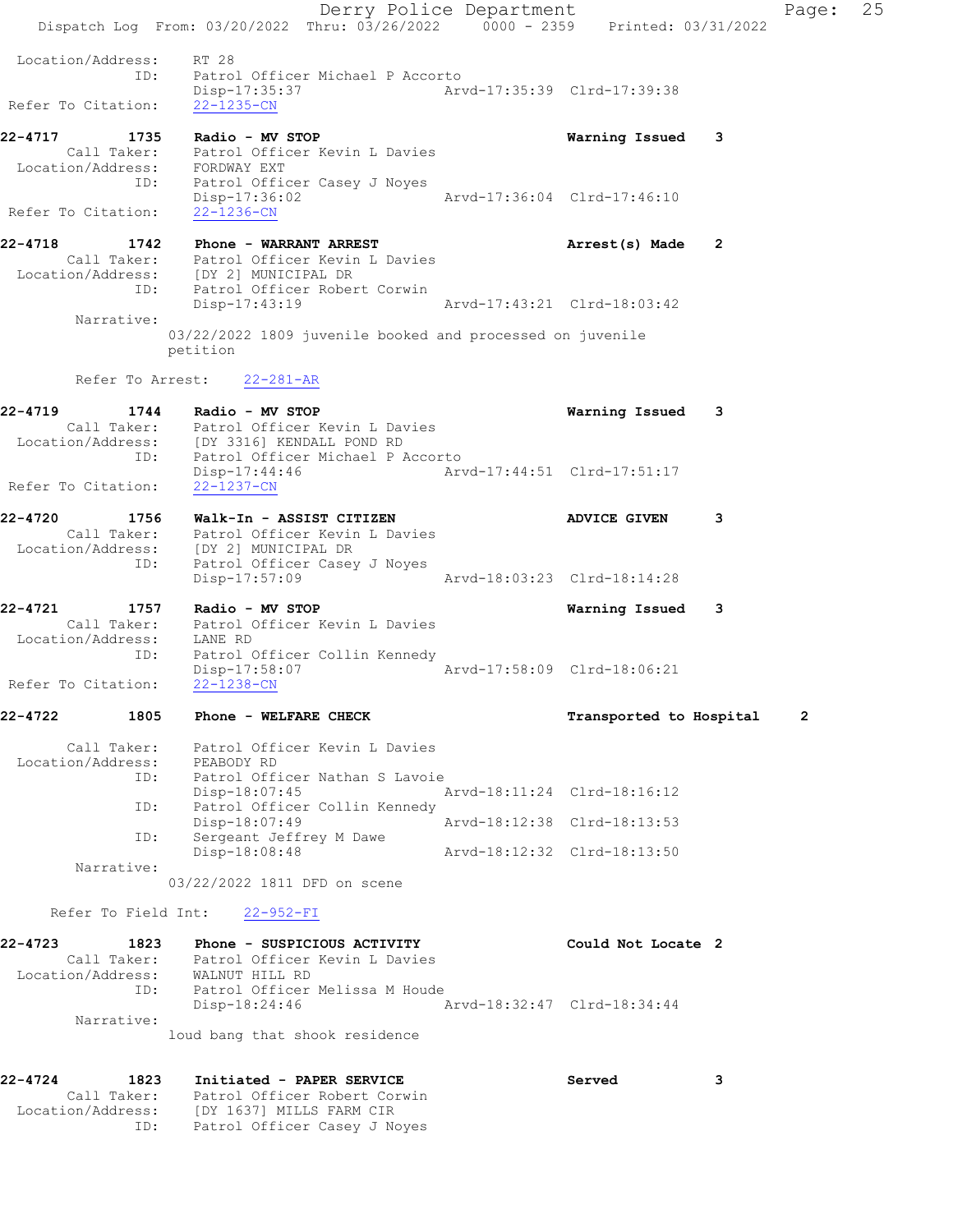Arvd-18:23:40 Clrd-18:26:59

| $22 - 4725$        | 1835                              | Radio - FOLLOW-UP<br>Call Taker: Patrol Officer Kevin L Davies<br>Location/Address: FAIRWAY DR                    |                             | Could Not Locate 2          |                |
|--------------------|-----------------------------------|-------------------------------------------------------------------------------------------------------------------|-----------------------------|-----------------------------|----------------|
|                    |                                   | ID: Patrol Officer Nathan S Lavoie<br>Disp-18:36:09                                                               |                             | Arvd-18:41:59 Clrd-18:54:08 |                |
|                    | ID:                               | Patrol Officer Collin Kennedy<br>Disp-18:36:11                                                                    |                             | Arvd-18:38:58 Clrd-18:52:26 |                |
| 22-4726            | 1836                              | Phone - FOLLOW-UP                                                                                                 |                             | Investigated                | $\overline{2}$ |
|                    | Call Taker:<br>ID:                | Patrol Officer Robert Corwin<br>Location/Address: [DY 151] E BROADWAY<br>Patrol Officer Casey J Noyes             |                             |                             |                |
|                    | Cleared By:                       | Disp-18:37:32<br>Arrived By: Patrol Officer Kevin L Davies<br>Patrol Officer Kevin L Davies                       | Arvd-18:38:18 Clrd-18:50:02 |                             |                |
| 22-4727            | 1844                              | Radio - MV STOP<br>Call Taker: Patrol Officer Kevin L Davies                                                      |                             | Warning Issued              | 3              |
|                    |                                   | Location/Address: HAMPSTEAD RD<br>ID: Patrol Officer Melissa M Houde<br>Disp-18:44:33                             |                             |                             |                |
| Refer To Citation: |                                   | 22-1239-CN                                                                                                        |                             |                             |                |
| 22-4728 1859       |                                   | Radio - MV STOP<br>Call Taker: Patrol Officer Kevin L Davies<br>Location/Address: E DERRY RD + CEMETERY RD        |                             | Warning Issued              | 3              |
| Refer To Citation: | ID:                               | Patrol Officer Melissa M Houde<br>$Disp-19:00:20$<br>$22 - 1240 - CN$                                             | Arvd-19:00:23 Clrd-19:03:59 |                             |                |
| 22-4729            | 1916                              | Radio - MV STOP<br>Call Taker: Patrol Officer Kevin L Davies                                                      |                             | Warning Issued              | 3              |
|                    |                                   | Location/Address: E BROADWAY<br>ID: Patrol Off<br>Patrol Officer Casey J Noyes<br>Disp-19:16:45                   | Arvd-19:16:47 Clrd-19:25:17 |                             |                |
| Refer To Citation: |                                   | 22-1241-CN                                                                                                        |                             |                             |                |
| 22-4730            | 1925                              | Phone - SUSPICIOUS ACTIVITY<br>Call Taker: Patrol Officer Robert Corwin<br>Location/Address: ROCKINGHAM RD        |                             | Vehicle checked 2           |                |
|                    | ID:                               | Patrol Officer Collin Kennedy<br>Disp-19:26:49<br>Arrived By: Patrol Officer Kevin L Davies                       |                             | Arvd-19:57:35 Clrd-20:15:27 |                |
|                    |                                   | Refer To Field Int: 22-969-FI                                                                                     |                             |                             |                |
| 22-4731            | 2005<br>Call Taker:               | Initiated - FOLLOW-UP<br>Patrol Officer Robert Corwin<br>Location/Address: FAIRWAY DR                             |                             | Cleared                     | 2              |
|                    | ID:                               | Patrol Officer Nathan S Lavoie                                                                                    |                             | Arvd-20:05:00 Clrd-20:16:18 |                |
| 22-4732            | 2011<br>Location/Address: GULF RD | Phone - ROAD HAZARD<br>Call Taker: Patrol Officer Robert Corwin                                                   |                             | Could Not Locate 2          |                |
|                    | ID:                               | Patrol Officer Michael P Accorto<br>Disp-20:15:47                                                                 |                             | Arvd-20:21:02 Clrd-20:22:40 |                |
|                    | Narrative:                        | several bags of trash in/near roadway                                                                             |                             |                             |                |
| 22-4733            | 2028                              | Phone - ASSIST CITIZEN                                                                                            |                             | Assistance Rendered         | 3              |
|                    | ID:                               | Call Taker: Patrol Officer Robert Corwin<br>Location/Address: [DY 2] MUNICIPAL DR<br>Patrol Officer Robert Corwin |                             |                             |                |
|                    |                                   | Disp-20:29:55<br>Refer To Field Int: 22-953-FI                                                                    |                             | Arvd-20:29:57 Clrd-20:37:38 |                |
| 22-4734            | 2037                              | Initiated - MV STOP                                                                                               |                             | Warning Issued              | 3              |

Call Taker: Patrol Officer Robert Corwin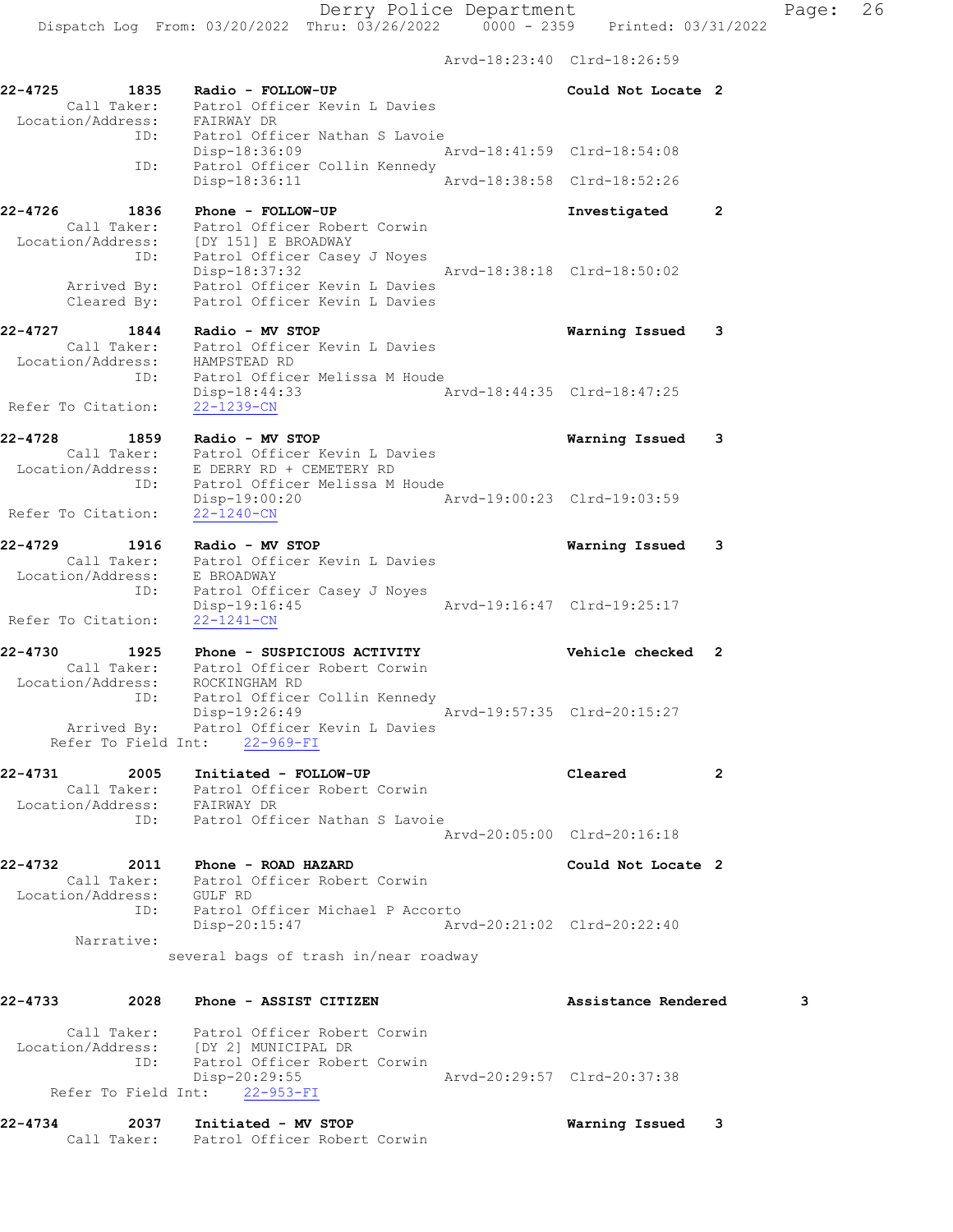Derry Police Department Fage: 27 Dispatch Log From:  $03/20/2022$  Thru:  $03/26/2022$   $0.000 - 2359$  Printed:  $03/31/2022$  Location/Address: CRYSTAL AVE ID: Patrol Officer Nathan S Lavoie Arvd-20:37:00 Clrd-20:43:07 Refer To Citation: 22-1242-CN 22-4735 2100 Radio - MV STOP Warning Issued 3 Call Taker: Patrol Officer Kevin L Davies Location/Address: TSIENNETO RD ID: Patrol Officer Collin Kennedy<br>ID: Patrol Officer Collin Kennedy<br>Disp-21:01:10 Arvd-21:01:13 Clrd-21:09:00 Disp-21:01:10 Arvd-21:01:13 Clrd-21:09:00 Refer To Citation: 22-1243-CN 22-4736 2115 Radio - FOLLOW-UP **No Action Required** 2 Call Taker: Patrol Officer Kevin L Davies Location/Address: [DY 2] MUNICIPAL DR ID: Patrol Officer Melissa M Houde Disp-21:16:06 Arvd-21:16:08 Clrd-21:46:55 22-4737 2212 Radio - MV CHECK SENT ON THEIR WAY 1 Call Taker: Patrol Officer Kevin L Davies Location/Address: ADAMS POND RD ID: Patrol Officer Melissa M Houde Disp-22:12:57 Arvd-22:12:59 Clrd-22:16:39 Refer To Field Int: 22-967-FI 22-4738 2334 Initiated - MV STOP Warning Issued 3 Call Taker: Dispatcher Christine D Carlson Location/Address: S MAIN ST ID: Patrol Officer Nikita Tomnyuk Arvd-23:34:00 Clrd-23:38:12 Refer To Citation: 22-1244-CN 22-4739 2340 Initiated - MV CHECK SENT ON THEIR WAY 1 Call Taker: Dispatcher Christine D Carlson Location/Address: [DY 933] CRYSTAL AVE ID: Patrol Officer Collin Kennedy Arvd-23:40:00 Clrd-23:46:19 ID: Patrol Officer Nikita Tomnyuk Disp-23:42:50 Arvd-23:42:51 Clrd-23:46:17 22-4740 2347 Initiated - PROPERTY CHECK Services Rendered 2 Call Taker: Dispatcher Christine D Carlson Location/Address: ROLLINS ST ID: Patrol Officer Michael Carnazzo Arvd-23:47:00 Clrd-23:48:14 For Date: 03/23/2022 - Wednesday 22-4741 0003 Initiated - PROPERTY CHECK Services Rendered 2 Call Taker: Dispatcher Christine D Carlson Location/Address: PIERCE AVE ID: Patrol Officer Michael Carnazzo Arvd-00:03:00 Clrd-00:03:23 22-4742 0006 Initiated - MV STOP Warning Issued 3 Call Taker: Dispatcher Christine D Carlson Location/Address: W BROADWAY ID: Patrol Officer Michael Carnazzo Arvd-00:06:00 Clrd-00:13:50 Refer To Citation: 22-1245-CN 22-4743 0607 Initiated - FOLLOW-UP Could Not Locate 2 Call Taker: Dispatcher Christine D Carlson Location/Address: FAIRWAY DR ID: Patrol Officer Awess Abdulkadir Arvd-06:07:00 Clrd-06:14:57 ID: Patrol Officer Nikita Tomnyuk

Disp-06:07:40 Arvd-06:07:41 Clrd-06:14:55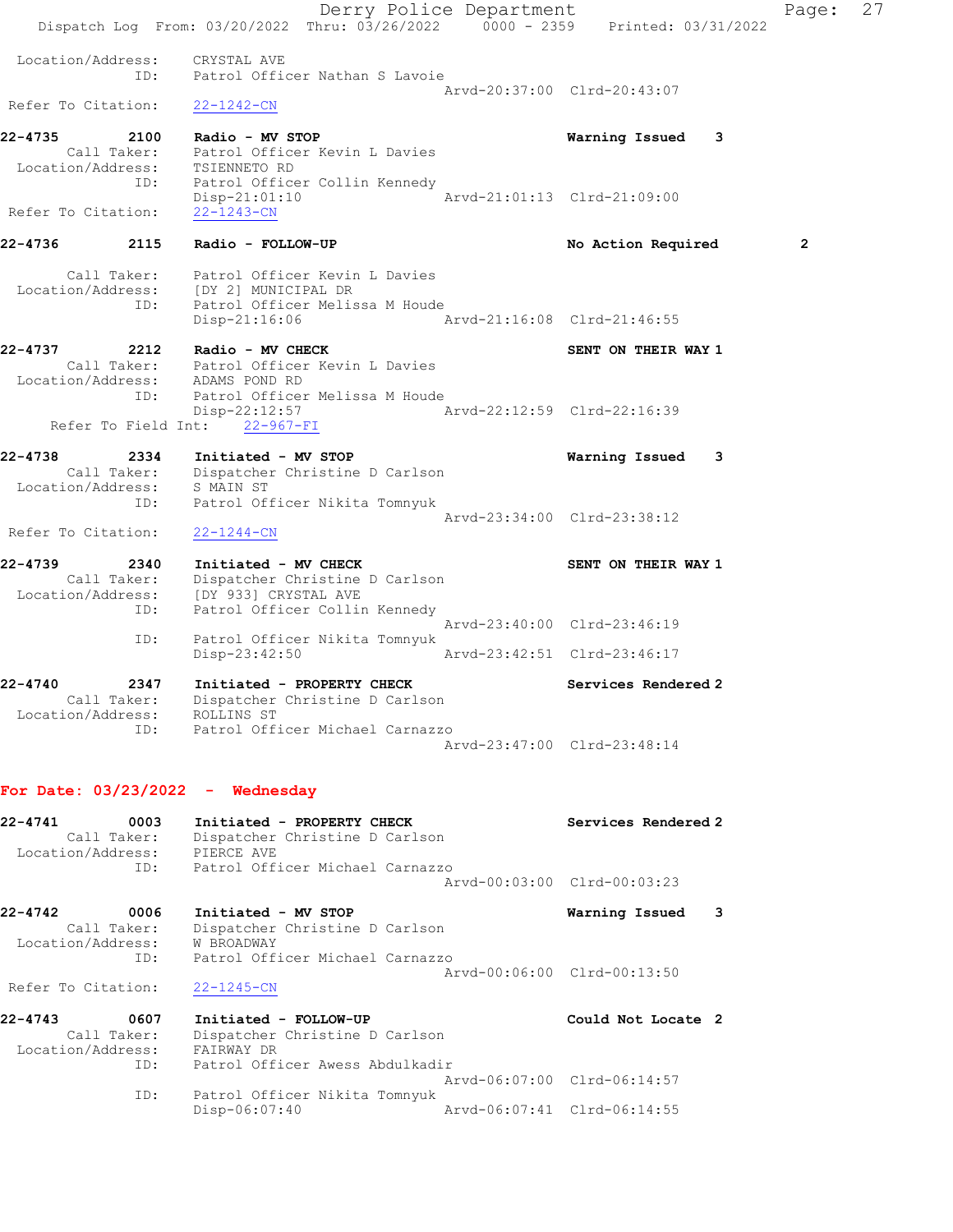Derry Police Department Fage: 28 Dispatch Log From:  $03/20/2022$  Thru:  $03/26/2022$  0000 - 2359 Printed: 03/31/2022 22-4744 0712 Initiated - MV STOP Warning Issued 3 Call Taker: Dispatcher Jonathon S Pickering Location/Address: [DY 81] TSIENNETO RD ID: Patrol Officer Jeffrey R Pike Arvd-07:12:00 Clrd-07:18:47 Refer To Citation: 22-1246-CN 22-4745 0722 Initiated - MV STOP Warning Issued 3 Call Taker: Dispatcher Jonathon S Pickering Location/Address: TSIENNETO RD ID: Patrol Officer Jeffrey R Pike Arvd-07:22:00 Clrd-07:26:55 Refer To Citation: 22-1247-CN 22-4746 0730 Initiated - MV STOP Warning Issued 3 Call Taker: Dispatcher Jonathon S Pickering Location/Address: TSIENNETO RD ID: Patrol Officer Jeffrey R Pike Arvd-07:30:00 Clrd-07:36:06 Refer To Citation: 22-1248-CN 22-4747 0753 Initiated - MV STOP Warning Issued 3 Call Taker: Dispatcher Jonathon S Pickering Location/Address: [DY 1198] BYPASS 28 ID: Patrol Officer Jeffrey R Pike Arvd-07:53:00 Clrd-08:01:34 Refer To Citation: 22-1249-CN 22-4748 0755 Phone - ASSIST CITIZEN Assistance Rendered 3 Call Taker: Lieutenant Robert F Smith Location/Address: DERRY WAY ID: Patrol Officer Charles L Doherty Disp-07:58:53 Arvd-08:05:13 Clrd-08:16:08 Dispatched By: Dispatcher Jonathon S Pickering Arrived By: Dispatcher Jonathon S Pickering Cleared By: Dispatcher Jonathon S Pickering ID: Patrol Officer Brendan S Holden Disp-07:58:56 Arvd-08:06:09 Clrd-08:16:23 Dispatched By: Dispatcher Jonathon S Pickering Arrived By: Dispatcher Jonathon S Pickering Cleared By: Dispatcher Jonathon S Pickering ID: Sergeant Jeffrey M Dawe Disp-07:59:22 Clrd-08:03:59 Dispatched By: Dispatcher Jonathon S Pickering Cleared By: Dispatcher Jonathon S Pickering Narrative: Custody dispute. 22-4749 0801 Initiated - MV STOP Warning Issued 3 Call Taker: Dispatcher Jonathon S Pickering Location/Address: [DY 1198] BYPASS 28 ID: Patrol Officer Jeffrey R Pike Arvd-08:01:00 Clrd-08:07:40 Refer To Citation: 22-1250-CN 22-4750 0802 Phone - KEEP THE PEACE SENT ON THEIR WAY 2 Call Taker: Dispatcher Jonathon S Pickering Location/Address: PARKLAND DR ID: Patrol Officer Blake A Martineau<br>Disp-08:03:03 Disp-08:03:03<br>ID: Patrol Officer Timothy J Underhill<br>D: Patrol Officer Timothy J Underhill Patrol Officer Timothy J Underhill Disp-08:03:06 Arvd-08:05:39 Clrd-08:32:14 ID: Sergeant Jeffrey M Dawe Disp-08:04:03 Arvd-08:19:58 Clrd-08:32:16 Refer To Field Int: 22-1045-FI 22-4751 0810 Phone - ASSIST OTHER AGENCY No Action Required 3

Call Taker: Dispatcher Jonathon S Pickering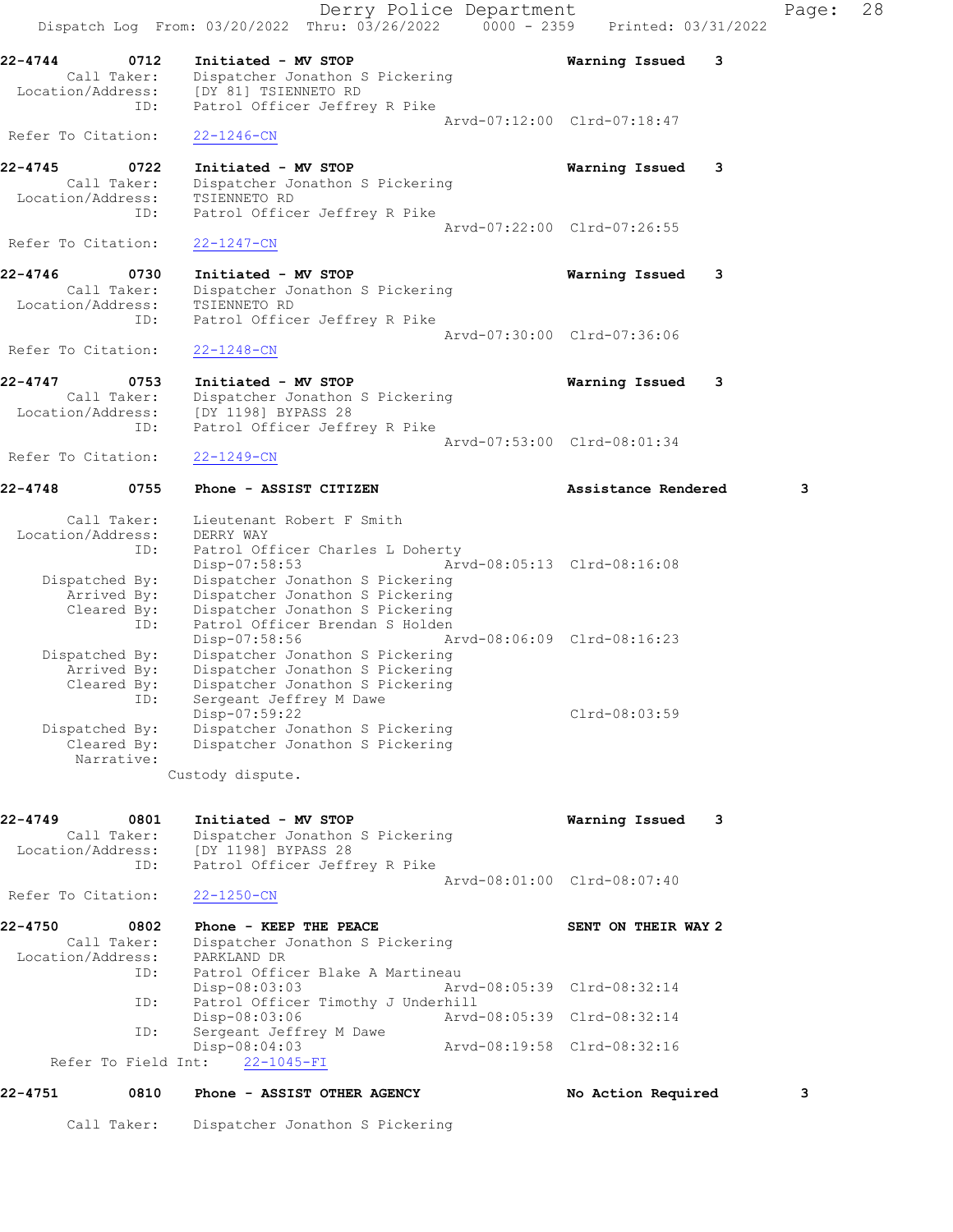Derry Police Department Fage: 29 Dispatch Log From: 03/20/2022 Thru: 03/26/2022 0000 - 2359 Printed: 03/31/2022 Location/Address: OLDE COACH RD<br>TD: Patrol Officer Patrol Officer Brendan S Holden<br>Disp-08:16:48 Ar Disp-08:16:48 Arvd-08:23:39 Clrd-08:44:44 ID: Patrol Officer Charles L Doherty Disp-08:16:51 Arvd-08:23:38 Clrd-08:44:45 ID: Sergeant Jeffrey M Dawe Disp-08:32:23 Clrd-08:33:18 Narrative: 03/23/2022 0858 assisting RCSO with a warrant service, no contact made 22-4752 0811 Initiated - DISABLED MV **120 CEA CONTACT Vehicle Towed** 3 Call Taker: Dispatcher Jonathon S Pickering Location/Address: BYPASS 28 ID: Patrol Officer Jeffrey R Pike Arvd-08:11:00 Clrd-08:44:34 ID: Patrol Officer Blake A Martineau Disp-08:44:32 Arvd-08:44:33 Clrd-08:53:15 Narrative: 03/23/2022 0853 AAA requested and towed NH 4691931 22-4753 0824 Phone - ERRATIC OPERATION Vehicle checked 2 Call Taker: Dispatcher Jonathon S Pickering Location/Address: ISLAND POND RD ID: Patrol Officer Timothy J Underhill Disp-08:32:26 Arvd-08:38:13 Clrd-08:49:42 ID: Patrol Officer Blake A Martineau Disp-08:40:57 Clrd-08:44:26 Narrative: 03/23/2022 0849 complaint of no plate on truck and lane control issues, vehicle checked, plate is attached and no problems found Refer To Field Int: 22-971-FI 22-4754 0844 Phone - ASSIST OTHER AGENCY No Action Required 3 Call Taker: Dispatcher Jonathon S Pickering Location/Address: WINDHAM DEPOT RD ID: Patrol Officer Brendan S Holden Disp-08:45:32 Arvd-08:50:15 Clrd-08:58:23 ID: Patrol Officer Charles L Doherty Disp-08:45:34 Arvd-08:50:14 Clrd-08:58:22 ID: Sergeant Jeffrey M Dawe<br>Disp-08:53:10 Disp-08:53:10 Arvd-08:53:11 Clrd-08:58:21 Narrative: 03/23/2022 0858 assisting RCSO on a warrant service, no contact made 22-4755 0846 Initiated - MV STOP Warning Issued 3 Call Taker: Dispatcher Jonathon S Pickering Location/Address: [DY 81] TSIENNETO RD ID: Patrol Officer Jeffrey R Pike Arvd-08:46:00 Clrd-08:52:57 Refer To Citation: 22-1251-CN 22-4756 0856 Initiated - MV STOP Warning Issued 3 Call Taker: Dispatcher Jonathon S Pickering Location/Address: S MAIN ST ID: Patrol Officer Jeffrey R Pike Arvd-08:56:00 Clrd-09:04:20 Refer To Citation: 22-1252-CN 22-4757 0900 Initiated - VANDALISM Report Taken 3 Call Taker: Dispatcher Jonathon S Pickering Location/Address: PINKERTON ST ID: Patrol Officer James M McClafferty Arvd-09:00:00 Clrd-09:07:32 Narrative: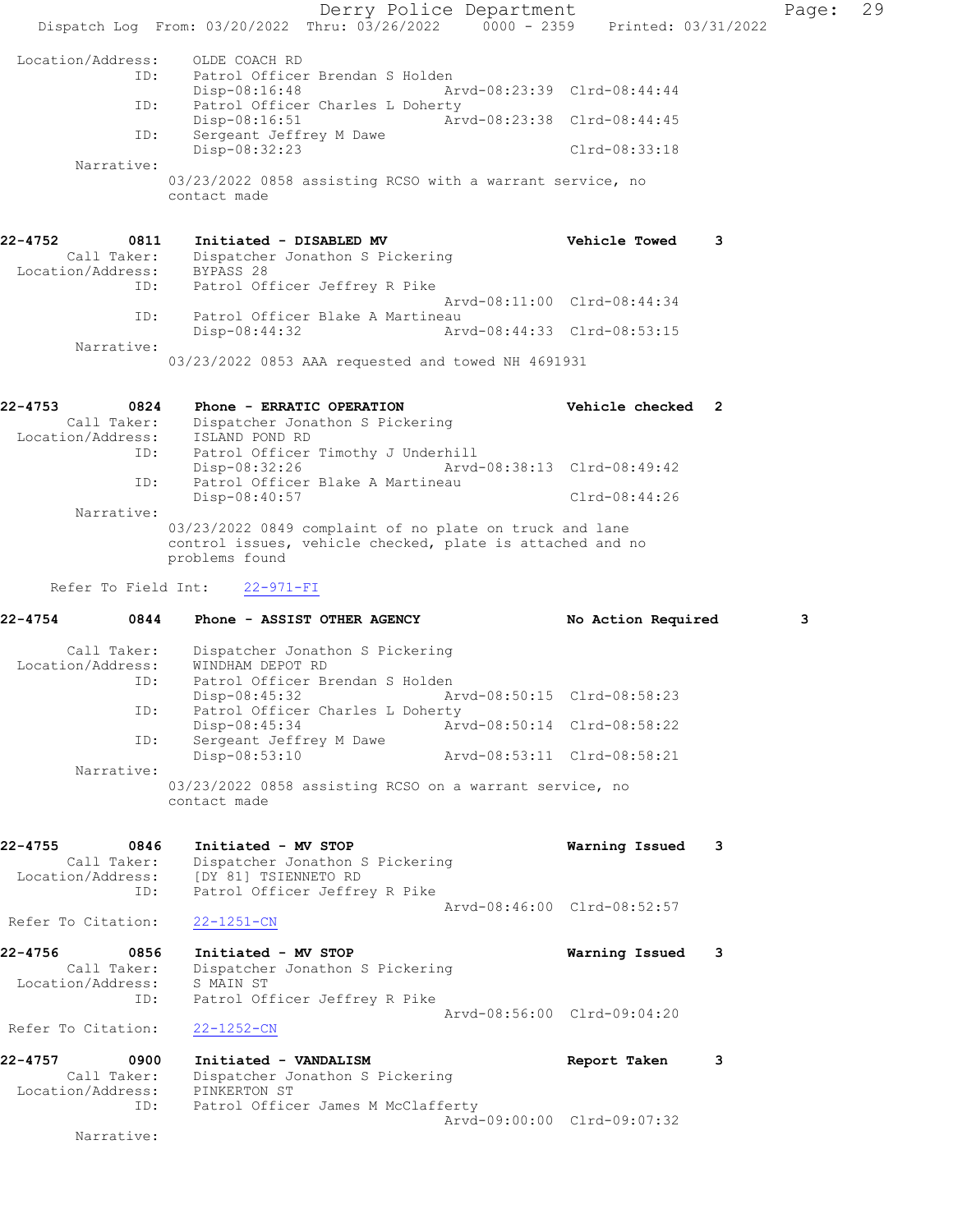03/23/2022 0903 drawing found in boys bathroom

Refer To Incident: 22-475-OF

| 22-4758<br>0904<br>Call Taker:    | Phone - WELFARE CHECK<br>Dispatcher Jonathon S Pickering           | Report Taken                | $\mathbf{2}$ |
|-----------------------------------|--------------------------------------------------------------------|-----------------------------|--------------|
| Location/Address:<br>ID:          | NORMAN DR<br>Patrol Officer Blake A Martineau                      |                             |              |
| ID:                               | Disp-09:07:27<br>Patrol Officer Timothy J Underhill                | Arvd-09:17:41 Clrd-09:54:37 |              |
| ID:                               | Disp-09:07:29<br>Arvd-09:17:41<br>Sergeant Jeffrey M Dawe          | Clrd-09:54:38               |              |
| ID:                               | Disp-09:07:36<br>Patrol Officer Brian J Landry                     | Arvd-09:17:39 Clrd-09:54:35 |              |
| Dispatched By:                    | Disp-09:16:22<br>Patrol Officer Brian J Landry                     | Arvd-09:16:24 Clrd-09:54:34 |              |
| Arrived By:<br>Narrative:         | Patrol Officer Brian J Landry                                      |                             |              |
|                                   | 03/23/2022 0904 for Pinkerton Academy                              |                             |              |
| Narrative:                        | 03/23/2022 0924 contact made with subject                          |                             |              |
| Narrative:                        | 03/23/2022 0938 parent on scene                                    |                             |              |
| Narrative:                        | 03/23/2022 0954 juvenile left in care of a parent                  |                             |              |
| 22-4759<br>0906                   | Phone - SUSPICIOUS ACTIVITY                                        | Report Taken                | $\mathbf{2}$ |
| Call Taker:                       | Lieutenant Robert F Smith<br>HOOD RD                               |                             |              |
| Location/Address:<br>ID:          | Patrol Officer Charles L Doherty                                   |                             |              |
| Dispatched By:                    | Disp-09:09:08<br>Dispatcher Jonathon S Pickering                   | Arvd-09:17:46 Clrd-09:56:52 |              |
| Arrived By:<br>Cleared By:        | Dispatcher Jonathon S Pickering<br>Dispatcher Jonathon S Pickering |                             |              |
| Narrative:                        | Concerns about serial killers.                                     |                             |              |
| Refer To Incident:                | $22 - 476 - OF$                                                    |                             |              |
| 22-4760<br>0908                   | Initiated - MV STOP                                                | Summons Issued              | 3            |
| Call Taker:<br>Location/Address:  | Dispatcher Jonathon S Pickering<br>ROCKINGHAM RD                   |                             |              |
| ID:                               | Patrol Officer Jeffrey R Pike                                      |                             |              |
| Refer To Citation:                | 22-816-010016                                                      | Arvd-09:08:00 Clrd-09:18:40 |              |
| 22-4761<br>0926                   | Initiated - MV STOP                                                | Warning Issued              | 3            |
| Call Taker:<br>Location/Address:  | Dispatcher Jonathon S Pickering<br>RT 28                           |                             |              |
| ID:                               | Patrol Officer Jeffrey R Pike                                      | Arvd-09:26:00 Clrd-09:34:38 |              |
| Cleared By:<br>Refer To Citation: | Patrol Officer Jeffrey R Pike<br>$22 - 1253 - CN$                  |                             |              |
| 22-4762<br>0937                   | Initiated - MV STOP                                                | Summons Issued              | 3            |
| Call Taker:<br>Location/Address:  | Dispatcher Jonathon S Pickering<br>RT 28                           |                             |              |
| ID:                               | Patrol Officer Jeffrey R Pike                                      | Arvd-09:37:00 Clrd-09:46:19 |              |
| Refer To Citation:                | 22-816-010017                                                      |                             |              |
| 22-4763<br>0950                   | Initiated - MV STOP                                                | Warning Issued              | 3            |
| Call Taker:<br>Location/Address:  | Dispatcher Jonathon S Pickering<br>RT 28                           |                             |              |
| ID:                               | Patrol Officer Jeffrey R Pike                                      | Arvd-09:50:00 Clrd-09:58:43 |              |
| Refer To Citation:                | $22 - 1254 - CN$                                                   |                             |              |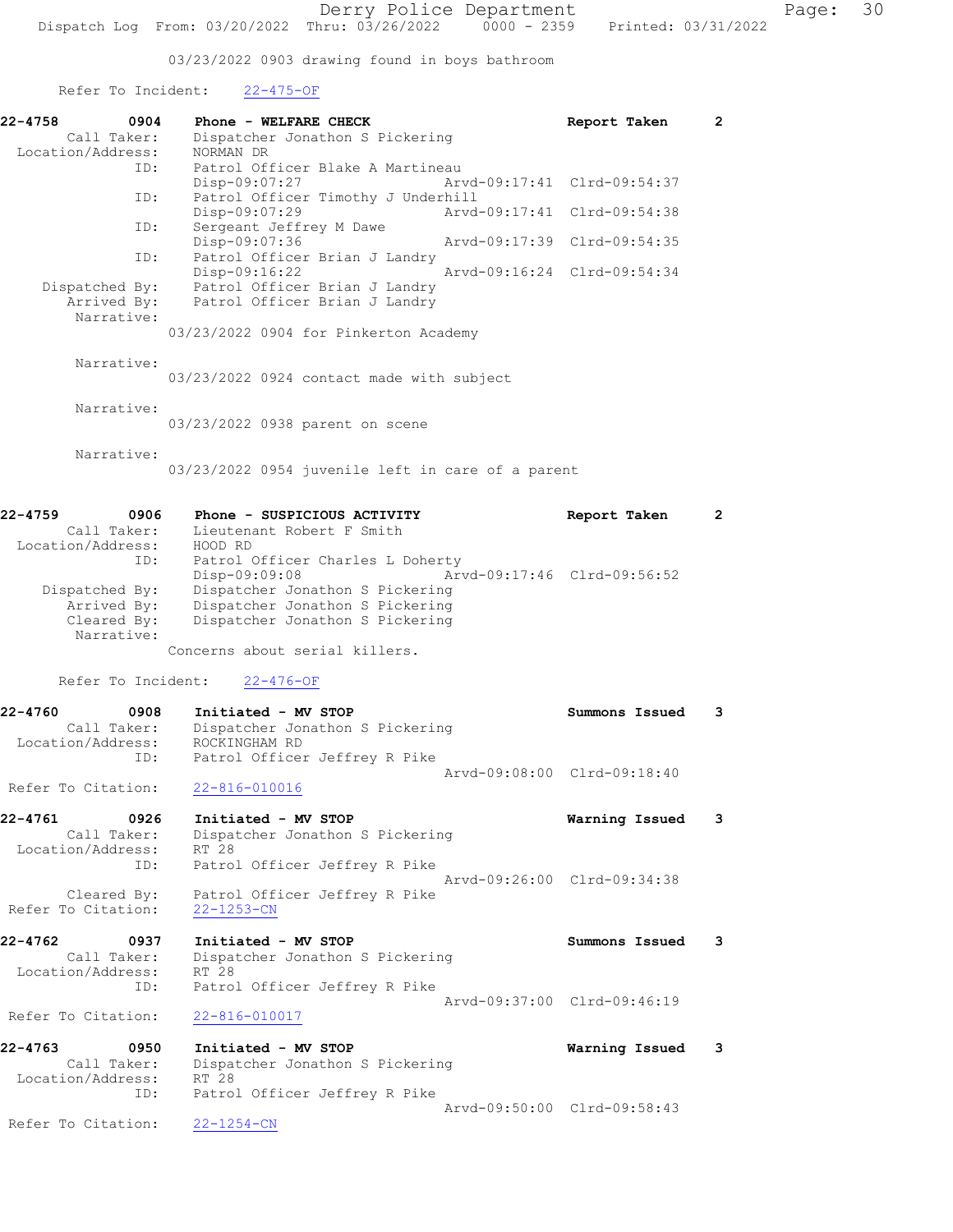Disp-10:00:01 Arvd-10:00:03 Clrd-10:00:08

22-4765 1002 Initiated - MV STOP Warning Issued 3 Call Taker: Dispatcher Jonathon S Pickering Location/Address: RT 28 ID: Patrol Officer Jeffrey R Pike Arvd-10:02:00 Clrd-10:11:38

### Refer To Citation: 22-1255-CN

22-4766 1003 Initiated - MV CHECK 22-4766 Vehicle checked 1 Call Taker: Dispatcher Jonathon S Pickering Location/Address: KENDALL POND RD + ROSE AVE ID: Patrol Officer Blake A Martineau Arvd-10:03:00 Clrd-10:06:47

Refer To Field Int: 22-1046-FI

22-4767 1007 Initiated - PROPERTY CHECK Services Rendered 2 Call Taker: Dispatcher Jonathon S Pickering Location/Address: FORDWAY ST ID: Patrol Officer Brendan S Holden Arvd-10:07:00 Clrd-10:10:41 Narrative: 03/23/2022 1007 checked one dog inside

| 22-4768<br>1016   | Initiated - WELFARE CHECK          | Services Rendered 2         |
|-------------------|------------------------------------|-----------------------------|
| Call Taker:       | Dispatcher Jonathon S Pickering    |                             |
| Location/Address: | [DY 250] PINKERTON ST              |                             |
| ID:               | Patrol Officer James M McClafferty |                             |
|                   |                                    | Aryd-10:16:00 Clrd-10:47:24 |
| ID:               | Patrol Officer Brendan S Holden    |                             |
|                   | $Disp-10:42:50$                    | Arvd-10:42:52 Clrd-10:47:38 |
| Narrative:        |                                    |                             |
|                   | 03/23/2022 1047 parent notified    |                             |

Refer To Field Int: 22-955-FI

| 22-4769           | 1019        | Initiated - MV STOP             | Warning Issued 3            |  |
|-------------------|-------------|---------------------------------|-----------------------------|--|
|                   | Call Taker: | Dispatcher Jonathon S Pickering |                             |  |
| Location/Address: |             | RT 28                           |                             |  |
|                   | ID:         | Patrol Officer Jeffrey R Pike   |                             |  |
|                   |             |                                 | Arvd-10:19:00 Clrd-10:27:10 |  |

Refer To Citation: 22-1256-CN

22-4770 1029 Initiated - MV STOP Warning Issued 3 Call Taker: Dispatcher Jonathon S Pickering Location/Address: [DY 3627] S MAIN ST ID: Patrol Officer Jeffrey R Pike Arvd-10:29:00 Clrd-10:33:37

Refer To Citation: 22-1257-CN

| 22-4771           | 1037        | Phone - CRIMINAL THREAT            | Report Taken                | 2 |
|-------------------|-------------|------------------------------------|-----------------------------|---|
|                   | Call Taker: | Dispatcher Jonathon S Pickering    |                             |   |
| Location/Address: |             | [DY 146] ASHLEIGH DR               |                             |   |
|                   | ID:         | Patrol Officer Blake A Martineau   |                             |   |
|                   |             | Disp-10:38:58                      | Arvd-10:39:23 Clrd-11:04:51 |   |
|                   | ID:         | Patrol Officer Timothy J Underhill |                             |   |
|                   |             | Disp-10:39:01                      | Arvd-10:39:24 Clrd-11:01:52 |   |
|                   | ID:         | Sergeant Jeffrey M Dawe            |                             |   |
|                   |             | Disp-10:39:07                      | Arvd-10:41:17 Clrd-11:04:52 |   |
|                   | ID:         | Patrol Officer Charles L Doherty   |                             |   |
|                   |             | $Disp-10:41:20$                    | Arvd-10:42:45 Clrd-11:16:03 |   |
|                   | Narrative:  |                                    |                             |   |

03/23/2022 1039 reported subject with a knife

Narrative:

03/23/2022 1040 off with MA 4HL640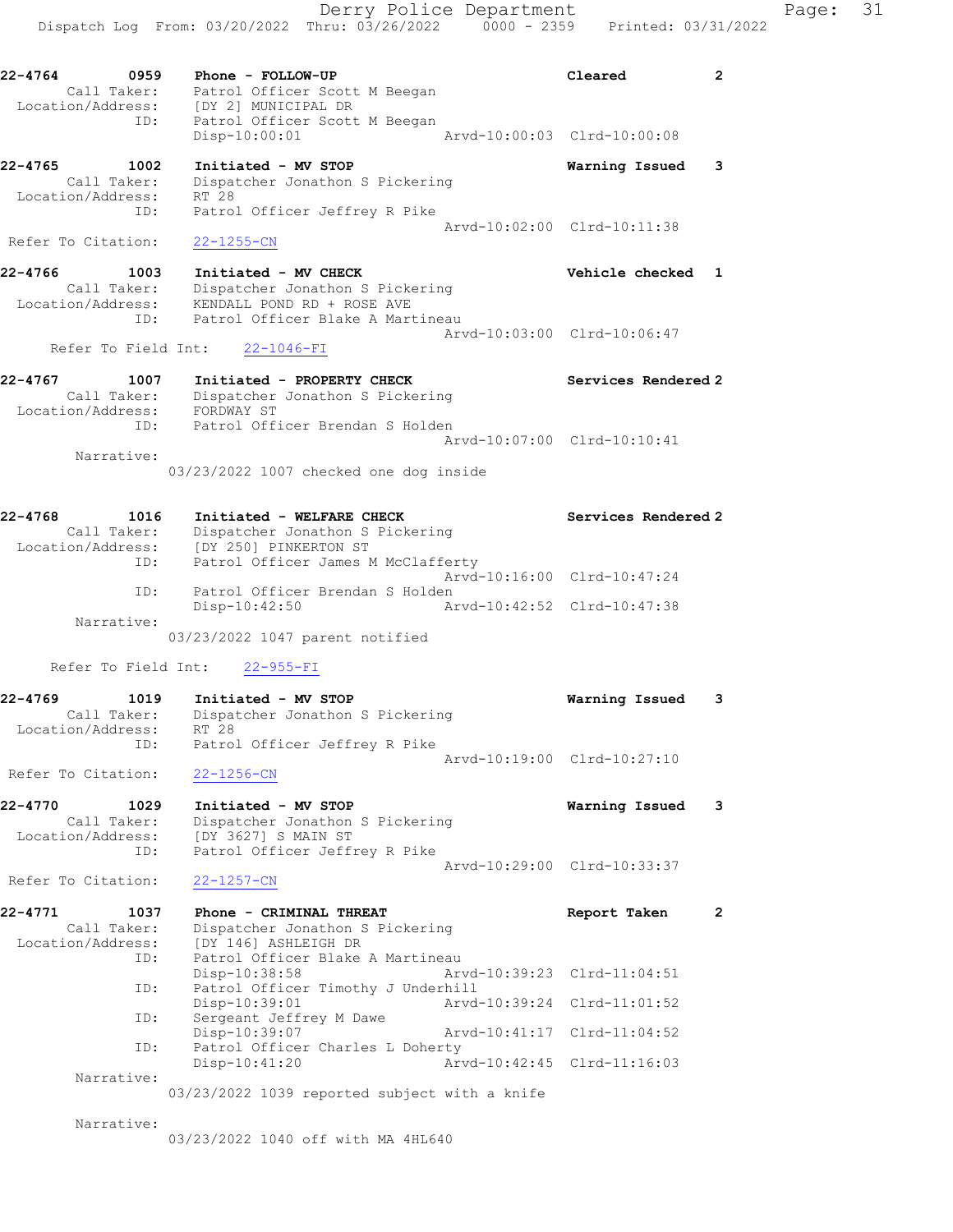Narrative:

03/23/2022 1042 one detained

Narrative:

03/23/2022 1104 subject sent on his way, report taken

Refer To Incident: 22-478-OF

22-4772 1039 Phone - FOLLOW-UP No Action Required 2

- Call Taker: Dispatcher Jonathon S Pickering Location/Address: HOOD RD
- 22-4773 1039 Phone CRIMINAL TRESPASS Report Taken 2 Call Taker: Lieutenant Robert F Smith Location/Address: ASHLEIGH DR ID: Patrol Officer Charles L Doherty Disp-11:16:11 Arvd-11:20:27 Clrd-11:32:10 Dispatched By: Dispatcher Jonathon S Pickering Arrived By: Dispatcher Jonathon S Pickering Cleared By: Dispatcher Jonathon S Pickering Narrative: The old 5 star cinema.

Refer To Incident: 22-479-OF

| $22 - 4774$<br>1047       | Phone - WELFARE CHECK                          | Services Rendered 2         |
|---------------------------|------------------------------------------------|-----------------------------|
| Call Taker:               | Patrol Officer Scott M Beegan                  |                             |
| Location/Address:         | WRIGHT RD                                      |                             |
| ID:                       | Patrol Officer Brendan S Holden                |                             |
|                           | Arvd-11:08:10 Clrd-11:19:34<br>$Disp-11:01:51$ |                             |
| Dispatched By:            | Dispatcher Jonathon S Pickering                |                             |
| Arrived By:               | Dispatcher Jonathon S Pickering                |                             |
| Cleared By:               | Dispatcher Jonathon S Pickering                |                             |
| ID:                       | Patrol Officer Timothy J Underhill             |                             |
|                           | Arvd-11:12:31 Clrd-11:19:34<br>$Disp-11:01:55$ |                             |
| Dispatched By:            | Dispatcher Jonathon S Pickering                |                             |
| Arrived By:               | Dispatcher Jonathon S Pickering                |                             |
| Cleared By:               | Dispatcher Jonathon S Pickering                |                             |
| ID:                       | Sergeant Jeffrey M Dawe                        |                             |
|                           | $Disp-11:07:52$                                | Arvd-11:17:48 Clrd-11:19:18 |
| Dispatched By:            | Dispatcher Jonathon S Pickering                |                             |
| Arrived By:               | Dispatcher Jonathon S Pickering                |                             |
| Cleared By:<br>Narrative: | Dispatcher Jonathon S Pickering                |                             |

03/23/2022 1119 contact made, no issues found

Refer To Field Int: 22-956-FI

| 22-4775 | 1142              | Phone - DELIVER A MESSAGE          | Message Delivered 1         |
|---------|-------------------|------------------------------------|-----------------------------|
|         | Call Taker:       | Dispatcher Jonathon S Pickering    |                             |
|         | Location/Address: | OAK ST                             |                             |
|         | ID:               | Patrol Officer Timothy J Underhill |                             |
|         |                   | $Disp-11:54:40$                    | Arvd-11:55:10 Clrd-11:58:54 |
|         | Narrative:        |                                    |                             |

03/23/2022 1143 for Londonderry PD

#### Refer To Field Int: 22-972-FI

| 22-4776           | 1213        | Phone - COMPLAINT                |                             | ADVICE GIVEN |  |
|-------------------|-------------|----------------------------------|-----------------------------|--------------|--|
|                   | Call Taker: | Dispatcher Jonathon S Pickering  |                             |              |  |
| Location/Address: |             | TRANSFER LN                      |                             |              |  |
|                   | ID:         | Patrol Officer Blake A Martineau |                             |              |  |
|                   |             | Disp-12:14:31                    | Arvd-12:17:36 Clrd-12:38:12 |              |  |
|                   | Narrative:  |                                  |                             |              |  |

03/23/2022 1214 possible illegal dumping

Narrative:

03/23/2022 1238 no crimes reported, advice given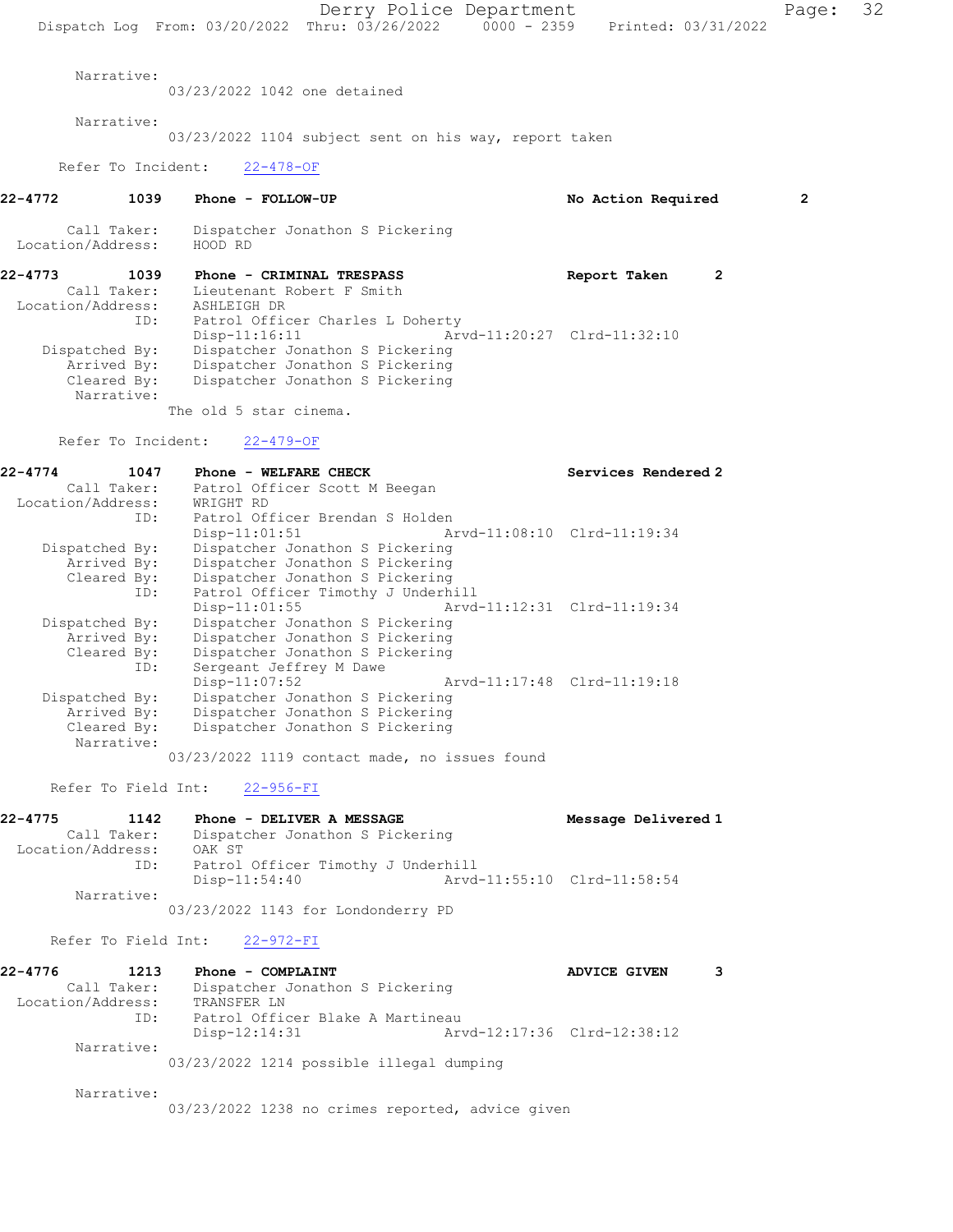Derry Police Department Fage: 33 Dispatch Log From: 03/20/2022 Thru: 03/26/2022 0000 - 2359 Printed: 03/31/2022 22-4777 1215 Phone - PARKING COMPLAINT Vehicle Moved 1 Call Taker: Dispatcher Jonathon S Pickering Location/Address: HOODKROFT DR ID: Patrol Officer Brian J Landry Disp-12:17:25 Arvd-12:17:26 Clrd-12:24:27 ID: Patrol Officer Charles L Doherty Disp-12:17:30 22-4778 1242 Initiated - SEXUAL OFFENDER REGISTRATION Services Rendered 1 Call Taker: Dispatcher Jonathon S Pickering Location/Address: [DY 2] MUNICIPAL DR ID: Detective Scott A Tompkins Arvd-12:42:00 Clrd-12:42:56 Refer To Field Int: 22-961-FI 22-4779 1316 Phone - SUSPICIOUS ACTIVITY Cleared 2 Call Taker: Dispatcher Jonathon S Pickering Location/Address: [DY 997] PARKLAND DR ID: Patrol Officer Blake A Martineau Disp-13:17:12 Arvd-13:20:49 Clrd-13:35:03 ID: Patrol Officer Timothy J Underhill<br>Disp-13:20:56 Arvd- Disp-13:20:56 Arvd-13:24:42 Clrd-13:35:02 ID: Patrol Officer Adam J Petkus Disp-13:21:12 Arvd-13:21:14 Clrd-13:23:44 ID: Patrol Officer Adam J Petkus Disp-13:23:46 Clrd-13:23:53 22-4780 1320 Phone - Drop Box Maintenance Report Taken 3 Call Taker: Dispatcher Jonathon S Pickering Refer To Incident: 22-480-OF 22-4781 1324 Initiated - Drop Box Maintenance Cleared 3 Call Taker: Dispatcher Jonathon S Pickering Narrative: 03/23/2022 1329 Duplicated call (call #22-4780) 22-4782 1325 Phone - THEFT Report Taken 2 Call Taker: Dispatcher Jonathon S Pickering Location/Address: [DY 295] CHESTER RD ID: Patrol Officer Brendan S Holden<br>Disp-13:33:58 Ar Disp-13:33:58 Arvd-13:43:13 Clrd-14:22:28 Narrative: 03/23/2022 1353 caller reporting the theft of a smoke detector Refer To Incident: 22-481-OF 22-4783 1333 Phone - SUSPICIOUS ACTIVITY Cleared 2 Call Taker: Dispatcher Jonathon S Pickering Location/Address: ROCKINGHAM RD ID: Patrol Officer Timothy J Underhill Disp-13:35:14 Arvd-13:42:02 Clrd-13:47:07 Narrative: white commerical van with no plates in the parking lot 22-4784 1403 Phone - Loose Dog Complaint Services Rendered 2 Call Taker: Dispatcher Jonathon S Pickering Location/Address: [DY 1338] E BROADWAY ID: Patrol Officer Blake A Martineau Disp-14:04:01 <br>
Patrol Officer Timothy J Underhill<br>
Patrol Officer Timothy J Underhill ID: Patrol Officer Timothy J Underhill Disp-14:14:37 Arvd-14:22:19 Clrd-14:28:50 Narrative: 03/23/2022 1422 two dogs recovered Narrative: 03/23/2022 1427 owner located on South Ave, courtesy transport to Norton St s/m: 13144.3

Narrative: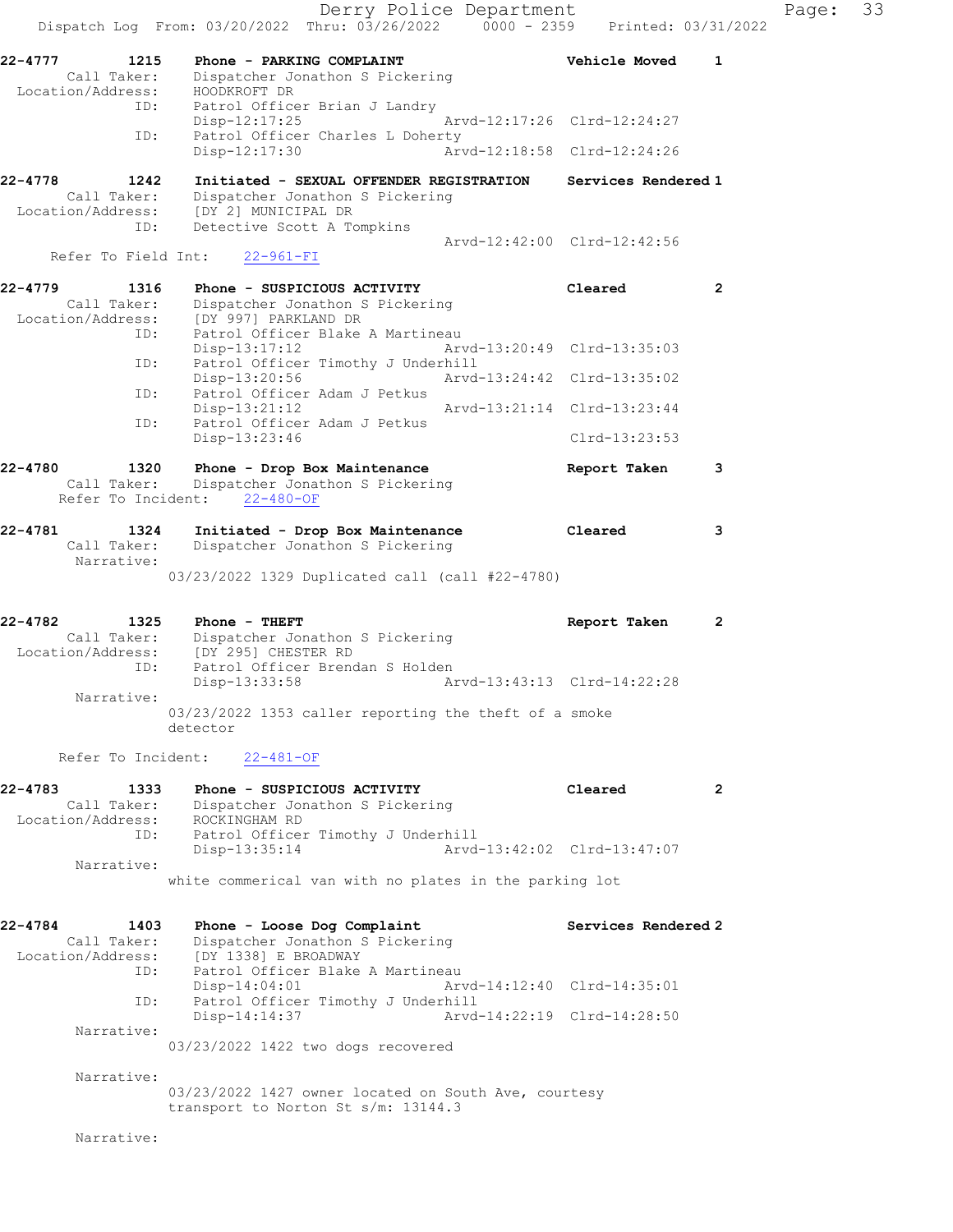|                                                | Dispatch Log From: 03/20/2022 Thru: 03/26/2022 0000 - 2359 Printed: 03/31/2022                                                             | Derry Police Department |                                                            | Page: | 34 |
|------------------------------------------------|--------------------------------------------------------------------------------------------------------------------------------------------|-------------------------|------------------------------------------------------------|-------|----|
|                                                | 03/23/2022 1427 dogs returned to owner                                                                                                     |                         |                                                            |       |    |
| Narrative:                                     |                                                                                                                                            |                         |                                                            |       |    |
|                                                | 03/23/2022 1429 clear the transport e/m: 13144.8                                                                                           |                         |                                                            |       |    |
| 22-4785<br>1412<br>Location/Address: S MAIN ST | Phone - DELIVER A MESSAGE<br>Call Taker: Dispatcher Jonathon S Pickering<br>Patrol Officer Charles L Doherty<br>ID:                        |                         | Message Delivered 1                                        |       |    |
|                                                | $Disp-14:15:04$                                                                                                                            |                         | Arvd-14:35:30 Clrd-14:35:31                                |       |    |
| Narrative:                                     | 03/23/2022 1413 for Oceanside Center in Hampton                                                                                            |                         |                                                            |       |    |
| Narrative:                                     | 03/23/2022 1436 note left                                                                                                                  |                         |                                                            |       |    |
| 22-4786                                        | 1511 Phone - THEFT<br>Call Taker: Patrol Officer Brian J Landry<br>Location/Address: [DY 3487] ROCKINGHAM RD                               |                         | $\overline{2}$<br>Report Taken                             |       |    |
|                                                | Patrol Officer Michael P Accorto<br>ID:<br>Disp-15:45:31                                                                                   |                         | Arvd-15:45:32 Clrd-17:25:12                                |       |    |
| ID:                                            | Sergeant Jared Knox<br>Disp-15:47:01                                                                                                       |                         | Arvd-15:47:03 Clrd-17:22:48                                |       |    |
|                                                | Detective Mark Borgatti<br>ID:<br>Disp-16:13:47                                                                                            |                         | Arvd-16:34:47 Clrd-17:24:56                                |       |    |
|                                                | Patrol Officer Cody Johnson<br>ID:<br>$Disp-16:13:49$                                                                                      |                         | Arvd-16:34:46 Clrd-17:24:55                                |       |    |
| Narrative:                                     | chain saws                                                                                                                                 |                         |                                                            |       |    |
|                                                | Refer To Incident: 22-482-OF                                                                                                               |                         |                                                            |       |    |
| 22-4787                                        | 1528<br>Phone - PAPER SERVICE                                                                                                              |                         | Served<br>3                                                |       |    |
|                                                | Call Taker: Patrol Officer Scott M Beegan<br>Location/Address: [DY 2] MUNICIPAL DR<br>ID:<br>Patrol Officer Samuel J Troy<br>Disp-15:29:10 |                         | Arvd-15:32:13 Clrd-15:41:39                                |       |    |
|                                                | Arrived By: Patrol Officer Brian J Landry<br>Cleared By: Patrol Officer Brian J Landry                                                     |                         |                                                            |       |    |
| 22-4788                                        | 1530 Phone - FINGERPRINTS<br>Call Taker: Patrol Officer Scott M Beegan                                                                     |                         | Services Rendered 3                                        |       |    |
|                                                | Location/Address: [DY 2] MUNICIPAL DR<br>ID: Patrol Officer Scott M Beegan<br>Disp-15:31:24                                                |                         | Arvd-15:31:27 Clrd-15:45:14                                |       |    |
|                                                | Refer To Field Int: 22-965-FI                                                                                                              |                         |                                                            |       |    |
| 22-4789<br>Location/Address: E BROADWAY        | 1549 Initiated - MV STOP<br>Call Taker: Patrol Officer Brian J Landry                                                                      |                         | Summons Issued 3                                           |       |    |
|                                                | ID: Patrol Officer Jeffrey R Pike                                                                                                          |                         | Arvd-15:49:00 Clrd-15:56:10                                |       |    |
|                                                | Refer To Citation: 22-816-010018                                                                                                           |                         |                                                            |       |    |
| 22-4790                                        | 1552 Initiated - MV STOP<br>Call Taker: Patrol Officer Brian J Landry                                                                      |                         | Warning Issued 3                                           |       |    |
| Location/Address: MAPLE ST                     | ID: Patrol Officer Casey J Noyes                                                                                                           |                         |                                                            |       |    |
| Refer To Citation:                             | 22-1258-CN                                                                                                                                 |                         | Arvd-15:52:00 Clrd-15:57:46                                |       |    |
| 22-4791                                        | 1554 Initiated - SERVE RESTRAINING ORDER<br>Call Taker: Patrol Officer Brian J Landry                                                      |                         | Served<br>2                                                |       |    |
|                                                | Location/Address: PEABODY RD ANX<br>Patrol Officer Samuel J Troy<br>ID:                                                                    |                         |                                                            |       |    |
| ID:                                            | Patrol Officer Melissa M Houde<br>Disp-15:58:03                                                                                            |                         | Arvd-15:54:00 Clrd-16:08:12<br>Arvd-15:58:05 Clrd-16:08:11 |       |    |
| 22-4792<br>1600                                | Initiated - MV STOP                                                                                                                        |                         | Warning Issued 3                                           |       |    |
|                                                |                                                                                                                                            |                         |                                                            |       |    |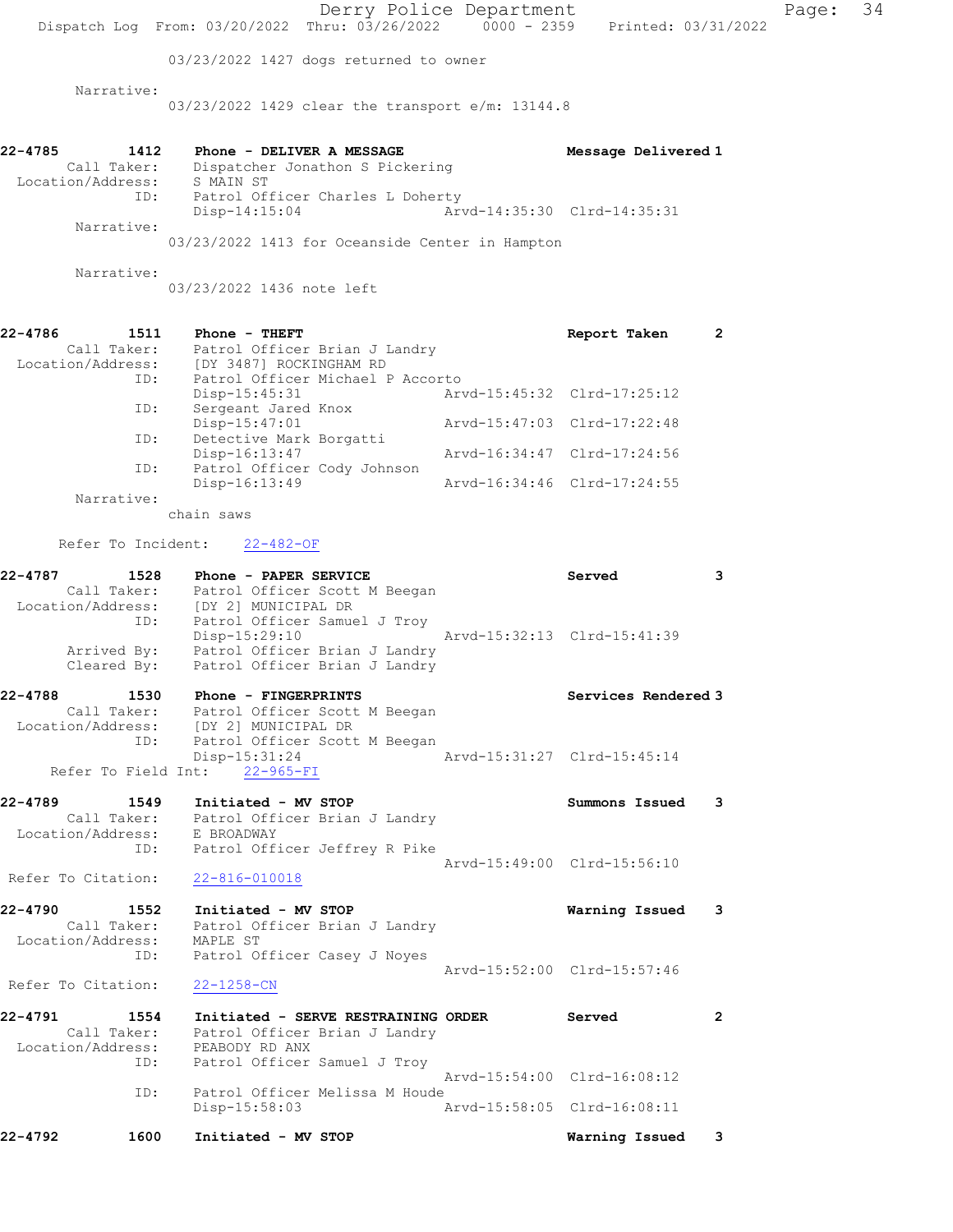Derry Police Department Controller Page: 35 Dispatch Log From: 03/20/2022 Thru: 03/26/2022 0000 - 2359 Printed: 03/31/2022 Call Taker: Patrol Officer Brian J Landry Location/Address: ROLLINS ST ID: Patrol Officer Casey J Noyes Arvd-16:00:00 Clrd-16:06:19 Refer To Citation: 22-1259-CN 22-4793 1606 Initiated - MV STOP Warning Issued 3 Call Taker: Patrol Officer Brian J Landry Location/Address: E BROADWAY ID: Patrol Officer Jeffrey R Pike Arvd-16:06:00 Clrd-16:12:15 Refer To Citation: 22-1260-CN 22-4794 1616 Initiated - MV STOP<br>
Call Taker: Patrol Officer Brian J Landry<br>
Leasting Collins: Patrol Officer Brian J Landry Call Taker: Patrol Officer Brian J Landry Location/Address: E BROADWAY ID: Patrol Officer Jeffrey R Pike Arvd-16:16:00 Clrd-16:23:32 Refer To Citation: 22-816-010019 22-4795 1630 Initiated - MV STOP Warning Issued 3 Call Taker: Patrol Officer Brian J Landry Location/Address: E BROADWAY ID: Patrol Officer Jeffrey R Pike Arvd-16:30:00 Clrd-16:35:56<br>22-1261-CN Refer To Citation: 22-4796 1638 Initiated - MV STOP Warning Issued 3 Call Taker: Patrol Officer Brian J Landry Location/Address: E BROADWAY ID: Patrol Officer Jeffrey R Pike Arvd-16:38:00 Clrd-16:43:22 Refer To Citation: 22-1262-CN 22-4797 1640 Initiated - FOLLOW-UP Cleared 2 Call Taker: Lieutenant Shawn P O'Donaghue Location/Address: FAIRWAY DR ID: Patrol Officer Samuel J Troy Arvd-16:40:00 Clrd-16:57:24 Cleared By: Patrol Officer Brian J Landry 22-4798 1644 Initiated - MV STOP Warning Issued 3 Call Taker: Patrol Officer Brian J Landry Location/Address: E BROADWAY ID: Patrol Officer Jeffrey R Pike Arvd-16:44:00 Clrd-16:53:12 Refer To Citation: 22-816-010020 22-4799 1659 Initiated - MV STOP Warning Issued 3 Call Taker: Patrol Officer Brian J Landry Location/Address: CRYSTAL AVE ID: Patrol Officer Jeffrey R Pike Arvd-16:59:00 Clrd-17:05:58 Refer To Citation: 22-1263-CN 22-4800 1706 Initiated - MV STOP Warning Issued 3 Call Taker: Patrol Officer Brian J Landry Location/Address: CRYSTAL AVE ID: Patrol Officer Jeffrey R Pike Arvd-17:06:00 Clrd-17:11:21 Cleared By: Lieutenant Shawn P O'Donaghue Refer To Citation: 22-1264-CN 22-4801 1710 Initiated - MV STOP Warning Issued 3 Call Taker: Lieutenant Shawn P O'Donaghue Location/Address: MANCHESTER RD + LINLEW DR ID: Patrol Officer Samuel J Troy Arvd-17:10:00 Clrd-17:19:12 Cleared By: Patrol Officer Brian J Landry Refer To Citation: 22-1265-CN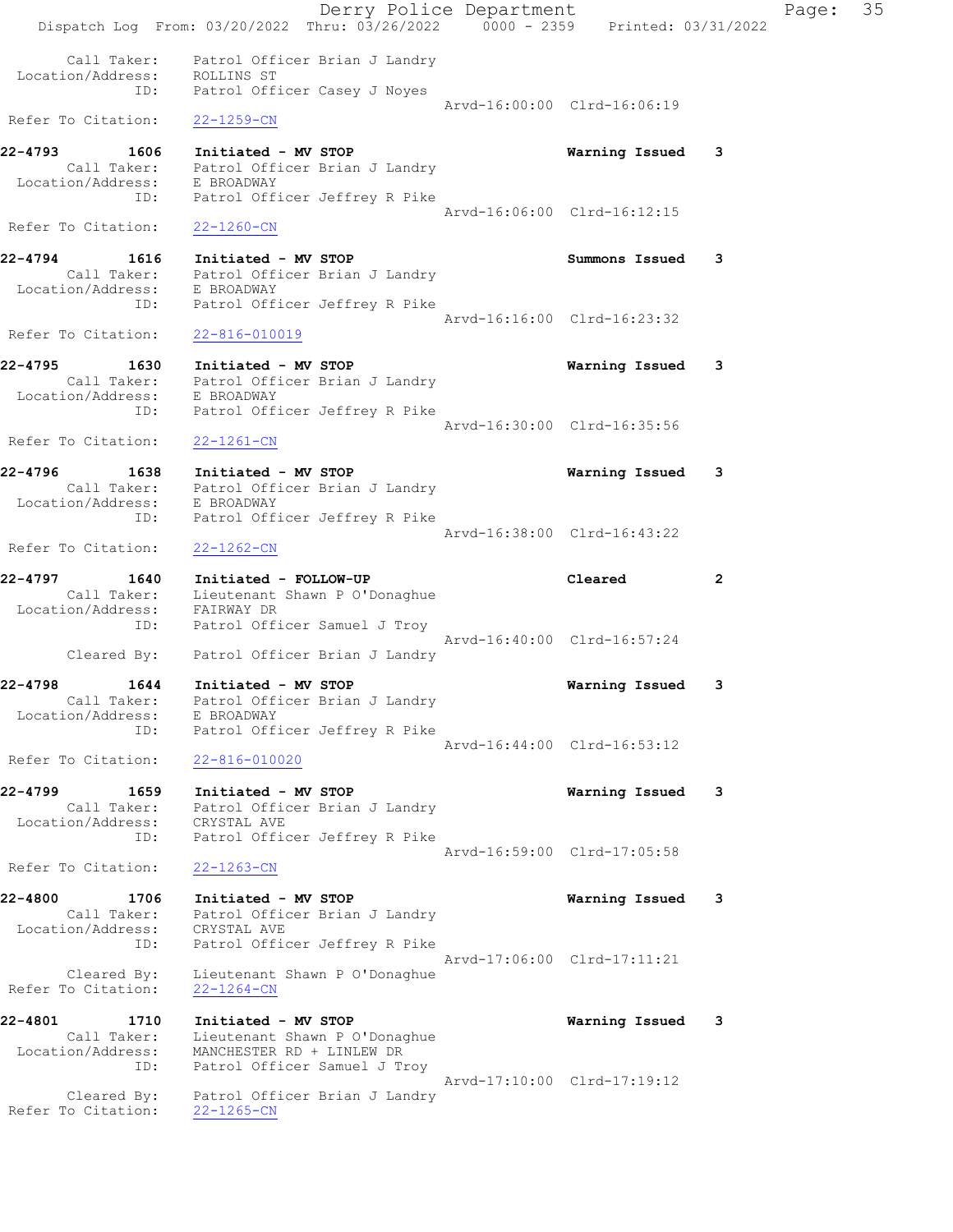Derry Police Department Fage: 36 Dispatch Log From: 03/20/2022 Thru: 03/26/2022 0000 - 2359 Printed: 03/31/2022 22-4802 1711 Initiated - MV STOP Warning Issued 3 Call Taker: Patrol Officer Brian J Landry Location/Address: N MAIN ST ID: Patrol Officer Casey J Noyes Arvd-17:11:00 Clrd-17:16:40 Refer To Citation: 22-1266-CN 22-4803 1712 Initiated - MV STOP Summons Issued 3 Call Taker: Patrol Officer Brian J Landry Location/Address: MANNING ST ID: Patrol Officer Jeffrey R Pike Arvd-17:12:00 Clrd-17:42:16 Cleared By: Patrol Officer Kevin L Davies ID: Patrol Officer Casey J Noyes Disp-17:20:26 Arvd-17:20:29 Clrd-17:41:57 Cleared By: Patrol Officer Kevin L Davies ID: Sergeant Jared Knox Disp-17:27:34 Arvd-17:27:37 Clrd-17:35:48 Cleared By: Patrol Officer Kevin L Davies Refer To Citation: 22-816-010021 Refer To Summons: 22-282-AR 22-4804 1729 Initiated - MV STOP 1980 1991 No Action Required 3 Call Taker: Patrol Officer Brian J Landry Location/Address: HAMPSTEAD RD ID: Patrol Officer Melissa M Houde Arvd-17:29:00 Clrd-17:35:53 Cleared By: Patrol Officer Kevin L Davies 22-4805 1740 Phone - DOMESTIC DISTURBANCE Peace Restored 1 Call Taker: Patrol Officer Kevin L Davies Location/Address: HILLSIDE AVE ID: Patrol Officer Samuel J Troy Disp-17:40:59 Arvd-17:42:30 Clrd-18:24:10 Cleared By: Patrol Officer Brian J Landry ID: Patrol Officer Melissa M Houde Disp-17:41:02 Clrd-17:43:32 Cleared By: Patrol Officer Brian J Landry ID: Sergeant Jared Knox Disp-17:41:05 Arvd-17:42:23 Clrd-18:24:07 Cleared By: Patrol Officer Brian J Landry ID: Patrol Officer Casey J Noyes Disp-17:42:10 Arvd-17:47:09 Clrd-18:24:09 Arrived By: Patrol Officer Brian J Landry Cleared By: Patrol Officer Brian J Landry Narrative: see call # 22-4809 22-4806 1756 Initiated - MV STOP<br>Call Taker: Patrol Officer Brian J Landry<br>Legation (Address: Persuan ST Call Taker: Patrol Officer Brian J Landry Location/Address: FORDWAY ST ID: Patrol Officer Jeffrey R Pike Arvd-17:56:00 Clrd-18:02:37 Refer To Citation: 22-1267-CN 22-4807 1803 Initiated - MV STOP Summons Issued 3 Call Taker: Patrol Officer Brian J Landry Location/Address: W BROADWAY ID: Patrol Officer Jeffrey R Pike Arvd-18:03:00 Clrd-18:33:52 ID: Patrol Officer Collin Kennedy Disp-18:12:11 Arvd-18:12:13 Clrd-18:21:07 Refer To Citation: 22-816-010022 Narrative: 03/23/2022 1812 Birch St Collision called for tow reference suspended plates Narrative: 03/23/2022 1826 Birch St on scene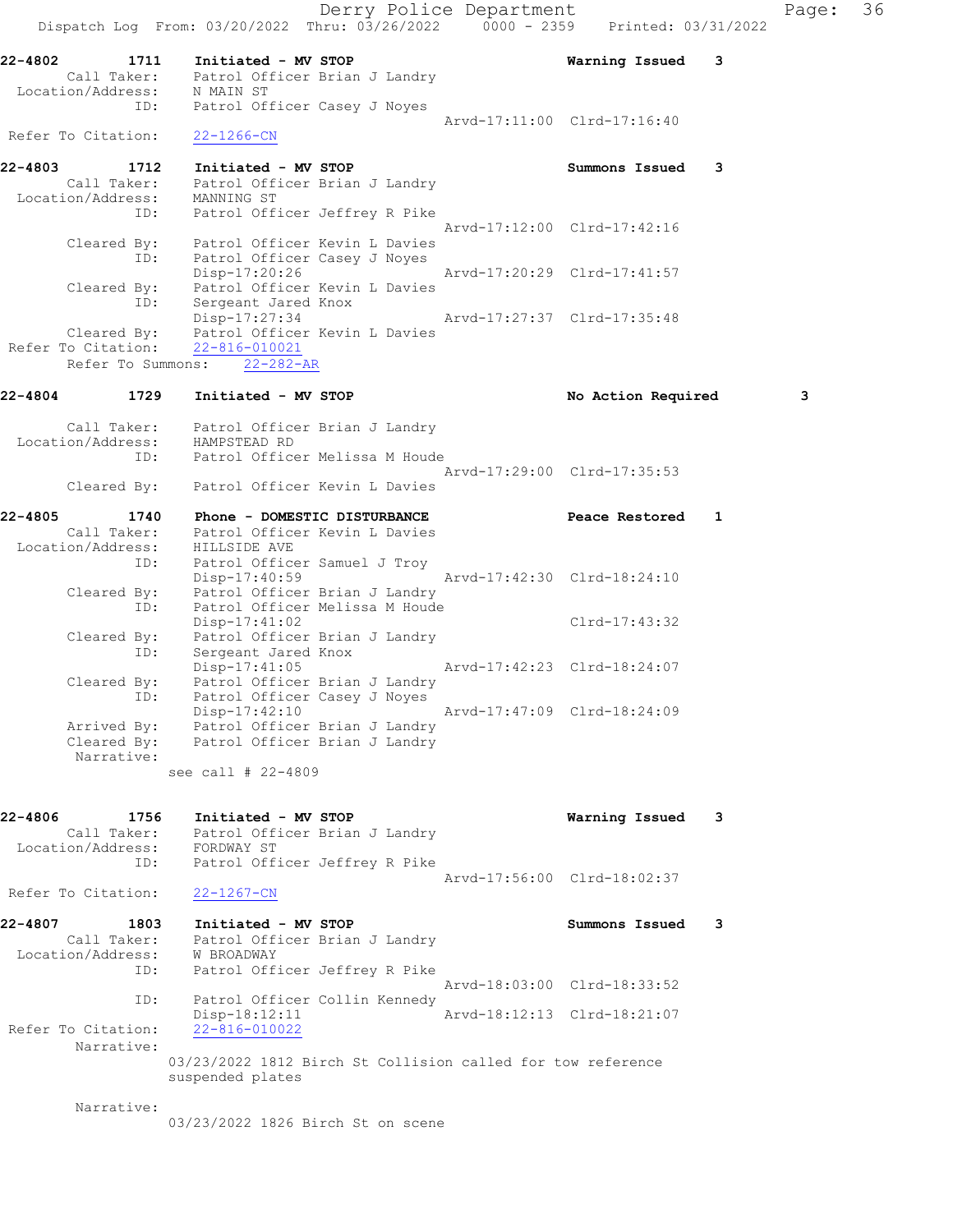Derry Police Department Fage: 37 Dispatch Log From: 03/20/2022 Thru: 03/26/2022 0000 - 2359 Printed: 03/31/2022 22-4808 1814 Phone - ASSIST CITIZEN ADVICE GIVEN 3 Call Taker: Patrol Officer Kevin L Davies Location/Address: [DY 2] MUNICIPAL DR ID: Patrol Officer Kevin L Davies Disp-18:15:43<br>
ht: 22-966-FI<br>
ht: 22-966-FI Refer To Field Int: 22-966-FI 22-4809 1828 Phone - EMERGENCY RESTRAINING ORDER Assistance Rendered 2 Call Taker: Patrol Officer Brian J Landry Location/Address: [DY 2] MUNICIPAL DR ID: Patrol Officer Samuel J Troy Disp-18:29:22 Arvd-18:29:24 Clrd-19:41:26 Narrative: REF Call # 22-4805 Narrative: 03/23/2022 1915 calling Judge at this time Narrative: 03/23/2022 1926 ERO granted Refer To Incident: 22-484-OF 22-4810 1841 Initiated - MV STOP Warning Issued 3 Call Taker: Patrol Officer Brian J Landry Location/Address: BIRCH ST ID: Patrol Officer Jeffrey R Pike Arvd-18:41:00 Clrd-18:47:50 Refer To Citation: 22-1268-CN 22-4811 1843 Initiated - MV STOP Warning Issued 3 Call Taker: Patrol Officer Brian J Landry Location/Address: E DERRY RD ID: Patrol Officer Melissa M Houde Arvd-18:43:00 Clrd-18:48:17 Refer To Citation: 22-1269-CN 22-4812 1851 Initiated - MV STOP Warning Issued 3 Call Taker: Patrol Officer Brian J Landry Location/Address: E BROADWAY ID: Patrol Officer Collin Kennedy Arvd-18:51:00 Clrd-19:11:02 Refer To Citation: 22-1270-CN 22-4813 1853 Phone - IDENTITY THEFT Report Taken 2 Call Taker: Detective Lieutenant Jon M Breen Location/Address: TIGERTAIL CIR ID: Patrol Officer Michael P Accorto Disp-19:03:10 Arvd-19:03:14 Clrd-19:15:18 Dispatched By: Patrol Officer Brian J Landry Arrived By: Patrol Officer Brian J Landry Cleared By: Patrol Officer Brian J Landry Narrative: Reporting an AT&T account opened in his name Refer To Incident: 22-483-OF 22-4814 1856 Initiated - PED CHECK Warning Issued 2 Call Taker: Patrol Officer Brian J Landry Location/Address: E BROADWAY ID: Patrol Officer Jeffrey R Pike Arvd-18:56:00 Clrd-19:01:11 Refer To Field Int: 22-964-FI 22-4815 1924 Phone - ALARM, BURGLAR False Alarm 1 Call Taker: Patrol Officer Kevin L Davies Location/Address: [DY 1822] CRYSTAL AVE ID: Patrol Officer Melissa M Houde<br>Disp-19:25:18 Disp-19:25:18 Arvd-19:27:40 Clrd-19:31:35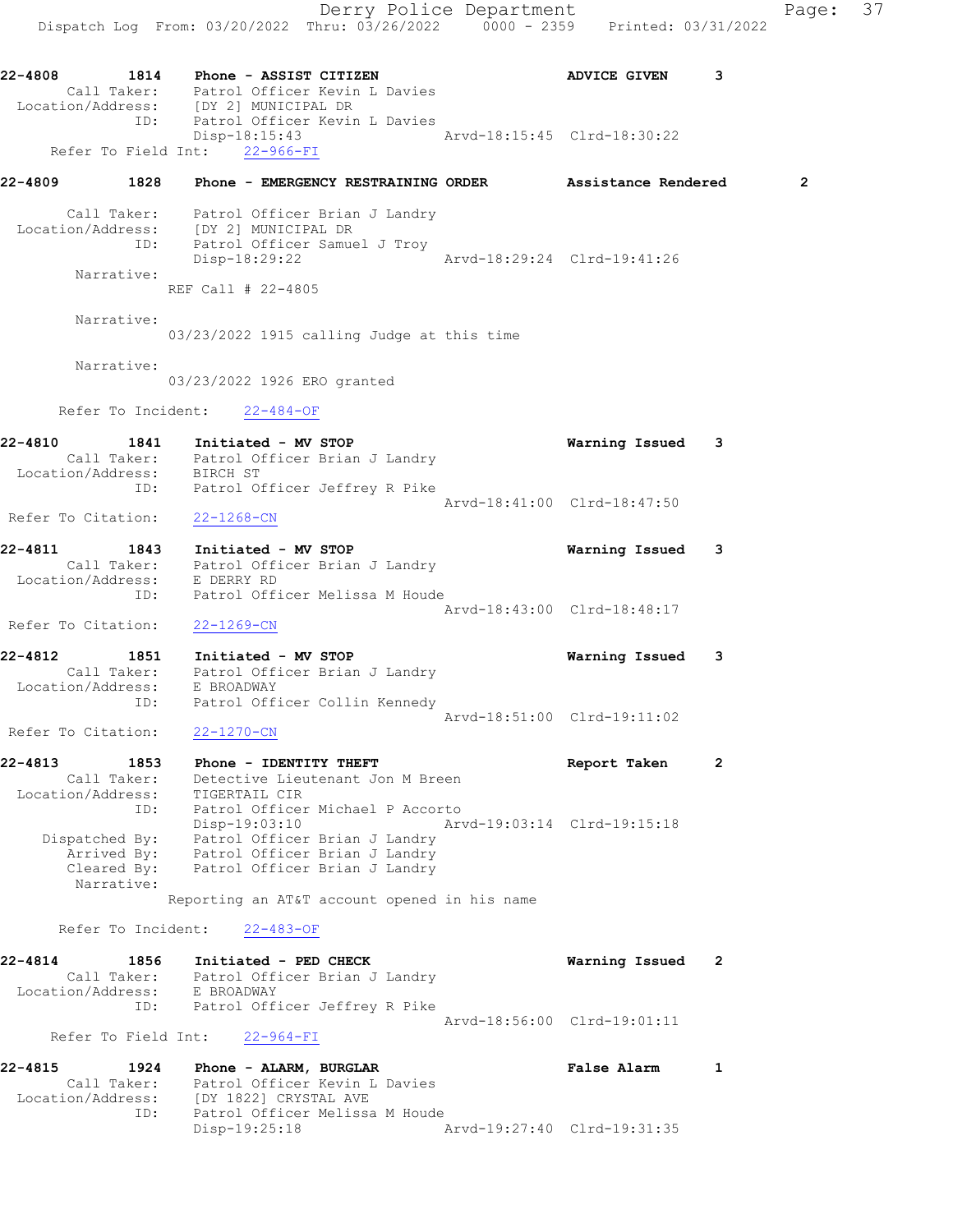Derry Police Department Fage: 38 Dispatch Log From: 03/20/2022 Thru: 03/26/2022 0000 - 2359 Printed: 03/31/2022 ID: Patrol Officer Collin Kennedy Disp-19:25:22 Arvd-19:27:48 Clrd-19:31:39 Narrative: Front door motion 22-4816 1941 Initiated - SERVE RESTRAINING ORDER Served 2 Call Taker: Patrol Officer Brian J Landry Location/Address: HILLSIDE AVE ID: Patrol Officer Samuel J Troy Arvd-19:41:00 Clrd-19:56:38 ID: Patrol Officer Casey J Noyes<br>Disp-19:42:21 Disp-19:42:21 Arvd-19:42:22 Clrd-19:56:39 ID: Sergeant Jared Knox Disp-19:42:24 Arvd-19:42:25 Clrd-19:56:35 22-4817 2000 Phone - SUSPICIOUS ACTIVITY **Report Taken** 2 Call Taker: Patrol Officer Kevin L Davies Location/Address: E BROADWAY ID: Patrol Officer Casey J Noyes Disp-20:02:06 Arvd-20:09:32 Clrd-20:33:45 Arrived By: Patrol Officer Brian J Landry Cleared By: Patrol Officer Brian J Landry Narrative: \* Refer To Incident: 22-485-OF 22-4818 2005 Phone - DRUG OVERDOSE Report Taken 2 Call Taker: Patrol Officer Brian J Landry Location/Address: ASHLEIGH DR ID: Patrol Officer Samuel J Troy Disp-20:06:28 Arvd-20:09:59 Clrd-20:34:37 ID: Patrol Officer Michael P Accorto Disp-20:06:31 Arvd-20:09:58 Clrd-20:34:25 Narrative: 03/23/2022 2011 DFD on scene Refer To Incident: 22-486-OF 22-4819 2041 Initiated - MV STOP Warning Issued 3 Call Taker: Patrol Officer Brian J Landry Location/Address: CRYSTAL AVE ID: Patrol Officer Collin Kennedy Arvd-20:41:00 Clrd-20:47:52 22-4820 2114 Initiated - MV STOP Warning Issued 3 Call Taker: Patrol Officer Brian J Landry Location/Address: CRYSTAL AVE ID: Patrol Officer Collin Kennedy Arvd-21:14:00 Clrd-21:21:30 Refer To Citation: 22-1271-CN 22-4821 2217 Initiated - MV STOP Warning Issued 3 Call Taker: Patrol Officer Brian J Landry Location/Address: CRYSTAL AVE ID: Patrol Officer Collin Kennedy Arvd-22:17:00 Clrd-22:24:12 Cleared By: Dispatcher Christine D Carlson Refer To Citation: 22-1272-CN 22-4822 2240 Phone - WELFARE CHECK COULD Could Not Locate 2 Call Taker: Patrol Officer Kevin L Davies Location/Address: HIGHLAND AVE ID: Patrol Officer Collin Kennedy Disp-22:42:47 Arvd-22:44:21 Clrd-23:04:57 Dispatched By: Dispatcher Christine D Carlson Arrived By: Dispatcher Christine D Carlson Cleared By: Dispatcher Christine D Carlson ID: Patrol Officer Casey J Noyes Disp-22:44:00 Arvd-22:44:09 Clrd-22:49:47 Dispatched By: Dispatcher Christine D Carlson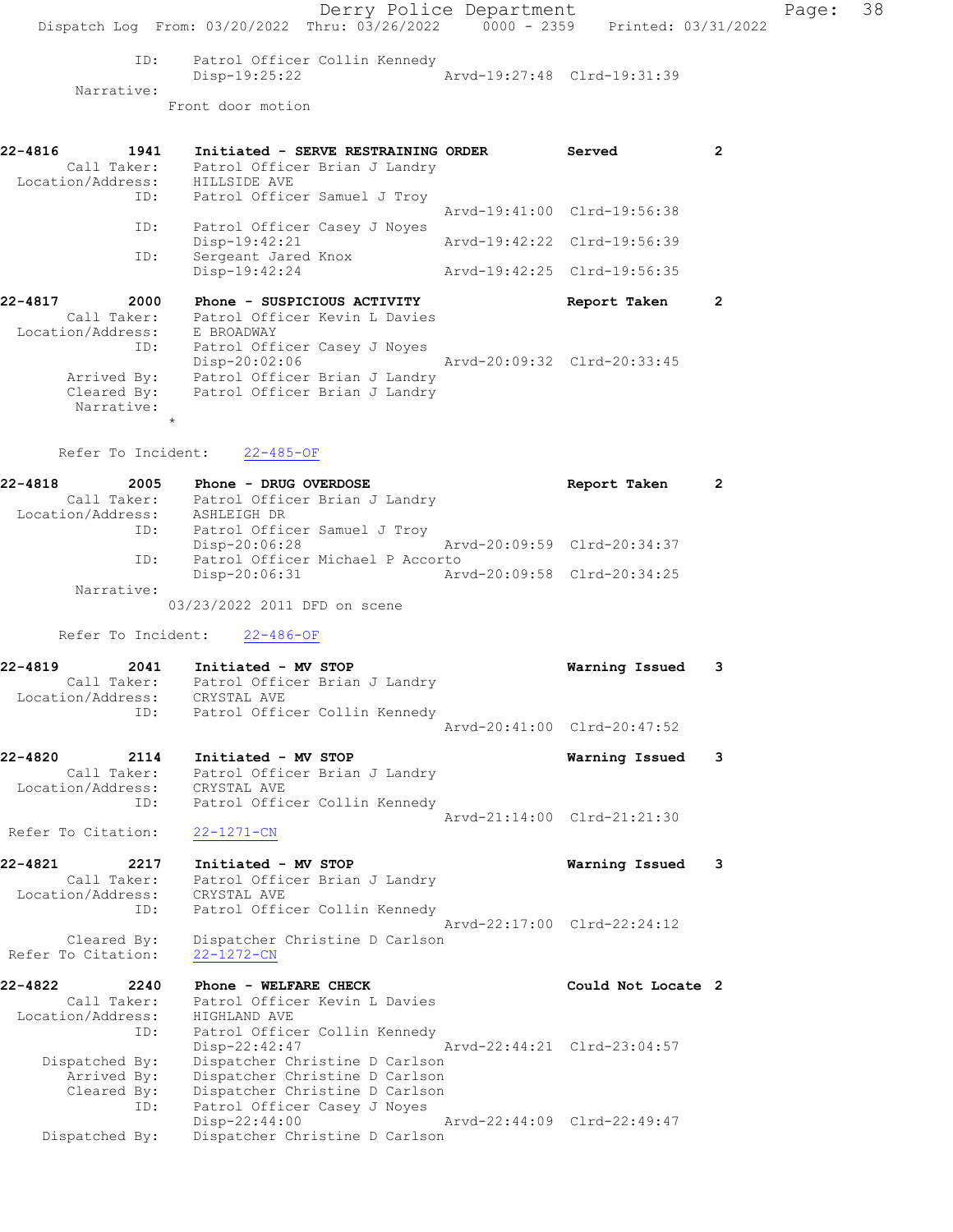Derry Police Department Fage: 39 Dispatch Log From:  $03/20/2022$  Thru:  $03/26/2022$  0000 - 2359 Printed: 03/31/2022 Arrived By: Dispatcher Christine D Carlson Cleared By: Dispatcher Christine D Carlson ID: Sergeant Jared Knox Disp-22:44:07 Arvd-22:44:08 Clrd-22:49:07 Dispatched By: Dispatcher Christine D Carlson Arrived By: Dispatcher Christine D Carlson Cleared By: Dispatcher Christine D Carlson Narrative: yellow 2002 mitsibushi Refer To Incident: 22-487-OF 22-4823 2319 Initiated - PROPERTY CHECK Services Rendered 2 Call Taker: Dispatcher Christine D Carlson Location/Address: PIERCE AVE ID: Patrol Officer Andrew R Kennedy Arvd-23:19:00 Clrd-23:19:16 22-4824 2322 Initiated - MV CHECK Vehicle checked 1 Call Taker: Dispatcher Christine D Carlson Location/Address: GULF RD ID: Patrol Officer Nikita Tomnyuk Arvd-23:22:00 Clrd-23:24:48 22-4825 2334 Initiated - MV CHECK SENT ON THEIR WAY 1 Call Taker: Dispatcher Christine D Carlson Location/Address: ROLLINS ST ID: Patrol Officer Andrew R Kennedy Arvd-23:34:00 Clrd-23:35:45 ID: Patrol Officer Jack Stafford Disp-23:35:41 Arvd-23:35:43 Clrd-23:40:54 ID: Patrol Officer Awess Abdulkadir Disp-23:35:47 Arvd-23:35:48 Clrd-23:40:52 For Date: 03/24/2022 - Thursday 22-4826 0012 Initiated - MV STOP Warning Issued 3 Call Taker: Dispatcher Christine D Carlson Location/Address: KENDALL POND RD ID: Patrol Officer Andrew R Kennedy Arvd-00:12:00 Clrd-00:19:18 22-4827 0020 Phone - SUSPICIOUS ACTIVITY Services Rendered 2 Call Taker: Patrol Officer Kevin L Davies Location/Address: [DY 2238] WESTVIEW DR ID: Patrol Officer Nikita Tomnyuk Disp-00:25:44 Arvd-00:32:46 Clrd-00:45:47 Arrived By: Dispatcher Christine D Carlson Cleared By: Dispatcher Christine D Carlson Narrative: 03/24/2022 0045 No crimes - advice given Refer To Field Int: 22-962-FI 22-4828 0041 Initiated - MV CHECK SENT ON THEIR WAY 1 Call Taker: Dispatcher Christine D Carlson Location/Address: CRYSTAL AVE ID: Patrol Officer Jack Stafford Arvd-00:41:00 Clrd-00:54:54 ID: Patrol Officer Awess Abdulkadir Disp-00:41:27 Arvd-00:41:28 Clrd-00:54:52 22-4829 0051 Initiated - MV CHECK Vehicle checked 1 Call Taker: Dispatcher Christine D Carlson Location/Address: MILLS FARM CIR ID: Patrol Officer Andrew R Kennedy Arvd-00:51:00 Clrd-00:55:18 22-4830 0528 Phone - ALARM, BURGLAR False Alarm 1 Call Taker: Dispatcher Christine D Carlson Location/Address: [DY 1306] BIRCH ST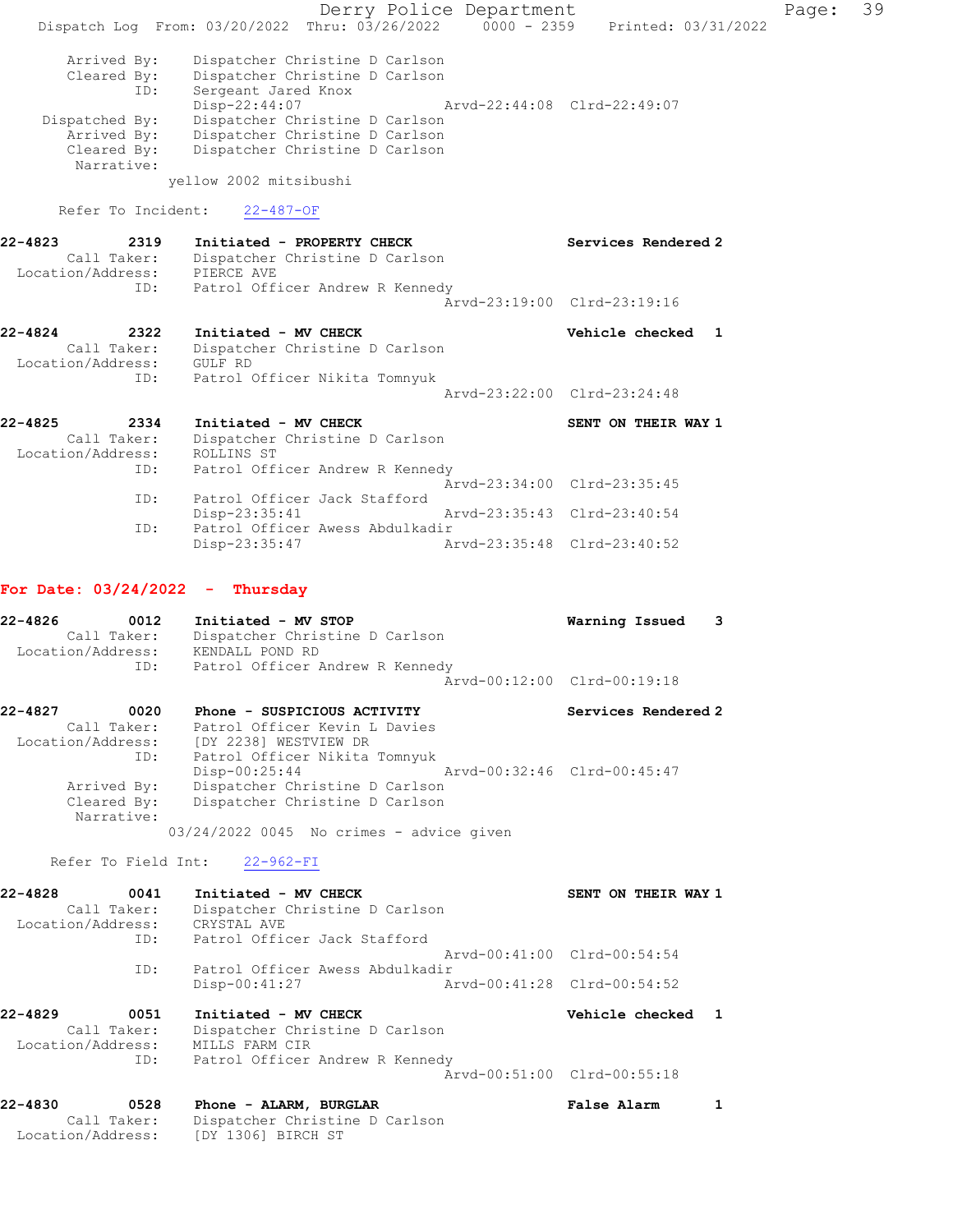Derry Police Department Fage: 40 Dispatch Log From: 03/20/2022 Thru: 03/26/2022 0000 - 2359 Printed: 03/31/2022 ID: Patrol Officer Andrew R Kennedy Disp-05:29:03 <br>
Disp-05:29:03 Arvd-05:31:40 Clrd-05:51:19<br>
Disp-05:29:03 Nikita Tomnyuk Patrol Officer Nikita Tomnyuk Disp-05:29:03 Arvd-05:31:28 Clrd-05:51:17 ID: Patrol Officer Awess Abdulkadir Disp-05:33:07 Arvd-05:35:11 Clrd-05:51:15 Narrative: 03/24/2022 0528 Office motion Refer To Field Int: 22-981-FI 22-4831 0747 Phone - JUVENILE OFFENSES Report Taken 2 Call Taker: Dispatcher Jonathon S Pickering Location/Address: PARTRIDGE LN ID: Patrol Officer Brendan S Holden<br>Disp-07:49:12 Ar Disp-07:49:12 Arvd-08:01:51 Clrd-08:32:32 ID: Patrol Officer Timothy J Underhill Disp-07:49:14 Arvd-08:01:53 Clrd-08:26:27 ID: Sergeant Jeffrey M Dawe Disp-07:54:19 Arvd-08:01:52 Clrd-08:26:25 Narrative: 03/24/2022 0832 transported to PMC by parent Refer To Incident: 22-488-OF 22-4832 0751 Initiated - PROPERTY CHECK Services Rendered 2 Call Taker: Dispatcher Jonathon S Pickering Location/Address: FORDWAY ST ID: Patrol Officer Nicholas M Granville Arvd-07:51:00 Clrd-08:01:54 22-4833 0815 Initiated - SUBPOENA DELIVERY Not Served 1 Call Taker: Dispatcher Jonathon S Pickering Location/Address: [DY 690] GOODHUE RD ID: Patrol Officer James M McClafferty Arvd-08:15:00 Clrd-08:32:25 22-4834 0833 Initiated - SUBPOENA DELIVERY Not Served 1 Call Taker: Dispatcher Jonathon S Pickering Location/Address: [DY 109] FROST RD ID: Patrol Officer James M McClafferty Arvd-08:33:00 Clrd-08:37:16 22-4835 0847 Initiated - SUBPOENA DELIVERY Not Served 1 Call Taker: Dispatcher Jonathon S Pickering Location/Address: FLORENCE ST ID: Patrol Officer James M McClafferty Arvd-08:47:00 Clrd-08:52:24 22-4836 0900 Initiated - SUBPOENA DELIVERY Services Rendered 1 Call Taker: Dispatcher Jonathon S Pickering Location/Address: KILREA RD ID: Patrol Officer James M McClafferty Arvd-09:00:00 Clrd-09:06:36 22-4837 0906 Initiated - SUBPOENA DELIVERY Services Rendered 1 Call Taker: Dispatcher Jonathon S Pickering Location/Address: LARAWAY CT ID: Patrol Officer Timothy J Underhill Arvd-09:06:00 Clrd-09:09:25 22-4838 0909 Phone - ASSIST CITIZEN Services Rendered 3 Call Taker: Dispatcher Jonathon S Pickering Location/Address: HUMPHREY RD ID: Patrol Officer James M McClafferty Disp-09:09:51 Arvd-09:24:31 Clrd-09:38:16 Narrative: 03/24/2022 0938 advice given, animals checked, no problems found Refer To Field Int: 22-973-FI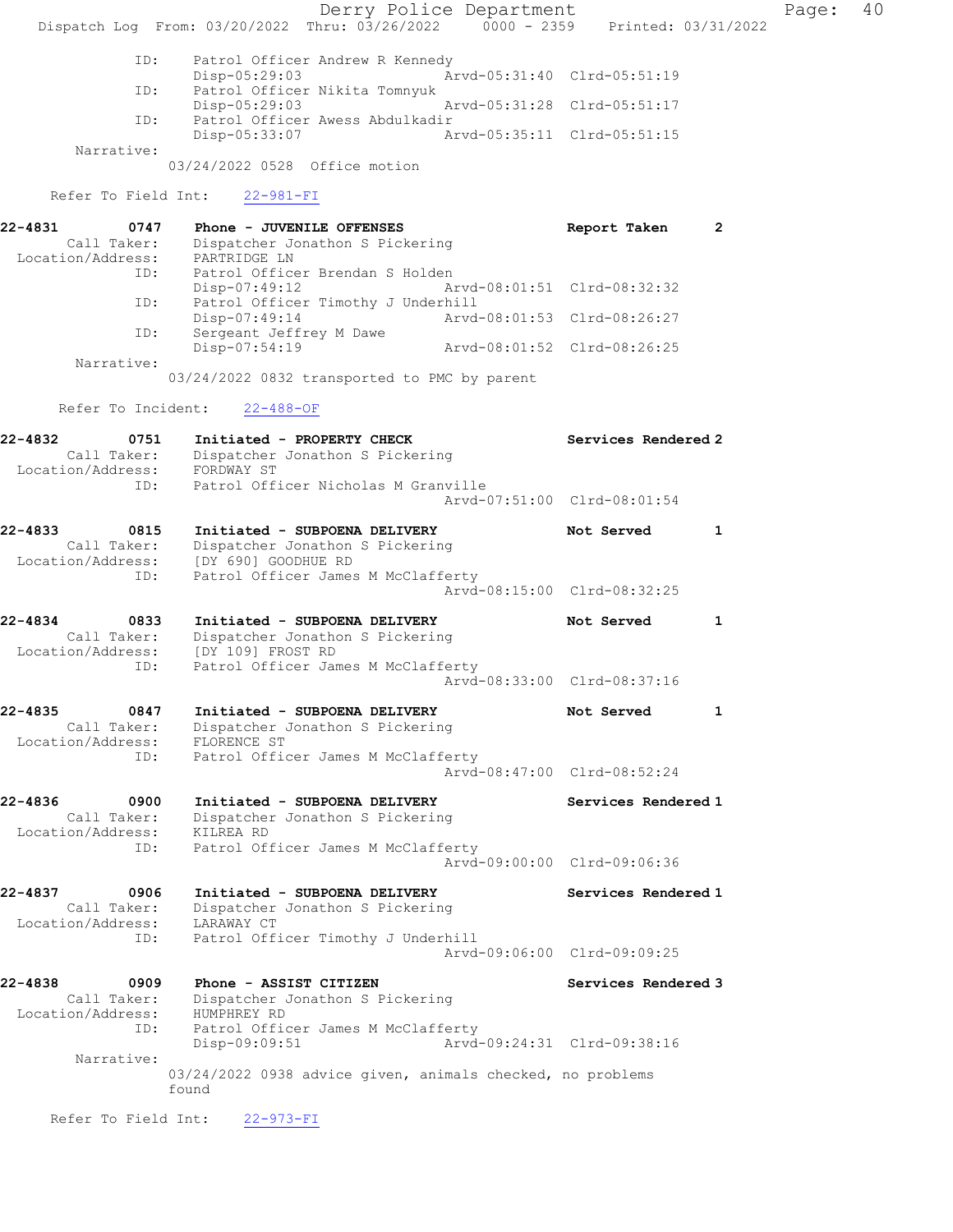Derry Police Department Page: 41 Dispatch Log From: 03/20/2022 Thru: 03/26/2022 0000 - 2359 Printed: 03/31/2022 22-4839 0915 Initiated - FOLLOW-UP No Action Required 2 Call Taker: Dispatcher Jonathon S Pickering Location/Address: [DY 81] TSIENNETO RD ID: Patrol Officer Timothy J Underhill Arvd-09:15:00 Clrd-09:24:32 22-4840 0931 Initiated - INTERNET OFFENSES Report Taken 2 Call Taker: Dispatcher Jonathon S Pickering Location/Address: [DY 2] MUNICIPAL DR ID: Detective Scott A Tompkins Arvd-09:31:00 Clrd-09:31:49 Refer To Incident: 22-489-OF 22-4841 0952 Initiated - SUBPOENA DELIVERY Not Served 1 Call Taker: Dispatcher Jonathon S Pickering Location/Address: FAIRWAY DR ID: Patrol Officer Timothy J Underhill Arvd-09:52:00 Clrd-09:58:03 22-4842 1032 Initiated - FOLLOW-UP No Action Required 2 Call Taker: Dispatcher Jonathon S Pickering Location/Address: FAIRWAY DR ID: Patrol Officer James M McClafferty Arvd-10:32:00 Clrd-10:38:52 22-4843 1054 Phone - FOLLOW-UP SENT ON THEIR WAY 2 Call Taker: Dispatcher Jonathon S Pickering Location/Address: [DY 2268] HIGH ST ID: Patrol Officer Nicholas M Granville Disp-10:55:04 Arvd-11:11:22 Clrd-11:39:48<br>ID: Sergeant Jeffrey M Dawe Sergeant Jeffrey M Dawe<br>Disp-10:55:06 Arvd-11:11:21 Clrd-11:16:02 Refer To Incident: 22-490-OF 22-4844 1057 Phone - SUSPICIOUS ACTIVITY Arrest(s) Made 2 Call Taker: Dispatcher Jonathon S Pickering Location/Address: [DY 1500] BIRCH ST ID: Patrol Officer James M McClafferty<br>Disp-10:58:06 Mrvd-Disp-10:58:06 Arvd-11:08:39 Clrd-11:41:55<br>TD: Patrol Officer Timothy J Underbill Patrol Officer Timothy J Underhill<br>Disp-10:58:09 Arvd- Disp-10:58:09 Arvd-11:01:33 Clrd-11:29:04 ID: Patrol Officer Brendan S Holden Disp-11:15:50 Clrd-11:30:36<br>ID: Sergeant Jeffrey M Dawe Sergeant Jeffrey M Dawe Disp-11:18:58 Arvd-11:18:59 Clrd-11:29:05<br>ID: Patrol Officer James M McClafferty Patrol Officer James M McClafferty<br>Disp-12:14:01 Arvd Disp-12:14:01 Arvd-12:14:02 Clrd-13:14:11 Narrative: 03/24/2022 1108 off with subject inside the building Narrative: 03/24/2022 1122 one in custody Narrative: 03/24/2022 1123 transporting to DPDHQ s/m: 73490.5 03/24/2022 1128 off at DPDHQ e/m: 73491.8 Narrative: 03/24/2022 1146 Subject Info: Robert Wright 16 Windham Depot Rd #2 Derry, NH DOB:1/31/86 Arrested on a EBW out of Salem District Court for Non-Appearance on multiple charges and on a Derry warrant for Simple Assault (mutual combat) Narrative: 03/24/2022 1152 bail preset at \$250 cash, summons issued for the Derry warrant with a court date of 5/19/22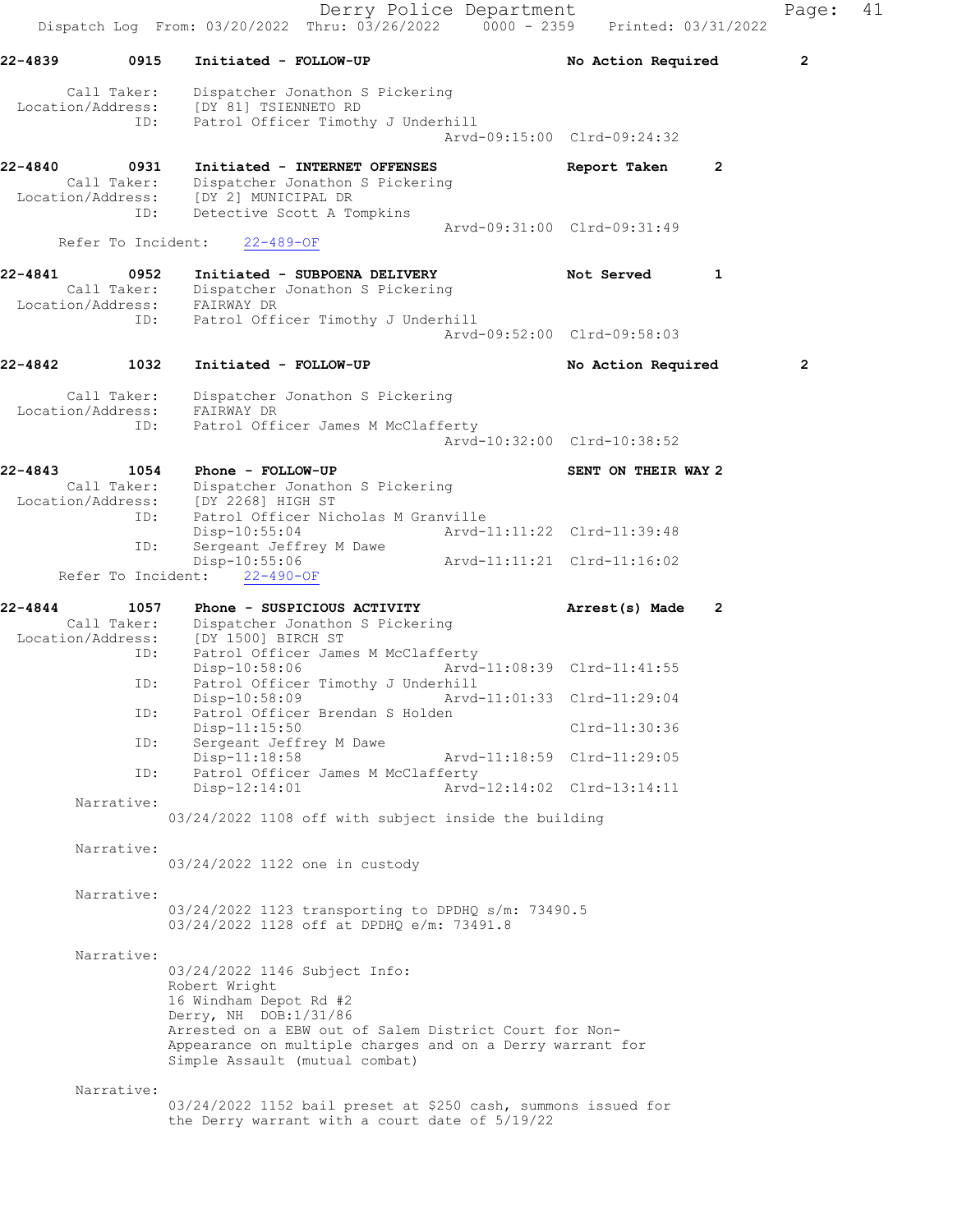Derry Police Department Page: 42 Dispatch Log From: 03/20/2022 Thru: 03/26/2022 0000 - 2359 Printed: 03/31/2022 Narrative: 03/24/2022 1211 transporting to Brentwood s/m: 37491 Narrative: 03/24/2022 1244 off at Brentwood e/m: 73513.6 Refer To Arrest: 22-283-AR 22-4845 1112 Phone - NOISE COMPLAINT 1112 2 Call Taker: Dispatcher Jonathon S Pickering Location/Address: PEABODY RD ANX ID: Patrol Officer Timothy J Underhill Disp-11:29:08 Arvd-11:41:41 Clrd-11:49:11 ID: Sergeant Jeffrey M Dawe Disp-11:29:13 Arvd-11:41:40 Clrd-11:48:56 Refer To Field Int: 22-977-FI 22-4846 1206 Phone - SERVE RESTRAINING ORDER Not Served 2 Call Taker: Dispatcher Jonathon S Pickering Location/Address: HILLSIDE AVE ID: Patrol Officer Timothy J Underhill Disp-12:09:12 ID: Patrol Officer Brendan S Holden Disp-12:09:15 Arvd-12:09:16 Clrd-12:14:20 22-4847 1209 Walk-In - HIT AND RUN Report Taken 2 Call Taker: Patrol Officer Scott M Beegan Location/Address: TSIENNETO RD ID: Patrol Officer Scott M Beegan Disp-12:11:00 Arvd-12:11:03 Clrd-12:30:40 Refer To Incident: 22-491-OF 22-4848 1218 Phone - ANIMAL COMPLAINT Not Served 1 Call Taker: Dispatcher Jonathon S Pickering Location/Address: REBECCA LN ID: Patrol Officer Timothy J Underhill Disp-12:19:00 Arvd-12:25:19 Clrd-12:29:51 22-4849 1247 Phone - MV ACCIDENT Report Taken 1 Call Taker: Dispatcher Jonathon S Pickering Location/Address: BIRCH ST + CRYSTAL AVE ID: Patrol Officer Nicholas M Granville<br>Disp-12:47:26 Mrvd-12:49:15 Clrd-13:10:36 Disp-12:47:26 Arvd-12:49:15 Clrd-13:10:36 ID: Patrol Officer Timothy J Underhill Disp-12:47:29 Clrd-12:49:17 Refer To Citation: 22-1309-CN Narrative: 03/24/2022 1254 off with NH 4607366 and NH 5011314 Narrative: 03/24/2022 1309 Montgomery v. Veinotte - non-reportable Refer To Accident: 22-163-AC 22-4850 1305 Phone - ERRATIC OPERATION Could Not Locate 2 Call Taker: Dispatcher Jonathon S Pickering Location/Address: [DY 1217] CRYSTAL AVE ID: Patrol Officer Brendan S Holden Disp-13:06:03 Arvd-13:08:52 Clrd-13:12:57 22-4851 1313 Phone - VIN CHECK 1988 1989 Services Rendered 3 Call Taker: Dispatcher Jonathon S Pickering Location/Address: BEAVER LAKE AVE ID: Patrol Officer Brendan S Holden Disp-13:13:17 Arvd-13:23:24 Clrd-13:51:52 22-4852 1325 Initiated - ASSIST OTHER AGENCY Report Taken 3 Call Taker: Dispatcher Jonathon S Pickering Location/Address: FRANKLIN ST EXT ID: Detective Peter A Houlis Arvd-13:25:00 Clrd-13:26:38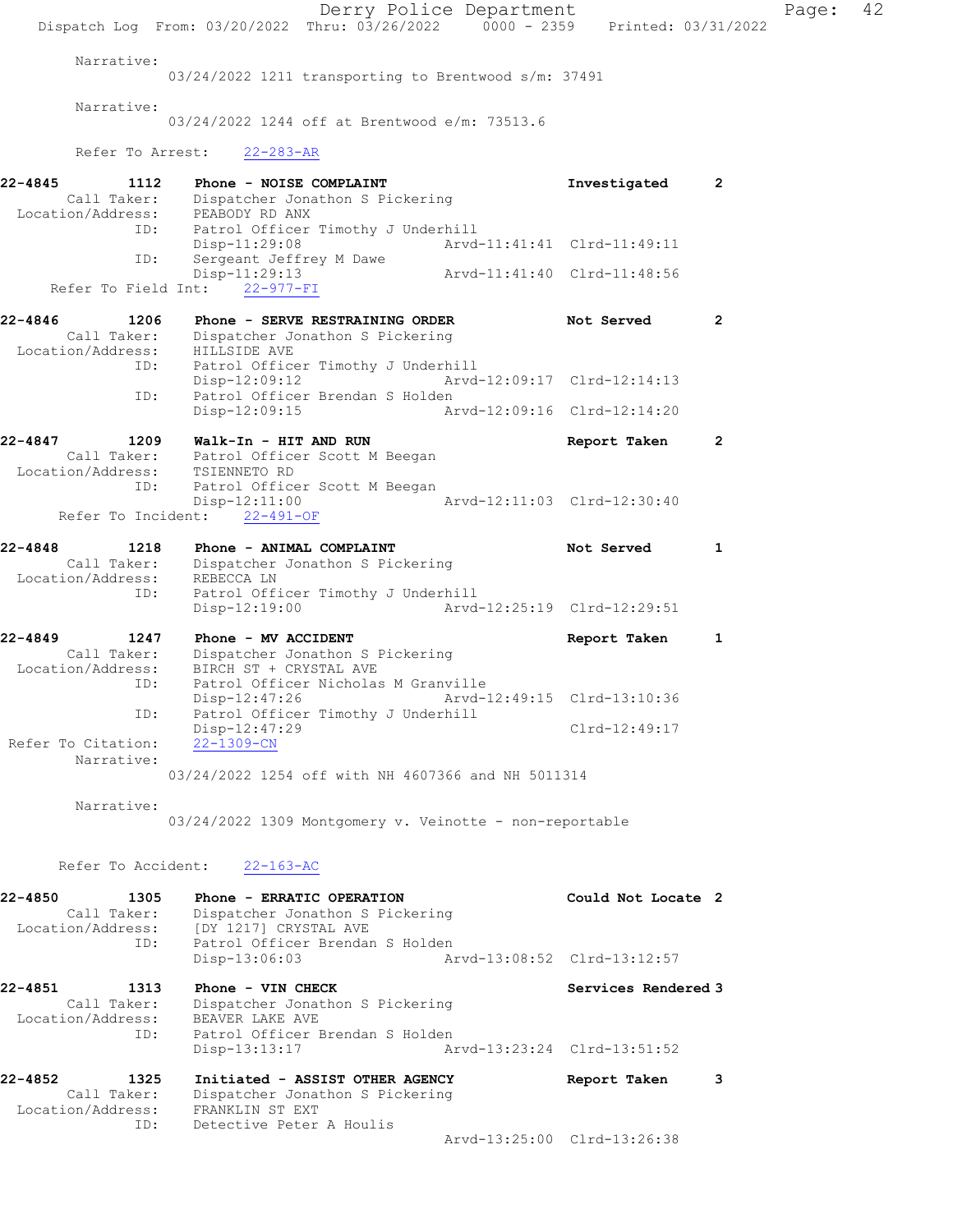Narrative: assisted DCYF Refer To Incident: 22-492-OF 22-4853 1334 Phone - SUSPICIOUS ACTIVITY Gone on Arrival 2 Call Taker: Dispatcher Jonathon S Pickering Location/Address: RT 28 ID: Patrol Officer Nicholas M Granville Disp-13:35:14 Arvd-13:43:15 Clrd-13:43:37<br>ID: Patrol Officer James M McClafferty Patrol Officer James M McClafferty Disp-13:38:03 Clrd-13:43:35 22-4854 1354 Phone - FOLLOW-UP No Action Required 2 Call Taker: Dispatcher Jonathon S Pickering Location/Address: SHELDON RD ID: Patrol Officer Brendan S Holden<br>Disp-13:56:44 A Disp-13:56:44 Arvd-14:04:36 Clrd-14:14:07 22-4855 1410 Phone - WELFARE CHECK Transported to Hospital 2 Call Taker: Dispatcher Jonathon S Pickering Location/Address:<br>ID: Patrol Officer Nicholas M Granville<br>Disp-14:10:46 Arvd- Disp-14:10:46 Arvd-14:16:44 Clrd-15:50:20 Cleared By: Patrol Officer Robert Corwin ID: Patrol Officer Timothy J Underhill Arvd-14:19:02 Clrd-15:05:03 Cleared By: Patrol Officer Robert Corwin ID: Patrol Officer Brendan S Holden<br>Disp-14:14:13 A Disp-14:14:13 Arvd-14:18:32 Clrd-14:19:03<br>ID: Patrol Officer Brendan S Holden Patrol Officer Brendan S Holden Disp-14:19:04 Arvd-14:30:30 Clrd-14:50:35<br>ID: Patrol Officer Charles L Doherty Patrol Officer Charles L Doherty Disp-14:30:14 Arvd-14:30:17 Clrd-14:49:25<br>TD: Captain Vernon L Thomas Captain Vernon L Thomas<br>Disp-14:31:10 Disp-14:31:10 Arvd-14:31:11 Clrd-14:49:25 Narrative: 03/24/2022 1415 subject making suicidal comments and walked into woods Narrative: 03/24/2022 1430 off with subject on Rt 28/Lawrence Rd Narrative: 03/24/2022 1436 618 reports one in custody for an IEA Narrative: 03/24/2022 1442 309 transporting to PMC s/m: 13292.4 Narrative: 03/24/2022 1448 309 off at PMC e/m: 13294.6 22-4856 1434 Initiated - SEX OFFENSES Report Taken 1 Call Taker: Dispatcher Jonathon S Pickering Location/Address: [DY 2] MUNICIPAL DR ID: Detective Kevin G Ruppel Arvd-14:34:00 Clrd-14:35:01<br>22-493-OF Refer To Incident: 22-4857 1435 Initiated - SEX OFFENSES Report Taken 1 Call Taker: Dispatcher Jonathon S Pickering Location/Address: [DY 2] MUNICIPAL DR ID: Detective Kevin G Ruppel Arvd-14:35:00 Clrd-14:35:48 Refer To Incident: 22-494-OF 22-4858 1517 Initiated - ASSIST CITIZEN ADVICE GIVEN 3 Call Taker: Patrol Officer Scott M Beegan

Location/Address: [DY 2] MUNICIPAL DR

Dispatch Log From: 03/20/2022 Thru: 03/26/2022 0000 - 2359 Printed: 03/31/2022

Derry Police Department Page: 43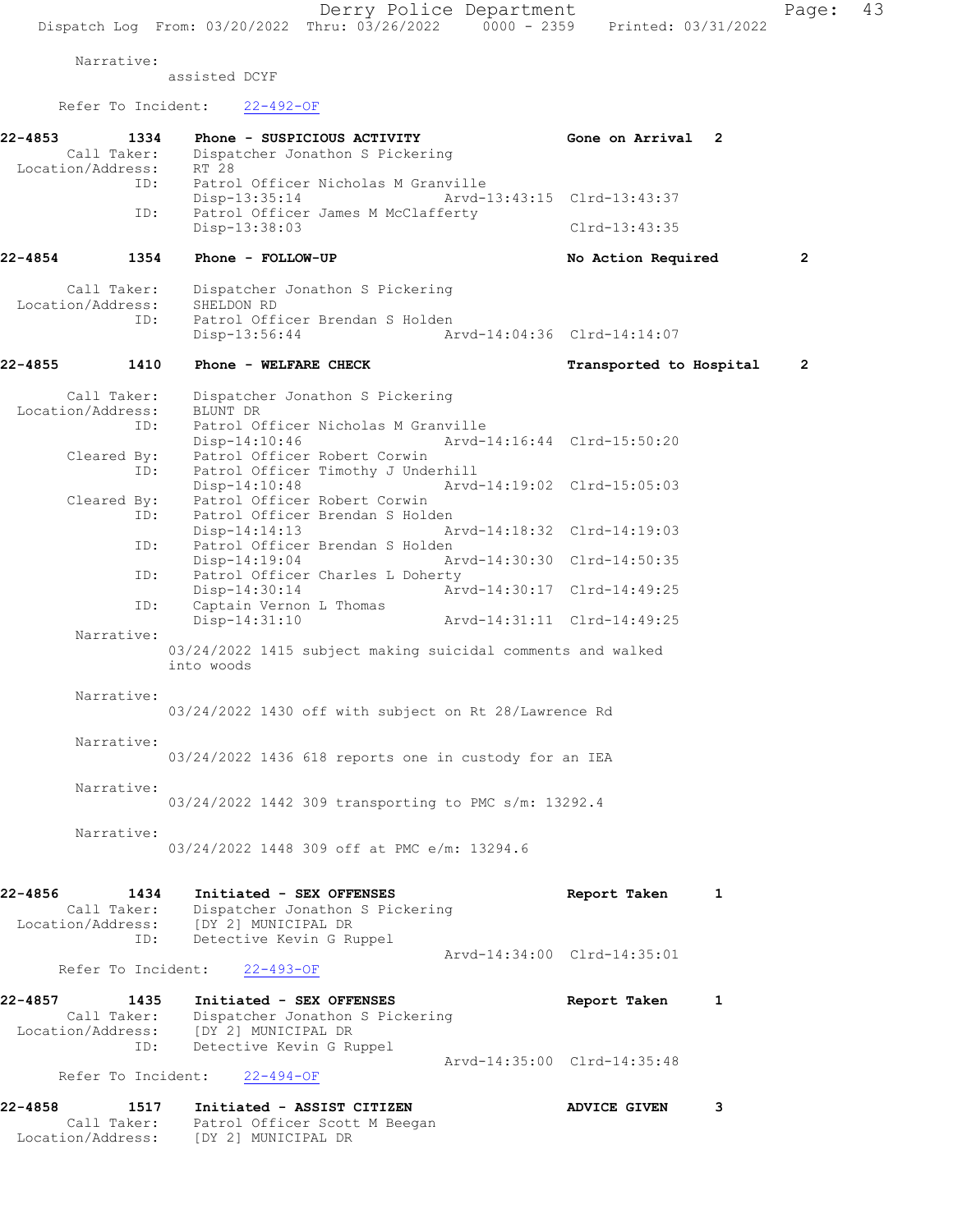|                                         | Dispatch Log From: 03/20/2022 Thru: 03/26/2022 0000 - 2359 Printed: 03/31/2022                                                                                        | Derry Police Department     |                                              |                | Page:          | 44 |
|-----------------------------------------|-----------------------------------------------------------------------------------------------------------------------------------------------------------------------|-----------------------------|----------------------------------------------|----------------|----------------|----|
| ID:<br>ID:                              | Patrol Officer Scott M Beegan<br>Detective Mark Borgatti<br>Disp-15:29:55                                                                                             |                             | Arvd-15:17:00 Clrd-15:34:10<br>Clrd-15:29:57 |                |                |    |
| Refer To Field Int:                     | Dispatched By: Patrol Officer Robert Corwin<br>Cleared By: Patrol Officer Robert Corwin<br>$22 - 983 - FI$                                                            |                             |                                              |                |                |    |
| 22-4859<br>1528<br>ID:                  | Walk-In - SEXUAL OFFENDER REGISTRATION<br>Call Taker: Patrol Officer Robert Corwin<br>Location/Address: [DY 2] MUNICIPAL DR<br>Detective Mark Borgatti                |                             | Services Rendered 1                          |                |                |    |
|                                         | Disp-15:30:01                                                                                                                                                         |                             | Arvd-15:30:03 Clrd-15:30:05                  |                |                |    |
| 22-4860<br>1531<br>ID:                  | Initiated - FOLLOW-UP<br>Patrol Officer Robert Corwin<br>Call Taker: Patrol Officer Robe:<br>Location/Address: [DY 1152] SMAIN ST<br>Patrol Officer Michael P Accorto |                             | Cleared                                      | $\mathbf{2}$   |                |    |
|                                         |                                                                                                                                                                       |                             | Arvd-15:31:00 Clrd-15:38:30                  |                |                |    |
| 22-4861<br>1538<br>Location/Address:    | Initiated - WELFARE CHECK<br>Call Taker: Patrol Officer Robert Corwin<br>LINLEW DR                                                                                    |                             | Cleared                                      | $\overline{2}$ |                |    |
| ID:                                     | Sergeant Jared Knox                                                                                                                                                   |                             | Arvd-15:38:00 Clrd-15:51:14                  |                |                |    |
| ID:                                     | Patrol Officer Melissa M Houde<br>Disp-15:38:38                                                                                                                       |                             | Arvd-15:38:41 Clrd-15:51:09                  |                |                |    |
| ID:<br>Narrative:                       | Patrol Officer Samuel J Troy<br>Disp-15:38:46                                                                                                                         |                             | Arvd-15:38:49 Clrd-15:51:11                  |                |                |    |
|                                         | 03/24/2022 1551 mo contact made                                                                                                                                       |                             |                                              |                |                |    |
| 1625<br>22-4862                         | Phone - SUSPICIOUS ACTIVITY                                                                                                                                           |                             | No Action Required                           |                | $\overline{2}$ |    |
| Call Taker:<br>Location/Address:<br>ID: | Patrol Officer Robert Corwin<br>FAIRWAY DR<br>Patrol Officer Joshua W Morse                                                                                           |                             |                                              |                |                |    |
| ID:                                     | Disp-16:26:47                                                                                                                                                         | Arvd-16:30:57 Clrd-16:36:46 |                                              |                |                |    |
|                                         | Patrol Officer Melissa M Houde<br>Disp-16:26:49                                                                                                                       |                             | $Clrd-16:31:04$                              |                |                |    |
| ID:                                     | Patrol Officer Michael P Accorto<br>Disp-16:28:13                                                                                                                     |                             | Arvd-16:30:54 Clrd-16:36:43                  |                |                |    |
| ID:<br>Narrative:                       | Sergeant Jared Knox<br>Disp-16:28:18                                                                                                                                  |                             | Arvd-16:31:08 Clrd-16:36:51                  |                |                |    |
|                                         | Unknown male in bedroom                                                                                                                                               |                             |                                              |                |                |    |
| Refer To Field Int:                     | $22 - 1074 - FI$                                                                                                                                                      |                             |                                              |                |                |    |

| 22-4863 1632    | Initiated - FOLLOW-UP                                                            |                             | Cleared                     | $\overline{2}$ |
|-----------------|----------------------------------------------------------------------------------|-----------------------------|-----------------------------|----------------|
|                 | Call Taker: Patrol Officer Robert Corwin<br>Location/Address: [DY 1270] UNION ST |                             |                             |                |
|                 | ID: Patrol Officer Ryan M Panaro                                                 |                             |                             |                |
|                 |                                                                                  |                             | Arvd-16:32:00 Clrd-16:39:28 |                |
| ID:             | Patrol Officer Samuel J Troy                                                     |                             |                             |                |
|                 | $Disp-16:34:36$                                                                  | Arvd-16:34:38 Clrd-16:39:26 |                             |                |
| 22-4864<br>1643 | Initiated - FOLLOW-UP                                                            |                             | Not Served                  | 2              |
|                 | Call Taker: Patrol Officer Robert Corwin                                         |                             |                             |                |
|                 | Location/Address: [DY 109] FROST RD                                              |                             |                             |                |
|                 | ID: Patrol Officer Michael P Accorto                                             |                             |                             |                |
|                 |                                                                                  |                             | Arvd-16:43:00 Clrd-16:48:36 |                |
| 22-4865         | 1657 Initiated - PAPER SERVICE                                                   |                             | Served                      | 3              |
|                 | Call Taker: Patrol Officer Robert Corwin                                         |                             |                             |                |
|                 | Location/Address: [DY 3012] OLESEN RD                                            |                             |                             |                |
|                 | ID: Patrol Officer Melissa M Houde                                               |                             |                             |                |
|                 |                                                                                  |                             | Arvd-16:57:00 Clrd-16:58:31 |                |
| 22-4866         | 1700 Phone - ROAD HAZARD                                                         |                             | Report Taken                | 2              |
|                 | Call Taker: Patrol Officer Robert Corwin                                         |                             |                             |                |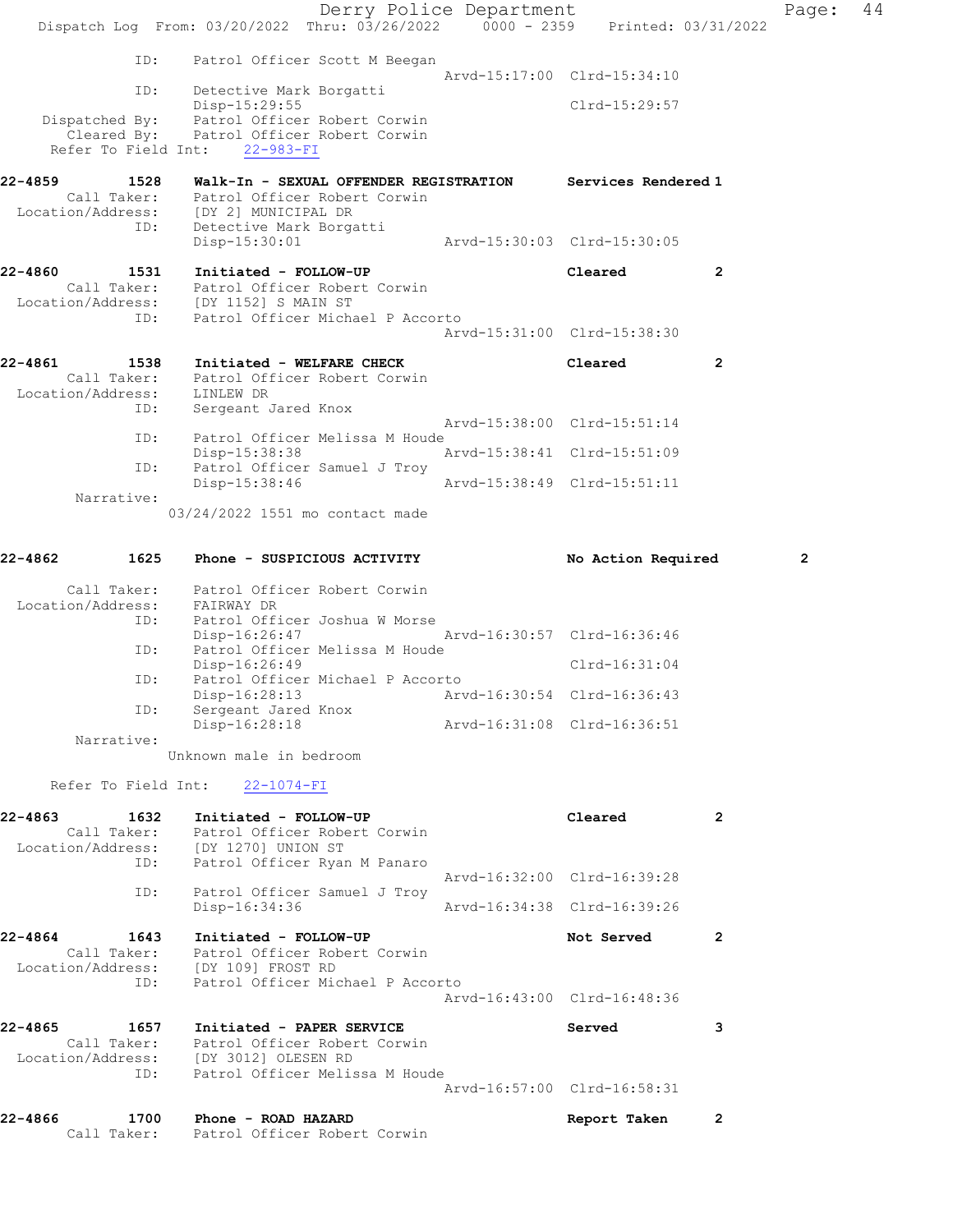Derry Police Department Fage: 45 Dispatch Log From: 03/20/2022 Thru: 03/26/2022 0000 - 2359 Printed: 03/31/2022 Location/Address: GULF RD ID: Patrol Officer Michael P Accorto Disp-17:11:51 Arvd-17:17:04 Clrd-17:17:21 Narrative: Yield Sign knocked down Refer To Incident: 22-495-OF 22-4867 1702 Initiated - MV STOP Warning Issued 3 Call Taker: Patrol Officer Robert Corwin Location/Address: S MAIN ST ID: Patrol Officer Samuel J Troy Arvd-17:02:00 Clrd-17:10:40 22-4868 1719 Initiated - MV STOP Warning Issued 3 Call Taker: Patrol Officer Robert Corwin Location/Address: S MAIN ST ID: Patrol Officer Joshua W Morse Arvd-17:19:00 Clrd-17:22:48 Refer To Citation: 22-1273-CN 22-4869 1722 Phone - ANIMAL COMPLAINT Cancelled Prior to Arrival 1 Call Taker: Patrol Officer Robert Corwin Location/Address: TSIENNETO RD ID: Patrol Officer Melissa M Houde Disp-17:22:46 Clrd-17:24:35 Narrative: loose dog 22-4870 1723 Phone - SUSPICIOUS ACTIVITY Report Taken 2 Call Taker: Patrol Officer Robert Corwin Location/Address: CONCORD AVE ID: Patrol Officer Ryan M Panaro Disp-17:26:15 Arvd-17:29:17 Clrd-18:06:55 Cleared By: Patrol Officer Kevin L Davies ID: Patrol Officer Michael P Accorto Disp-17:26:17 Arvd-17:32:40 Clrd-18:06:51 Cleared By: Patrol Officer Kevin L Davies ID: Patrol Officer Samuel J Troy<br>Disp-17:26:27 Disp-17:26:27 Arvd-17:31:48 Clrd-18:06:48 Cleared By: Patrol Officer Kevin L Davies ID: Patrol Officer Joshua W Morse Disp-17:29:53 Clrd-17:35:04 Refer To Incident: 22-496-OF 22-4871 1812 Radio - MV STOP Warning Issued 3 Call Taker: Patrol Officer Kevin L Davies Location/Address: S MAIN ST ID: Patrol Officer Joshua W Morse Disp-18:13:16 Arvd-18:13:17 Clrd-18:17:32 Refer To Citation: 22-1274-CN 22-4872 1828 Phone - WELFARE CHECK Matter Mediated 2 Call Taker: Patrol Officer Kevin L Davies Location/Address: PARK AVE ID: Patrol Officer Ryan M Panaro Disp-18:30:04 Arvd-18:32:03 Clrd-19:27:21 ID: Patrol Officer Collin Kennedy Disp-18:30:08 Arvd-18:33:20 Clrd-19:27:25 ID: Sergeant Jared Knox Disp-19:11:04 Arvd-19:11:06 Clrd-19:23:21 Narrative: 03/24/2022 1856 CLM on scene 22-4873 1831 Phone - ROAD HAZARD No South No Action Required 2

 Call Taker: Patrol Officer Robert Corwin Location/Address: CEMETERY RD ID: Patrol Officer Michael P Accorto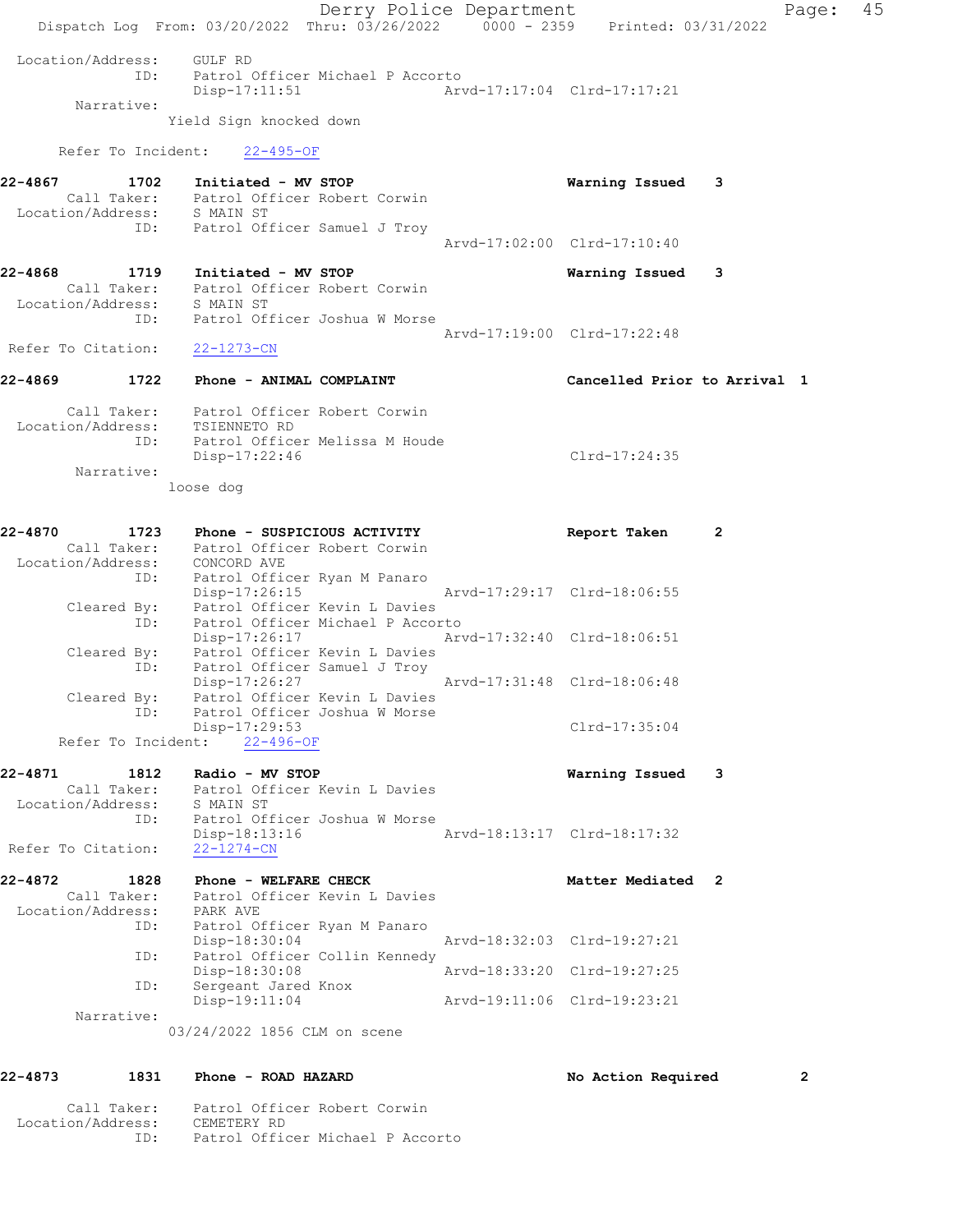Derry Police Department Controller Page: 46 Dispatch Log From: 03/20/2022 Thru: 03/26/2022 0000 - 2359 Printed: 03/31/2022 Disp-18:33:23 Arvd-18:34:22 Clrd-18:36:08 Dispatched By: Patrol Officer Kevin L Davies Arrived By: Patrol Officer Kevin L Davies Cleared By: Patrol Officer Kevin L Davies Narrative: red Chevy Cruze 22-4874 1835 Phone - MV STOP Warning Issued 3 Call Taker: Patrol Officer Kevin L Davies Location/Address: TSIENNETO RD ID: Patrol Officer Melissa M Houde Disp-18:36:03 Arvd-18:36:05 Clrd-18:39:09 Refer To Citation: 22-1275-CN 22-4875 1842 Radio - MV STOP Warning Issued 3 Call Taker: Patrol Officer Kevin L Davies Location/Address: EVERETT ST ID: Patrol Officer Samuel J Troy Disp-18:43:12 Arvd-18:43:13 Clrd-18:48:59 Cleared By: Patrol Officer Robert Corwin 22-4876 1917 Phone - ERRATIC OPERATION Gone on Arrival 2 Call Taker: Patrol Officer Kevin L Davies Location/Address: MARY JO LN ID: Patrol Officer Samuel J Troy Arvd-19:29:46 Clrd-19:34:52 Cleared By: Patrol Officer Robert Corwin 22-4877 1940 Initiated - MV STOP Warning Issued 3 Call Taker: Patrol Officer Robert Corwin Location/Address: E BROADWAY ID: Patrol Officer Melissa M Houde Arvd-19:40:00 Clrd-19:45:25 Refer To Citation: 22-1276-CN 22-4878 2005 Initiated - PAPER SERVICE Served 3 Call Taker: Patrol Officer Robert Corwin Location/Address: KILREA RD ID: Patrol Officer Michael P Accorto Arvd-20:05:00 Clrd-20:08:00 22-4879 2055 Initiated - MV CHECK SENT ON THEIR WAY 1 Call Taker: Patrol Officer Robert Corwin Location/Address: HUMPHREY RD ID: Patrol Officer Michael P Accorto Arvd-20:55:00 Clrd-20:58:15 Cleared By: Patrol Officer Kevin L Davies 22-4880 2102 Walk-In - SUSPICIOUS ACTIVITY SENT ON THEIR WAY 2 Call Taker: Patrol Officer Robert Corwin Location/Address: [DY 2] MUNICIPAL DR<br>ID: Sergeant Jared Knox IDY ZJ MUNICIIII<br>Sergeant Jared Knox<br>Disp-21:03:33 Disp-21:03:33 Arvd-21:03:52 Clrd-21:07:22 ID: Patrol Officer Kevin L Davies Disp-21:03:35 ID: Patrol Officer Ryan M Panaro Disp-21:03:45 Arvd-21:03:47 Clrd-21:07:27 22-4881 2223 Initiated - PED CHECK SENT ON THEIR WAY 2 Call Taker: Patrol Officer Robert Corwin Location/Address: ROLLINS ST ID: Patrol Officer Samuel J Troy Arvd-22:23:00 Clrd-22:30:01 ID: Sergeant Jared Knox Disp-22:24:03 Arvd-22:24:06 Clrd-22:30:03 ID: Patrol Officer Ryan M Panaro<br>Disp-22:25:50 Disp-22:25:50 Arvd-22:25:52 Clrd-22:30:00 22-4882 2310 Initiated - PROPERTY CHECK Services Rendered 2 Call Taker: Dispatcher Christine D Carlson Location/Address: PIERCE AVE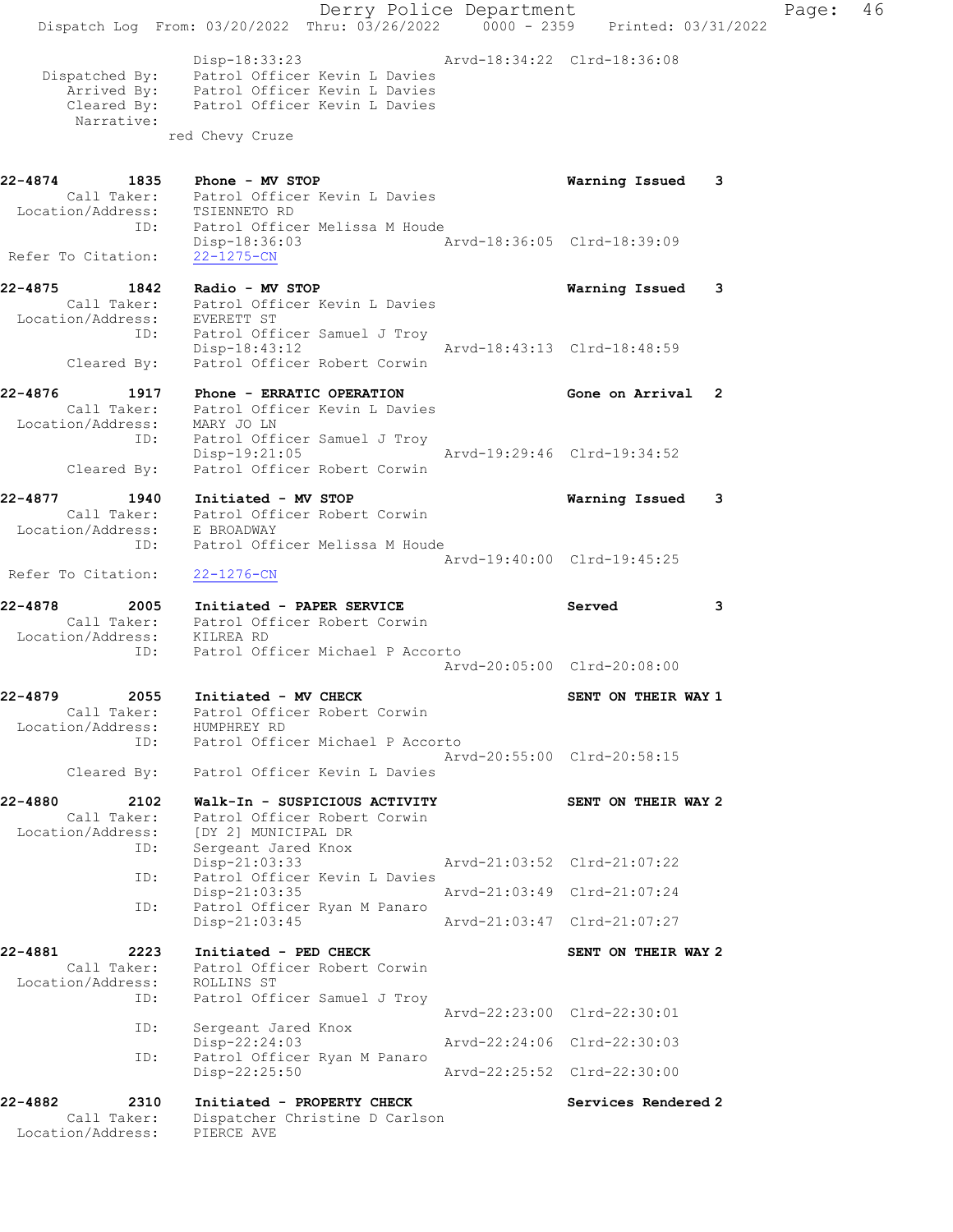|                                                                      | Derry Police Department<br>Dispatch Log From: 03/20/2022 Thru: 03/26/2022 0000 - 2359 Printed: 03/31/2022                               |                             | Page: | 47 |
|----------------------------------------------------------------------|-----------------------------------------------------------------------------------------------------------------------------------------|-----------------------------|-------|----|
|                                                                      |                                                                                                                                         |                             |       |    |
| ID:                                                                  | Patrol Officer Andrew R Kennedy                                                                                                         | Arvd-23:10:00 Clrd-23:10:22 |       |    |
| 22-4883<br>2312<br>Call Taker:<br>Location/Address:                  | Initiated - MV CHECK<br>Dispatcher Christine D Carlson<br>MANCHESTER RD                                                                 | Services Rendered 1         |       |    |
| ID:                                                                  | Patrol Officer Awess Abdulkadir                                                                                                         | Arvd-23:12:00 Clrd-23:13:00 |       |    |
| 22-4884<br>2312<br>Call Taker:<br>Location/Address:<br>ID:           | Initiated - PROPERTY CHECK<br>Dispatcher Christine D Carlson<br>HUMPHREY RD<br>Patrol Officer Nikita Tomnyuk                            | Services Rendered 2         |       |    |
|                                                                      |                                                                                                                                         | Arvd-23:12:00 Clrd-23:13:13 |       |    |
| 22-4885<br>2313<br>Call Taker:<br>Location/Address: MANCHESTER RD    | Initiated - PROPERTY CHECK<br>Dispatcher Christine D Carlson                                                                            | Services Rendered 2         |       |    |
| ID:                                                                  | Patrol Officer Awess Abdulkadir                                                                                                         | Arvd-23:13:00 Clrd-23:18:57 |       |    |
| 22-4886<br>2325<br>Call Taker:<br>ID:                                | Initiated - PROPERTY CHECK<br>Dispatcher Christine D Carlson<br>Location/Address: [DY 3681] HAMPSTEAD RD<br>Patrol Officer Monica Ricci | Services Rendered 2         |       |    |
|                                                                      |                                                                                                                                         | Arvd-23:25:00 Clrd-23:25:28 |       |    |
| 22-4887<br>2341<br>Call Taker:<br>Location/Address:                  | Initiated - PROPERTY CHECK<br>Dispatcher Christine D Carlson<br>ROLLINS ST                                                              | Services Rendered 2         |       |    |
| ID:                                                                  | Patrol Officer Awess Abdulkadir                                                                                                         | Arvd-23:41:00 Clrd-23:41:16 |       |    |
| 22-4888<br>2347<br>Call Taker:<br>Location/Address: [DY 277] HOOD RD | Initiated - PROPERTY CHECK<br>Dispatcher Christine D Carlson                                                                            | Services Rendered 2         |       |    |
| ID:                                                                  | Patrol Officer Andrew R Kennedy                                                                                                         | Arvd-23:47:00 Clrd-23:47:25 |       |    |

# For Date: 03/25/2022 - Friday

| $22 - 4889$       | 0019        | Phone - DOMESTIC DISTURBANCE    | Verbal in Nature 1          |  |
|-------------------|-------------|---------------------------------|-----------------------------|--|
|                   | Call Taker: | Dispatcher Christine D Carlson  |                             |  |
| Location/Address: |             | FAIRWAY DR                      |                             |  |
|                   | ID:         | Patrol Officer Awess Abdulkadir |                             |  |
|                   |             | $Disp-00:19:43$                 | Arvd-00:25:48 Clrd-00:37:36 |  |
|                   | ID:         | Patrol Officer Collin Kennedy   |                             |  |
|                   |             | $Disp-00:19:44$                 | Arvd-00:23:07 Clrd-00:37:33 |  |
|                   | ID:         | Sergeant Patrick H Dawson       |                             |  |
|                   |             | Disp-00:28:23                   | Arvd-00:28:24 Clrd-00:37:35 |  |
|                   |             | Refer To Field Int: 22-978-FI   |                             |  |

| 22-4890           | 0154        | Phone - DISTURBANCE                 |                             | Services Rendered 1 |
|-------------------|-------------|-------------------------------------|-----------------------------|---------------------|
|                   | Call Taker: | Dispatcher Christine D Carlson      |                             |                     |
| Location/Address: |             | ELM ST                              |                             |                     |
|                   |             | ID: Patrol Officer Andrew R Kennedy |                             |                     |
|                   |             | $Disp-01:54:42$                     | Arvd-01:55:00 Clrd-02:33:21 |                     |
|                   | ID:         | Patrol Officer Awess Abdulkadir     |                             |                     |
|                   |             | $Disp-01:54:43$                     | Arvd-01:58:14 Clrd-02:33:06 |                     |
|                   | ID:         | Sergeant Patrick H Dawson           |                             |                     |
|                   |             | $Disp-01:54:47$                     | Arvd-01:55:57 Clrd-02:33:04 |                     |
|                   | ID:         | Patrol Officer Nikita Tomnyuk       |                             |                     |
|                   |             | $Disp-01:55:52$                     | Arvd-01:55:53 Clrd-01:55:54 |                     |
|                   | ID:         | Patrol Officer Nikita Tomnyuk       |                             |                     |
|                   |             | $Disp-01:55:55$                     | Arvd-01:55:56 Clrd-02:33:09 |                     |
|                   |             | Refer To Field Int: 22-979-FI       |                             |                     |
|                   |             |                                     |                             |                     |

| 22-4891 | 0407                                    | Initiated - MV STOP                                                                      | Warning Issued |  |
|---------|-----------------------------------------|------------------------------------------------------------------------------------------|----------------|--|
|         | Call Taker:<br>Location/Address:<br>ID: | Dispatcher Christine D Carlson<br>[DY 1879] S MAIN ST<br>Patrol Officer Andrew R Kennedy |                |  |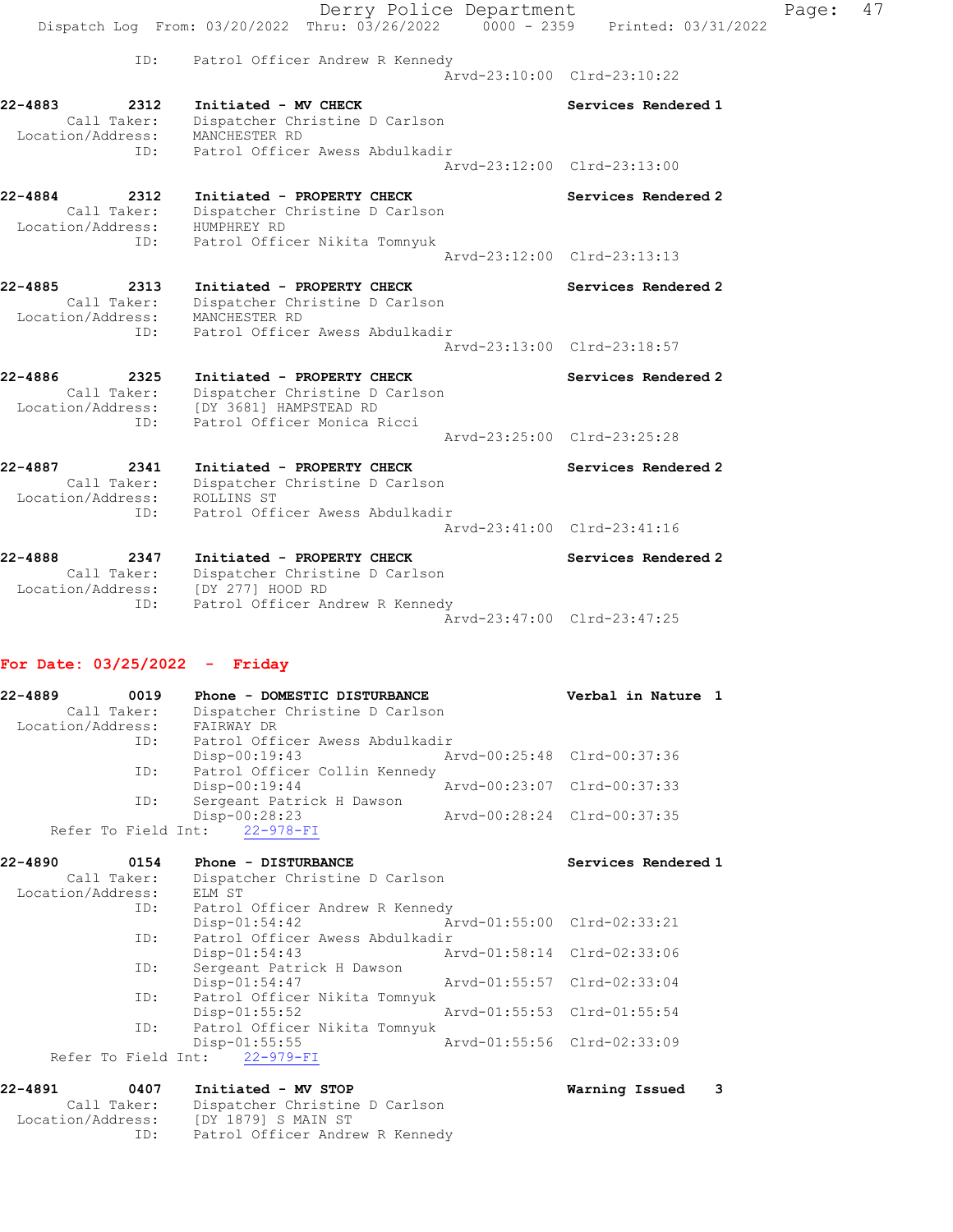Arvd-04:07:00 Clrd-04:12:55

Refer To Citation: 22-1277-CN 22-4892 0500 Phone - ASSIST OTHER AGENCY Services Rendered 3 Call Taker: Dispatcher Christine D Carlson Location/Address: [DY 1050] W BROADWAY ID: Patrol Officer Andrew R Kennedy<br>Disp-05:00:35 Disp-05:00:35 Arvd-05:04:21 Clrd-05:33:02 ID: Patrol Officer Awess Abdulkadir Disp-05:00:36 Arvd-05:05:57 Clrd-05:33:01 Refer To Field Int: 22-995-FI 22-4893 0641 Phone - MV ACCIDENT Report Taken 1 Call Taker: Dispatcher Christine D Carlson Location/Address: WALNUT HILL RD ID: Patrol Officer Monica Ricci Arvd-06:48:16 Clrd-07:46:47 Cleared By: Dispatcher Kaitlyn A Fitzgerald ID: Patrol Officer Sara R Joyce Disp-06:47:31 Arvd-06:55:40 Clrd-08:12:05 Arrived By: Dispatcher Kaitlyn A Fitzgerald Cleared By: Dispatcher Kaitlyn A Fitzgerald ID: Sergeant Seth Plumer Disp-07:44:00 Arvd-07:44:02 Clrd-08:12:08 Dispatched By: Dispatcher Kaitlyn A Fitzgerald Arrived By: Dispatcher Kaitlyn A Fitzgerald Cleared By: Dispatcher Kaitlyn A Fitzgerald Narrative: 03/25/2022 0656 OFF WITH NH 4678390 Narrative: 03/25/2022 0659 AAA NOTIFIED AND RESPONDING Narrative: 03/25/2022 0743 AAA ON SCENE Narrative: 03/25/2022 0747 ANDERSON VS ROCKWALL. REPORTABLE Refer To Accident: 22-164-AC 22-4894 0707 Initiated - PROPERTY CHECK Services Rendered 2 Call Taker: Dispatcher Kaitlyn A Fitzgerald Location/Address: FORDWAY ST ID: Patrol Officer Nicholas M Granville Arvd-07:07:00 Clrd-07:18:01 22-4895 0732 Initiated - HIT AND RUN Report Taken 2 Call Taker: Dispatcher Kaitlyn A Fitzgerald Location/Address: PINKERTON ST ID: Patrol Officer Brian J Landry Arvd-07:32:00 Clrd-07:33:23 Refer To Incident: 22-497-OF 22-4896 0735 Initiated - MV STOP Warning Issued 3 Call Taker: Dispatcher Kaitlyn A Fitzgerald Location/Address: S MAIN ST ID: Patrol Officer James M McClafferty Arvd-07:35:00 Clrd-07:41:04 Refer To Citation: 22-1278-CN 22-4897 0747 Initiated - MV STOP Warning Issued 3 Call Taker: Dispatcher Kaitlyn A Fitzgerald Location/Address: FAIRWAY DR ID: Patrol Officer James M McClafferty Arvd-07:47:00 Clrd-07:51:08 Refer To Citation: 22-1279-CN 22-4898 0748 Initiated - ASSIST CITIZEN ADVICE GIVEN 3 Call Taker: Dispatcher Kaitlyn A Fitzgerald

Location/Address: MUNICIPAL DR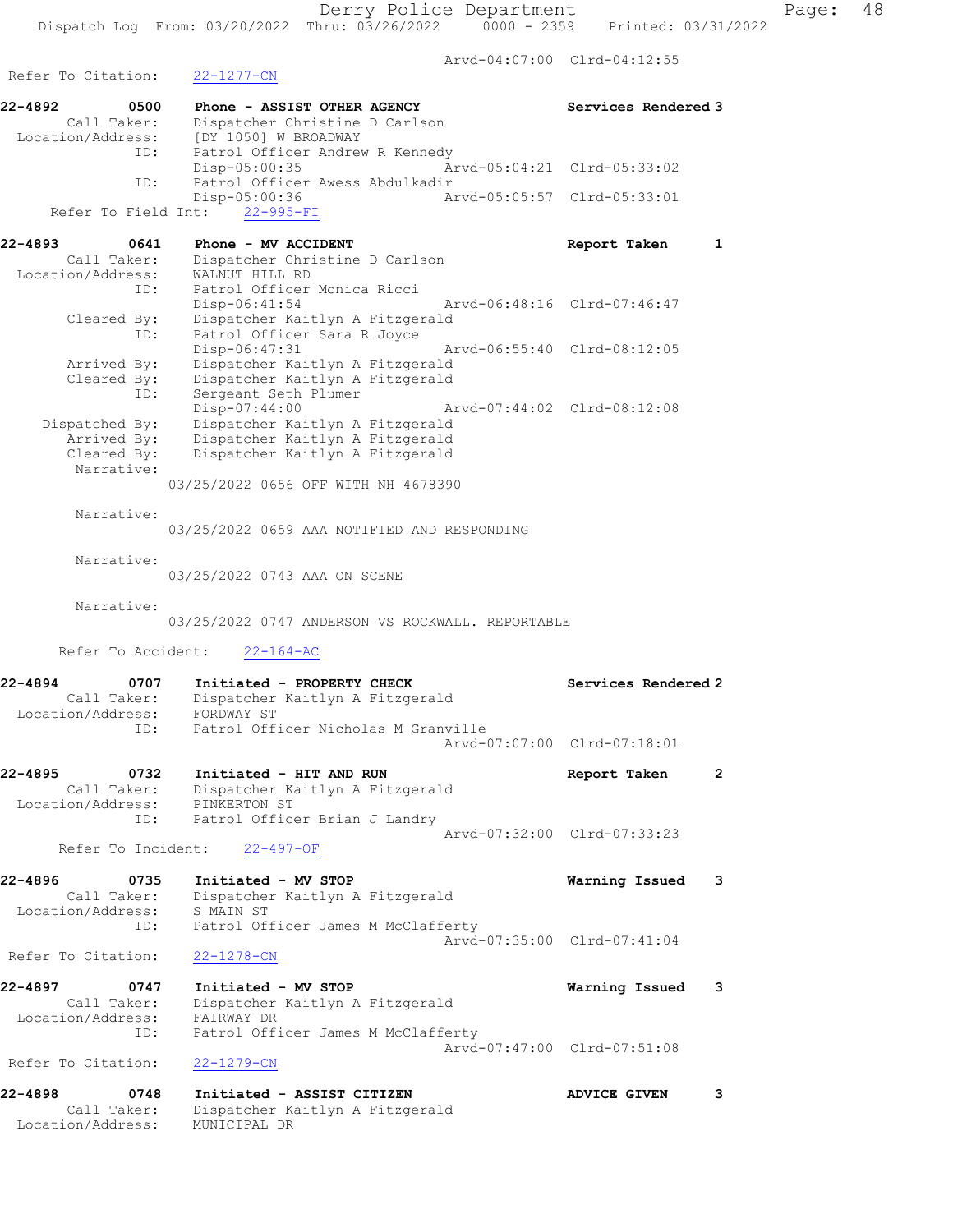Derry Police Department Fage: 49 Dispatch Log From:  $03/20/2022$  Thru:  $03/26/2022$  0000 - 2359 Printed: 03/31/2022 ID: Patrol Officer Timothy J Underhill Arvd-07:48:00 Clrd-07:48:49 Refer To Field Int: 22-980-FI 22-4899 0753 Initiated - MV STOP Warning Issued 3 Call Taker: Dispatcher Kaitlyn A Fitzgerald Location/Address: S MAIN ST ID: Patrol Officer James M McClafferty Arvd-07:53:00 Clrd-07:59:54 Refer To Citation: 22-1280-CN 22-4900 0754 Phone - MV ACCIDENT Report Taken 1 Call Taker: Dispatcher Kaitlyn A Fitzgerald Location/Address: W BROADWAY ID: Patrol Officer Nicholas M Granville<br>Disp-07:56:24 Arvd-07:59:37 Clrd-08:21:44 Disp-07:56:24 Arvd-07:59:37 Clrd-08:21:44 Refer To Citation: 22-1308-CN Narrative: 03/25/2022 0806 OFF WITH NH TM 3098541 AND NH 4673761 Narrative: 03/25/2022 0822 STALLINGS VS BROWN. REPORTABLE. Refer To Accident: 22-165-AC 22-4901 0758 Phone - FOUND/LOST PROPERTY Report Taken 3 Call Taker: Dispatcher Kaitlyn A Fitzgerald Location/Address: MARTIN ST ID: Patrol Officer Nicholas M Granville Disp-09:01:00 Arvd-09:05:35 Clrd-09:15:03 Narrative: 03/25/2022 0759 FOUND NECKLACE Refer To Incident: 22-499-OF 22-4902 0801 Initiated - MV STOP Warning Issued 3 Call Taker: Dispatcher Kaitlyn A Fitzgerald Location/Address: S MAIN ST ID: Patrol Officer James M McClafferty Arvd-08:01:00 Clrd-08:06:24 Refer To Citation: 22-1281-CN 22-4903 0812 Initiated - MV STOP Summons Issued 3 Call Taker: Dispatcher Kaitlyn A Fitzgerald Location/Address: S MAIN ST ID: Patrol Officer James M McClafferty Arvd-08:12:00 Clrd-08:18:10 Refer To Citation: 22-816-001013 22-4904 0813 Initiated - MV STOP Warning Issued 3 Call Taker: Dispatcher Kaitlyn A Fitzgerald Location/Address: ASHLEIGH DR ID: Patrol Officer Timothy J Underhill Arvd-08:13:00 Clrd-08:28:54 Refer To Citation: 22-1283-CN 22-4905 0819 Initiated - MV STOP Warning Issued 3 Call Taker: Dispatcher Kaitlyn A Fitzgerald Location/Address: S MAIN ST ID: Patrol Officer Sara R Joyce Arvd-08:19:00 Clrd-08:26:21 Refer To Citation: 22-1282-CN 22-4906 0823 Phone - ALARM, HOLD-UP False Alarm 1 Call Taker: Dispatcher Kaitlyn A Fitzgerald Location/Address: [DY 284] TSIENNETO RD ID: Patrol Officer James M McClafferty Disp-08:25:20 Arvd-08:25:59 Clrd-08:30:38 ID: Patrol Officer Nicholas M Granville Disp-08:25:27 Arvd-08:28:06 Clrd-08:30:40 Narrative: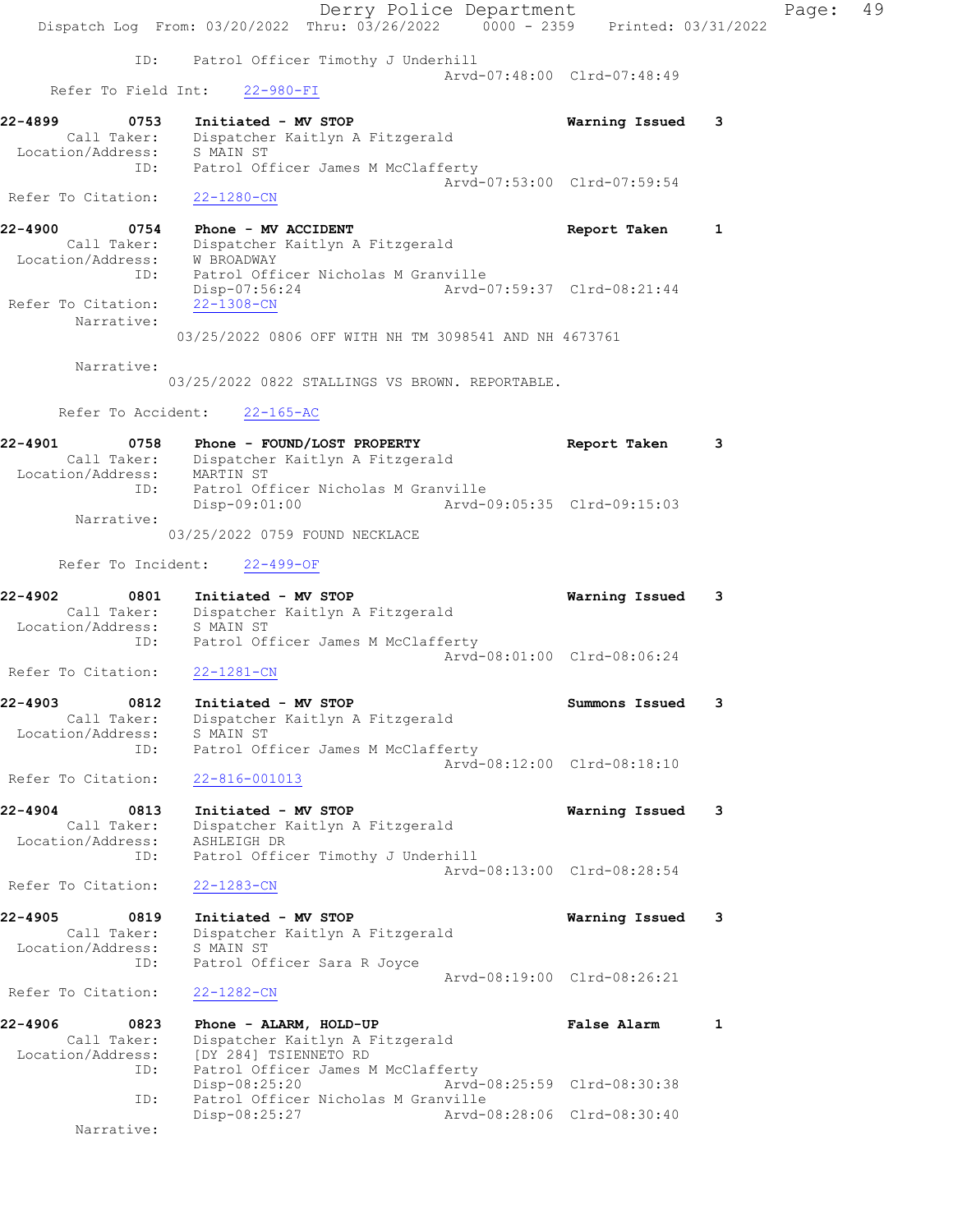Derry Police Department Fage: 50 Dispatch Log From: 03/20/2022 Thru: 03/26/2022 0000 - 2359 Printed: 03/31/2022 03/25/2022 0827 EMPLOYEE CONFIRMED ACCIDENTAL Refer To Field Int: 22-999-FI 22-4907 0854 Initiated - MV STOP Warning Issued 3 Call Taker: Dispatcher Kaitlyn A Fitzgerald Location/Address: MANCHESTER RD ID: Sergeant Seth Plumer Arvd-08:54:00 Clrd-09:01:34 Refer To Citation: 22-1285-CN 22-4908 0856 Initiated - MV STOP Warning Issued 3 Call Taker: Dispatcher Kaitlyn A Fitzgerald Location/Address: BYPASS 28 ID: Patrol Officer Sara R Joyce Arvd-08:56:00 Clrd-09:01:20 Refer To Citation: 22-1284-CN 22-4909 0858 Initiated - MV STOP Warning Issued 3 Call Taker: Dispatcher Kaitlyn A Fitzgerald Location/Address: S MAIN ST ID: Patrol Officer James M McClafferty Arvd-08:58:00 Clrd-09:03:28 Refer To Citation: 22-1286-CN 22-4910 0906 Initiated - SUSPICIOUS ACTIVITY Services Rendered 2 Call Taker: Dispatcher Kaitlyn A Fitzgerald Location/Address: PINKERTON ST ID: Patrol Officer Charles L Doherty Arvd-09:06:00 Clrd-09:06:52 Refer To Incident: 22-498-OF 22-4911 0907 Initiated - JUVENILE OFFENSES Services Rendered 2 Call Taker: Dispatcher Kaitlyn A Fitzgerald Location/Address: PINKERTON ST ID: Patrol Officer Brian J Landry Arvd-09:07:00 Clrd-09:07:53 Refer To Field Int: 22-986-FI 22-4912 0925 Initiated - MV STOP Warning Issued 3 Call Taker: Dispatcher Kaitlyn A Fitzgerald Location/Address: HIGH ST + MAPLE ST ID: Patrol Officer Nicholas M Granville Arvd-09:25:00 Clrd-09:30:51 Refer To Citation: 22-1287-CN 22-4913 0928 Initiated - MV STOP Warning Issued 3 Call Taker: Dispatcher Kaitlyn A Fitzgerald Location/Address: S MAIN ST + DEXTER ST ID: Patrol Officer James M McClafferty Arvd-09:28:00 Clrd-09:39:06 22-4914 0932 Initiated - MV STOP Warning Issued 3 Call Taker: Dispatcher Kaitlyn A Fitzgerald Location/Address: MANCHESTER RD ID: Patrol Officer Timothy J Underhill Arvd-09:32:00 Clrd-09:37:00 Refer To Citation: 22-1288-CN 22-4915 0937 Initiated - MV STOP Warning Issued 3 Call Taker: Dispatcher Kaitlyn A Fitzgerald Location/Address: S MAIN ST ID: Patrol Officer Sara R Joyce Arvd-09:37:00 Clrd-09:48:38 Cleared By: Dispatcher Jess W Arcand Refer To Citation: 22-1289-CN 22-4916 0937 Initiated - MV STOP Warning Issued 3 Call Taker: Dispatcher Kaitlyn A Fitzgerald Location/Address: ROLLINS ST ID: Patrol Officer Nicholas M Granville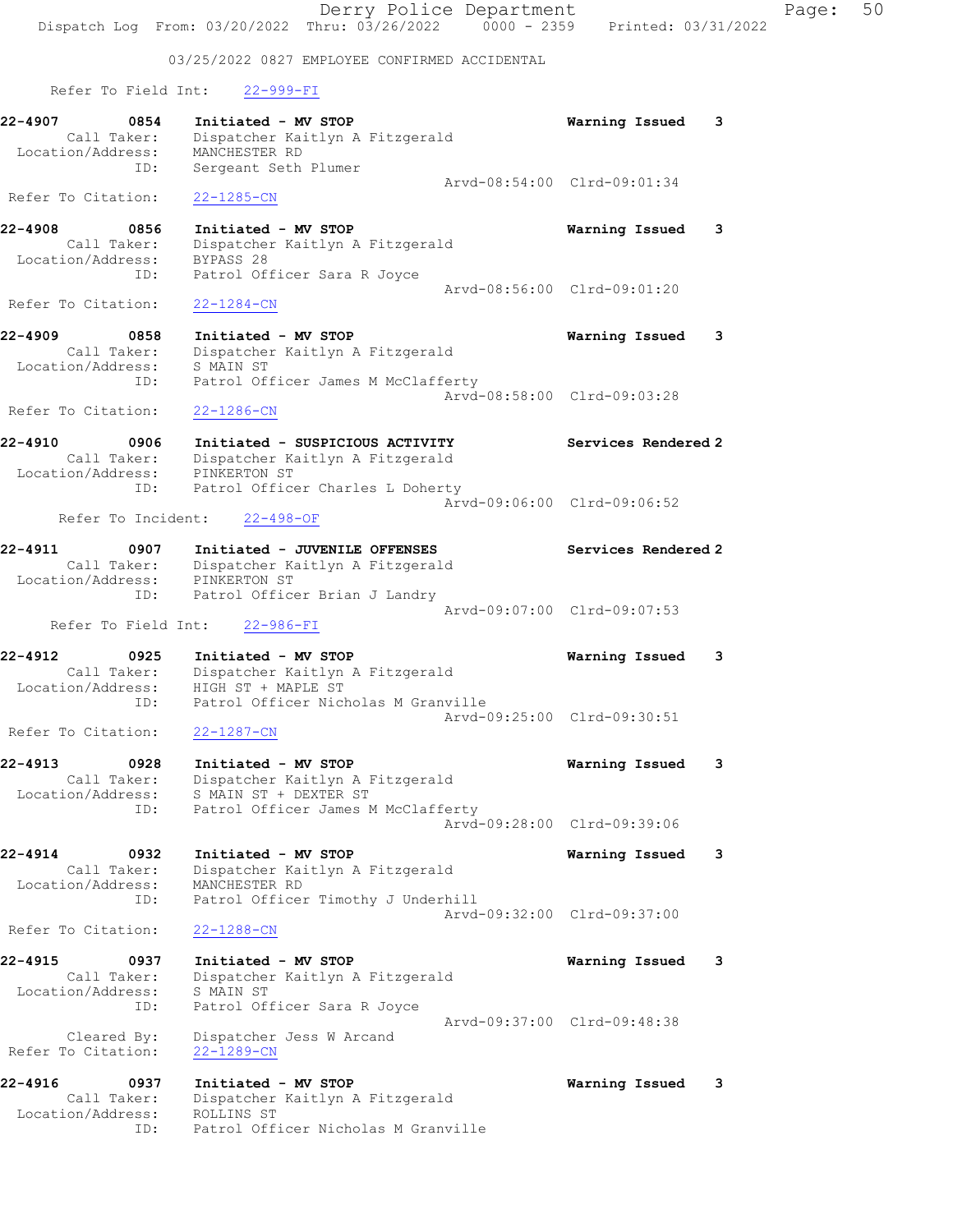Arvd-09:37:00 Clrd-09:39:59

Refer To Citation: 22-1291-CN 22-4917 0955 Phone - ASSIST OTHER AGENCY Report Taken 3 Call Taker: Dispatcher Kaitlyn A Fitzgerald Location/Address: ISLAND POND RD ID: Patrol Officer James M McClafferty<br>Disp-09:56:51 hrvd-10:02:39 Clrd-11:23:48 Disp-09:56:51 ID: Patrol Officer Nicholas M Granville<br>Disp-09:56:53 Arvd-Disp-09:56:53 Arvd-10:06:50 Clrd-10:26:33<br>ID: Sergeant Seth Plumer Sergeant Seth Plumer<br>Disp-09:56:59 Disp-09:56:59 Arvd-10:06:43 Clrd-10:57:43 Narrative: 03/25/2022 1009 ASSISTING DFD WITH A WATER RESCUE Narrative: 03/25/2022 1010 SECOND INDIVIDUAL LOCATED Refer To Incident: 22-500-OF 22-4918 1004 Initiated - MV STOP Warning Issued 3 Call Taker: Dispatcher Kaitlyn A Fitzgerald Location/Address: E DERRY RD + SCHURMAN DR ID: Patrol Officer Sara R Joyce Arvd-10:04:00 Clrd-10:11:11 Refer To Citation: 22-1292-CN 22-4919 1045 Initiated - MV STOP Warning Issued 3 Call Taker: Dispatcher Kaitlyn A Fitzgerald Location/Address: MANCHESTER RD ID: Patrol Officer Timothy J Underhill Arvd-10:45:00 Clrd-10:48:58 Refer To Citation: 22-1293-CN 22-4920 1049 Phone - VIN CHECK **Services Rendered** 3 Call Taker: Dispatcher Kaitlyn A Fitzgerald Location/Address: ROCKINGHAM RD ID: Patrol Officer James M McClafferty Disp-11:31:54 Arvd-11:44:56 Clrd-11:58:11 Refer To Field Int:  $22-1000-FI$ 22-4921 1054 Initiated - MV STOP Summons Issued 3 Call Taker: Dispatcher Kaitlyn A Fitzgerald Location/Address: PINKERTON ST + PEABODY RD ID: Patrol Officer Timothy J Underhill Arvd-10:54:00 Clrd-11:02:43 22-4922 1103 Phone - WELFARE CHECK 12 Transported to Hospital 2 Call Taker: Sergeant Jeffrey M Dawe Location/Address: [DY 92] SUNSET AVE ID: Patrol Officer Timothy J Underhill Disp-11:09:47 Arvd-11:16:55 Clrd-12:44:56 Arrived By: Dispatcher Kaitlyn A Fitzgerald Cleared By: Dispatcher Kaitlyn A Fitzgerald ID: Sergeant Seth Plumer Disp-11:22:58 Arvd-11:24:00 Clrd-12:38:59 Dispatched By: Dispatcher Kaitlyn A Fitzgerald Arrived By: Dispatcher Kaitlyn A Fitzgerald Cleared By: Dispatcher Kaitlyn A Fitzgerald Narrative: 03/25/2022 1104 Checking on male subject at the residence. Narrative: 03/25/2022 1159 DFD NOTIFIED AND RESPONDING Narrative: 03/25/2022 1159 DFD ON SCENE Narrative: 03/25/2022 1224 S8 reports one in custody for an IEA.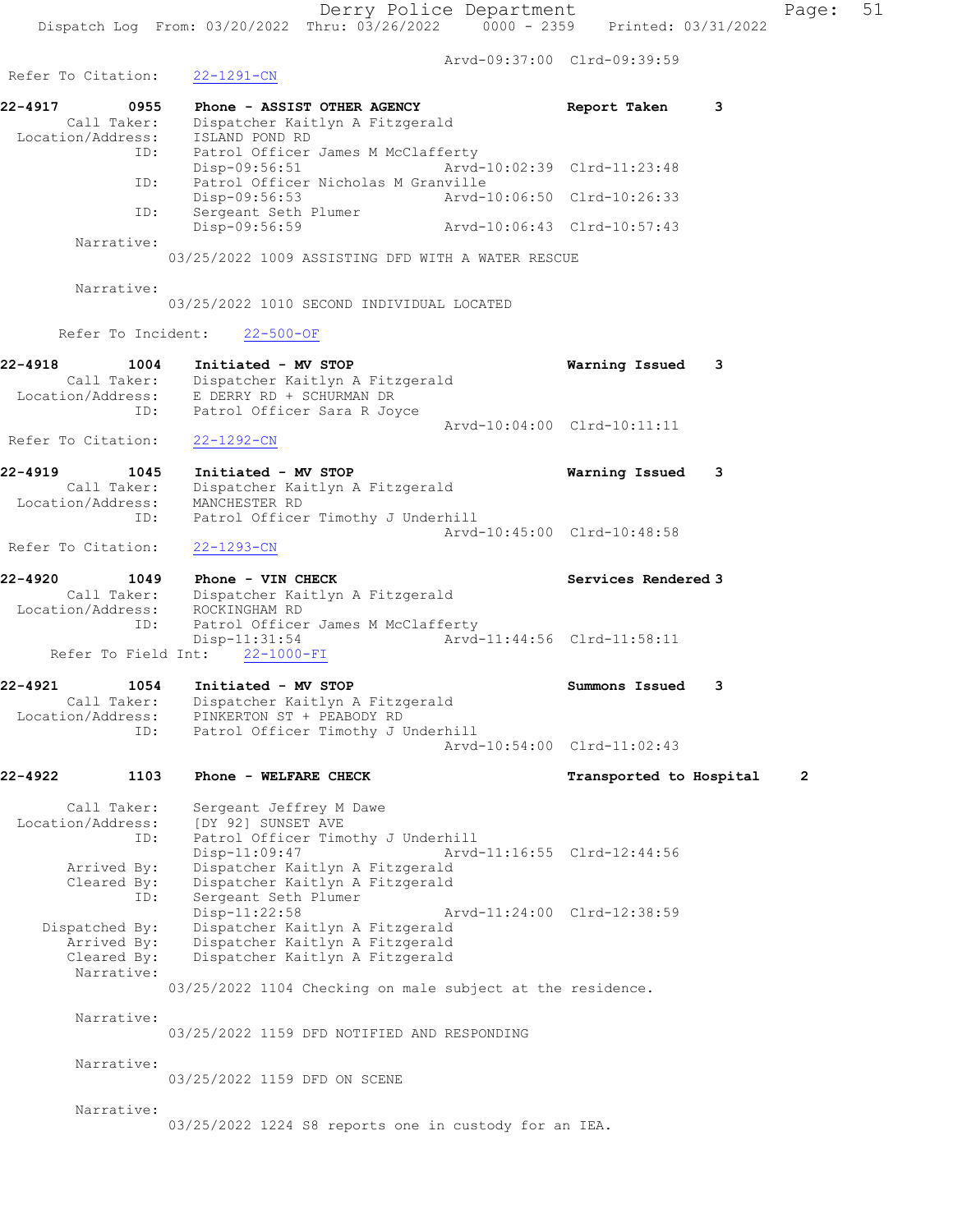Derry Police Department Page: 52 Dispatch Log From:  $03/20/2022$  Thru:  $03/26/2022$  0000 - 2359 Printed: 03/31/2022 Narrative: 03/25/2022 1226 424 en route to PMC with one. S/M: 55433.8 Narrative: 03/25/2022 1228 424 off at PMC. E/M: 55434.3 Refer To Arrest: 22-285-AR 22-4923 1105 Initiated - MV STOP Warning Issued 3 Call Taker: Dispatcher Kaitlyn A Fitzgerald Location/Address: BYPASS 28 + LINLEW DR ID: Patrol Officer Sara R Joyce Arvd-11:05:00 Clrd-11:11:50 Refer To Citation: 22-1294-CN 22-4924 1135 Initiated - JUVENILE OFFENSES Services Rendered 2 Call Taker: Dispatcher Kaitlyn A Fitzgerald Location/Address: PINKERTON ST ID: Patrol Officer Charles L Doherty Arvd-11:35:00 Clrd-11:50:54 22-4925 1200 Initiated - FOLLOW-UP No Action Required 2 Call Taker: Dispatcher Kaitlyn A Fitzgerald Location/Address: W BROADWAY ID: Patrol Officer Nicholas M Granville Arvd-12:00:00 Clrd-12:09:08 22-4926 1225 Initiated - FOLLOW-UP Cleared 2 Call Taker: Dispatcher Kaitlyn A Fitzgerald Location/Address: LARAWAY CT ID: Patrol Officer Sara R Joyce Arvd-12:25:00 Clrd-12:34:53 22-4927 1230 Phone - SUSPICIOUS ACTIVITY ADVICE GIVEN 2 Call Taker: Dispatcher Kaitlyn A Fitzgerald Location/Address: [DY 2863] MANCHESTER RD ID: Patrol Officer Sara R Joyce Disp-12:47:32 Arvd-12:49:01 Clrd-12:59:04 Refer To Field Int: 22-988-FI 22-4928 1235 Phone - SUSPICIOUS ACTIVITY **1**nvestigated 2 Call Taker: Dispatcher Kaitlyn A Fitzgerald Location/Address: ASHLEIGH DR ID: Patrol Officer Sara R Joyce Disp-12:35:40 Arvd-12:38:26 Clrd-12:47:11 ID: Patrol Officer Nicholas M Granville<br>Disp-12:35:45 Arvd-2 Disp-12:35:45 Arvd-12:42:19 Clrd-12:47:09 Refer To Field Int: 22-1018-FI 22-4929 1255 Phone - ATTEMPTED SUICIDE Report Taken 2 Call Taker: Dispatcher Kaitlyn A Fitzgerald Location/Address: LINLEW DR ID: Patrol Officer Timothy J Underhill<br>Disp-12:57:37 Arvd-Arvd-12:58:55 Clrd-14:13:19 ID: Patrol Officer Nicholas M Granville Disp-12:57:53 Arvd-13:00:17 Clrd-13:38:10 ID: Sergeant Seth Plumer Disp-12:58:05 Arvd-13:01:32 Clrd-13:42:35 ID: Patrol Officer Sara R Joyce Disp-12:59:12 Arvd-13:01:04 Clrd-13:29:47 Narrative: 03/25/2022 1314 ONE DETAINED Narrative: 03/25/2022 1316 DFD NOTIFIED AND RESPONDING Narrative: 03/25/2022 1321 DFD ON SCENE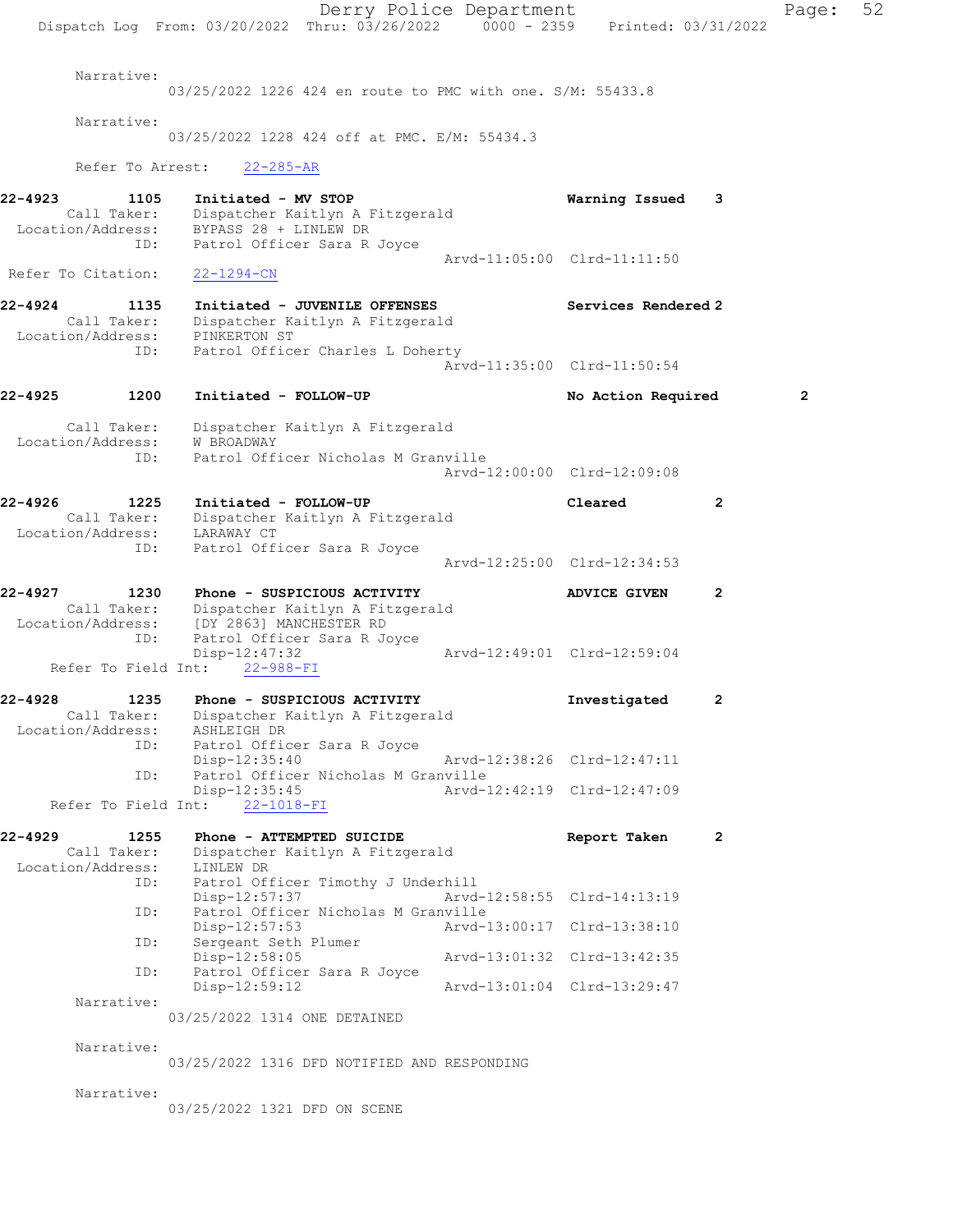Refer To Incident: 22-501-OF

| 22-4930           | 1303        | Phone - WELFARE CHECK              |                             | Services Rendered 2 |
|-------------------|-------------|------------------------------------|-----------------------------|---------------------|
|                   | Call Taker: | Dispatcher Kaitlyn A Fitzgerald    |                             |                     |
| Location/Address: |             | FAIRWAY DR                         |                             |                     |
|                   | ID:         | Patrol Officer James M McClafferty |                             |                     |
|                   |             | Disp-14:00:33                      | Arvd-14:06:08 Clrd-14:14:52 |                     |
|                   | ID:         | Patrol Officer Sara R Joyce        |                             |                     |
|                   |             | $Disp-14:00:36$                    | Arvd-14:07:37 Clrd-14:14:55 |                     |
|                   | ID:         | Sergeant Seth Plumer               |                             |                     |
|                   |             | $Disp-14:07:44$                    | Arvd-14:07:45 Clrd-14:14:54 |                     |
|                   | Narrative:  |                                    |                             |                     |

03/25/2022 1414 NO CONTACT, NOTE LEFT

Refer To Field Int: 22-1019-FI

| $22 - 4931$       | 1335        | Phone - MEDICAL EMERGENCY           |                             | Services Rendered 1         |
|-------------------|-------------|-------------------------------------|-----------------------------|-----------------------------|
|                   | Call Taker: | Dispatcher Kaitlyn A Fitzgerald     |                             |                             |
| Location/Address: |             | W BROADWAY                          |                             |                             |
|                   | ID:         | Patrol Officer James M McClafferty  |                             |                             |
|                   |             | Disp-13:38:00                       | Arvd-13:42:05 Clrd-13:59:08 |                             |
|                   | ID:         | Patrol Officer Nicholas M Granville |                             |                             |
|                   |             | Disp-13:38:21                       | Arvd-13:42:42 Clrd-14:02:03 |                             |
|                   | ID:         | Sergeant Seth Plumer                |                             |                             |
|                   |             | Disp-13:44:30                       |                             | Arvd-13:44:34 Clrd-14:02:06 |
|                   |             | Refer To Field Int: 22-989-FI       |                             |                             |

| 22-4932<br>1421   |                                 | Initiated - SEXUAL OFFENDER REGISTRATION | Services Rendered 1         |
|-------------------|---------------------------------|------------------------------------------|-----------------------------|
| Call Taker:       | Dispatcher Kaitlyn A Fitzgerald |                                          |                             |
| Location/Address: | MUNICIPAL DR                    |                                          |                             |
| ID:               | Detective Kimberly M Bouse      |                                          |                             |
|                   |                                 |                                          | Arvd-14:21:00 Clrd-14:21:41 |

| 22-4933 | 1453              | Initiated - FINGERPRINTS  | Cleared                     |  |
|---------|-------------------|---------------------------|-----------------------------|--|
|         | Call Taker:       | Detective Victoria M Kidd |                             |  |
|         | Location/Address: | (DY 21 MUNICIPAL DR       |                             |  |
|         | TD:               | Detective Victoria M Kidd |                             |  |
|         |                   |                           | Aryd-14:53:00 Clrd-15:06:08 |  |

Refer To Field Int: 22-1069-FI

| 22-4934           | 1512        | Phone - VANDALISM              |                             | Warning Issued 3 |  |
|-------------------|-------------|--------------------------------|-----------------------------|------------------|--|
|                   | Call Taker: | Patrol Officer Jeffrey R Pike  |                             |                  |  |
| Location/Address: |             | PEABODY RD ANX                 |                             |                  |  |
|                   | ID:         | Patrol Officer Nathan S Lavoie |                             |                  |  |
|                   |             | Disp-15:15:21                  | Arvd-15:18:43 Clrd-15:58:49 |                  |  |
|                   | Narrative:  |                                |                             |                  |  |

CUT CAMERA LINE

Refer To Incident: 22-502-OF

| 22-4935<br>Location/Address: | 1517<br>Call Taker:<br>ID: | Initiated - FOLLOW-UP<br>Patrol Officer Jeffrey R Pike<br>MANNING ST<br>Detective Mark Borgatti | Cleared<br>Arvd-15:17:00 Clrd-15:33:18 |  |
|------------------------------|----------------------------|-------------------------------------------------------------------------------------------------|----------------------------------------|--|
| $22 - 4936$                  | 1522                       | 911 - MV ACCIDENT                                                                               | Report Taken                           |  |

| Call Taker:       | Patrol Officer Jeffrey R Pike |                                  |                                      |  |
|-------------------|-------------------------------|----------------------------------|--------------------------------------|--|
| Location/Address: | S MAIN ST + ISLAND POND RD    |                                  |                                      |  |
| ID:               |                               | Patrol Officer Michael P Accorto |                                      |  |
|                   | $Disp-15:23:27$               |                                  | Arvd-15:23:29 Clrd-16:02:46          |  |
| ID:               | Patrol Officer Joshua W Morse |                                  |                                      |  |
|                   | $Disp-15:23:33$               |                                  | Arvd-15:25:14 Clrd-15:55:18          |  |
| ID:               | Patrol Officer Ryan M Panaro  |                                  |                                      |  |
|                   | Disp-15:23:43                 |                                  | Arvd-15:26:31 Clrd-15:33:31          |  |
| ID:               | Sergeant Jared Knox           |                                  |                                      |  |
|                   | Disp-15:23:53                 |                                  | Arvd-15:24:05 Clrd-15:55:20          |  |
| Narrative:        |                               |                                  |                                      |  |
|                   | 03/25/2022 1525               |                                  | WRECKERS REQUESTED FOR NH# 4968058 & |  |
|                   |                               |                                  |                                      |  |

NH# 703311 & NH# 4843818

Narrative: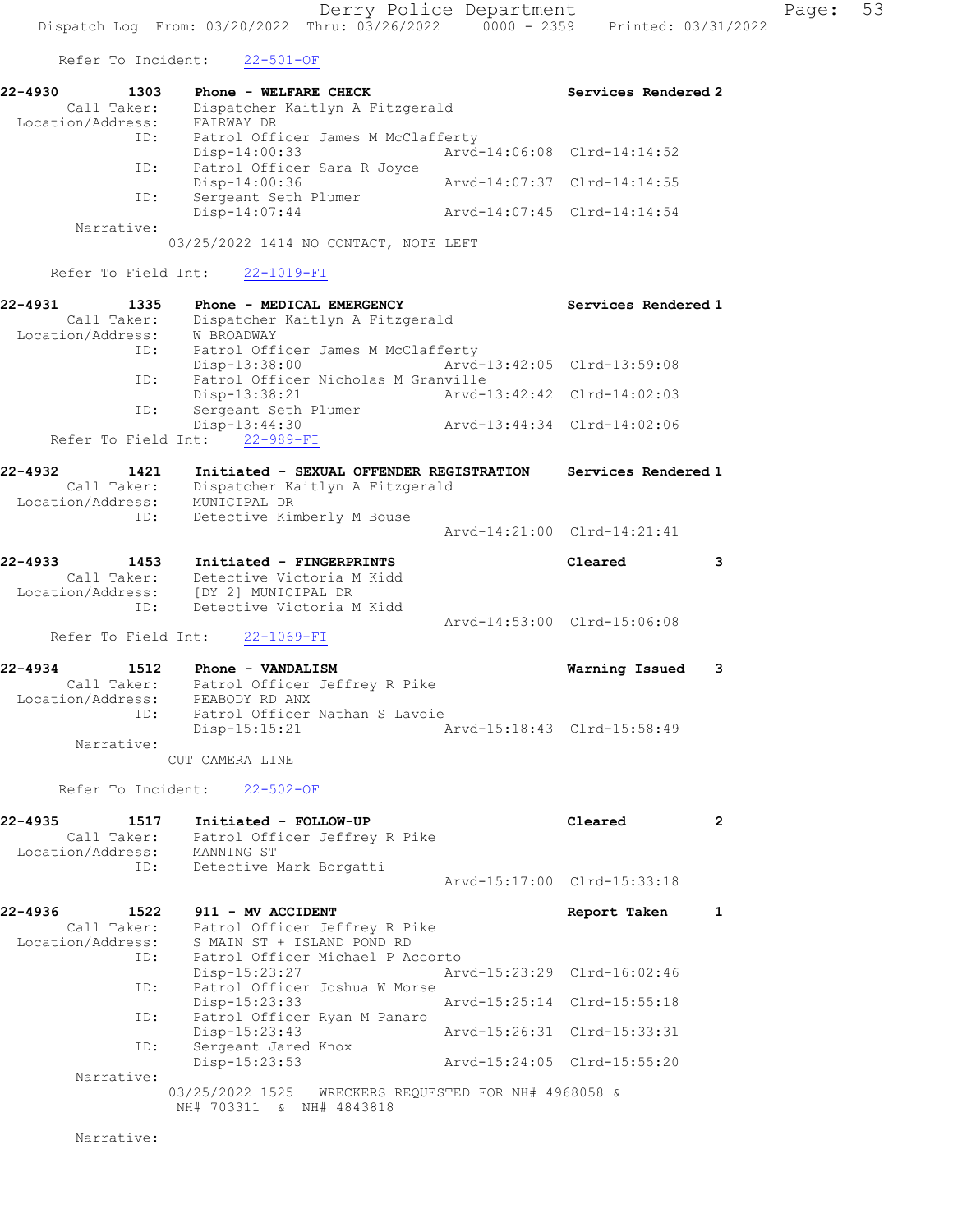|                    |                          |                                                             | Dispatch Log From: 03/20/2022 Thru: 03/26/2022 0000 - 2359 Printed: 03/31/2022 | Derry Police Department |                             |                | Page:          | 54 |
|--------------------|--------------------------|-------------------------------------------------------------|--------------------------------------------------------------------------------|-------------------------|-----------------------------|----------------|----------------|----|
|                    |                          | DFD ON SCENE                                                |                                                                                |                         |                             |                |                |    |
|                    | Narrative:               |                                                             |                                                                                |                         |                             |                |                |    |
|                    |                          |                                                             | 03/25/2022 1529 SPACETOWN ENROUTE FOR NH#4968058<br>LBP ENROUTE FOR NH#703311  |                         |                             |                |                |    |
|                    | Narrative:               |                                                             | 03/25/2022 1534 LBP ON SCENE AND SPACETOWN ON SCENE                            |                         |                             |                |                |    |
|                    | Narrative:               |                                                             | 03/25/2022 1554 Glod vs Ball vs Barrett reportable                             |                         |                             |                |                |    |
|                    | Refer To Accident:       | $22 - 166 - AC$                                             |                                                                                |                         |                             |                |                |    |
| 22-4937            |                          | 1531 Phone - JUVENILE OFFENSES                              |                                                                                |                         | Could Not Locate 2          |                |                |    |
|                    |                          |                                                             | Call Taker: Patrol Officer Jeffrey R Pike<br>Location/Address: E BROADWAY      |                         |                             |                |                |    |
|                    |                          | Disp-15:33:36                                               | ID: Patrol Officer Ryan M Panaro                                               |                         | Arvd-15:39:01 Clrd-15:48:47 |                |                |    |
|                    | ID:                      | Disp-15:33:46                                               | Patrol Officer Samuel J Troy                                                   |                         | Arvd-15:35:36 Clrd-15:48:48 |                |                |    |
|                    | Narrative:               |                                                             |                                                                                |                         |                             |                |                |    |
|                    |                          | JUVENILES RUNNING ON ROOF                                   |                                                                                |                         |                             |                |                |    |
| 22-4938            |                          | 1548 Phone - ERRATIC OPERATION                              |                                                                                |                         | Warning Issued              | -2             |                |    |
|                    |                          | Location/Address: E BROADWAY                                | Call Taker: Patrol Officer Jeffrey R Pike                                      |                         |                             |                |                |    |
|                    |                          | Disp-15:49:04                                               | ID: Patrol Officer Samuel J Troy                                               |                         | Arvd-15:50:14 Clrd-15:58:15 |                |                |    |
|                    | ID:                      | Disp-15:49:24                                               | Patrol Officer Ryan M Panaro                                                   |                         | Arvd-15:50:04 Clrd-15:58:17 |                |                |    |
| Refer To Citation: | Narrative:               | 22-1295-CN                                                  |                                                                                |                         |                             |                |                |    |
|                    |                          | 03/25/2022 1550 NH# 4505564                                 |                                                                                |                         |                             |                |                |    |
| 22-4939            |                          | 1610 Initiated - MV STOP                                    |                                                                                |                         | Summons Issued              | 3              |                |    |
|                    |                          | Location/Address: FORDWAY ST                                | Call Taker: Patrol Officer Jeffrey R Pike                                      |                         |                             |                |                |    |
|                    | ID:                      |                                                             | Patrol Officer Joshua W Morse                                                  |                         | Arvd-16:10:00 Clrd-16:19:26 |                |                |    |
|                    | Refer To Citation:       | 22-816-002006                                               |                                                                                |                         |                             |                |                |    |
| 22-4940            | 1614                     | Initiated - PED CHECK                                       | Call Taker: Patrol Officer Jeffrey R Pike                                      |                         | Cleared                     | $\overline{2}$ |                |    |
|                    | ID:                      | Location/Address: ROCKINGHAM RD<br>Detective Peter A Houlis |                                                                                |                         |                             |                |                |    |
|                    |                          |                                                             |                                                                                |                         | Arvd-16:14:00 Clrd-16:28:51 |                |                |    |
|                    | ID:                      | Sergeant Jared Knox<br>Disp-16:18:19                        |                                                                                |                         | Arvd-16:18:21 Clrd-16:28:53 |                |                |    |
| 22-4941            | 1614                     | Phone - WELFARE CHECK                                       |                                                                                |                         | No Action Required          |                | $\overline{2}$ |    |
|                    | Location/Address:        | LINLEW DR                                                   | Call Taker: Patrol Officer Jeffrey R Pike                                      |                         |                             |                |                |    |
|                    | ID:                      |                                                             | Patrol Officer Samuel J Troy                                                   |                         |                             |                |                |    |
|                    | Narrative:               | Disp-16:15:39                                               |                                                                                |                         | Arvd-16:20:05 Clrd-16:29:59 |                |                |    |
|                    |                          | CHECK ON JACKLYN RENAUD                                     |                                                                                |                         |                             |                |                |    |
|                    | Refer To Field Int:      | $22 - 1061 - FI$                                            |                                                                                |                         |                             |                |                |    |
| 22-4942            | 1638                     |                                                             | Phone - ANIMAL COMPLAINT<br>Call Taker: Patrol Officer Jeffrey R Pike          |                         | Gone on Arrival 1           |                |                |    |
|                    | Location/Address:<br>ID: | INDEPENDENCE AVE                                            | Patrol Officer Joshua W Morse                                                  |                         |                             |                |                |    |
|                    | Narrative:               | $Disp-16:40:24$                                             |                                                                                |                         | Arvd-16:44:29 Clrd-16:53:47 |                |                |    |
|                    |                          |                                                             | DELIVERY DRIVER CHASED OF PROPERTY BY RESIDENTS K9                             |                         |                             |                |                |    |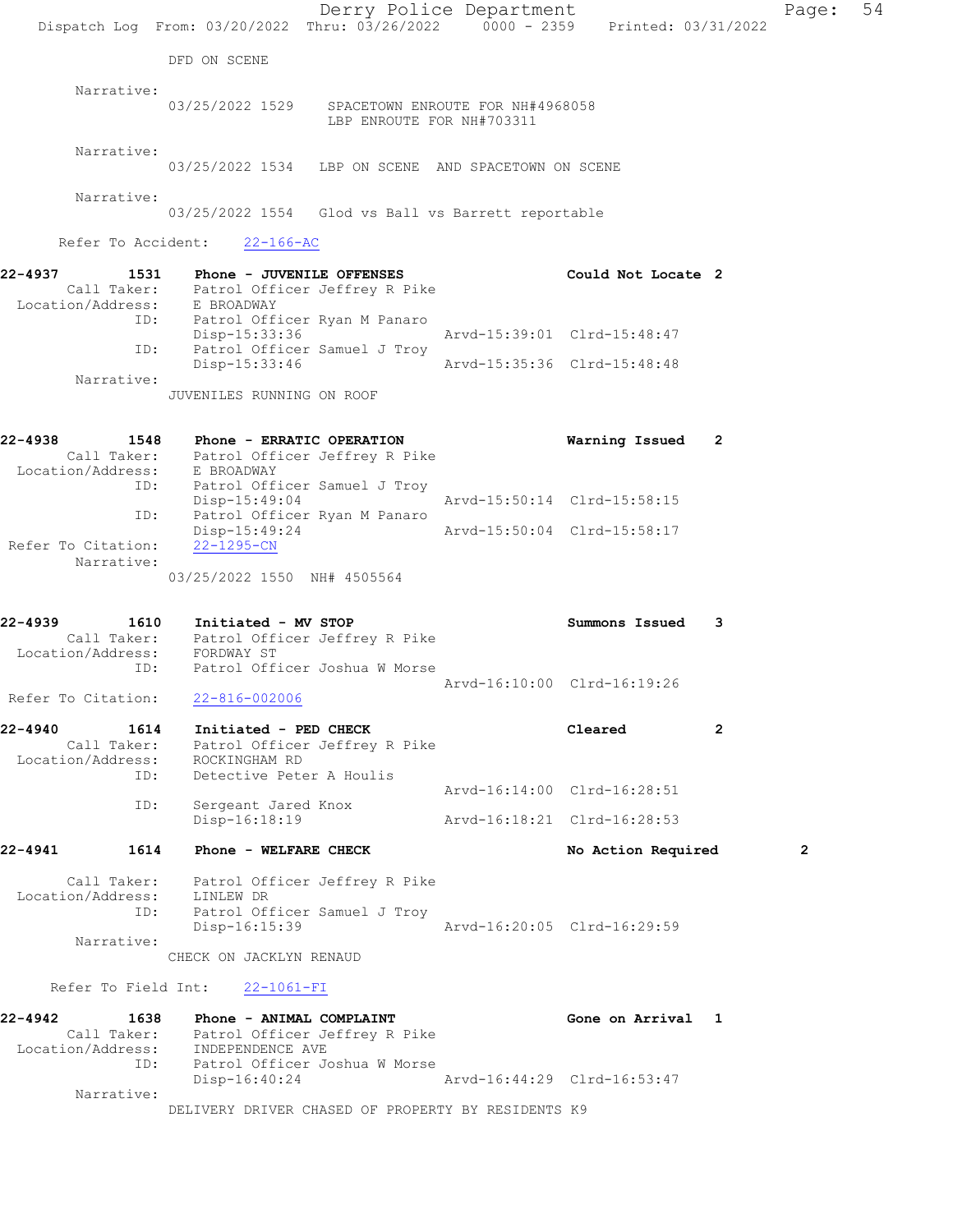Derry Police Department Form Page: 55 Dispatch Log From: 03/20/2022 Thru: 03/26/2022 0000 - 2359 Printed: 03/31/2022 Refer To Field Int: 22-1062-FI 22-4943 1659 Initiated - MV STOP Warning Issued 3 Call Taker: Patrol Officer Jeffrey R Pike Location/Address: W BROADWAY ID: Patrol Officer Samuel J Troy Arvd-16:59:00 Clrd-17:05:42 Refer To Citation: 22-1296-CN 22-4944 1702 Phone - JUVENILE OFFENSES Could Not Locate 2 Call Taker: Patrol Officer Jeffrey R Pike Location/Address: OLD AUBURN RD ID: Patrol Officer Michael P Accorto Disp-17:14:21 Arvd-17:25:59 Clrd-17:29:11 22-4945 1711 911 - MEDICAL EMERGENCY Transported to Hospital 1 Call Taker: Patrol Officer Jeffrey R Pike Location/Address: ASHLEIGH DR ID: Patrol Officer Samuel J Troy Disp-17:12:12 Arvd-17:17:32 Clrd-17:52:48 ID: Patrol Officer Nathan S Lavoie Disp-17:12:16 Arvd-17:17:55 Clrd-17:52:36 ID: Sergeant Jared Knox Disp-17:13:06 Arvd-17:21:46 Clrd-17:52:33 Narrative: 03/25/2022 1727 DFD REQUESTED AND RESPONDING Refer To Field Int: 22-990-FI 22-4946 1714 Phone - THEFT<br>Call Taker: Patrol Officer Jeffrey R Pike Report Taken 2 Call Taker: Patrol Officer Jeffrey R Pike Location/Address: OVERLOOK DR ID: Patrol Officer Joshua W Morse Disp-17:15:48 Arvd-17:26:41 Clrd-19:08:28 ID: Sergeant Jared Knox Disp-18:05:51 Arvd-18:05:52 Clrd-19:08:30 Refer To Incident: 22-504-OF 22-4947 1736 911 - ASSIST OTHER AGENCY Could Not Locate 3 Call Taker: Patrol Officer Jeffrey R Pike Location/Address: HAMPSTEAD RD ID: Patrol Officer Michael P Accorto Disp-17:38:40 Arvd-17:39:23 Clrd-17:44:50 ID: Patrol Officer Ryan M Panaro Disp-17:39:14 Arvd-17:39:22 Clrd-17:44:58 Narrative: CALLER REPORTS WHITE HOUSE WITH HEAVY SMOKE SHOWING 22-4948 1753 Phone - ANIMAL COMPLAINT Nettless and Matter Rectified 1 Call Taker: Patrol Officer Jeffrey R Pike Location/Address: BERRY ST ID: Patrol Officer Michael P Accorto Disp-17:54:18 Arvd-18:05:20 Clrd-18:09:36 Narrative: CALLER REPORTS ROOSTERS IN HER YARD 22-4949 1806 Other - SEX OFFENSES Report Taken 1 Call Taker: Patrol Officer Jeffrey R Pike Location/Address: LAMPTON DR ID: Patrol Officer Cody Johnson Disp-18:07:18 Arvd-18:07:23 Clrd-18:07:36 Refer To Incident: 22-503-OF 22-4950 1832 Phone - ERRATIC OPERATION No Action Required 2 Call Taker: Patrol Officer Robert Corwin Location/Address: FRANKLIN ST ID: Patrol Officer Samuel J Troy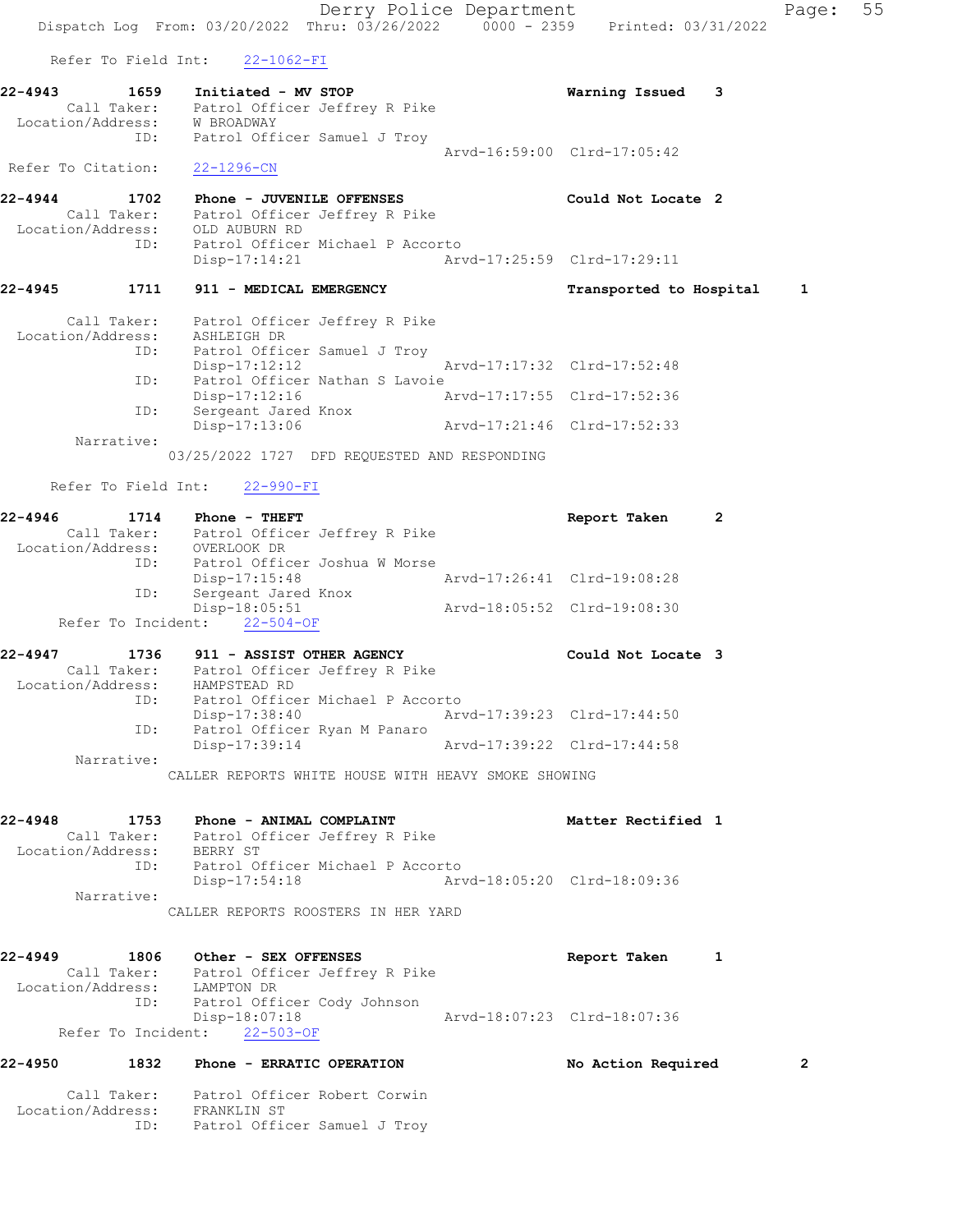Derry Police Department Fage: 56 Dispatch Log From: 03/20/2022 Thru: 03/26/2022 0000 - 2359 Printed: 03/31/2022 Disp-18:34:03 Arvd-18:40:20 Clrd-18:49:26 Arrived By: Patrol Officer Jeffrey R Pike Cleared By: Patrol Officer Jeffrey R Pike Narrative: 03/25/2022 1840 NH# 4617661 Narrative: 03/25/2022 1849 INCIDENT OCCURRED IN LONDONDERRY Refer To Field Int: 22-1076-FI 22-4951 1851 Phone - DELIVER A MESSAGE Cleared 1 Call Taker: Patrol Officer Jeffrey R Pike Location/Address: FRANKLIN ST EXT ID: Patrol Officer Samuel J Troy Disp-18:51:59 Arvd-18:52:00 Clrd-19:16:07 22-4952 1909 Phone - NOISE COMPLAINT Gone on Arrival 2 Call Taker: Patrol Officer Robert Corwin Location/Address: WARNER HILL RD ID: Patrol Officer Ryan M Panaro Disp-19:10:46 Arvd-19:26:32 Clrd-19:28:12 Dispatched By: Patrol Officer Jeffrey R Pike Arrived By: Patrol Officer Jeffrey R Pike Cleared By: Patrol Officer Jeffrey R Pike 22-4953 1947 Phone - DOMESTIC DISTURBANCE Verbal in Nature 1 Call Taker: Patrol Officer Robert Corwin Location/Address: SENTER COVE RD ID: Patrol Officer Nathan S Lavoie Disp-19:48:40 Arvd-19:53:13 Clrd-20:14:49 Arrived By: Patrol Officer Jeffrey R Pike Cleared By: Patrol Officer Jeffrey R Pike ID: Patrol Officer Samuel J Troy Disp-19:48:42 Arvd-19:55:24 Clrd-20:14:38 Arrived By: Patrol Officer Jeffrey R Pike Cleared By: Patrol Officer Jeffrey R Pike ID: Sergeant Jared Knox Disp-20:09:06 Arvd-20:09:08 Clrd-20:14:36 Dispatched By: Patrol Officer Jeffrey R Pike Arrived By: Patrol Officer Jeffrey R Pike Cleared By: Patrol Officer Jeffrey R Pike Refer To Field Int: 22-991-FI 22-4954 2005 Phone - ANIMAL COMPLAINT Gone on Arrival 1 Call Taker: Patrol Officer Robert Corwin Location/Address: SUNSET AVE ID: Patrol Officer Michael P Accorto Disp-20:15:33 Arvd-20:21:47 Clrd-20:24:31 Dispatched By: Patrol Officer Jeffrey R Pike Arrived By: Patrol Officer Jeffrey R Pike Cleared By: Patrol Officer Jeffrey R Pike Narrative: loose white dog 22-4955 2007 Phone - ALARM, BURGLAR 1 1 False Alarm 1 Call Taker: Patrol Officer Jeffrey R Pike Location/Address: [DY 3591] TSIENNETO RD ID: Patrol Officer Michael P Accorto Disp-20:08:33 Arvd-20:10:22 Clrd-20:15:22 ID: Patrol Officer Ryan M Panaro Arvd-20:11:48 Clrd-20:15:23 Narrative: LOADING DOCK, REAR HALL, AND FRONT ENTRY Refer To Field Int: 22-1064-FI

22-4956 2050 Initiated - MV CHECK SENT ON THEIR WAY 1 Call Taker: Patrol Officer Jeffrey R Pike Location/Address: HUMPHREY RD ID: Patrol Officer Michael P Accorto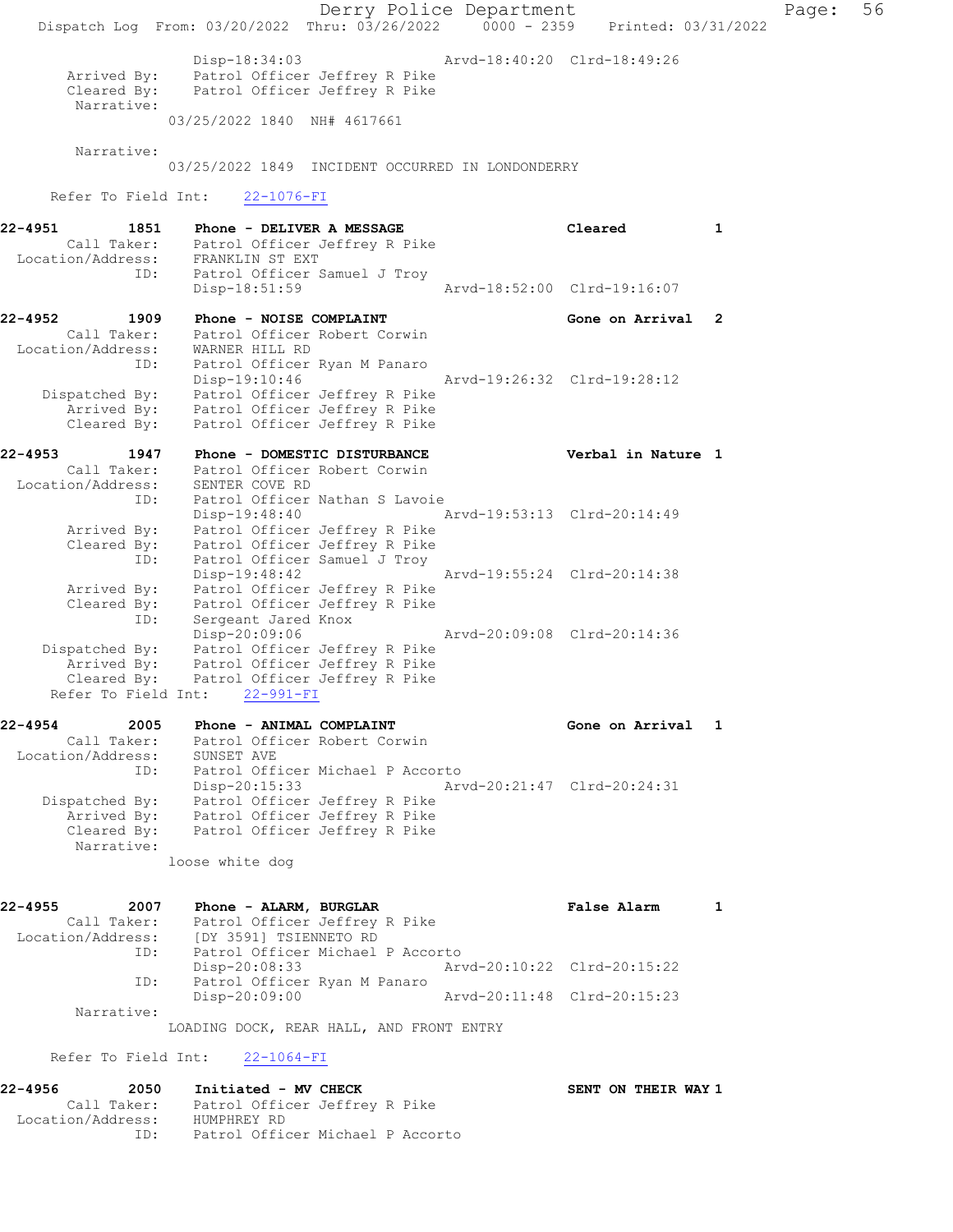Arvd-20:50:00 Clrd-20:55:41

|                              |                                                      |                                                                                 | ALVQ-20:50:00 CILQ-20:55:41 |                             |                |
|------------------------------|------------------------------------------------------|---------------------------------------------------------------------------------|-----------------------------|-----------------------------|----------------|
| 22-4957<br>Location/Address: | 2110<br>Call Taker:                                  | Initiated - MV STOP<br>Patrol Officer Jeffrey R Pike<br>W BROADWAY + FORDWAY ST |                             | Warning Issued              | 3              |
|                              | ID:                                                  | Patrol Officer Joshua W Morse                                                   |                             |                             |                |
| Refer To Citation:           |                                                      | $22 - 1298 - CN$                                                                |                             | Arvd-21:10:00 Clrd-21:14:26 |                |
| 22-4958                      | 2112                                                 | 911 - DOMESTIC DISTURBANCE                                                      |                             | Verbal in Nature 1          |                |
| Location/Address:            | Call Taker:                                          | Patrol Officer Jeffrey R Pike<br>WINDHAM RD                                     |                             |                             |                |
|                              | ID:                                                  | Sergeant Jared Knox<br>$Disp-21:13:40$                                          | Arvd-21:18:02 Clrd-21:37:45 |                             |                |
|                              | ID:                                                  | Patrol Officer Michael P Accorto<br>$Disp-21:13:46$                             | Arvd-21:15:21 Clrd-21:37:41 |                             |                |
|                              | ID:                                                  | Patrol Officer Ryan M Panaro                                                    |                             |                             |                |
|                              | Cleared By:<br>ID:                                   | Disp-21:13:53<br>Sergeant Michael W Hughes<br>Patrol Officer Ryan M Panaro      |                             | Arvd-21:16:19 Clrd-21:24:13 |                |
|                              |                                                      | Disp-21:24:26                                                                   | Arvd-21:24:28 Clrd-21:37:43 |                             |                |
|                              | Dispatched By:<br>Arrived By:<br>Refer To Field Int: | Sergeant Michael W Hughes<br>Sergeant Michael W Hughes<br>22-992-FI             |                             |                             |                |
| 22-4959                      | 2123                                                 | Phone - ERRATIC OPERATION                                                       |                             | Warning Issued              | $\overline{2}$ |
| Location/Address:            | Call Taker:                                          | Patrol Officer Jeffrey R Pike<br>BIRCH ST                                       |                             |                             |                |
|                              | ID:                                                  | Patrol Officer Joshua W Morse<br>$Disp-21:25:27$                                | Arvd-21:25:28 Clrd-21:32:38 |                             |                |
|                              | ID:                                                  | Patrol Officer Samuel J Troy                                                    |                             |                             |                |
|                              | Narrative:                                           | Disp-21:25:34                                                                   |                             | Arvd-21:26:42 Clrd-21:32:37 |                |
|                              |                                                      | 03/25/2022 2126 (RED ON WHITE TEMP) NH:3069278                                  |                             |                             |                |
| 22-4960                      | 2134                                                 | Phone - ASSIST CITIZEN                                                          |                             | <b>ADVICE GIVEN</b>         | 3              |
| Location/Address:            | Call Taker:<br>On/Address:                           | Patrol Officer Jeffrey R Pike<br>MEADOWBROOK RD                                 |                             |                             |                |
|                              | ID:                                                  | Patrol Officer Nathan S Lavoie                                                  |                             |                             |                |
|                              | ID:                                                  | $Disp-21:35:06$<br>Sergeant Jared Knox                                          | Arvd-21:41:23 Clrd-21:56:07 |                             |                |
|                              | Refer To Field Int:                                  | $Disp-21:42:10$<br>$22 - 1075 - FI$                                             |                             | Arvd-21:47:44 Clrd-21:56:08 |                |
| 22-4961                      | 2158                                                 | Initiated - MV CHECK                                                            |                             | No Action Required          | 1              |
|                              | Call Taker:                                          | Patrol Officer Jeffrey R Pike                                                   |                             |                             |                |
| Location/Address:            |                                                      | ADAMS POND RD                                                                   |                             |                             |                |
|                              | ID:                                                  | Patrol Officer Nathan S Lavoie                                                  | Arvd-21:58:00 Clrd-22:00:34 |                             |                |
|                              | ID:                                                  | Sergeant Jared Knox<br>Disp-21:59:24                                            |                             | $Clrd-22:00:33$             |                |
| 22-4962                      | 2203                                                 | Initiated - MV CHECK                                                            |                             | SENT ON THEIR WAY 1         |                |
|                              |                                                      | Call Taker: Patrol Officer Jeffrey R Pike                                       |                             |                             |                |
| Location/Address:            | ID:                                                  | ROLLINS ST<br>Patrol Officer Joshua W Morse                                     |                             |                             |                |
|                              |                                                      |                                                                                 |                             | Arvd-22:03:00 Clrd-22:07:48 |                |
| 22-4963                      | 2209                                                 | 911 - ALARM (OTHER)                                                             |                             | No Action Required          | 2              |
| Location/Address: KILREA RD  |                                                      | Call Taker: Patrol Officer Jeffrey R Pike                                       |                             |                             |                |
|                              | ID:                                                  | Patrol Officer Michael P Accorto<br>Disp-22:10:24                               |                             | Arvd-22:16:23 Clrd-22:19:52 |                |
|                              | ID:                                                  | Patrol Officer Ryan M Panaro<br>Disp-22:10:27                                   |                             | Arvd-22:16:24 Clrd-22:19:53 |                |
|                              | Narrative:                                           | NEIGHBOR REPORTS ALARM ACTIVATION HOUSE AND CAR                                 |                             |                             |                |
|                              |                                                      | Refer To Field Int: 22-1063-FI                                                  |                             |                             |                |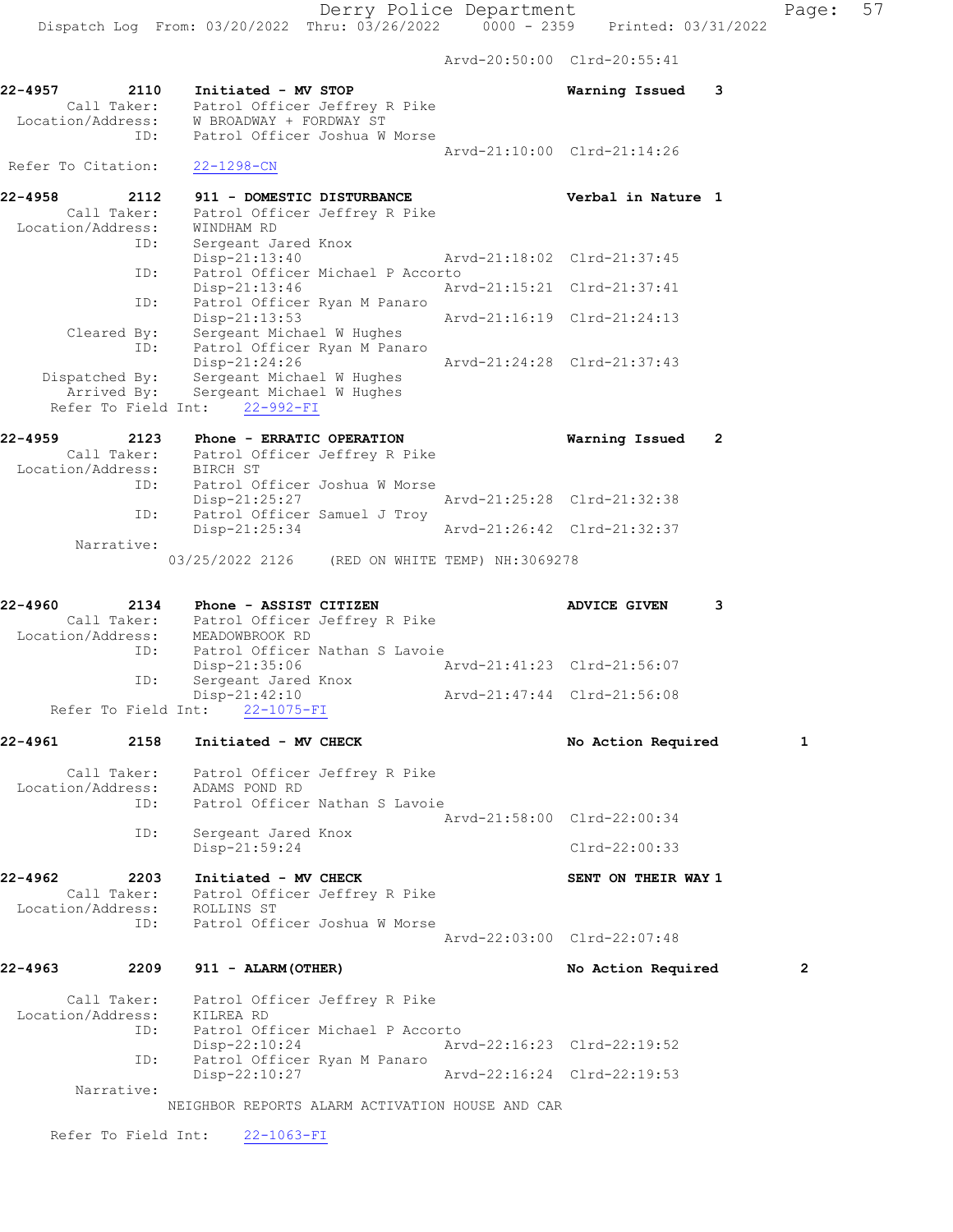22-4964 2239 Phone - SUSPICIOUS ACTIVITY Cleared 2 Call Taker: Patrol Officer Scott M Beegan Location/Address: WAYNE DR ID: Patrol Officer Nathan S Lavoie Disp-22:41:09 Arvd-22:45:49 Clrd-23:00:20 ID: Patrol Officer Ryan M Panaro<br>Disp-22:41:12 Arvd-22:45:50 Clrd-22:53:30 Disp-22:41:12 Narrative: two males with flashlights going in and out of properties Narrative: 03/25/2022 2300 determined to be NH CO-OP employees 22-4965 2316 Initiated - MV STOP Warning Issued 3 Call Taker: Patrol Officer Scott M Beegan Location/Address: [DY 2258] E BROADWAY ID: Patrol Officer Awess Abdulkadir Arvd-23:16:00 Clrd-23:24:46 Refer To Citation: 22-1299-CN 22-4966 2318 Initiated - MV CHECK 22-4966 Cleared 1 Call Taker: Patrol Officer Scott M Beegan Location/Address: FOLSOM RD ID: Patrol Officer Andrew R Kennedy Arvd-23:18:00 Clrd-23:19:42 22-4967 2322 Initiated - MV STOP Warning Issued 3 Call Taker: Patrol Officer Scott M Beegan Location/Address: BIRCH ST ID: Patrol Officer Michael Carnazzo Arvd-23:22:00 Clrd-23:31:26 ID: Patrol Officer Andrew R Kennedy Disp-23:22:55 Arvd-23:22:57 Clrd-23:31:25 Refer To Citation: 22-1300-CN 22-4968 2334 Initiated - MV CHECK NAME SENT ON THEIR WAY 1 Call Taker: Patrol Officer Scott M Beegan Location/Address: [DY 2209] HUMPHREY RD ID: Sergeant Patrick H Dawson Arvd-23:34:00 Clrd-23:38:48 ID: Patrol Officer Michael Carnazzo Disp-23:36:24 Arvd-23:36:26 Clrd-23:38:47 Refer To Field Int: 22-998-FI 22-4969 2352 Initiated - MV STOP Warning Issued 3 Call Taker: Patrol Officer Scott M Beegan Location/Address: S MAIN ST ID: Patrol Officer Andrew R Kennedy Arvd-23:52:00 Clrd-23:59:08 ID: Patrol Officer Monica Ricci Disp-23:54:04 Arvd-23:54:06 Clrd-23:59:07 Refer To Citation: 22-1301-CN For Date: 03/26/2022 - Saturday 22-4970 0010 Initiated - MV STOP Warning Issued 3 Call Taker: Patrol Officer Scott M Beegan Location/Address: N MAIN ST

 ID: Patrol Officer Andrew R Kennedy Arvd-00:10:00 Clrd-00:22:21 ID: Patrol Officer Monica Ricci Disp-00:16:10 Arvd-00:16:11 Clrd-00:22:20 ID: Sergeant Patrick H Dawson Disp-00:18:04 Arvd-00:18:05 Clrd-00:21:07 Refer To Citation: 22-1302-CN

| 22-4971                          | 0018 | Initiated - PROPERTY CHECK                               | Cleared |  |
|----------------------------------|------|----------------------------------------------------------|---------|--|
| Call Taker:<br>Location/Address: |      | Patrol Officer Scott M Beegan<br>[DY 3352] ROCKINGHAM RD |         |  |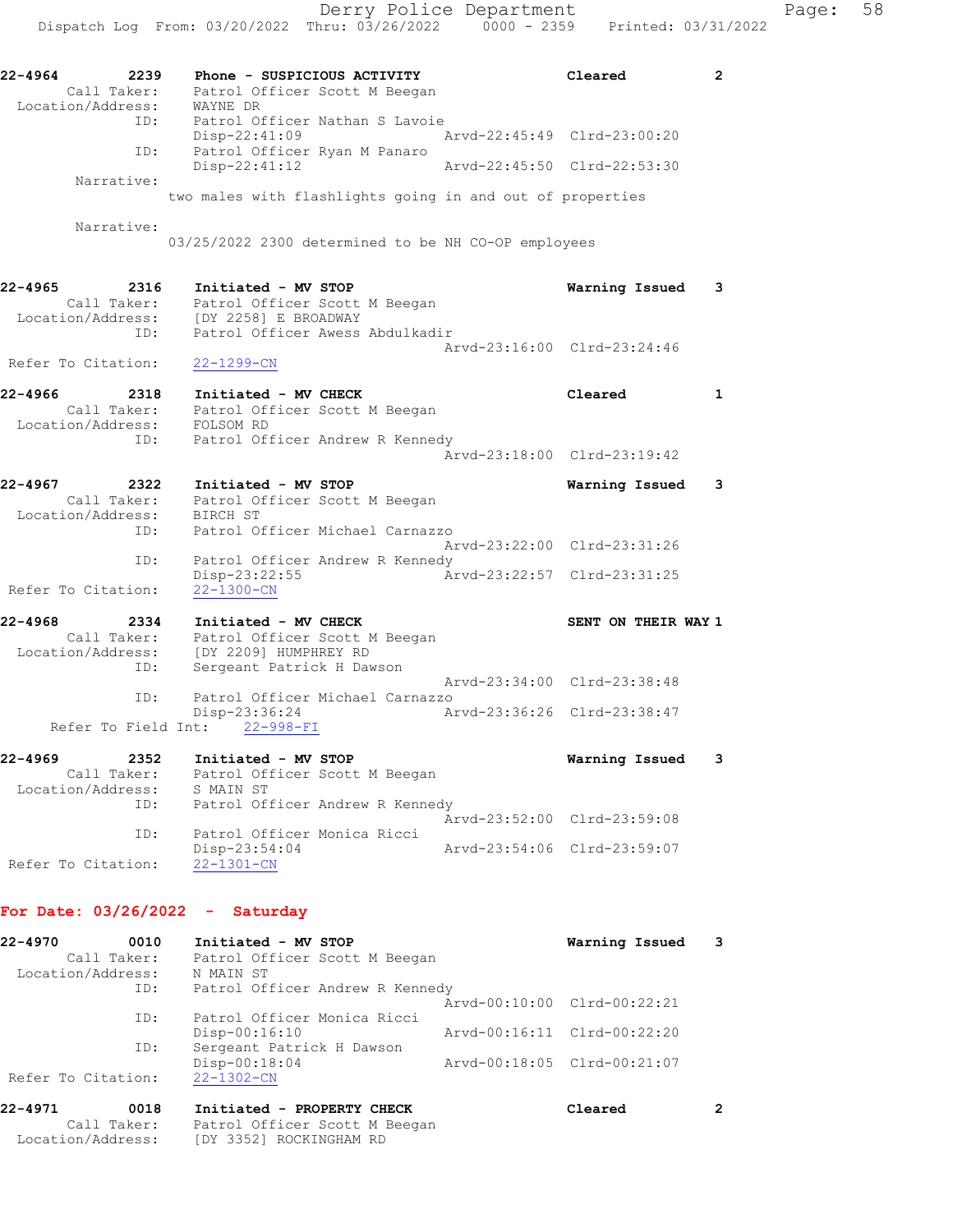|                                                    | Derry Police Department<br>Dispatch Log From: 03/20/2022 Thru: 03/26/2022 0000 - 2359 Printed: 03/31/2022                                        |                             |                             |                | Page: | 59 |
|----------------------------------------------------|--------------------------------------------------------------------------------------------------------------------------------------------------|-----------------------------|-----------------------------|----------------|-------|----|
|                                                    | ID: Patrol Officer Michael Carnazzo                                                                                                              |                             |                             |                |       |    |
|                                                    |                                                                                                                                                  |                             | Arvd-00:18:00 Clrd-00:19:32 |                |       |    |
| Narrative:                                         | 03/26/2022 0019 property secured                                                                                                                 |                             |                             |                |       |    |
| 22-4972<br>Location/Address: ROLLINS ST            | 0028 Initiated - PROPERTY CHECK<br>Call Taker: Patrol Officer Scott M Beegan                                                                     |                             | Cleared                     | $\overline{2}$ |       |    |
|                                                    | ID: Patrol Officer Awess Abdulkadir                                                                                                              | Arvd-00:28:00 Clrd-00:29:00 |                             |                |       |    |
| Narrative:                                         | 03/26/2022 0029 property secured                                                                                                                 |                             |                             |                |       |    |
| 22-4973<br>Location/Address: FAIRWAY DR            | 0037 Phone - MEDICAL EMERGENCY<br>Call Taker: Patrol Officer Scott M Beegan                                                                      |                             | Cleared                     | $\mathbf{1}$   |       |    |
|                                                    | ID: Patrol Officer Awess Abdulkadir<br>Disp-00:38:05                                                                                             | Arvd-00:38:56 Clrd-00:54:20 |                             |                |       |    |
| ID:                                                | ID: Patrol Officer Monica Ricci<br>Disp-00:38:06<br>Sergeant Patrick H Dawson                                                                    | Arvd-00:40:28 Clrd-00:54:20 |                             |                |       |    |
| Narrative:                                         | Disp-00:38:08                                                                                                                                    | Arvd-00:38:52 Clrd-00:54:18 |                             |                |       |    |
|                                                    | 03/26/2022 0039 DFD ON SCENE                                                                                                                     |                             |                             |                |       |    |
| Narrative:                                         | 03/26/2022 0053 DFD TRANSPORTING                                                                                                                 |                             |                             |                |       |    |
|                                                    | Refer To Field Int: 22-993-FI                                                                                                                    |                             |                             |                |       |    |
| 22-4974<br>ID:                                     | 0101 Phone - ASSIST CITIZEN<br>Call Taker: Patrol Officer Scott M Beegan<br>Location/Address: [DY 2] MUNICIPAL DR<br>Patrol Officer Monica Ricci |                             | <b>ADVICE GIVEN</b>         | 3              |       |    |
|                                                    | $Disp-01:01:47$                                                                                                                                  |                             | Arvd-01:02:26 Clrd-01:20:37 |                |       |    |
| 22-4975<br>0121<br>Location/Address: ROCKINGHAM RD | Initiated - MV STOP<br>Call Taker: Patrol Officer Scott M Beegan<br>ID: Patrol Officer Andrew R Kennedy                                          |                             | Warning Issued              | 3              |       |    |
| Refer To Citation: 22-1303-CN                      |                                                                                                                                                  |                             | Arvd-01:21:00 Clrd-01:26:36 |                |       |    |
| 22-4976<br>Location/Address: HUMPHREY RD           | 0121 Initiated - PROPERTY CHECK<br>Call Taker: Patrol Officer Scott M Beegan                                                                     |                             | Cleared                     | $\overline{2}$ |       |    |
| Narrative:                                         | ID: Patrol Officer Michael Carnazzo                                                                                                              |                             | Arvd-01:21:00 Clrd-01:22:34 |                |       |    |
|                                                    | 03/26/2022 0122 PROPERTY SECURED                                                                                                                 |                             |                             |                |       |    |
| Location/Address: W BROADWAY                       | 22-4977 0123 Initiated - ALARM (OTHER)<br>Call Taker: Patrol Officer Scott M Beegan<br>ID: Sergeant Patrick H Dawson                             |                             | False Alarm 2               |                |       |    |
| Narrative:                                         |                                                                                                                                                  |                             | Arvd-01:23:00 Clrd-01:26:42 |                |       |    |
|                                                    | 03/26/2022 0126 RED FLASHING LIGHT, POSSIBLY A DYING LIGHT<br>BULB. PROPERTY SECURED                                                             |                             |                             |                |       |    |
| 22-4978<br>Location/Address: S MAIN ST             | 0133 Initiated - MV STOP<br>Call Taker: Patrol Officer Scott M Beegan                                                                            |                             | Warning Issued              | 3              |       |    |
| ID:                                                | Patrol Officer Andrew R Kennedy                                                                                                                  |                             | Arvd-01:33:00 Clrd-01:37:28 |                |       |    |
| 22-4979<br>0134                                    | Initiated - ANIMAL COMPLAINT<br>Call Taker: Patrol Officer Scott M Beegan                                                                        |                             | Cleared                     | 1              |       |    |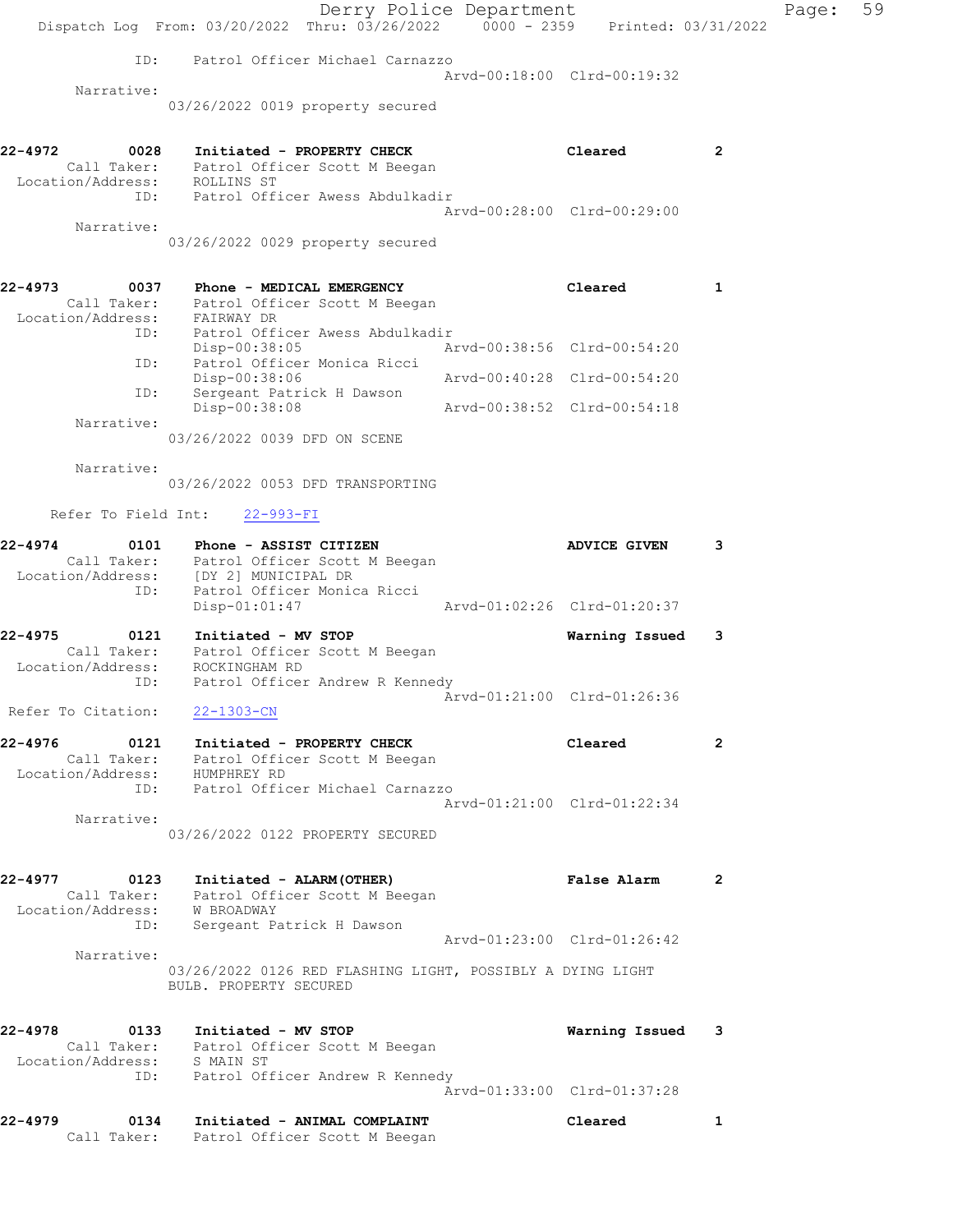Derry Police Department Fage: 60 Dispatch Log From: 03/20/2022 Thru: 03/26/2022 0000 - 2359 Printed: 03/31/2022 Location/Address: RT 28 ID: Sergeant Patrick H Dawson Arvd-01:34:00 Clrd-01:37:00 ID: Patrol Officer Michael Carnazzo Disp-01:35:33 Clrd-01:36:30 Narrative: STRUCK DEER Narrative: 03/26/2022 0137 10-2 DEER. NOT A ROAD HAZARD 22-4980 0142 Initiated - MV STOP Warning Issued 3 Call Taker: Patrol Officer Scott M Beegan Location/Address: RT 28 ID: Patrol Officer Michael Carnazzo Arvd-01:42:00 Clrd-01:48:05 Refer To Citation: 22-1304-CN 22-4981 0148 Initiated - PED CHECK Cleared 2 Call Taker: Patrol Officer Scott M Beegan Location/Address: CRYSTAL AVE ID: Patrol Officer Andrew R Kennedy Arvd-01:48:00 Clrd-01:52:30 Refer To Field Int: 22-1015-FI 22-4982 0158 Initiated - Foot Patrol Cleared 1 Call Taker: Patrol Officer Scott M Beegan Location/Address: FAIRWAY DR ID: Patrol Officer Andrew R Kennedy Arvd-01:58:00 Clrd-02:26:01 ID: Patrol Officer Monica Ricci Disp-01:58:45 Arvd-01:58:46 Clrd-02:26:00 22-4983 0225 Phone - MEDICAL EMERGENCY Cleared 1 Call Taker: Patrol Officer Scott M Beegan Location/Address: [DY 3316] KENDALL POND RD ID: Sergeant Patrick H Dawson Disp-02:26:46 Arvd-02:28:07 Clrd-02:40:22 ID: Patrol Officer Andrew R Kennedy Disp-02:26:50 Clrd-02:30:39<br>ID: Patrol Officer Michael Carnazzo Patrol Officer Michael Carnazzo Disp-02:26:51 Arvd-02:28:09 Clrd-02:40:23 Narrative: 03/26/2022 0228 DFD ON SCENE Narrative: 03/26/2022 0240 TRANSPORTED BY DFD Refer To Field Int: 22-994-FI 22-4984 0226 Phone - NOISE COMPLAINT **122-4984** Investigated 2 Call Taker: Lieutenant Michael T Muncey Location/Address: [DY 3241] LINLEW DR ID: Patrol Officer Monica Ricci Disp-02:39:31 Arvd-02:45:10 Clrd-02:58:09 Dispatched By: Patrol Officer Scott M Beegan Arrived By: Patrol Officer Scott M Beegan Cleared By: Patrol Officer Scott M Beegan ID: Patrol Officer Awess Abdulkadir Disp-02:39:49 Arvd-02:42:39 Clrd-02:58:11 Dispatched By: Patrol Officer Scott M Beegan Arrived By: Patrol Officer Scott M Beegan Cleared By: Patrol Officer Scott M Beegan ID: Sergeant Patrick H Dawson Disp-02:51:32 Arvd-02:51:33 Clrd-02:58:07 Dispatched By: Patrol Officer Scott M Beegan Arrived By: Patrol Officer Scott M Beegan Cleared By: Patrol Officer Scott M Beegan Narrative: 03/26/2022 0258 DISORDERLY CONDUCT WARNING ISSUED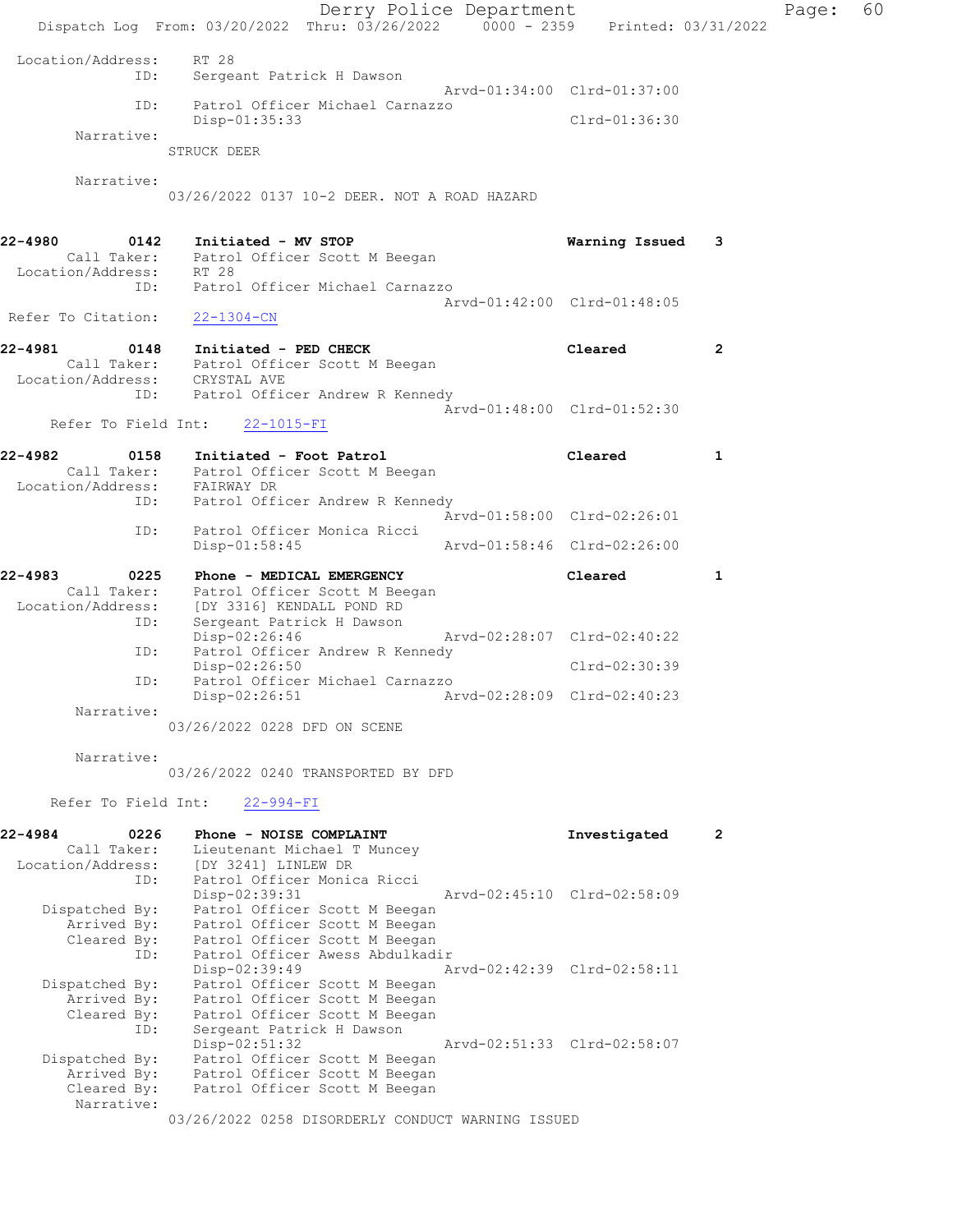Dispatch Log From: 03/20/2022 Thru: 03/26/2022 0000 - 2359 Printed: 03/31/2022 Refer To Field Int: 22-1013-FI 22-4985 0259 Initiated - MV STOP Warning Issued 3 Call Taker: Patrol Officer Scott M Beegan Location/Address: CRYSTAL AVE ID: Patrol Officer Andrew R Kennedy Arvd-02:59:00 Clrd-03:05:16 ID: Sergeant Patrick H Dawson Disp-03:00:29 Arvd-03:00:30 Clrd-03:05:09 Refer To Citation: 22-1305-CN 22-4986 0327 Initiated - FOLLOW-UP Cleared 2 Call Taker: Patrol Officer Scott M Beegan Location/Address: [DY 2] MUNICIPAL DR ID: Patrol Officer Andrew R Kennedy Arvd-03:27:00 Clrd-03:51:28 22-4987 0424 Phone - DOMESTIC DISTURBANCE Report Taken 1 Call Taker: Patrol Officer Scott M Beegan Location/Address: SUNSET AVE ID: Patrol Officer Michael Carnazzo Disp-04:32:19 Arvd-04:32:21 Clrd-13:18:58 Cleared By: Dispatcher Kaitlyn A Fitzgerald ID: Sergeant Seth Plumer Disp-07:21:32 Arvd-07:21:34 Clrd-08:08:33 Dispatched By: Dispatcher Kaitlyn A Fitzgerald Arrived By: Dispatcher Kaitlyn A Fitzgerald Cleared By: Dispatcher Kaitlyn A Fitzgerald ID: Patrol Officer Blake A Martineau Disp-07:24:10 Arvd-07:24:12 Clrd-08:08:34 Dispatched By: Dispatcher Kaitlyn A Fitzgerald Arrived By: Dispatcher Kaitlyn A Fitzgerald Cleared By: Dispatcher Kaitlyn A Fitzgerald ID: Sergeant Seth Plumer Disp-09:54:50 Arvd-09:54:52 Clrd-10:41:17 Dispatched By: Dispatcher Kaitlyn A Fitzgerald Arrived By: Dispatcher Kaitlyn A Fitzgerald Cleared By: Dispatcher Kaitlyn A Fitzgerald Refer To Incident: 22-505-OF 22-4988 0513 Initiated - FOLLOW-UP Cleared 2 Call Taker: Patrol Officer Scott M Beegan Location/Address: [DY 1530] BIRCH ST ID: Patrol Officer Monica Ricci Arvd-05:13:00 Clrd-05:18:20 22-4989 0703 Phone - STRUCK ANIMAL Services Rendered 2 Call Taker: Dispatcher Kaitlyn A Fitzgerald Location/Address: PINGREE HILL RD ID: Patrol Officer Sara R Joyce Disp-07:25:49 Arvd-07:34:24 Clrd-07:36:45 22-4990 0716 Phone - VIN CHECK Services Rendered 3 Call Taker: Dispatcher Jess W Arcand Location/Address: ROCKINGHAM RD ID: Patrol Officer Blake A Martineau Disp-08:29:41 Arvd-08:36:59 Clrd-08:56:54 Dispatched By: Dispatcher Kaitlyn A Fitzgerald Arrived By: Dispatcher Kaitlyn A Fitzgerald Cleared By: Dispatcher Kaitlyn A Fitzgerald Refer To Field Int: 22-1042-FI 22-4991 0739 Initiated - PROPERTY CHECK Services Rendered 2 Call Taker: Dispatcher Kaitlyn A Fitzgerald Location/Address: FORDWAY ST ID: Patrol Officer Nicholas M Granville Arvd-07:39:00 Clrd-07:50:14 22-4992 0754 Initiated - MV STOP Warning Issued 3 Call Taker: Dispatcher Kaitlyn A Fitzgerald Location/Address: BYPASS 28 + OXFORD RD

ID: Patrol Officer Sara R Joyce

Derry Police Department Fage: 61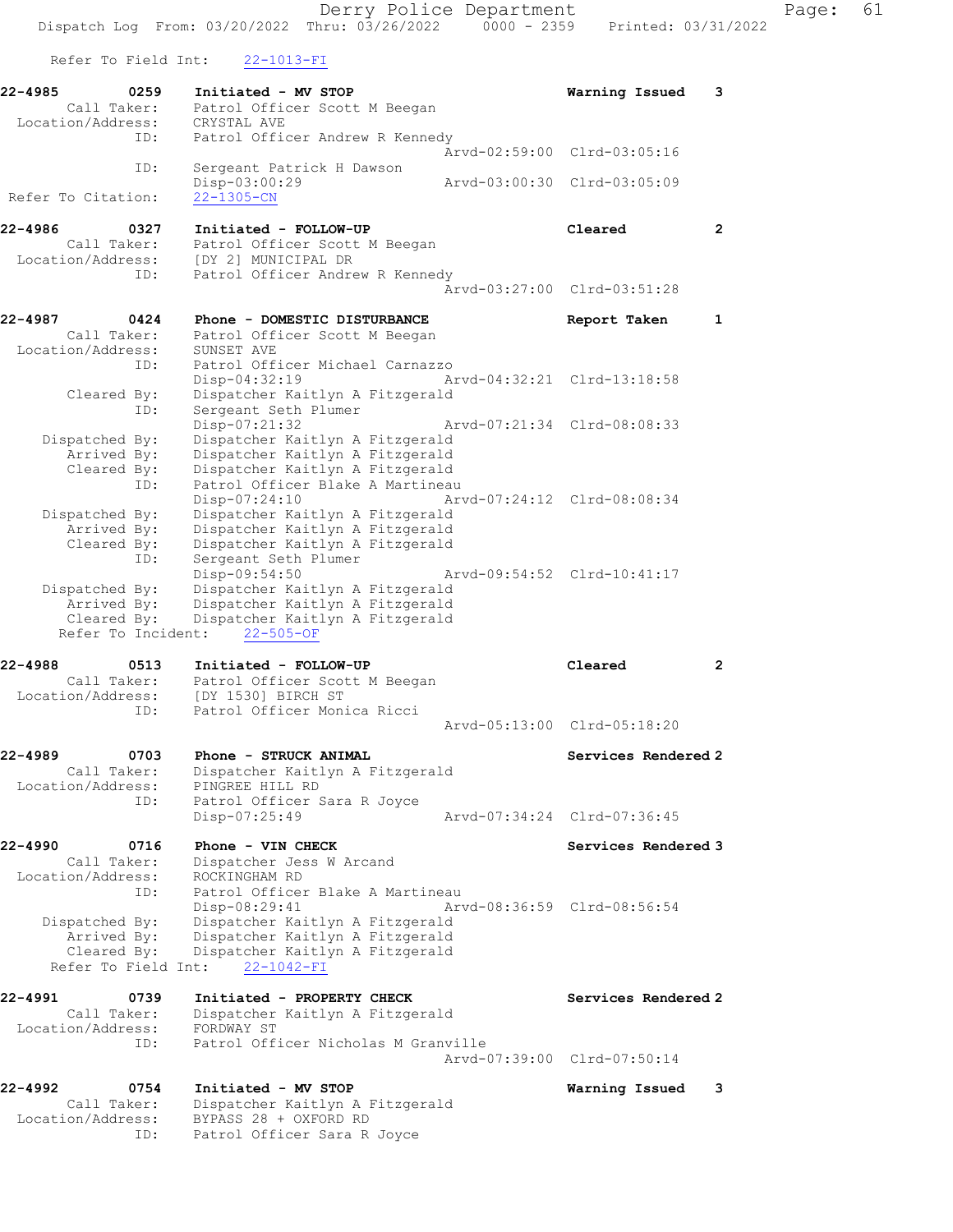Arvd-08:46:00 Clrd-08:55:02

Location/Address: MAPLE ST + MARTIN ST

Refer To Citation: 22-1307-CN

Location/Address: ROLLINS ST

ID: Patrol Officer Samuel J Troy

Call Taker: Dispatcher Kaitlyn A Fitzgerald

 ID: Patrol Officer Samuel J Troy Arvd-09:32:00 Clrd-09:39:59 22-4995 0939 Initiated - MV STOP Warning Issued 3 Call Taker: Dispatcher Kaitlyn A Fitzgerald Location/Address: S MAIN ST + THORNTON ST ID: Patrol Officer Sara R Joyce Arvd-09:39:00 Clrd-09:43:19 Refer To Citation: 22-1311-CN 22-4996 0958 Initiated - MV STOP Warning Issued 3 Call Taker: Dispatcher Kaitlyn A Fitzgerald Location/Address: SCOBIE POND RD + WENTWORTH LN ID: Patrol Officer Samuel J Troy Arvd-09:58:00 Clrd-10:06:24 Refer To Citation: 22-1312-CN 22-4997 1001 Initiated - MV STOP Warning Issued 3 Call Taker: Dispatcher Kaitlyn A Fitzgerald Location/Address: CHESTER RD ID: Patrol Officer Sara R Joyce Arvd-10:01:00 Clrd-10:05:32 Refer To Citation: 22-1313-CN 22-4998 1018 Phone - ANIMAL COMPLAINT Services Rendered 1 Call Taker: Dispatcher Kaitlyn A Fitzgerald Location/Address: A ST ID: Patrol Officer Samuel J Troy Disp-10:21:06 Arvd-10:25:16 Clrd-10:57:31 Refer To Field Int: 22-1021-FI 22-4999 1032 Initiated - FOLLOW-UP No Action Required 2 Call Taker: Dispatcher Kaitlyn A Fitzgerald Location/Address: MUNICIPAL DR ID: Patrol Officer Nicholas M Granville Arvd-10:32:00 Clrd-11:01:23

22-4994 0932 Initiated - Community Relations Services Rendered 2

22-5000 1039 Phone - RESTRAINING ORDER VIOLATION Report Taken 2 Call Taker: Dispatcher Kaitlyn A Fitzgerald Location/Address: PEABODY RD ANX ID: Patrol Officer Samuel J Troy Disp-10:59:59 Arvd-11:06:32 Clrd-11:37:49 Refer To Incident: 22-507-OF

## 22-5001 1057 Initiated - FOLLOW-UP No Action Required 2 Call Taker: Dispatcher Kaitlyn A Fitzgerald Location/Address: TSIENNETO RD ID: Patrol Officer Sara R Joyce Arvd-10:57:00 Clrd-11:05:15 22-5002 1108 Initiated - THEFT Report Taken 2

 Call Taker: Detective Victoria M Kidd Location/Address: WINDHAM DEPOT RD ID: Detective Victoria M Kidd Arvd-11:08:00 Clrd-12:16:00 Cleared By: Dispatcher Kaitlyn A Fitzgerald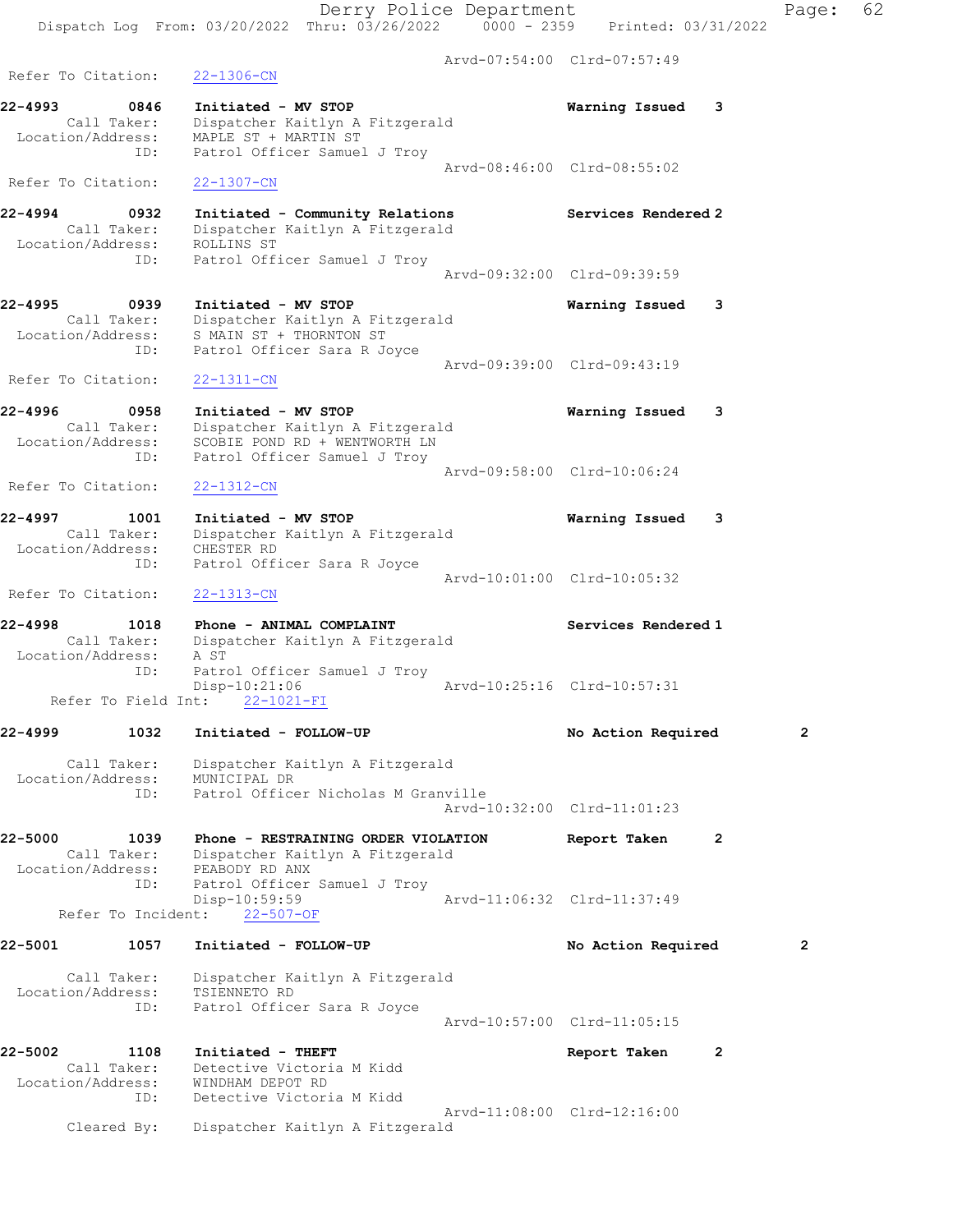Narrative: sneakers

Refer To Incident: 22-506-OF

| 22-5003<br>1113<br>Initiated - SUBPOENA DELIVERY<br>Call Taker:<br>Dispatcher Kaitlyn A Fitzgerald<br>BYPASS 28<br>Location/Address: |                                                    |  | Not Served                  | 1              |
|--------------------------------------------------------------------------------------------------------------------------------------|----------------------------------------------------|--|-----------------------------|----------------|
| ID:                                                                                                                                  | Patrol Officer Sara R Joyce                        |  |                             |                |
|                                                                                                                                      |                                                    |  | Arvd-11:13:00 Clrd-11:17:51 |                |
| 22-5004<br>1126                                                                                                                      | Phone - ASSIST CITIZEN                             |  | Services Rendered 3         |                |
| Call Taker:                                                                                                                          | Dispatcher Kaitlyn A Fitzgerald                    |  |                             |                |
| Location/Address:<br>ID:                                                                                                             | CRYSTAL AVE<br>Patrol Officer Nicholas M Granville |  |                             |                |
|                                                                                                                                      | Disp-11:52:29                                      |  | Arvd-11:56:25 Clrd-12:05:55 |                |
| $22 - 5005$<br>1128                                                                                                                  | Initiated - PAPER SERVICE                          |  | Served                      | 3              |
| Call Taker:                                                                                                                          | Dispatcher Kaitlyn A Fitzgerald                    |  |                             |                |
| Location/Address:<br>ID:                                                                                                             | HAMPSTEAD RD<br>Patrol Officer Sara R Joyce        |  |                             |                |
|                                                                                                                                      |                                                    |  | Arvd-11:28:00 Clrd-11:34:00 |                |
| 22-5006<br>1136                                                                                                                      | Phone - DOMESTIC DISTURBANCE                       |  | Report Taken                | 1              |
| Call Taker:                                                                                                                          | Dispatcher Kaitlyn A Fitzgerald                    |  |                             |                |
| Location/Address:<br>ID:                                                                                                             | FAIRWAY DR<br>Patrol Officer Sara R Joyce          |  |                             |                |
|                                                                                                                                      | $Disp-11:37:45$                                    |  | Arvd-11:40:34 Clrd-12:07:21 |                |
| ID:                                                                                                                                  | Patrol Officer Samuel J Troy                       |  |                             |                |
| ID:                                                                                                                                  | Disp-11:38:14<br>Sergeant Seth Plumer              |  | Arvd-11:39:31 Clrd-12:07:19 |                |
|                                                                                                                                      | Disp-11:38:34<br>Refer To Incident: 22-508-OF      |  | Arvd-11:44:59 Clrd-12:07:22 |                |
|                                                                                                                                      |                                                    |  |                             |                |
| $22 - 5007$<br>1215                                                                                                                  | Initiated - FOLLOW-UP                              |  | Cleared                     | $\overline{2}$ |
| Call Taker:<br>Location/Address:                                                                                                     | Dispatcher Kaitlyn A Fitzgerald<br>W BROADWAY      |  |                             |                |
| ID:                                                                                                                                  | Patrol Officer Nicholas M Granville                |  | Arvd-12:15:00 Clrd-12:28:13 |                |
| $22 - 5008$<br>1246                                                                                                                  | 911 - MEDICAL EMERGENCY                            |  | Services Rendered 1         |                |
| Call Taker:                                                                                                                          | Dispatcher Kaitlyn A Fitzgerald                    |  |                             |                |
| Location/Address:                                                                                                                    | ELWOOD RD                                          |  |                             |                |
| ID:                                                                                                                                  | Patrol Officer Samuel J Troy<br>Disp-12:46:31      |  | Arvd-12:52:10 Clrd-13:00:47 |                |
| Narrative:                                                                                                                           |                                                    |  |                             |                |
|                                                                                                                                      | 03/26/2022 1252 DFD on scene                       |  |                             |                |
| Refer To Field Int:                                                                                                                  | $22 - 1001 - FI$                                   |  |                             |                |
| 22-5009                                                                                                                              | 1308 Phone - MV ACCIDENT                           |  | Report Taken                |                |
| Call Taker:<br>Location/Address:                                                                                                     | Dispatcher Kaitlyn A Fitzgerald<br>CRYSTAL AVE     |  |                             |                |
| ID:                                                                                                                                  | Patrol Officer Nicholas M Granville                |  |                             |                |
|                                                                                                                                      | Disp-13:10:21                                      |  | Arvd-13:18:21 Clrd-13:42:33 |                |
| Refer To Citation:                                                                                                                   | 22-1320-CN                                         |  |                             |                |
| Narrative:                                                                                                                           | 03/26/2022 1330 OFF WITH NH 5024846 AND ME TPSMOJO |  |                             |                |
|                                                                                                                                      |                                                    |  |                             |                |
| Narrative:                                                                                                                           |                                                    |  |                             |                |
|                                                                                                                                      | 03/26/2022 1347 BEDELL VS KERWOOD. REPORTABLE.     |  |                             |                |
|                                                                                                                                      | Refer To Accident: 22-167-AC                       |  |                             |                |
| $22 - 5010$<br>1308                                                                                                                  | Phone - MEDICAL EMERGENCY                          |  | Services Rendered 1         |                |
|                                                                                                                                      | Call Taker: Dispatcher Kaitlyn A Fitzgerald        |  |                             |                |
| Location/Address: ADAMS POND RD<br>ID: Patrol Office:<br>ID:                                                                         | Patrol Officer Sara R Joyce                        |  |                             |                |
|                                                                                                                                      | Disp-13:09:14                                      |  | Arvd-13:11:58 Clrd-13:22:41 |                |
|                                                                                                                                      | Refer To Field Int: 22-1002-FI                     |  |                             |                |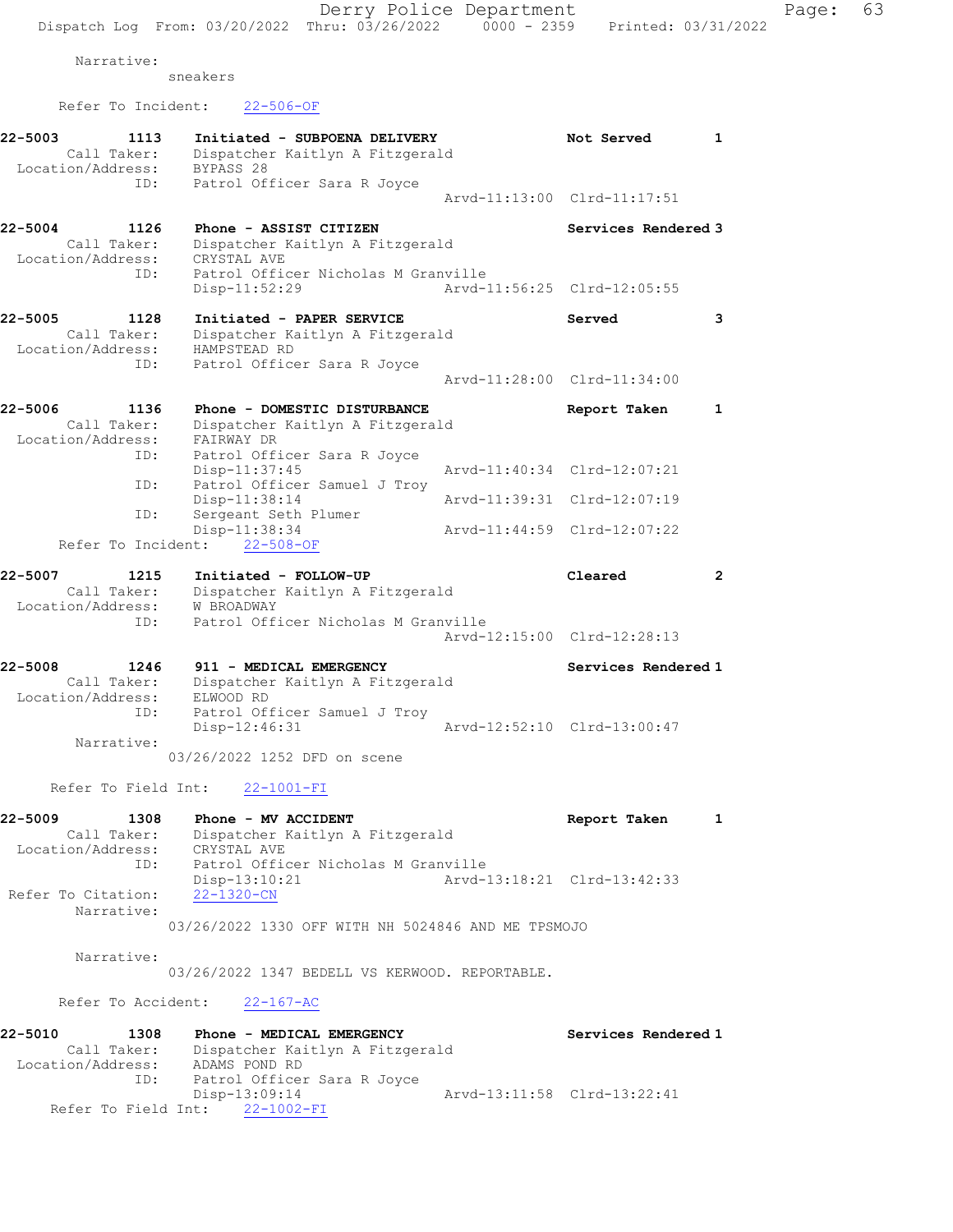Derry Police Department Controller Page: 64 Dispatch Log From: 03/20/2022 Thru: 03/26/2022 0000 - 2359 Printed: 03/31/2022 22-5011 1318 Phone - MV CHECK 1 22-5011 Vehicle checked 1 Call Taker: Dispatcher Kaitlyn A Fitzgerald Location/Address: FOX HOLLOW RD ID: Patrol Officer Blake A Martineau Disp-13:25:35 Arvd-13:35:41 Clrd-13:40:56 Disp-13:25:35<br>Refer To Field Int:  $\frac{22-1043-FI}{22-1043-FI}$ 22-5012 1343 Phone - NEIGHBORHOOD DISPUTE Natter Mediated 2 Call Taker: Dispatcher Kaitlyn A Fitzgerald Location/Address: PEMBROKE DR ID: Patrol Officer Sara R Joyce Disp-13:49:43 Arvd-13:57:11 Clrd-14:13:37 Refer To Field Int: 22-1003-FI Refer To Field Int: 22-1020-FI 22-5013 1408 Initiated - EMERGENCY RESTRAINING ORDER Cleared 2 Call Taker: Dispatcher Kaitlyn A Fitzgerald Location/Address: MUNICIPAL DR ID: Detective Victoria M Kidd Arvd-14:08:00 Clrd-16:32:20 Cleared By: Detective Victoria M Kidd Narrative: 03/26/2022 1408 SEE CALL 22-4987 Narrative: 03/26/2022 1500 Judge paged. Narrative: 03/26/2022 1500 Order granted by Judge Alfano. 22-5014 1417 Phone - PARKING COMPLAINT Vehicle Moved 1 Call Taker: Dispatcher Kaitlyn A Fitzgerald Location/Address: A ST ID: Patrol Officer Samuel J Troy Disp-14:22:23 Arvd-14:28:53 Clrd-14:39:23 22-5015 1419 Phone - SUSPICIOUS ACTIVITY Services Rendered 2 Call Taker: Dispatcher Kaitlyn A Fitzgerald Location/Address: LINLEW DR ID: Patrol Officer Samuel J Troy Disp-14:40:23 Arvd-14:42:35 Clrd-14:55:13 Refer To Field Int: 22-1022-FI 22-5016 1445 Phone - MV CHECK 1 22-5016 1 Call Taker: Dispatcher Kaitlyn A Fitzgerald Location/Address: BROOK ST ID: Patrol Officer Ryan M Panaro Disp-15:04:50 Arvd-15:11:59 Clrd-15:16:48 Dispatched By: Sergeant Michael W Hughes Arrived By: Patrol Officer Tyler S Daniel Cleared By: Patrol Officer Tyler S Daniel 22-5017 1448 Phone - NOISE COMPLAINT **12-5017** Quieted on Request Call Taker: Dispatcher Kaitlyn A Fitzgerald Location/Address: FAIRWAY DR ID: Patrol Officer Nathan S Lavoie Disp-14:53:36 Arvd-15:04:55 Clrd-15:20:20 Arrived By: Sergeant Michael W Hughes Cleared By: Patrol Officer Tyler S Daniel ID: Patrol Officer Samuel J Troy Disp-14:55:24 Arvd-15:04:57 Clrd-15:20:21 Arrived By: Sergeant Michael W Hughes Cleared By: Patrol Officer Tyler S Daniel Refer To Field Int: 22-1026-FI 22-5018 1518 Radio - MV STOP Summons Issued 3 Call Taker: Patrol Officer Tyler S Daniel Location/Address: WINDHAM RD ID: Patrol Officer Casey J Noyes Disp-15:19:43 Arvd-15:19:44 Clrd-15:26:10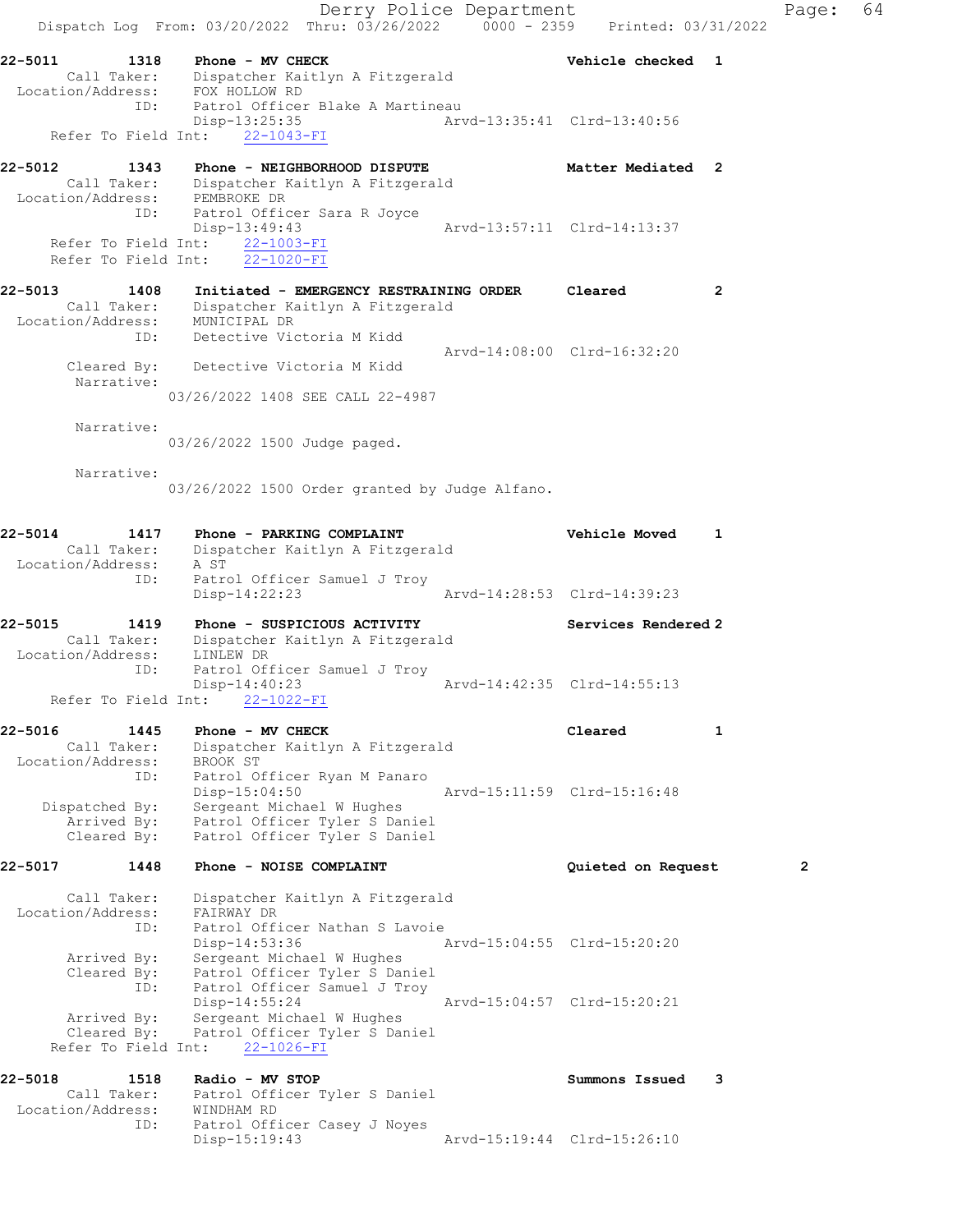Refer To Citation: 22-816-004007 Narrative: NH 4768429 22-5019 1546 Radio - MV STOP Warning Issued 3

 Call Taker: Patrol Officer Tyler S Daniel Location/Address: CRYSTAL AVE ID: Patrol Officer Ryan M Panaro Disp-15:47:17 Arvd-15:47:22 Clrd-15:55:10 Refer To Citation: 22-1315-CN 22-5020 1548 Radio - MV STOP Warning Issued 3 Call Taker: Patrol Officer Tyler S Daniel Location/Address: HAMPSTEAD RD ID: Patrol Officer Joshua W Morse Disp-15:48:38 Arvd-15:48:43 Clrd-15:52:26 Refer To Citation: 22-1314-CN 22-5021 1553 Phone - SUSPICIOUS ACTIVITY SENT ON THEIR WAY 2 Call Taker: Patrol Officer Tyler S Daniel Location/Address: [DY 2258] E BROADWAY ID: Patrol Officer Nathan S Lavoie Disp-15:55:08 Arvd-16:00:09 Clrd-16:06:19 ID: Patrol Officer Ryan M Panaro Disp-15:55:17 Arvd-16:00:10 Clrd-16:06:41 ID: Sergeant Jared Knox Disp-16:00:08 Arvd-16:00:11 Clrd-16:06:18 Narrative: 03/26/2022 1606 MALE YELLING IN STORE 22-5022 1632 Initiated - FOUND/LOST PROPERTY 11 Item(s) Returned 3 Call Taker: Detective Victoria M Kidd Location/Address: [DY 2] MUNICIPAL DR ID: Detective Victoria M Kidd Arvd-16:32:00 Clrd-16:35:00 Refer To Field Int: 22-1008-FI 22-5023 1640 Radio - MV STOP Warning Issued 3 Call Taker: Patrol Officer Tyler S Daniel Location/Address: HAMPSTEAD RD ID: Patrol Officer Joshua W Morse Disp-16:40:26 Arvd-16:40:27 Clrd-16:45:37 Refer To Citation: 22-1316-CN Narrative: nh 4417788 22-5024 1644 Radio - MV CHECK 1 22-5024 1644 1 Call Taker: Patrol Officer Tyler S Daniel Location/Address: [DY 280] S MAIN ST ID: Patrol Officer Samuel J Troy Disp-16:45:35 Arvd-16:45:36 Clrd-16:48:54 Narrative: ma 6DJ731 Refer To Field Int: 22-1065-FI 22-5025 1712 Radio - MV STOP Warning Issued 3 Call Taker: Patrol Officer Tyler S Daniel Location/Address: CRYSTAL AVE

 ID: Patrol Officer Nathan S Lavoie Disp-17:12:40 Arvd-17:12:41 Clrd-17:19:43 Narrative: nh 93856

22-5026 1747 Walk-In - SERVE RESTRAINING ORDER Served 2 Call Taker: Patrol Officer Tyler S Daniel Location/Address: [DY 2] MUNICIPAL DR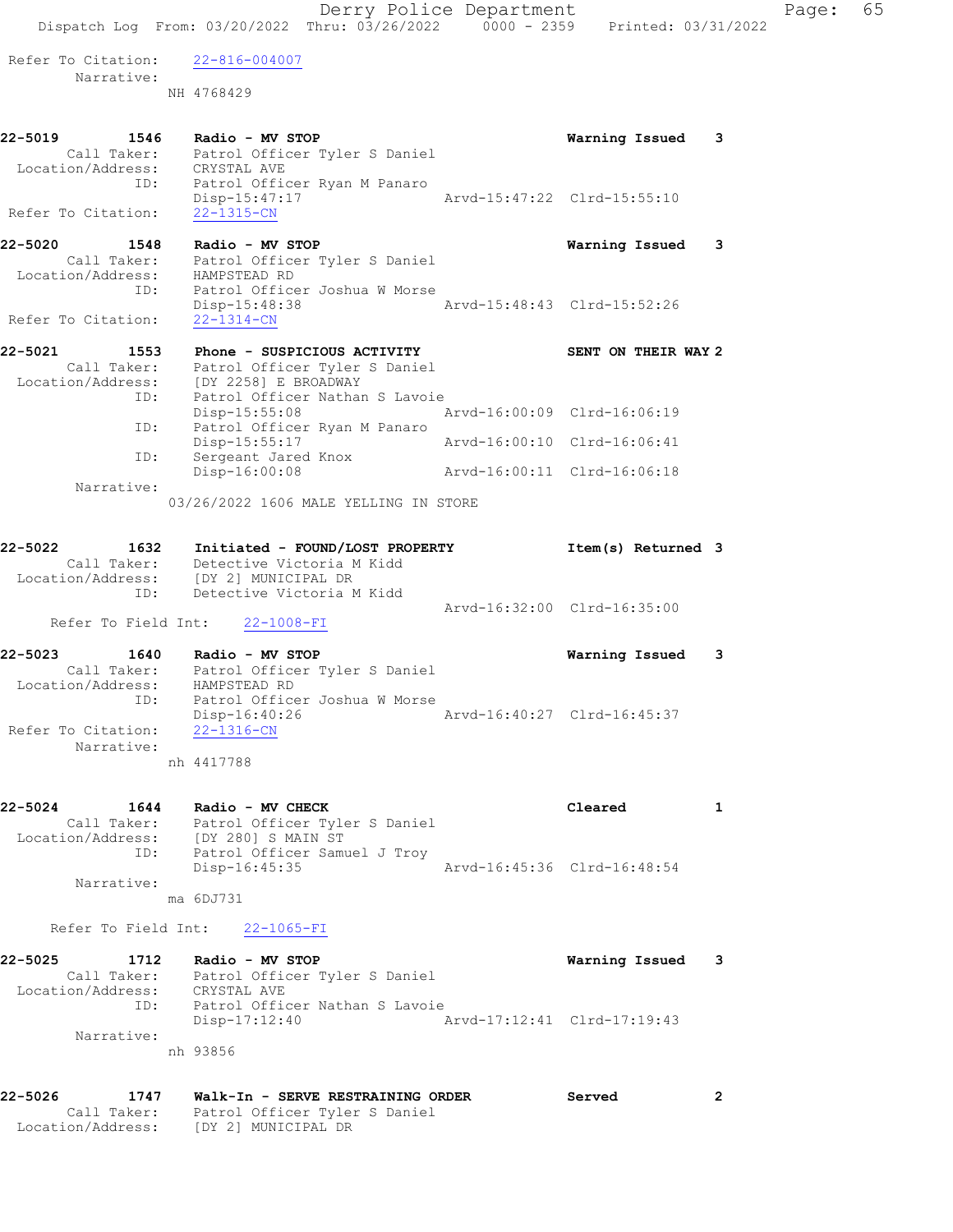Derry Police Department The Rage: 66 Dispatch Log From: 03/20/2022 Thru: 03/26/2022 0000 - 2359 Printed: 03/31/2022 ID: Patrol Officer Ryan M Panaro Arvd-17:47:38 Clrd-17:57:53 22-5027 1747 Radio - MV STOP No Store Required 3 Call Taker: Patrol Officer Tyler S Daniel Location/Address: HAMPSTEAD RD ID: Patrol Officer Joshua W Morse Disp-17:47:59 Arvd-17:48:02 Clrd-17:50:19 22-5028 1749 Radio - FOLLOW-UP Cleared 2 Call Taker: Patrol Officer Tyler S Daniel Location/Address: [DY 2] MUNICIPAL DR ID: Patrol Officer Samuel J Troy Disp-17:49:37 Arvd-17:49:39 Clrd-17:54:15 22-5029 1753 Phone - KEEP THE PEACE Services Rendered 2 Call Taker: Patrol Officer Robert Corwin Location/Address: HILLSIDE AVE ID: Patrol Officer Joshua W Morse Disp-18:01:40 Arvd-18:09:52 Clrd-18:20:04 Dispatched By: Patrol Officer Tyler S Daniel Arrived By: Patrol Officer Tyler S Daniel Cleared By: Patrol Officer Tyler S Daniel ID: Patrol Officer Ryan M Panaro Disp-18:01:59 Arvd-18:09:49 Clrd-18:20:05 Dispatched By: Patrol Officer Tyler S Daniel Arrived By: Patrol Officer Tyler S Daniel Cleared By: Patrol Officer Tyler S Daniel 22-5030 1756 Walk-In - ASSIST OTHER AGENCY Report Taken 3 Call Taker: Patrol Officer Tyler S Daniel Location/Address: STRAWBERRY HILL RD ID: Sergeant Jared Knox Disp-18:05:50 Arvd-18:13:17 Clrd-18:25:03 ID: Patrol Officer Casey J Noyes Disp-18:05:54 Arvd-18:10:50 Clrd-18:25:05 Narrative: 03/26/2022 1757 Assist DCYF Refer To Incident: 22-509-OF 22-5031 1803 Phone - ASSIST CITIZEN 1999 ADVICE GIVEN 3 Call Taker: Patrol Officer Robert Corwin Location/Address: ABBOTT ST ID: Patrol Officer Ryan M Panaro Disp-18:20:13 Arvd-18:26:18 Clrd-18:44:11 Dispatched By: Patrol Officer Tyler S Daniel Arrived By: Patrol Officer Tyler S Daniel Cleared By: Patrol Officer Tyler S Daniel 22-5032 1833 Phone - DOMESTIC DISTURBANCE Verbal in Nature 1 Call Taker: Patrol Officer Tyler S Daniel Location/Address: BOYD RD ID: Patrol Officer Kevin L Davies Disp-18:34:24 Arvd-18:39:39 Clrd-19:00:54 ID: Patrol Officer Casey J Noyes<br>Disp-18:34:35 Disp-18:34:35 Arvd-18:39:38 Clrd-19:00:53 Refer To Field Int: 22-1004-FI 22-5033 1937 Initiated - MV STOP Warning Issued 3 Call Taker: Sergeant Michael W Hughes Location/Address: HAMPSTEAD RD ID: Patrol Officer Joshua W Morse Arvd-19:37:00 Clrd-19:42:30 Cleared By: Patrol Officer Robert Corwin Refer To Citation: 22-1317-CN 22-5034 1940 Phone - SUSPICIOUS ACTIVITY Could Not Locate 2 Call Taker: Patrol Officer Robert Corwin Location/Address: BYPASS 28 ID: Patrol Officer Kevin L Davies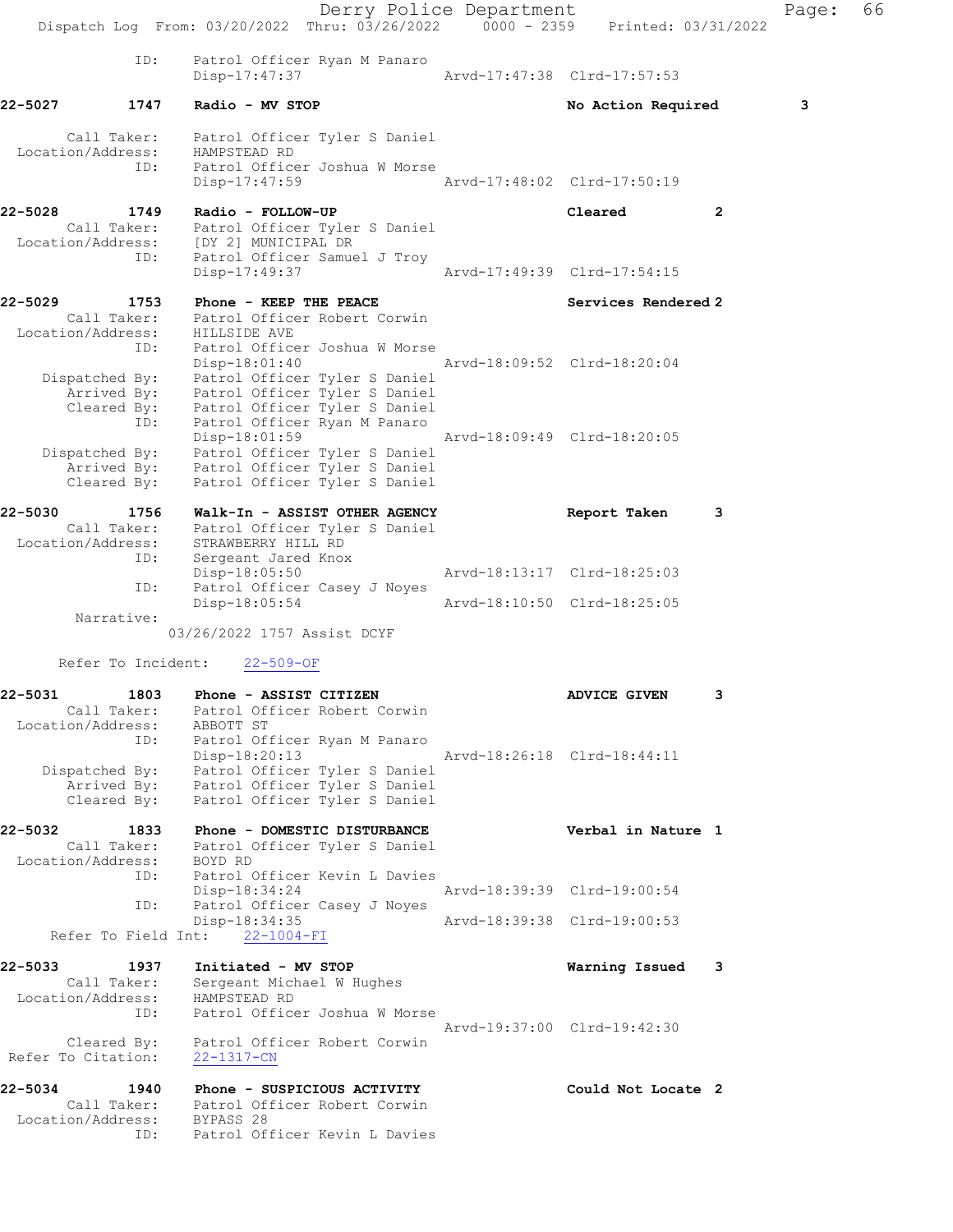Derry Police Department Page: 67 Dispatch Log From: 03/20/2022 Thru: 03/26/2022 0000 - 2359 Printed: 03/31/2022 Disp-19:40:36 Arvd-19:45:55 Clrd-19:51:24<br>ID: Patrol Officer Nathan S Lavoie ID: Patrol Officer Nathan S Lavoie Disp-19:40:39 Arvd-19:46:54 Clrd-19:51:26 Narrative: male yelling near roadway 22-5035 2003 Phone - JUVENILE OFFENSES Report Taken 2 Call Taker: Patrol Officer Robert Corwin Location/Address: ABBOTT ST ID: Patrol Officer Ryan M Panaro Disp-20:04:13 Arvd-20:14:05 Clrd-20:28:47 Arrived By: Patrol Officer Tyler S Daniel Cleared By: Patrol Officer Tyler S Daniel ID: Patrol Officer Samuel J Troy Disp-20:12:14 Arvd-20:12:16 Clrd-20:12:17 Dispatched By: Patrol Officer Tyler S Daniel Arrived By: Patrol Officer Tyler S Daniel Cleared By: Patrol Officer Tyler S Daniel Refer To Field Int: 22-1005-FI 22-5036 2021 Radio - SUSPICIOUS ACTIVITY Arrest(s) Made 2 Call Taker: Patrol Officer Tyler S Daniel Location/Address: [DY 146] ASHLEIGH DR ID: Patrol Officer Samuel J Troy<br>Disp-20:22:41 Disp-20:22:41 Arvd-20:22:46 Clrd-20:53:13 ID: Patrol Officer Nathan S Lavoie<br>Disp-20:22:45 Disp-20:22:45 Arvd-20:22:47 Clrd-21:05:28 ID: Patrol Officer Samuel J Troy<br>Disp-20:53:17 Disp-20:53:17 Arvd-20:53:18 Clrd-22:41:17 ID: Patrol Officer Robert Corwin<br>Disp-21:08:57 Arvd-21:08:58 Clrd-21:28:44 Narrative: 03/26/2022 2022 FEMALE OFF WITH THEFT PREVENTION Narrative: 03/26/2022 2038 one in custody Narrative: 03/26/2022 2045 S/M: 55603.1 Narrative: 03/26/2022 2051 E/M: 55604.2 Narrative: 03/26/2022 2109 AMANDA EATON DOB: 07/03/1981 164 SEWALLS FALLS RD CONCORD, NH 03301 CHARGES: WILFUL CONCEALMENT POSSESSION OF CONTROLLED DRUGS OPERATING AFTER SUSPENSION Narrative: 03/26/2022 2140 PRISONER CHECKED Narrative: 03/26/2022 2149 PRISONER CHECKED Narrative: 03/26/2022 2220 PRISONER CHECKED Narrative: 03/26/2022 2240 SUBJECT RELEASED, ROCKINGHAM COUNTY SUPERIOR COURT 04/28/22 Refer To Arrest: 22-287-AR 22-5037 2023 Phone - ASSIST OTHER AGENCY Could Not Locate 3

Call Taker: Patrol Officer Robert Corwin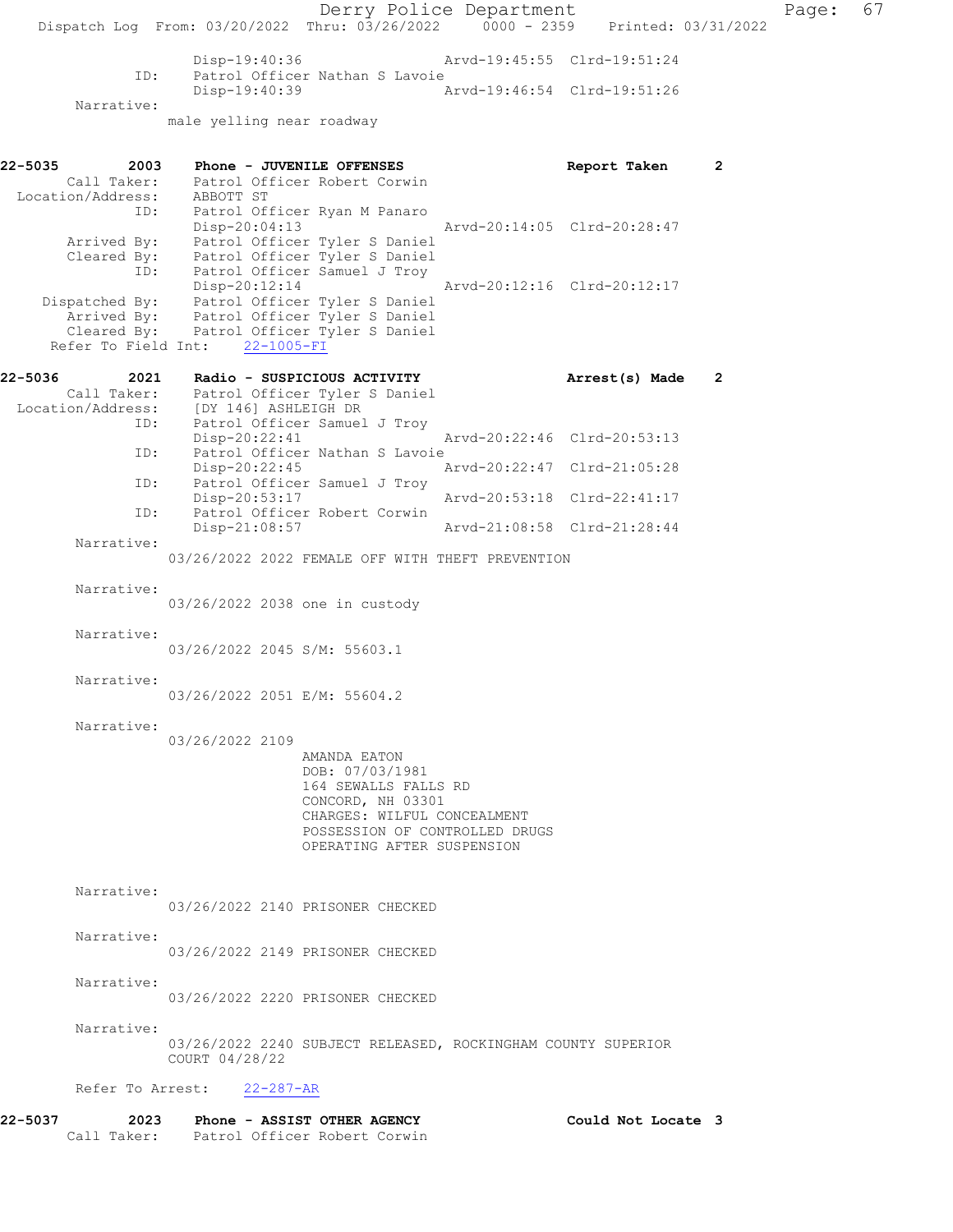Derry Police Department Fage: 68 Dispatch Log From:  $03/20/2022$  Thru:  $03/26/2022$  0000 - 2359 Printed: 03/31/2022 Location/Address: VISA AVE ID: Patrol Officer Joshua W Morse Disp-20:31:07 Arvd-20:31:08 Clrd-20:36:05 Dispatched By: Patrol Officer Tyler S Daniel Arrived By: Patrol Officer Tyler S Daniel Cleared By: Patrol Officer Tyler S Daniel ID: Patrol Officer Kevin L Davies Disp-20:31:28 Arvd-20:35:37 Clrd-20:35:38 Dispatched By: Patrol Officer Tyler S Daniel Arrived By: Patrol Officer Tyler S Daniel Cleared By: Patrol Officer Tyler S Daniel Refer To Field Int: 22-1067-FI 22-5038 2029 Radio - FOLLOW-UP Cleared 2 Call Taker: Patrol Officer Tyler S Daniel Location/Address: STRAWBERRY HILL RD ID: Patrol Officer Casey J Noyes Disp-20:45:34 Arvd-20:46:03 Clrd-21:05:16 ID: Sergeant Jared Knox Disp-20:46:00 Arvd-20:46:02 Clrd-21:05:18 Narrative: 03/26/2022 2030 CHECKING WELFARE PER DCYF 22-5039 2129 Phone - MEDICAL EMERGENCY Cancelled Prior to Arrival 1 Call Taker: Patrol Officer Tyler S Daniel Location/Address: GAITA DR ID: Patrol Officer Kevin L Davies Disp-21:30:41 Arvd-21:39:18 Clrd-21:39:20 ID: Patrol Officer Casey J Noyes Disp-21:30:45 Arvd-21:39:04 Clrd-21:39:07 22-5040 2154 Radio - MV STOP Summons Issued 3 Call Taker: Patrol Officer Tyler S Daniel Location/Address: E BROADWAY + RAILROAD AVE ID: Patrol Officer Kevin L Davies Disp-21:54:49 Arvd-21:54:51 Clrd-22:16:58 ID: Patrol Officer Ryan M Panaro Disp-21:57:58 Arvd-22:00:09 Clrd-22:16:57 ID: Sergeant Jared Knox Disp-22:03:52 Arvd-22:03:53 Clrd-22:16:55 Refer To Citation:  $22-\frac{816-011003}{ }$  Narrative: NH 4783221 22-5041 2159 Radio - MV STOP Warning Issued 3 Call Taker: Patrol Officer Tyler S Daniel Location/Address: TSIENNETO RD ID: Patrol Officer Joshua W Morse Disp-22:00:48 Arvd-22:01:11 Clrd-22:04:32 Refer To Citation: 22-1318-CN 22-5042 2325 Initiated - MV STOP Warning Issued 3 Call Taker: Dispatcher Jonathon S Pickering Location/Address: HIGH ST + JEFFERSON ST ID: Patrol Officer Andrew R Kennedy Arvd-23:25:00 Clrd-23:33:15 Refer To Citation: 22-1319-CN 22-5043 2331 Initiated - PROPERTY CHECK Services Rendered 2 Call Taker: Dispatcher Jonathon S Pickering Location/Address: ASHLEIGH DR ID: Patrol Officer Monica Ricci Arvd-23:31:00 Clrd-23:31:42 22-5044 2335 Initiated - PED CHECK SENT ON THEIR WAY 2 Call Taker: Dispatcher Jonathon S Pickering Location/Address: [DY 2258] E BROADWAY ID: Patrol Officer Michael Carnazzo Arvd-23:35:00 Clrd-23:37:08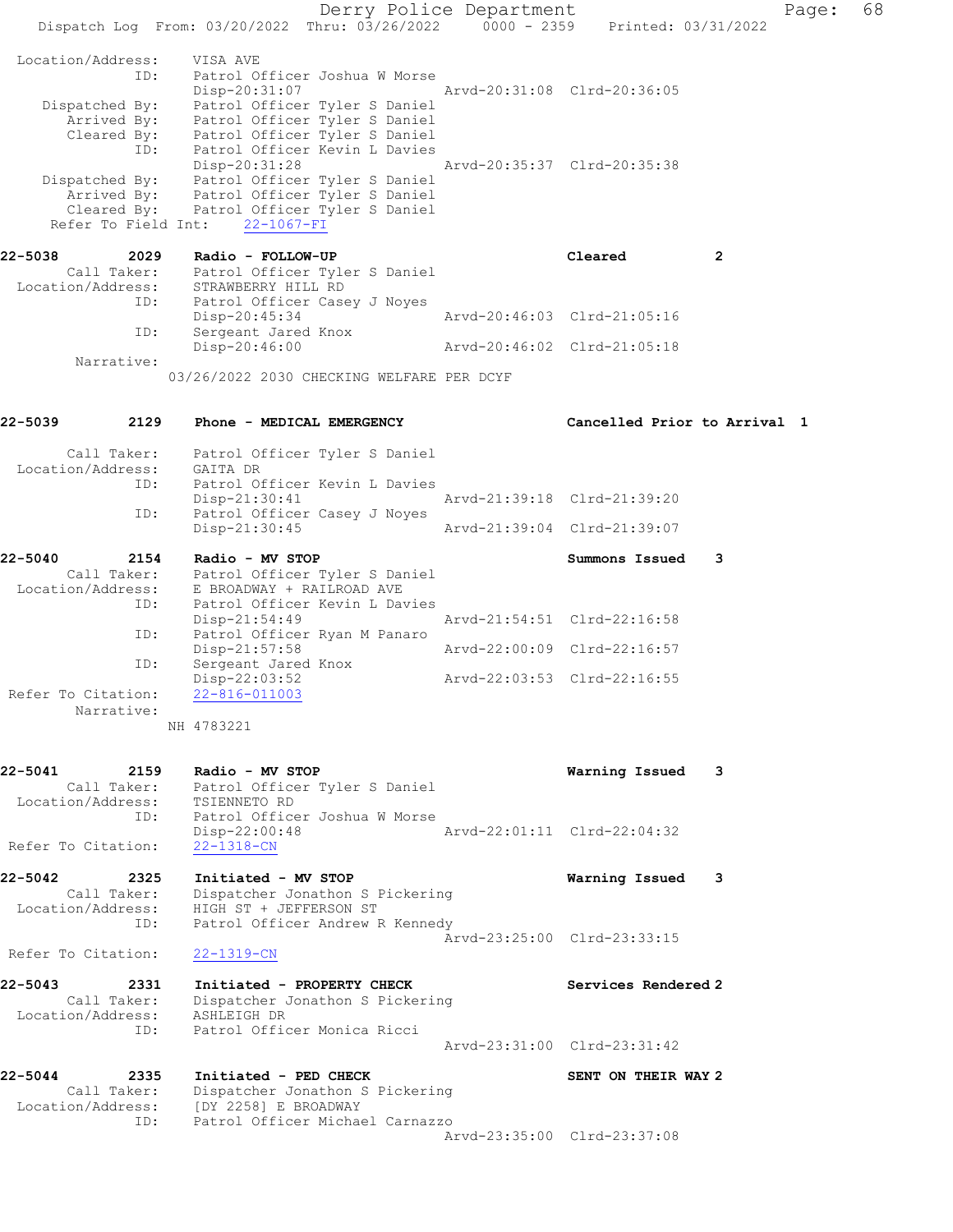Derry Police Department Page: 69 Dispatch Log From: 03/20/2022 Thru: 03/26/2022 0000 - 2359 Printed: 03/31/2022 ID: Patrol Officer Andrew R Kennedy Disp-23:35:32 Clrd-23:37:07 22-5045 2337 Initiated - MV CHECK Vehicle checked 1 Call Taker: Dispatcher Jonathon S Pickering<br>Location/Address: [DY 178] CRYSTAL AVE ess: [DY 178] CRYSTAL AVE<br>ID: Patrol Officer Monica Patrol Officer Monica Ricci Arvd-23:37:00 Clrd-23:39:29<br>
22-1017-FI Refer To Field Int: 22-5046 2340 Initiated - MV CHECK 22-5046 2340 2340 Report Taken 1<br>Call Taker: Dispatcher Jonathon S Pickering Call Taker: Dispatcher Jonathon S Pickering<br>Location/Address: [DY 1060] MANCHESTER RD Location/Address: [DY 1060] MANCHESTER RD ID: Patrol Officer Jack Stafford Arvd-23:40:00 Clrd-03/27/2022 @ 00:19:49 ID: Patrol Officer Monica Ricci Disp-23:43:19 Arvd-23:43:21 Clrd-03/27/2022 @ 00:19:50 ID: Sergeant Patrick H Dawson<br>Disp-23:50:08 Disp-23:50:08 Arvd-23:52:03 Clrd-23:59:26 Refer To Incident: 22-510-OF 22-5047 2342 Initiated - MV CHECK 22-5047 2342 Initiated - MV CHECK Vehicle Moved 1 Call Taker: Dispatcher Jonathon S Pickering<br>Location/Address: [DY 178] CRYSTAL AVE ess: [DY 178] CRYSTAL AVE<br>ID: Patrol Officer Andrew Patrol Officer Andrew R Kennedy Arvd-23:42:00 Clrd-23:50:30<br>TD: Patrol Officer Michael Carnazzo Patrol Officer Michael Carnazzo<br>Disp-23:43:53 A Disp-23:43:53 **Arvd-23:45:59 Clrd-23:50:37**<br>ID: Sergeant Patrick H Dawson Sergeant Patrick H Dawson Disp-23:46:09 Arvd-23:46:10 Clrd-23:50:01<br>ID: Patrol Officer Andrew R Kennedy Patrol Officer Andrew R Kennedy<br>Disp-23:50:36 Ar Disp-23:50:36 Arvd-23:50:37 Clrd-23:52:05 22-5048 2348 Phone - WELFARE CHECK 22-5048 Arrest(s) Made 2<br>Call Taker: Patrol Officer Robert Corwin Call Taker: Patrol Officer Robert Corwin Location/Address: MANCHESTER RD ID: Patrol Officer Michael Carnazzo<br>Disp-23:53:32 A Disp-23:53:32 Arvd-23:58:34 Clrd-03/27/2022 @ 01:44:08 Arrived By: Dispatcher Jonathon S Pickering Cleared By: Dispatcher Jonathon S Pickering<br>TD: Patrol Officer Andrew R Kennedy Patrol Officer Andrew R Kennedy<br>Disp-23:53:34 A  $\bar{A}rvd-23:58:45$  Clrd-03/27/2022 @ 02:10:14 Arrived By: Dispatcher Jonathon S Pickering Cleared By: Dispatcher Jonathon S Pickering ID: Sergeant Patrick H Dawson<br>Disp-23:59:29 Disp-23:59:29 Arvd-00:02:32 Clrd-03/27/2022 @ 00:38:07 Dispatched By: Dispatcher Jonathon S Pickering Arrived By: Dispatcher Jonathon S Pickering Cleared By: Lieutenant Michael T Muncey ID: Patrol Officer Kevin L Davies Disp-00:02:28 Arvd-00:02:29 Clrd-03/27/2022 @ 00:27:08<br>Dispatched By: Dispatcher Jonathon S Pickering patched By: Dispatcher Jonathon S Pickering<br>Arrived By: Dispatcher Jonathon S Pickering Dispatcher Jonathon S Pickering Narrative: 03/27/2022 0019 checking sobriety Narrative: 03/27/2022 0021 one in custody Narrative: 03/27/2022 0029 335 transporting subject to DPDHQ s/m: 51940.9 Narrative: 03/27/2022 0029 next on the list requested for MA 9AH615, Birch St assigned Narrative: 03/27/2022 0030 off at DPDHQ e/m: 51941.2 Narrative: 03/27/2022 0050 Birch St on scene